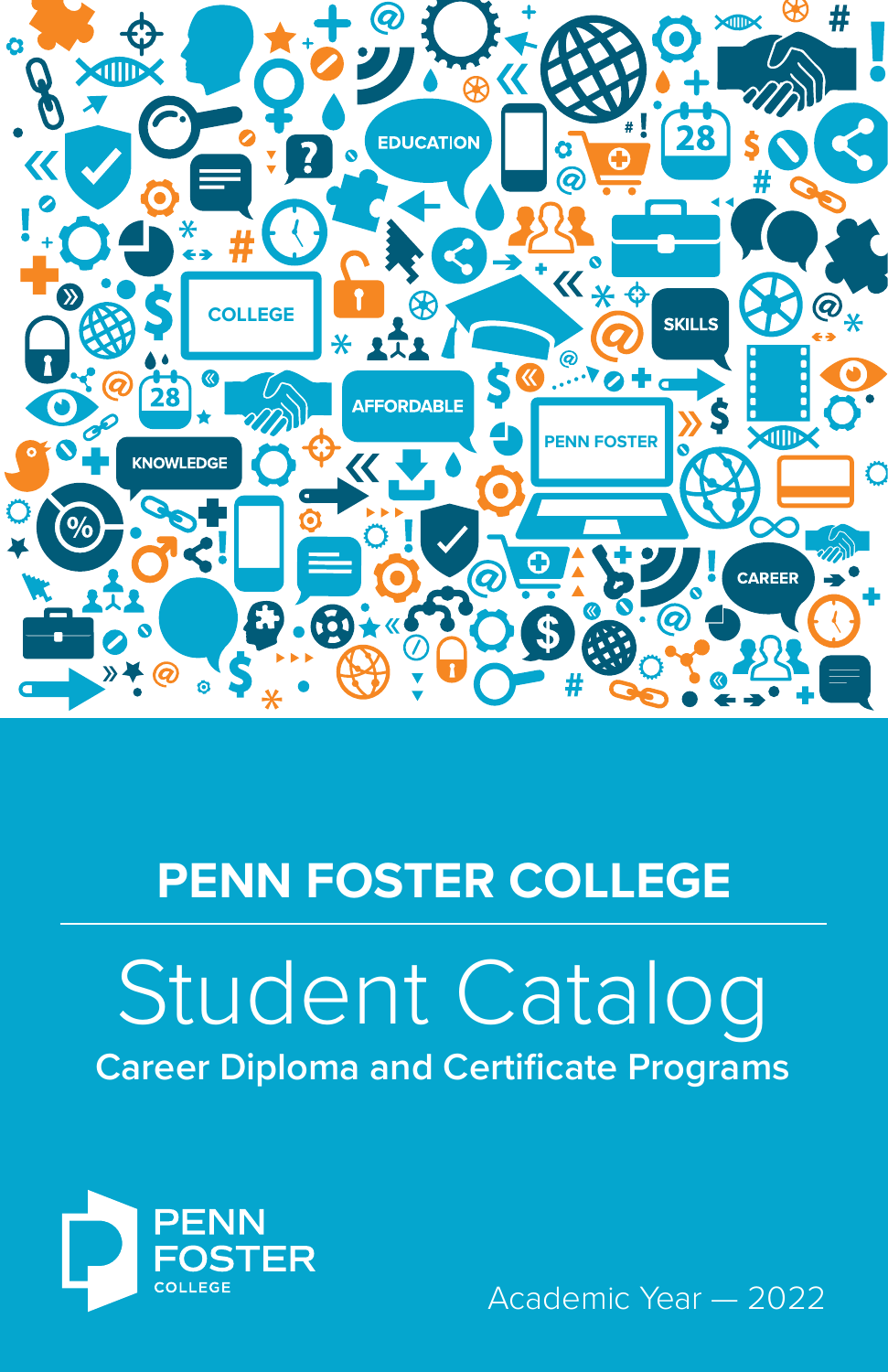# **TABLE OF CONTENTS**

"GI Bill®"is a registered trademark of the U.S. Department of Veterans Affairs (VA). More information about education benefits offered by VA is available at the official U.S. government **[website](http://www.benefits.va.gov/gibill)**.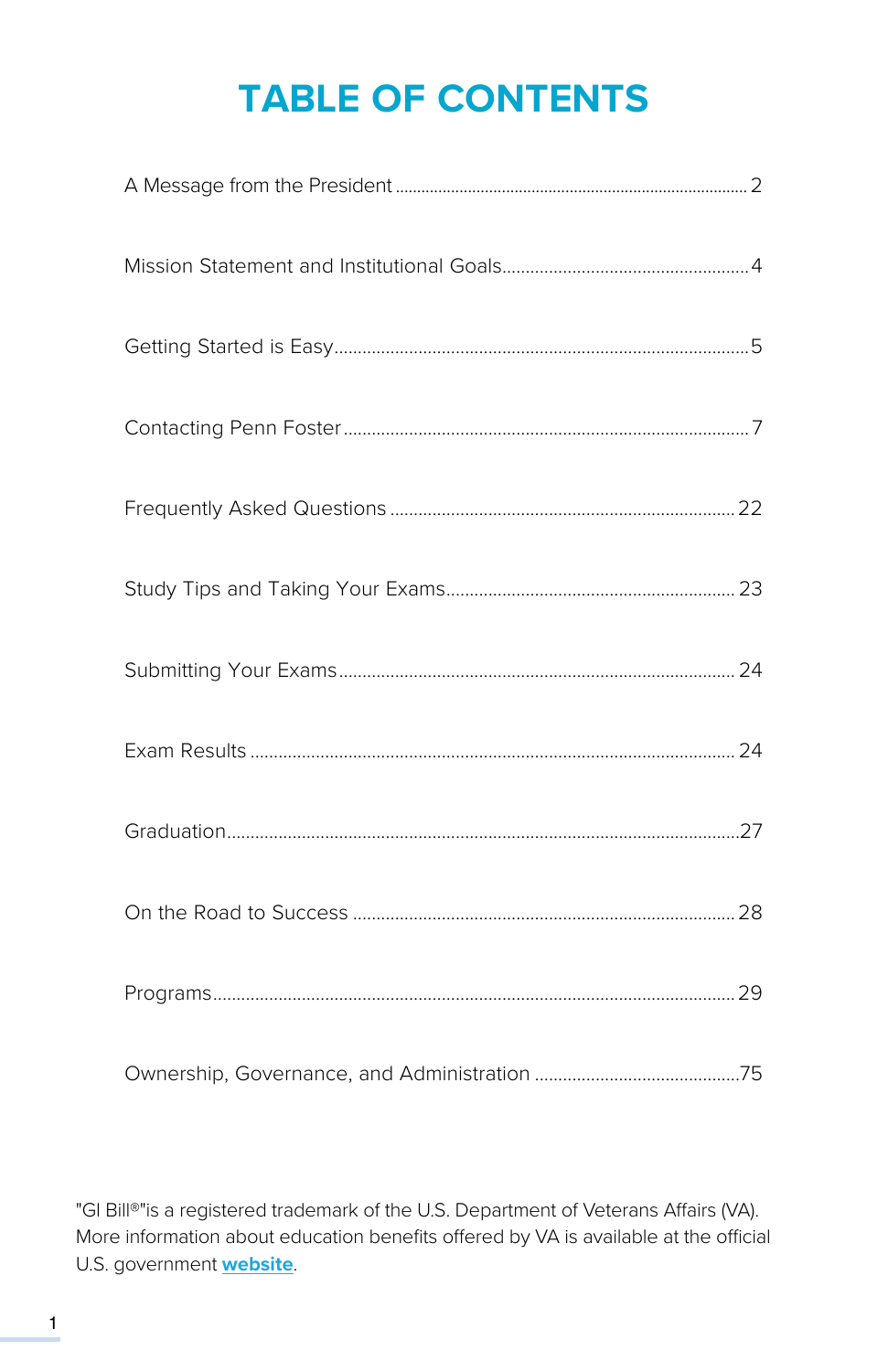## A Message from the President



Dear Penn Foster Student,

Welcome to Penn Foster College. Your decision to enroll with us marks an important step on your path to success. You have chosen an institution that has been helping independent learners succeed since 1890, and we are here to help you too.

This Student Catalog contains information that you will need to know, from a statement of our mission and the outcomes you can expect from your Penn Foster education, to a description of policies and procedures that will guide your study, to learning support services available to you, and to an explanation of our nationally accredited career programs and courses. Please spend some time in reading this document, and be sure to keep it handy as a reference tool throughout your program.

If you have any questions or concerns, please contact us. We are committed to your success.

Best wishes,

**Frank Britt** President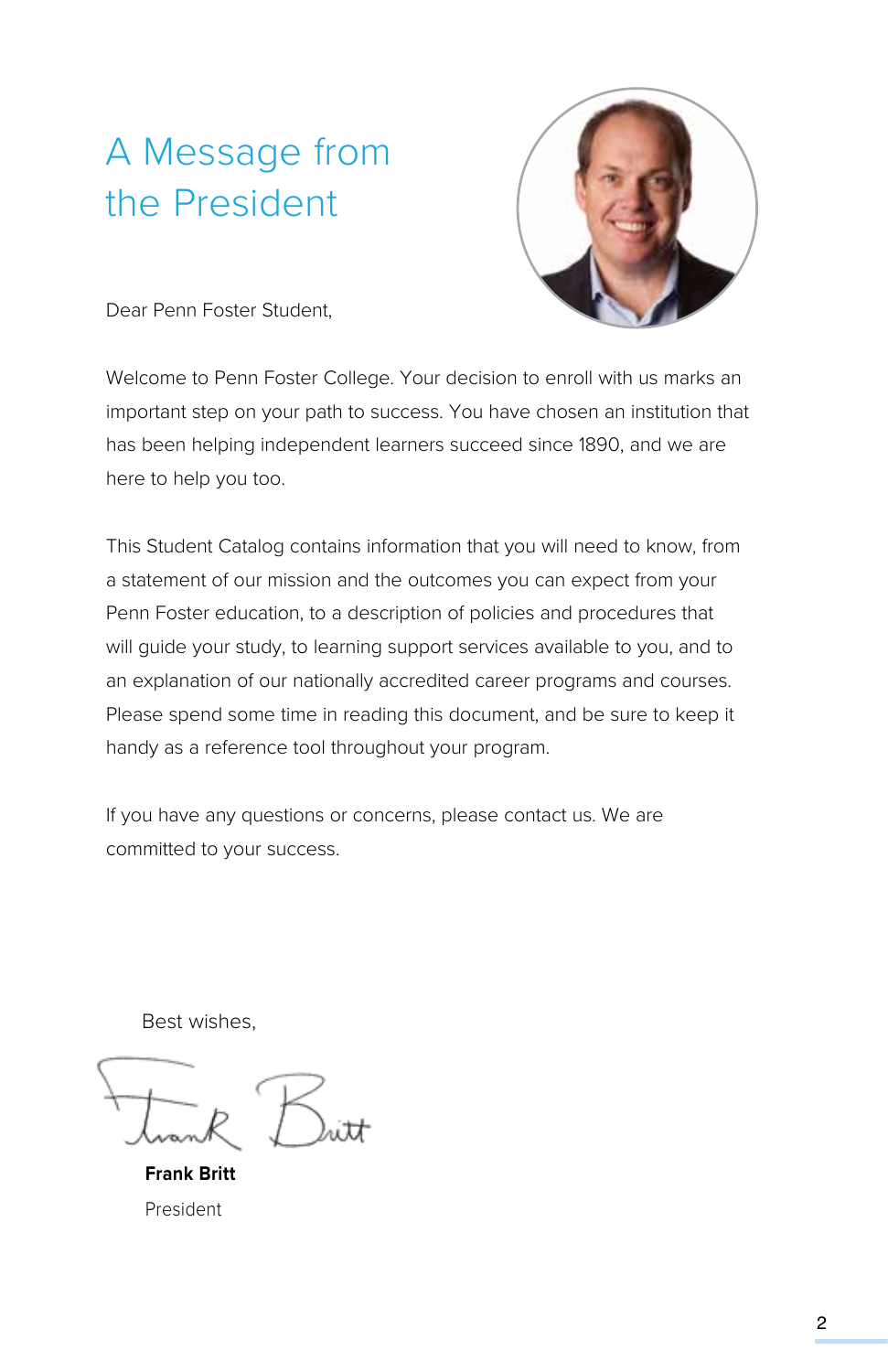# Welcome to Penn Foster College

Penn Foster College is located at 14300 N. Northsight Blvd. in Scottsdale, Arizona, and is authorized by the Arizona State Board for Private Postsecondary Education to award Associate of Science Degrees, Bachelor of Science Degrees, Undergraduate Certificates, and Career Diplomas. Students may contact the college in Arizona at **[480.947.6644](Tel:480.947.6644)**.

Penn Foster College has contracted with the Student Service Center at 925 Oak Street in Scranton, Pennsylvania, to offer certain student services. You will be directed throughout your catalog regarding when to use the services of the Student Service Center.

### **History**

Penn Foster College is a leader in guided independent study. This method of instruction was pioneered by newspaper editor Thomas Foster, founder of the International Correspondence Schools, to help coal miners educate themselves. Since its founding in 1890 in Shenandoah, Pennsylvania, the institution has developed into a worldwide education system. The institution has been offering degree programs since 1975 and has enrolled over 100,000 students in degree programs in Business, Veterinary Technology, Allied Health, Information Technology, and Engineering Technology.

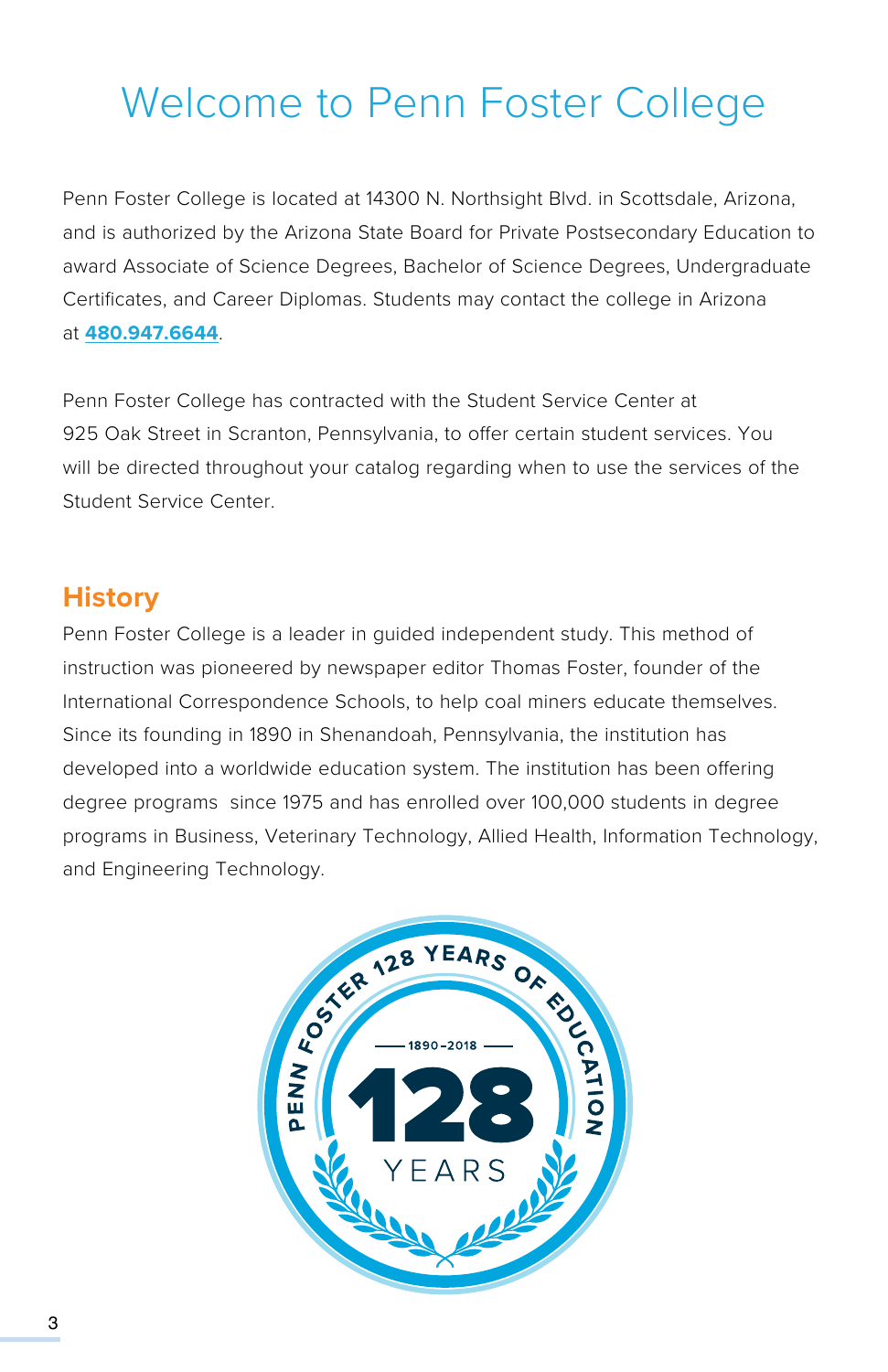## MISSION STATEMENT AND INSTITUTIONAL GOALS

### **MISSION STATEMENT**

Penn Foster's mission is to enhance the lives of our students and clients through the acquisition of knowledge, skills, and credentials that will allow them to achieve their goals by advancing in their chosen field, starting a new career, or pursuing lifelong learning.

### **PENN FOSTER INSTITUTIONAL GOALS**

- Provide educational programs that enable self-motivated, independent learners to acquire core competencies in their chosen technical and professional fields
- Employ contemporary learning strategies based on academic standards of good practice in distance education
- Develop and maintain systems that optimize student opportunities for broadly participative, interactive learning
- Establish and communicate high standards of academic performance for students and the institution
- Assess student learning and institutional effectiveness systematically in order to improve student performance
- Provide an extensive suite of student support services based on student needs and interests
- Conduct fiscally responsible planning that balances the institution's commitment to academic excellence with its concern for profitable financial performance

The mission is supported by an admissions policy that allows students with appropriate prior education to enroll in programs without regard to race, religion, gender, age\*, color, national origin, or physical disability.

The school regularly assesses fulfillment of its mission and achievement of its institutional goals through ongoing studies of student learning, measurement of student satisfaction, and evaluation of career outcomes of graduates.

\* Prospective students must meet the minimum age requirements for enrollment into Penn Foster College programs.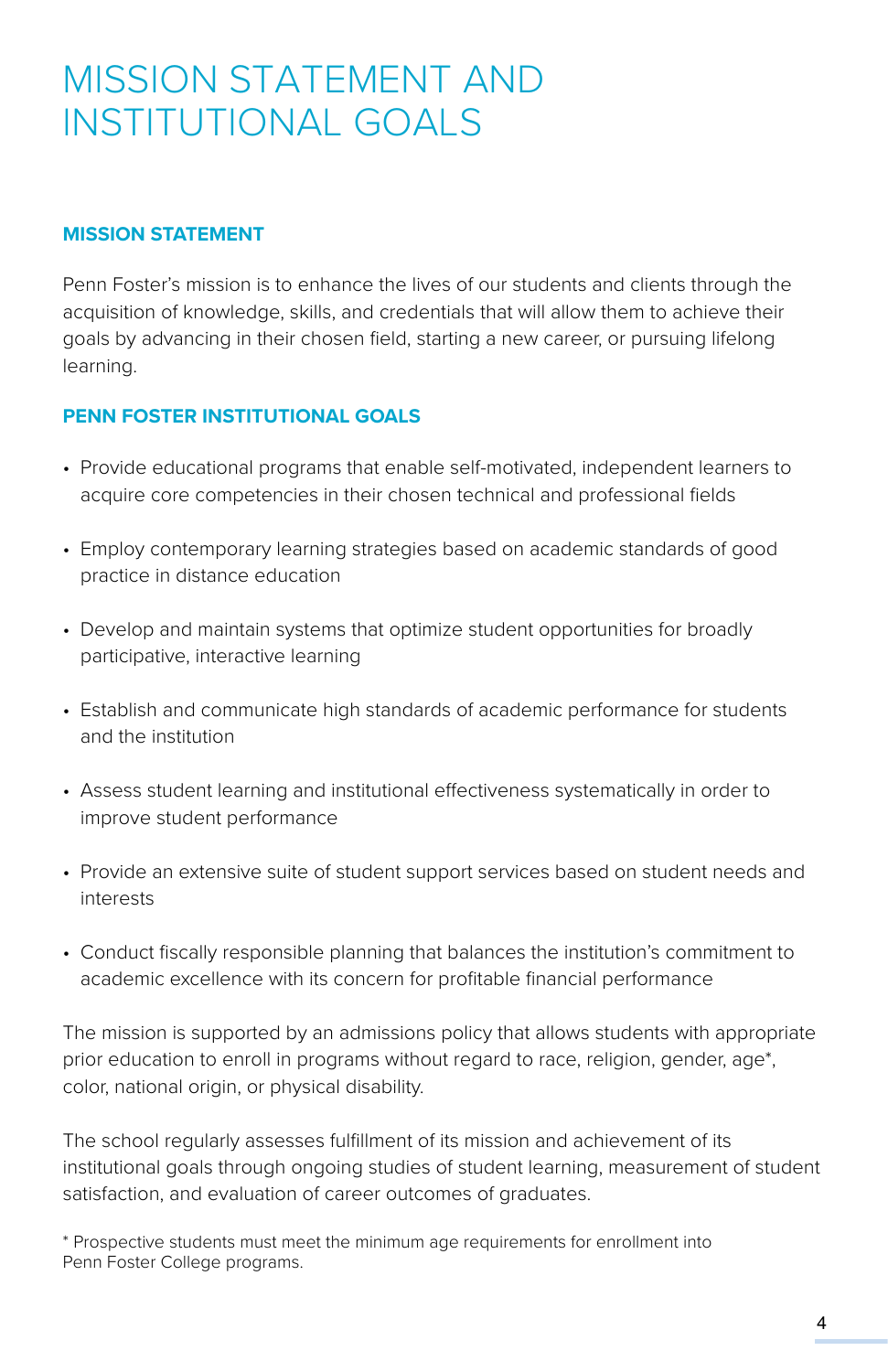## GETTING STARTED IS EASY

You've already taken the most important step toward success — making the decision to enroll. Now you are ready to begin your Penn Foster College program.

Getting started takes only a few minutes. First, let's look at what you receive in your online materials. These materials are available at your "My Courses" page on our website:

> **Your Student Catalog** Special information on the Penn Foster experience.

**Program Outline** The information you will learn in your program and the order in which you will learn it.

**Your Lesson Materials** All you need to get started

**A Special Offer for You** Earn \$50 cash for every student you recommend to us! (Up to \$100/year).

**Online Exam Instructions** Details on submitting your exams online.

If you have not chosen our convenient, automatic payment method, your coupon book will be mailed separately. If you need to contact us regarding your program, you can receive assistance through the Help Center in your Student Portal or by calling our Student Services Center at **[1.888.427.1000](tel:1.888.427.1000)**.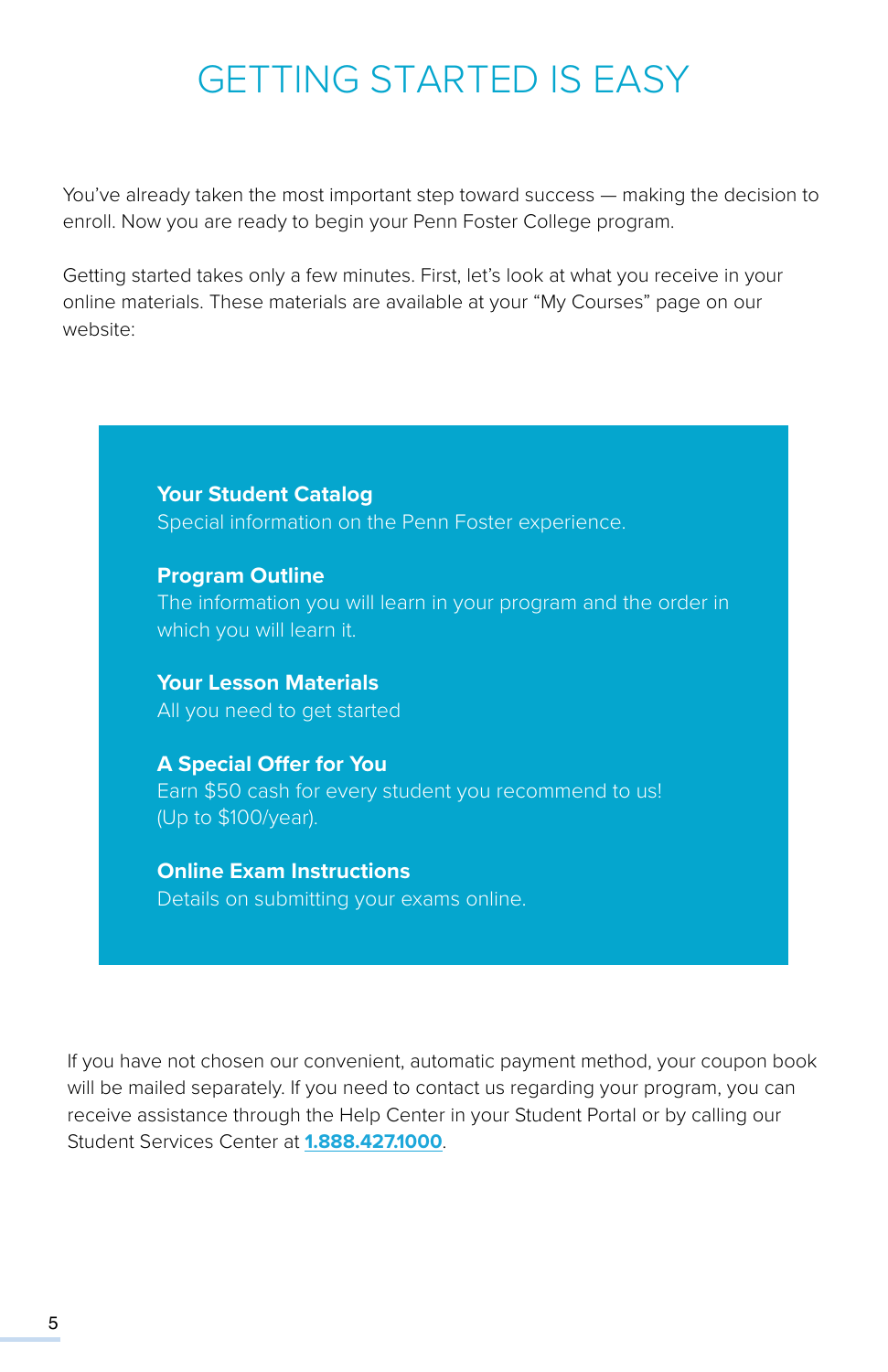# Get Ready to Start Your Program!



### **YOUR STUDENT ID CARD**

It's part of the Welcome Letter you receive in the mail. You'll find your student number on your ID card, which you need to have available whenever you contact Penn Foster.

### **REFER TO YOUR PROGRAM OUTLINE**

Your Program Outline lists all of your lessons and the order in which you should study them. Look on your Program Outline to determine which of your lessons is Lesson 1.



### **READ LESSON 1 THOROUGHLY**

You'll find Lesson 1 on your student portal. Make sure to use the self-checks in your lessons to help you prepare for your first exam. If you have any questions about your lessons, you can contact your instructors through the Help Center, by email, or by calling **[1.888.427.1000](Tel:1.888.427.1000)**.



### **TAKE YOUR FIRST EXAM**

When you feel prepared, your first exam will be available for you online. Click on the button next to the lesson. Once you have completed the exam, click on the **"Submit"** button.

## That's all there is to it.

The rest of this book contains useful information on contacting Penn Foster, taking exams, and answers to other questions you might have. You should review the information to gain the most from your Penn Foster experience.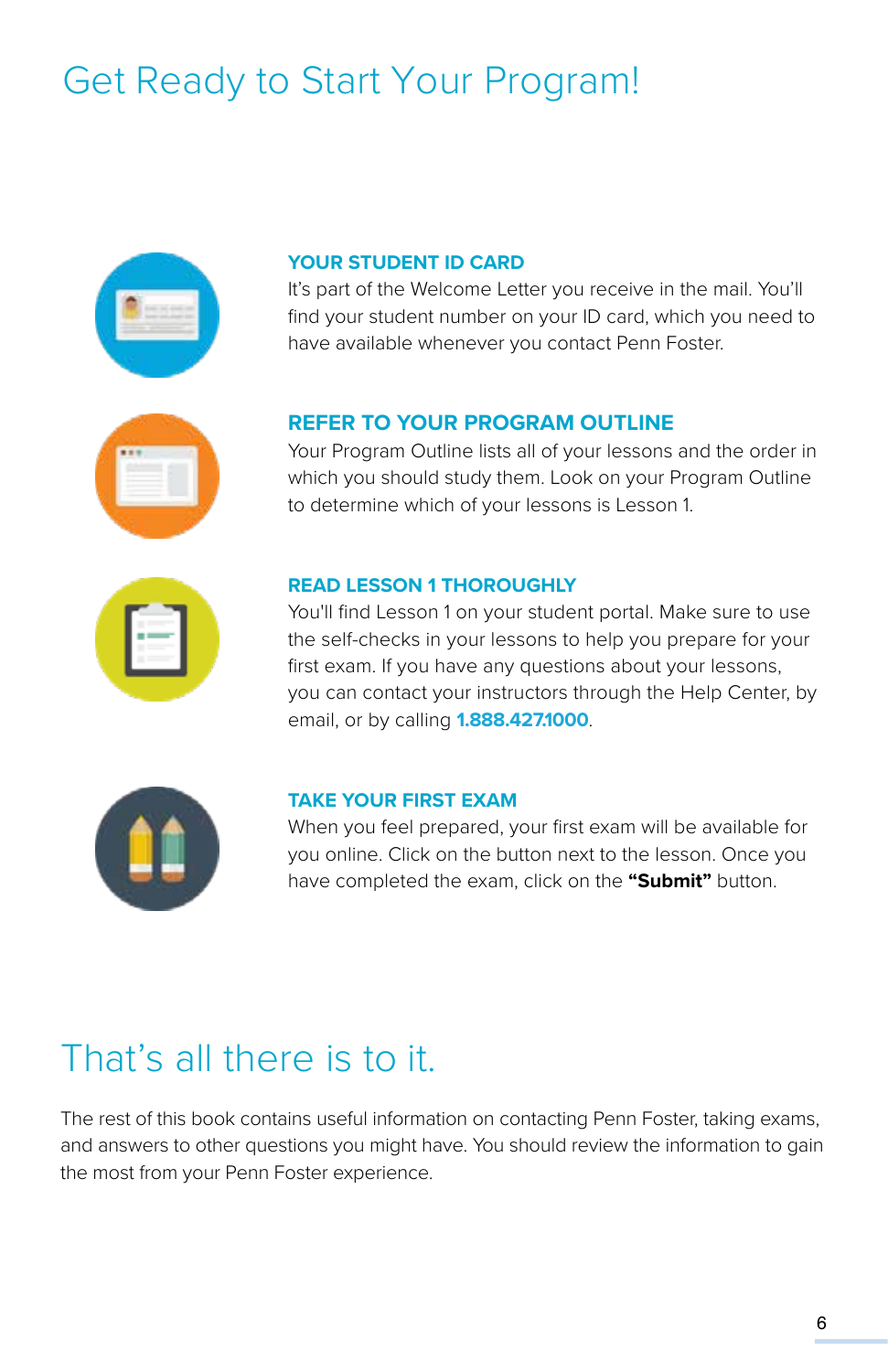## CONTACTING PENN FOSTER

At Penn Foster, your success is important to us. That's why we've made it easy for you to contact us whenever you have questions or problems.

### **On the Web**

Visit **[www.pennfoster.edu](http://www.pennfoster.edu)** for easy access to your student records, exams, assistance, and more. Take advantage of the comprehensive Questions and Answers section, compiled from years of student service excellence. The Penn Foster student website is your one-stop solution to any questions you might have. (See page 8 for details.)

Visit our **Student Community** to connect with classmates from all programs.

Learn from one another—share stories, offer advice, and connect with peers in the **Social Forums** to make the most out of your Penn Foster experience!

Looking to discuss coursework or find students to form a study group? Checkout our **Academic Groups** and connect with your instructors and students in your program.

Have questions? The community has multiple **Help Areas** where you can browse for solutions or post questions for quick answers from Student Services reps, instructors, and students.

### **Over the Phone**

If you have a question that we can't address through the website or email, you can contact our toll-free Student Support Line, **[1.888.427.1000](Tel:1.888.427.1000)**.

### **Contacting the School**

Courses at Penn Foster College are designed to ensure success. Students who have questions or problems with any course are encouraged to **[visit the website](http://Login.PennFosterCollege.edu)**. The Penn Foster College website features information on the school and details on every program offered, as well as links to other educational resources. From the website, students can view their records, take exams, and email instructors (**[edserv@pennfoster.edu](mailto:mailto:edserv%40pennfoster.edu?subject=)**). Visit the site at **[www.PennFosterCollege.edu](https://www.pennfoster.edu/programs)**.

Students who need to call the college or speak with an instructor can call **[1-888-427-0600](Tel:1-888-427-0600)**. Instructors are on duty to answer questions from 7 a.m. to 4 p.m., Mountain Time (9 a.m. to 6 p.m., Eastern Time), Monday through Friday. After that time, and on weekends and holidays, students may leave a message; calls will be returned the next business day. Callers must have their student numbers available.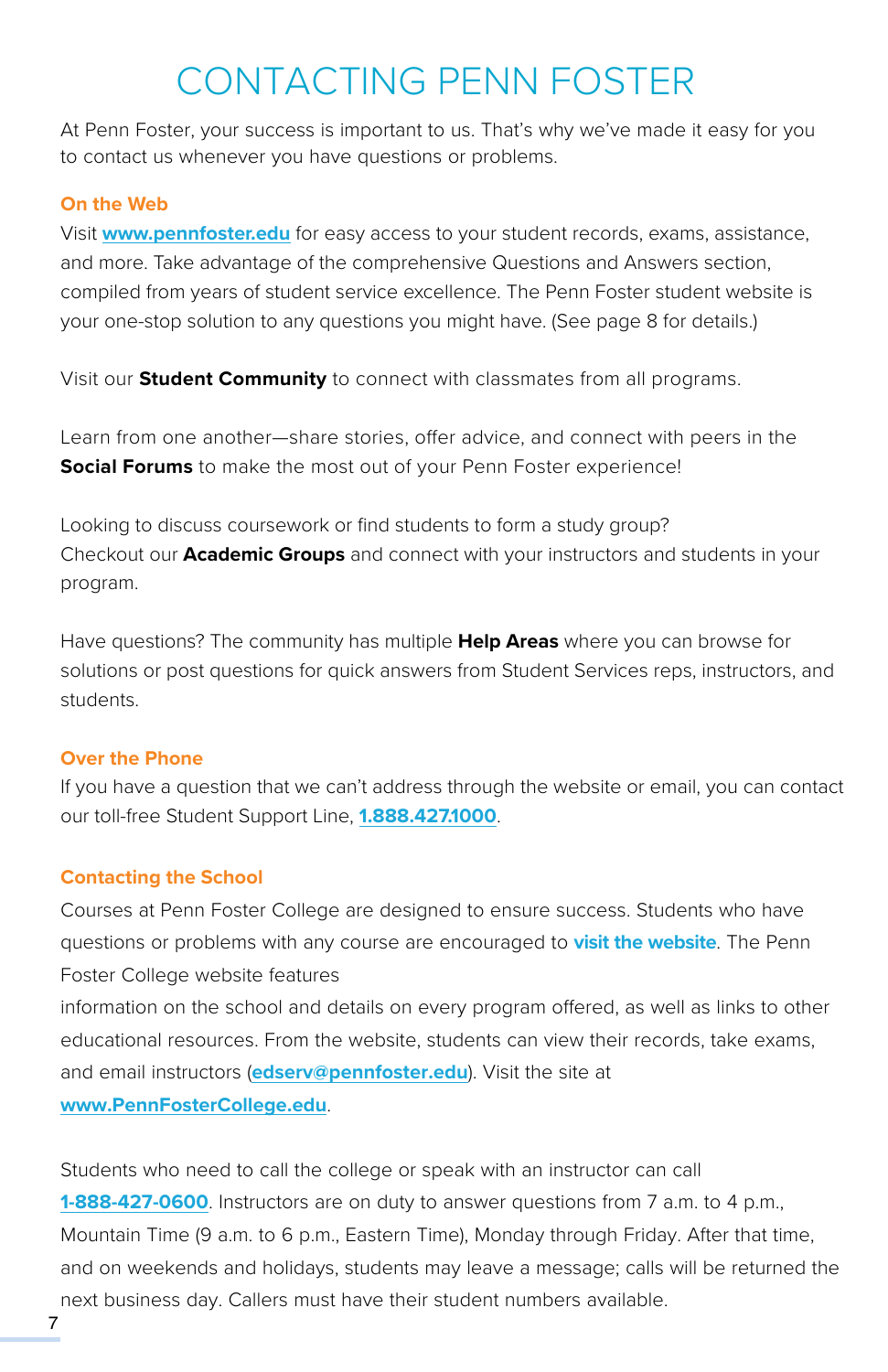## PENN FOSTER On The Web

The Penn Foster website features information on the school and details on every program we offer, as well as links to other educational resources. From our website, you can view your student record, take exams, email your instructor, and more. Visit our site **[here](http://www.pennfoster.edu)**.

## Get your education quickly and conveniently through the ease of online learning.

- Ease and convenience **[on our website](http://www.pennfoster.edu)** your home for 24/7 student services. With a few clicks of your mouse, you are in control of your education! Be sure to visit the enhanced Frequently Asked Questions (FAQs) section for helpful information.
- Access program material, grade and shipment records, and account information, all online. Download study guides to keep as references. Make payments the easy way or quickly access tuition information.
- Support from your instructors, and from Student Services, is available via email at your convenience.
- Exams are taken and submitted online.

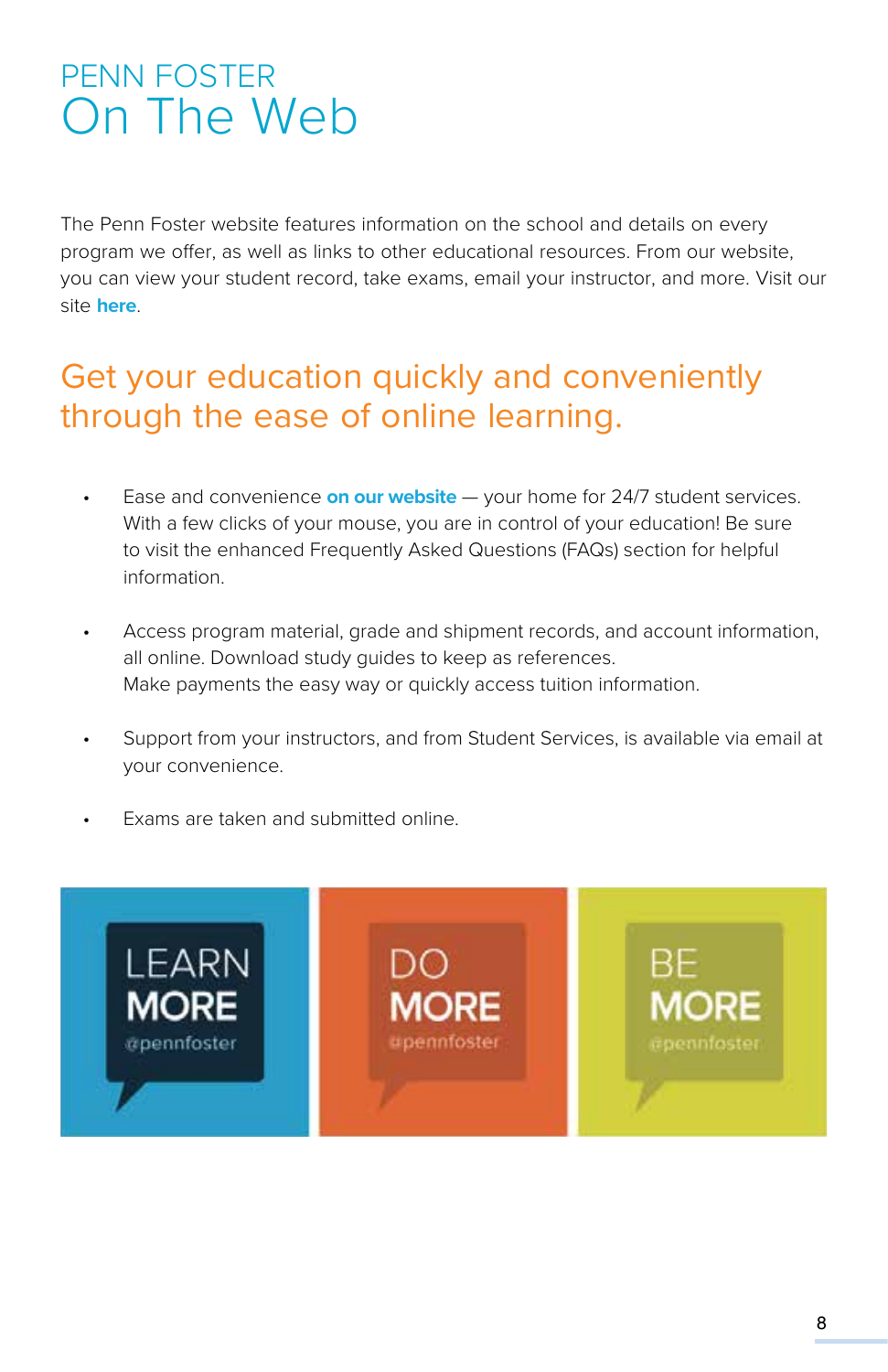## Accreditation and Licensure

Penn Foster College is licensed by the Arizona State Board for Private Postsecondary Education and is authorized to award Associate of Science Degrees, Bachelor of Science Degrees, Undergraduate Certificates, and Career Diplomas.

Penn Foster is accredited by the Distance Education Accrediting Commission (DEAC). The DEAC is listed by the U.S. Department of Education as a recognized accrediting agency and is recognized by the Council for Higher Education Accreditation (CHEA).

Penn Foster College has been approved by Arizona to participate in the National Council for State Authorization Reciprocity Agreements. NC-SARA is a voluntary, regional approach to state oversight of postsecondary distance education. Please visit **<http://nc-sara.org/sara-states-institutions>** for a list of participating states.

You can earn Continuing Education Units (CEUs). Penn Foster Career School has been accredited as an Authorized Provider by the International Accreditors for Continuing Education and Training (IACET), 1760 Old Meadow Road, Suite 500, McLean, VA 22102. In obtaining this approval, Penn Foster Career School has demonstrated that it complies with the ANSI/IACET Standards which are widely recognized as standards of good practice internationally. As a result of their Authorized Provider membership status, Penn Foster Career School is authorized to offer IACET CEUs for its programs that qualify under the ANSI/IACET Standards. Penn Foster College is also authorized to offer IACET CEUS for its career diploma programs that qualify under the ANSI/IACET Standard.

Many Penn Foster College programs are approved for U.S. Armed Forces veterans training benefits. Reservists may also qualify for veterans training benefits. Check your local or regional VA office for eligibility requirements.



## Admissions

Penn Foster College enrolls all students without regard to race, religion, gender, age, color, national origin, or physical disability. Penn Foster College Career Diploma programs have minimum age and education requirements. Please visit our minimum age and education requirements page to review these requirements prior to starting the enrollment process. Penn Foster College programs require that students have access to high-speed Internet, a Microsoft® Windows® based computer running Windows® 10 or later or an Apple® Mac® computer running macOS® or later, and an email account. Exceptions to these computer requirements are listed on the **[program's websites](https://www.pennfoster.edu/admissions)**.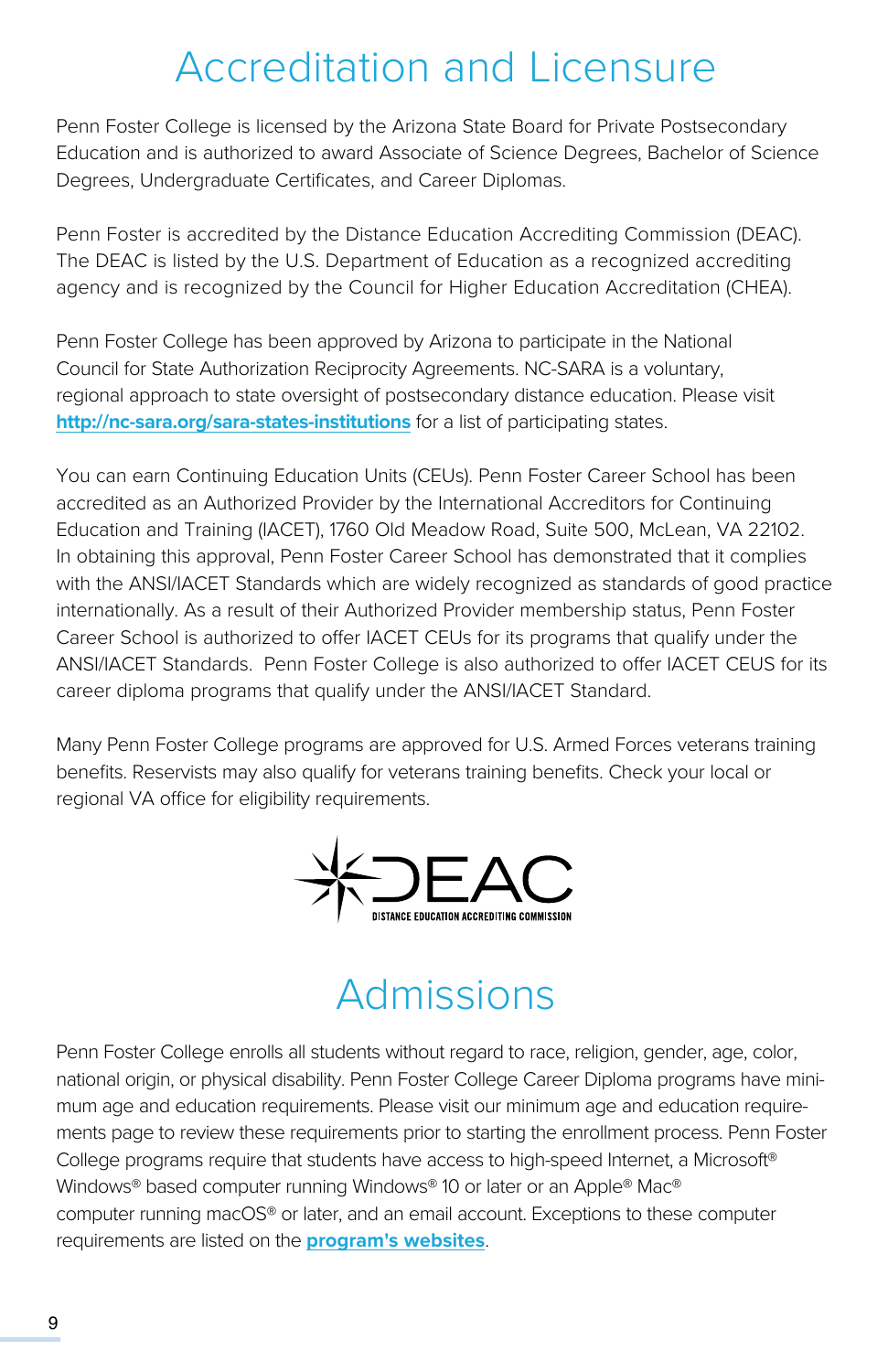## **Student Orientation**

All new students enrolled at Penn Foster College must complete an orientation at the beginning of their program. This orientation introduces students to the particular field of study and orients them to the process of distance learning and how it is conducted with Penn Foster College. Students may not receive transfer credit for this course as it contains material specific to the school that students are required to know.

# Tuition and Fees

All students are charged a one-time registration fee as stated on your Enrollment Agreement. Current tuition fees for each program at the time of enrollment are stated on the enrollment agreement. The agreement lists the registration fee and the tuition for each program.

The tuition for a program includes all instruction, student services, and one complete set of program and study guides required to complete the program. Students retain all materials after completion of the program.

### **Veterans' Benefits – Chapter 31 and Chapter 33**

Students electing to use chapter 31, Vocational Rehabilitation and Employment, or chapter 33, Post-9/11 GI Bill benefits must provide a Certificate of Eligibility, a Statement of Benefits, or VA Form 28-1905 before having their completed coursework certified for VA reimbursement. Students using chapter 31 or chapter 33 benefits who have not provided a Certificate of Eligibility, Statement of Benefits, or VA Form 28-1905 will be required to make an initial payment and regular monthly payments, or delay starting their program, until this documentation is received. Once the student's Certificate of Eligibility, Statement of Benefits, or VA Form 28-1905 has been received, and they have completed coursework that meets the criteria for VA certification and is subsequently certified for VA reimbursement, they will not be required to make payments and will incur no late fees for a period of (90) days. 14 Students who receive Chapter 33 VA benefits may be required to cover tuition and fees for the amount that is the difference between the amount of the student's financial obligation and the amount of the VA education benefit disbursement.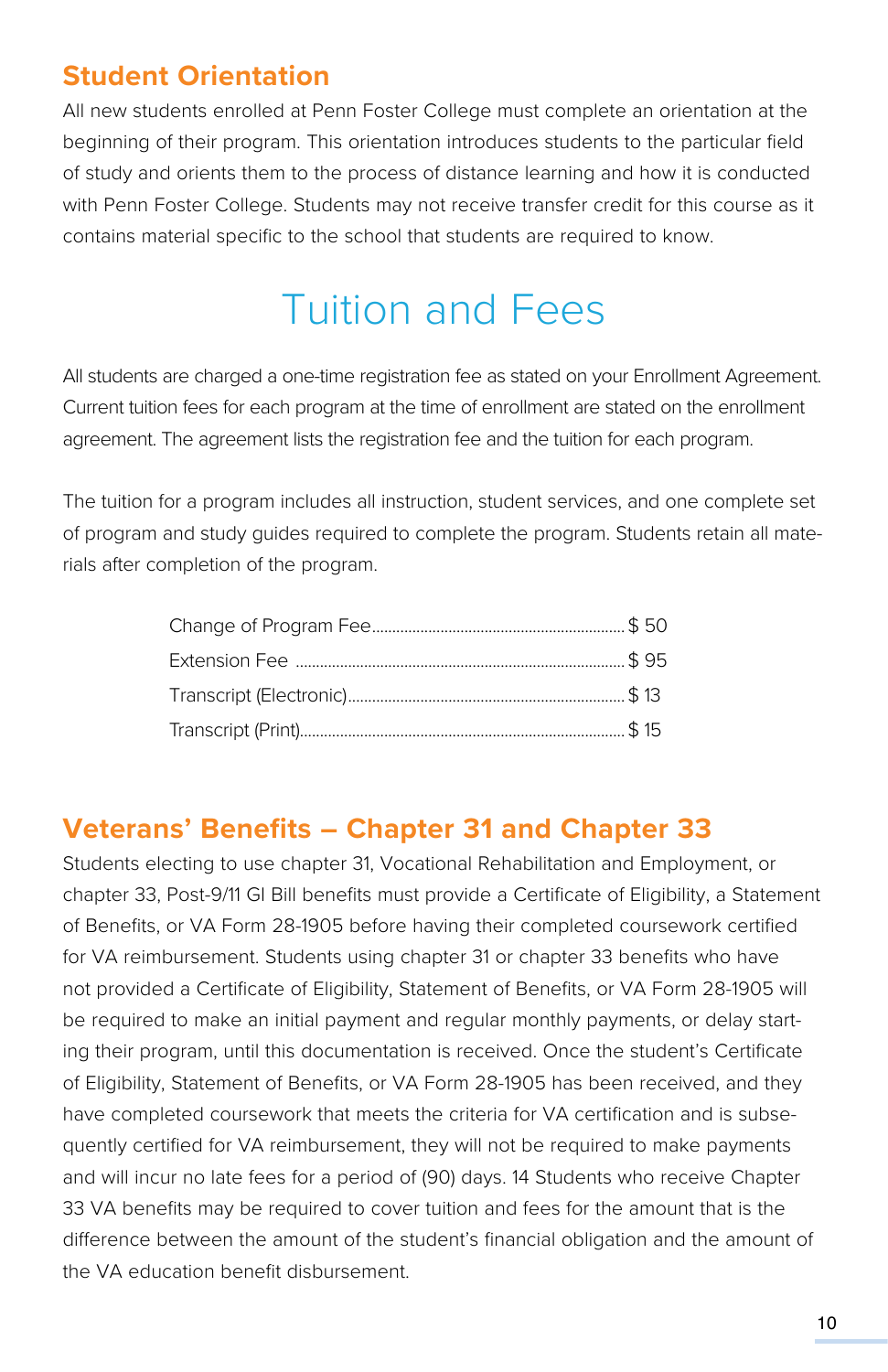The State of California established the Student Tuition Recovery Fund (STRF) to relieve or mitigate economic loss suffered by a student in an educational program at a qualifying institution, who is or was a California resident while enrolled, or was enrolled in a residency program, if the student enrolled in the institution, prepaid tuition, and suffered an economic loss. Unless relieved of the obligation to do so, you must pay the state-imposed assessment for the Fund STRF, or it must be paid on your behalf, if you are a student in an educational program, who is a California resident, or are enrolled in a residency program, and prepay all or part of your tuition.

You are not eligible for protection from the STRF and you are not required to pay the STRF assessment if you are not a California resident, or are not enrolled in a residency program." "It is important that you keep copies of your enrollment agreement, financial aid documents, receipts, or any other information that documents the amount paid to the school. Questions regarding the STRF may be directed to the Bureau for Private Postsecondary Education, 1747 N. Market Blvd, Suite 225, Sacramento, CA 95834, (916) 574-8900 or (888) 370-7589. To be eligible for STRF, you must be a California resident or enrolled in a residency program, prepaid tuition, paid or deemed to have paid the STRF assessment, and suffered an economic loss as a result of any of the following:

1. The institution, a location of the institution, or an educational program offered by the institution was closed or discontinued, and you did not choose to participate in a teach-out plan approved by the Bureau or did not complete a chosen teach-out plan approved by the Bureau.

2. You were enrolled at an institution or a location of the institution within the 120 day period before the closure of the institution or location of the institution, or were enrolled in an educational program within the 120 day period before the program was discontinued.

3. You were enrolled at an institution or a location of the institution more than 120 days before the closure of the institution or location of the institution, in an educational program offered by the institution as to which the Bureau determined there was a significant decline in the quality or value of the program more than 120 days before closure.

4. The institution has been ordered to pay a refund by the Bureau but has failed to do so. 5. The institution has failed to pay or reimburse loan proceeds under a federal student loan program as required by law, or has failed to pay or reimburse proceeds received by the institution in excess of tuition and other costs.

6. You have been awarded restitution, a refund, or other monetary award by an arbitrator or court, based on a violation of this chapter by an institution or representative of an institution, but have been unable to collect the award from the institution.

7. You sought legal counsel that resulted in the cancellation of one or more of your student loans and have an invoice for services rendered and evidence of the cancellation of the student loan or loans.

To qualify for STRF reimbursement, the application must be received within four (4) years from the date of the action or event that made the student eligible for recovery from STRF.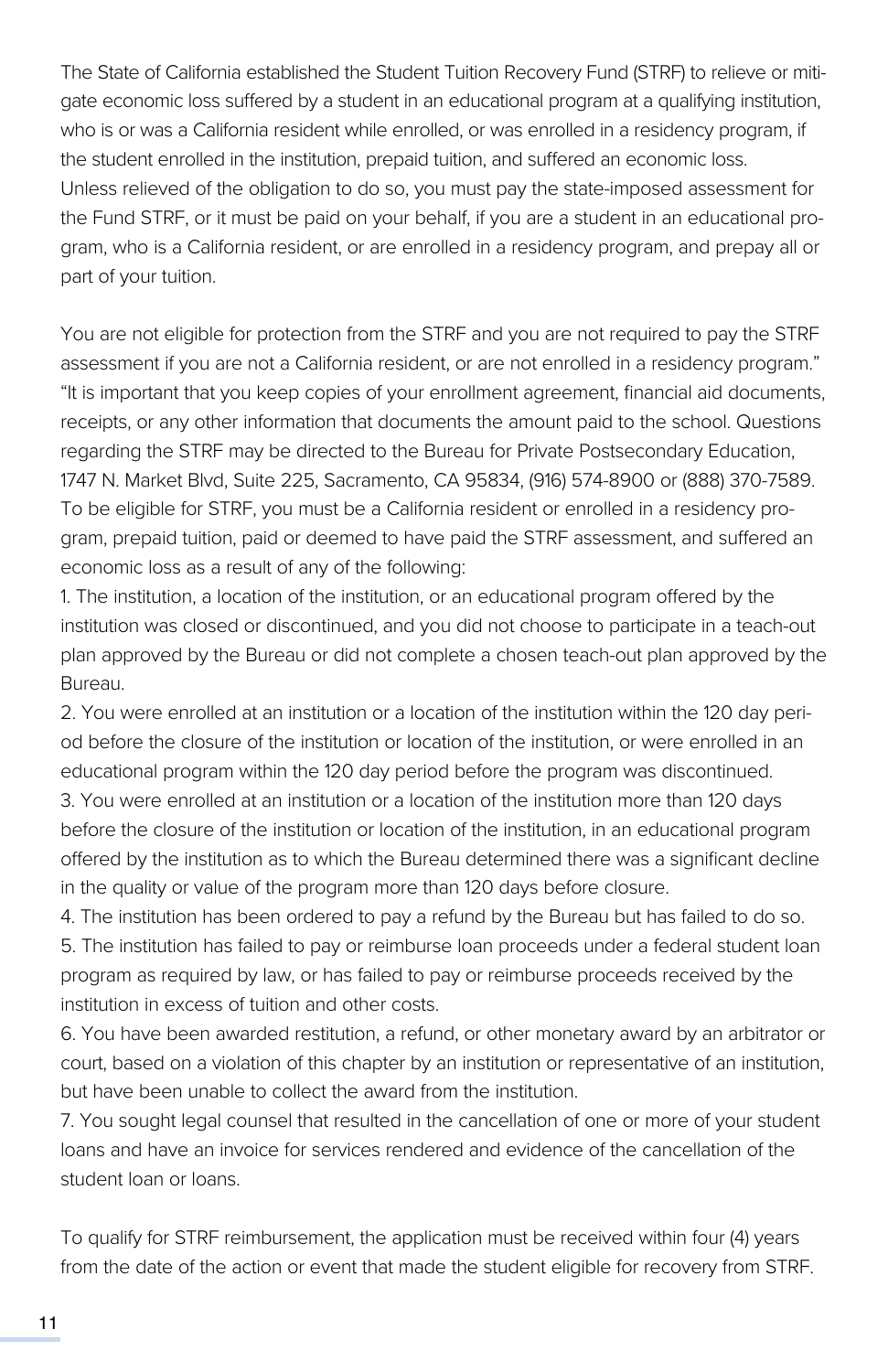A student whose loan is revived by a loan holder or debt collector after a period of noncollection may, at any time, file a written application for recovery from STRF for the debt that would have otherwise been eligible for recovery. If it has been more than four (4) years since the action or event that made the student eligible, the student must have filed a written application for recovery within the original four (4) year period, unless the period has been extended by another act of law.

However, no claim can be paid to any student without a social security number or a taxpayer identification number

## **Financial Aid**

Penn Foster College offers interest-free monthly payment plans. However, the school does not participate in federal financial aid.

## **Cancellation Policy for Programs**

You can cancel your enrollment via email or first class mail to the address or number listed in the "contact us" section of Penn Foster's student portal. If you cancel or withdraw from the Program, you will receive a tuition refund, as follows:

- 1. If you cancel within 6 days after midnight of the day you enroll, you will receive a refund of all monies paid to Penn Foster;
- 2. If you cancel more than 6 days after enrolling but before submitting a completed Program assignment, you will receive a refund of all monies paid to Penn Foster less the registration fee (the "Non-Refundable Registration Fee");
- 3. If you cancel after completing at least one Program assignment but less than 50% of the Program assignments, then Penn Foster will retain the Non-Refundable Registration Fee and you will remain responsible for paying Penn Foster for the following:
	- **a)** 10% of the tuition if you cancel after having completed up to and including 10% of the Program assignments;
	- **b)** 25% of the tuition if you cancel after having completed more than 10% and up to and including 25% of the Program assignments; and
	- **c)** 50% of the tuition if you cancel after having completed more than 25% and up to and including 50% of the Program assignments.
- 4. You are responsible for paying and Penn Foster shall be entitled to receive the entire Program Tuition and the Non-Refundable Registration Fee if you cancel (a) more than 12 months after your enrollment (timeframe may vary depending on the Program selected), or (b) after completing more than 50% of the Program assignments.

All refunds will be issued within 30 days of Penn Foster's receipt of your notice of cancellation. For refund examples go to **[refund policy page](https://www.pennfoster.edu/admissions/policies/refund-policy)**.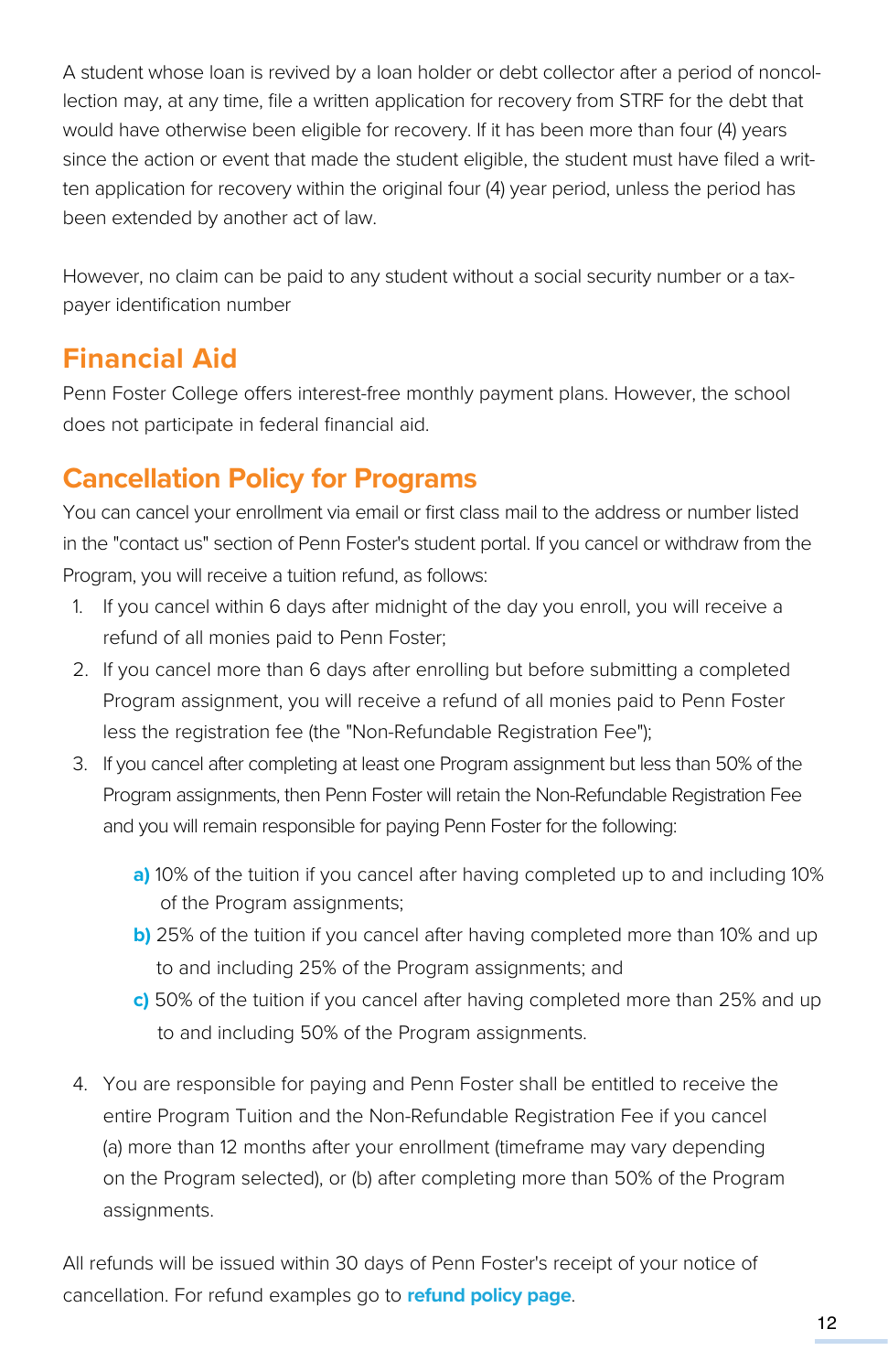# ACADEMIC INTEGRITY

### **STUDENT IDENTITY VERIFICATION**

All new students are provided with a unique student number. This student number should not be shared with anyone else. In order to gain entry into the online learning management system and access student materials. Students need to enter their student number and a unique password that restricts anyone else from accessing their student record. Sharing student numbers or passwords with any other individual is in violation of the Code of Conduct and can lead to disciplinary action.

Students are required to update Penn Foster with any change to their account information, including name, address, email, and phone number.

Penn Foster official communications are sent by electronic communication (email, message center, etc.) or postal mail. Most official forms require electronic communication by email, unless forms or directions state otherwise. Students are responsible for official Penn Foster communications sent to them, and should check their email accounts and message center regularly and respond, when needed to any communications sent from Penn Foster.

### **STUDENT CODE OF CONDUCT**

Penn Foster students, faculty and staff are held to the highest standards of academic integrity. Penn Foster's Student Code of Conduct protects the rights of students, faculty, staff, and Penn Foster itself. This code ensures that all student and faculty/ staff interactions are characterized by mutual respect and civility. All Penn Foster students and those authorized to speak on students' behalf are required to abide by all standards and policies established by the school in their academic work and their personal conduct.

Students should

- Treat fellow students, faculty, and staff with courtesy, respect, and dignity and behave in a manner that reflects the integrity of the school.
- Abide by all published policies, including but not limited to, those that appear in Penn Foster catalogs, study materials, and enrollment agreements.
- Present themselves and their relationship to Penn Foster honestly.
- Behave professionally and follow all policies set by practicum, externship, and field experience sites.
- Comply with directions of Penn Foster officials acting in the performance of their duties.
- Never misrepresent the school or its staff in any online social communities.

The Student Code of Conduct, as well as the preceding guidelines, applies to all Penn Foster students. An official of Penn Foster may, at his or her discretion, take disciplinary action that ranges from a warning to academic probation to dismissal from the school for failure to comply with any aspect of the Student Code of Conduct.

### **ONLINE BEHAVIOR**

### **Netiquette**

Penn Foster expects students to be courteous and polite in the online environment. Students should use good judgement when communicating online with faculty, staff, and other students through email, chat, social media groups, and other online forums sponsored or supported by Penn Foster.

In course or classroom environments such as webinars and discussion forums, students should demonstrate respect for their instructor and classmates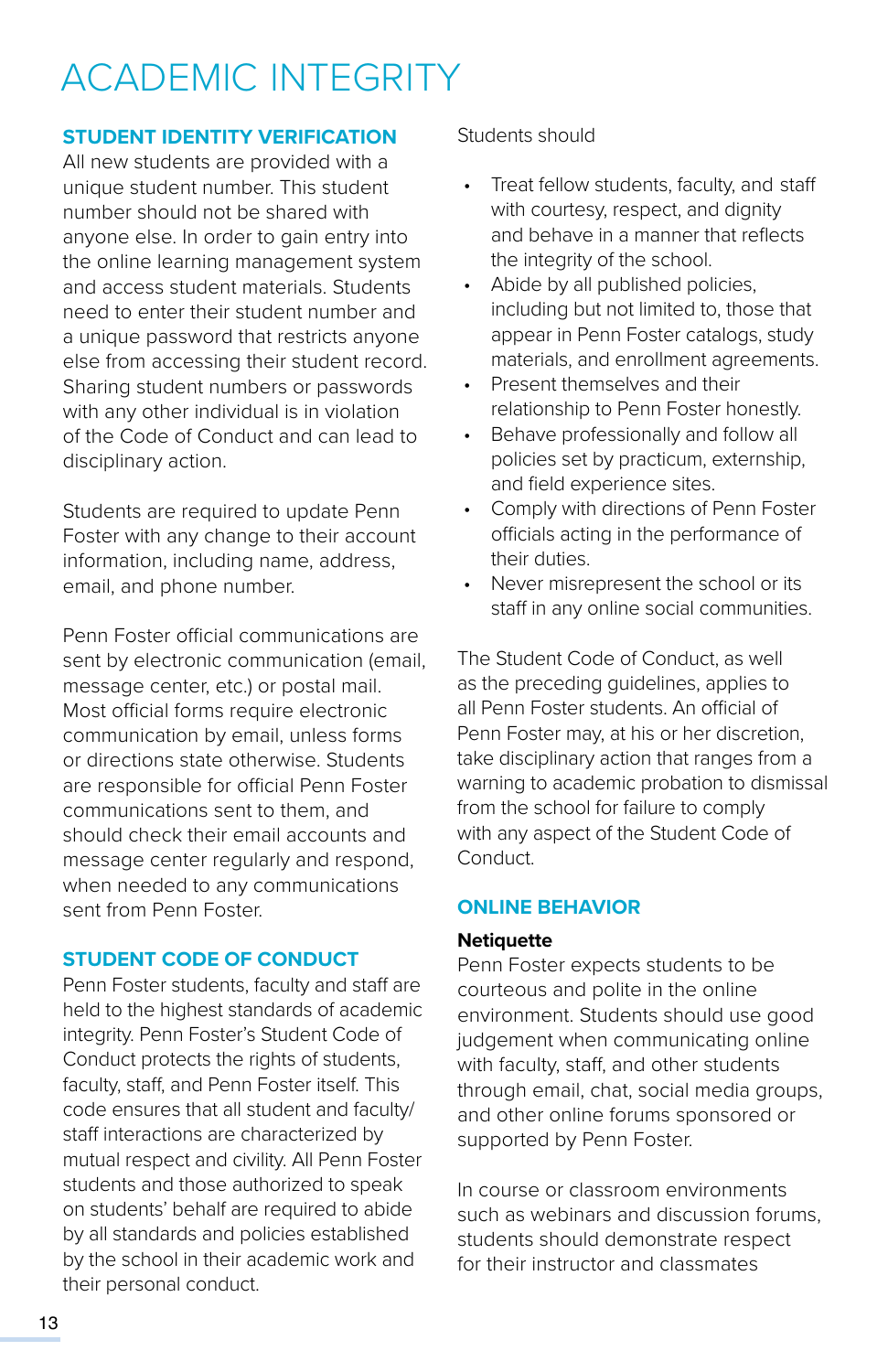by honoring others' opinions, acknowledging disagreements honestly and thoughtfully, and being prepared to clarify statements others may have misinterpreted or misunderstood.

Students should always sign their names on any online communications and contributions. Students should also respect their own privacy and the privacy of others by not revealing personal or embarrassing information about themselves or others.

Students should avoid discourteous behavior such as using all-caps, trolling, flaming, spamming, and any other forms of inappropriate behavior and communication.

### **Bullying**

Penn Foster defines bullying as an intentional electronic, written, verbal, or physical act or series of acts that

- Occur in a school setting, whether in person or online;
- Is severe, persistent or pervasive;
- Is directed at another student(s) or member(s) of the Penn Foster faculty, staff, or administration; and
- Impacts the institution in any of the following ways:
	- o Substantially interferes with a student's education
	- o Creates a threatening environment; or
	- o Substantially disrupts the orderly operation of the school.

As an online institution, Penn Foster is not limited or prohibited from defining bullying in such a way as to encompass acts that occur outside a school setting if those acts fall under the above definition of bullying.

Penn Foster does not tolerate bullying in any form. Abusive behavior, such as threatening, insulting, and doxing, in any of Penn Foster's digital environments, including Penn Foster's social media sites and groups, email, chat, and phone calls, should be reported to a faculty or staff member for investigation.

Violations of Penn Foster's netiquette and bullying policies will result in disciplinary action.

### **ACADEMIC HONESTY**

Students are expected to complete coursework, exams, and graded projects according to instructions and to contact their instructors for help with coursework.

### Students should

- Complete all coursework as directed. including required reading, self-check and discover more exercises, discussion boards, exams, skills, and graded projects, as well as required paperwork for site selection, field experience, externships, and practicums.
- Use materials provided by Penn Foster to complete coursework, and properly acknowledge any outside resources used in the preparation of exams and graded projects.
- Contact a faculty or staff member for help with coursework.
- Never ask for, receive, or give unauthorized help on graded assignments, quizzes, projects, or examinations via any method including email or the internet.

Violations of Penn Foster's Academic Honesty policy include but are not limited to:

• Collaborating with another student or students, either in person or online, to complete an assignment or project and/or submitting the same essay as a classmate or classmates.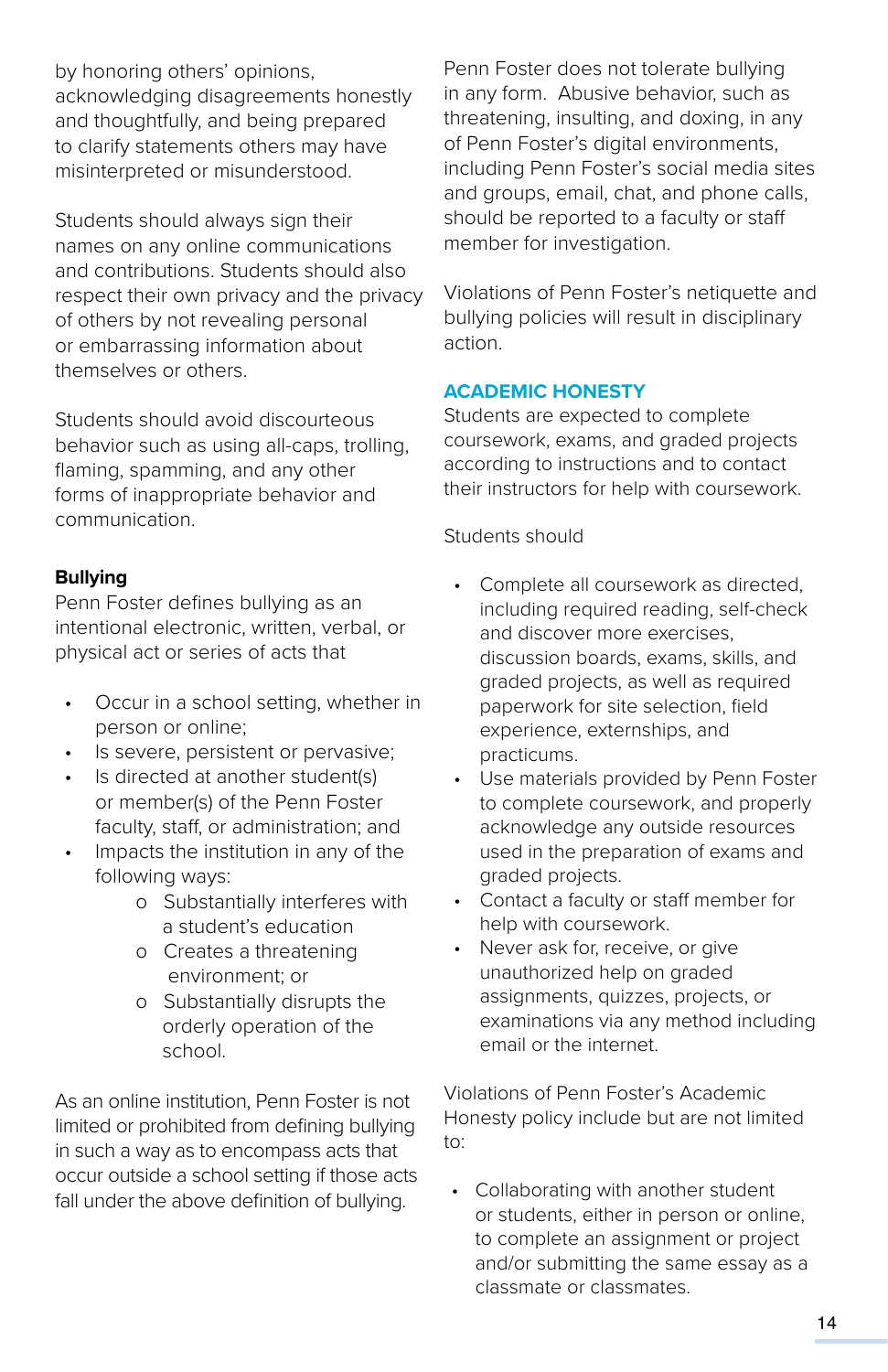- Colluding with another student or students, either in person or online, who are enrolled in or have completed a course, to share an assignment or project and/or to make revisions to the same graded assignment or project to deliberately disguise similarities.
- Providing unauthorized help to another student or students by sharing coursework privately or publicly by uploading it to an online forum.
- Submitting a previously graded exam or project without first receiving permission from an instructor.
- Submitting documentation that misrepresents qualifications, clearances, and/or authorizations required for site selection, field experience, practicum, or externship.
- Submitting documentation that misrepresents the amount of time spent at a site and/or the skills or tasks performed during field experience, practicum, or externship.

### **PLAGIARISM**

Plagiarism is a violation of academic honesty that includes, but is not limited to:

- Submitting coursework that is not your own, including assignments found at online help or tutoring sites; assignments purchased online, and assignments you have paid someone else to complete for you.
- Misrepresenting someone else's work as your own.
- Failing to cite and document sources properly.
- Using online or other resources to alter someone else's work or to disguise the original source.

The Academic Honesty policy applies to all Penn Foster students. An official of Penn Foster may, at his/her discretion, take disciplinary action that ranges from a warning to academic probation to dismissal from the school for failure to comply with the Academic Honesty policy.

### **PROGRAM MATERIAL AND COPYRIGHT NOTICE**

Penn Foster or its vendors hold all ownership rights in the Program materials. Students are strictly prohibited from copying and/or providing to any third party all or any part of the Program materials that Penn Foster provides to students without Penn Foster's written consent. If a student violates this prohibition, they may be subject to criminal and civil penalties and fines, as well as disciplinary action up to and including expulsion from the Program.

### **DISCIPLINARY ACTION**

Any inappropriate behavior can result in disciplinary action ranging from a failing grade on an exam or for a course, to academic probation, to dismissal from Penn Foster. Faculty and staff members will report inappropriate behavior by students to the Academic Review Board (ARB) for review, at which point the student will be asked to respond in writing to the charge. The ARB will then make a final decision regarding the student's standing with Penn Foster.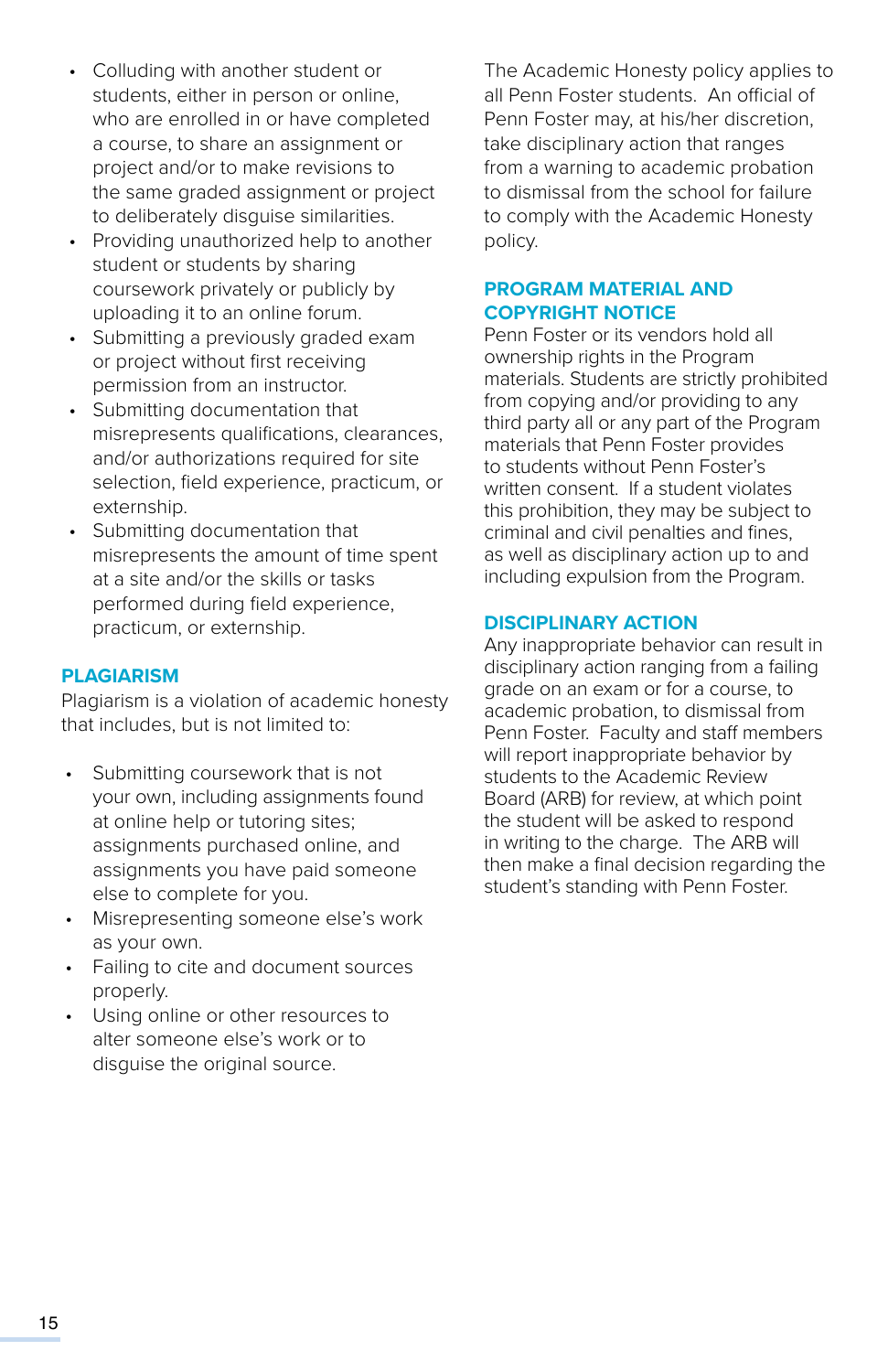### **Student Grievances**

### **Student Grievance Policy:**

Most student complaints can be handled at first point of contact with the school. Student complaints are addressed using the policies and provisions of the enrollment agreement, student catalog, and academic requirements of the school. Students who have a complaint should contact their instructor regarding academic issues or a Student Services Center supervisor regarding servicing issues. The instructor or Student Services Center supervisor will provide a verbal or written response depending on the student's preferred choice of communication. If the student believes that the complaint has not been properly handled at that point, the student should use the following procedure to register a grievance.

### **Steps in Grievance Procedure:**

- 1. The student should contact the Academic Team Lead for academic issues or Manager, Student Services either by phone or in writing expressing his/ her concern within 30 days of receiving a response to the original complaint. The Academic Team Lead or Manager, Student Services will respond either by phone or in writing within two weeks of receiving the complaint.
- 2. If the student feels that the issue is still unresolved, he/she has 30 days to express continued concerns either by phone or in writing to the Program Director or Director, Student Services. A response will be sent to the student within 2 weeks.
- 3. If the student still believes the grievance is unresolved, he/she may complete the school's grievance form within 30 days from receiving the response from the Head of Academic Services Student Service. This form can be obtained by contacting Student Service Center. The form can be emailed, faxed, or mailed to the student.
- 4. All grievance forms will be returned to the Head of Academic Services, who will turn them over to the Dispute Resolution Committee. The Dispute Resolution Committee will meet and render a decision within two weeks of receipt of the grievance form. The decision of the Committee will be final and will be sent to the student in writing.
- 5. All grievance forms and final decision notifications will be filed in the office of the Head of Academic Services.
- 6. If the complaint cannot be resolved after exhausting the institution's grievance procedure, the student may file a complaint with the Arizona State Board for Private Postsecondary Education. The student must contact the State Board for further details. The State Board address is 1740 W. Adams Street, Suite 3008, Phoenix, AZ 85007, phone # **[602-542-5709](Tel:602-542-5709)**. website address: **<https://ppse.az.gov/>**.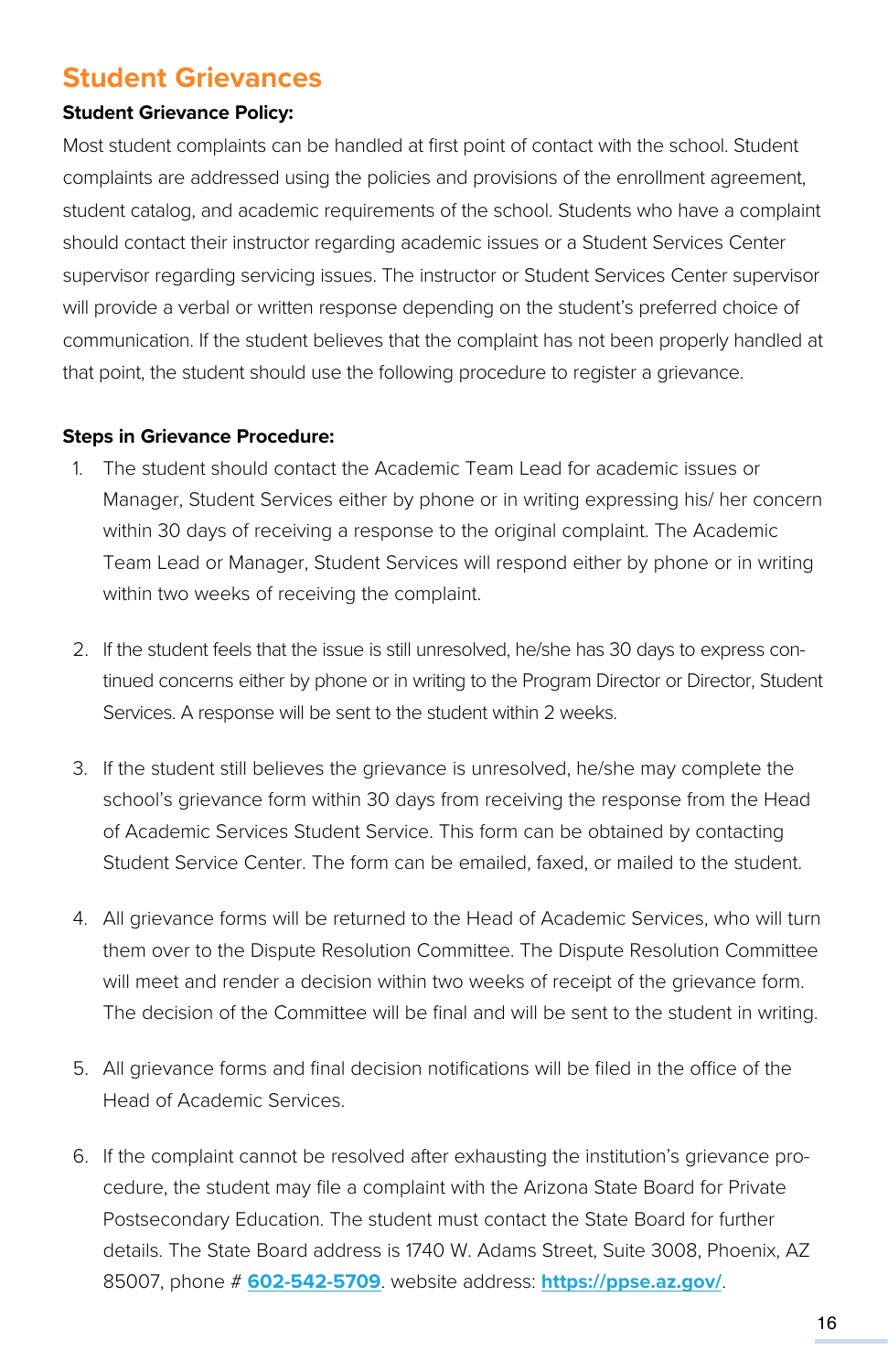The student may also contact the **[www.deac.org](http://www.deac.org)** at 1101 17th Street NW, Suite 808 Washington, D.C. 20036, phone # **[202-234-5100](Tel://202-234-5100)**.

7. If the complaint cannot be resolved after exhausting the institution's grievance procedure, the student also may choose to file a complaint in their state of residence.

Veteran complaint queries can be addressed to our VA Support Team at **[vafax@pennfoster.edu](mailto:mailto:vafax%40pennfoster.edu?subject=)**

## **SARA Complaint Resolution Process**

The Arizona SARA Council has jurisdiction over Arizona SARA-approved institutions, including Penn Foster College, in relation to non-instructional complaints. Instructional complaints, such as grade grievances, are not reviewed by the Council and should not be submitted for review. Prior to registering a non-instructional complaint with the Arizona SARA Council, students must complete the Penn Foster College Grievance Policy shown above and the Arizona State Board for Private Postsecondary Education's complaint process. Non-instructional complaints that have not been resolved through these measures may be submitted online o**[n their](https://azsara.arizona.edu/complaints)  [website](https://azsara.arizona.edu/complaints)**.

## **Complaints Against Faculty**

If a student has a complaint regarding treatment by a member of the faculty or suspects a conflict of interest, the student should report this complaint to the Department Chairman in which the student is enrolled.

If the student has consulted with the appropriate supervisor and still believes that the matter has not been dealt with satisfactorily or equitably, the student should contact the Vice President of Education and Academic Dean. If the complaint is still not resolved, the student must submit a formal written signed complaint to the school's Academic Review Board for further consideration.

### **Grade Appeal**

Students who wish to dispute a grade or an answer to a question should contact their instructor. Only an instructor has the authority to change a grade. If the student is not happy with the grade appeal results, he/she should follow the "Student Grievance" procedure listed in this catalog.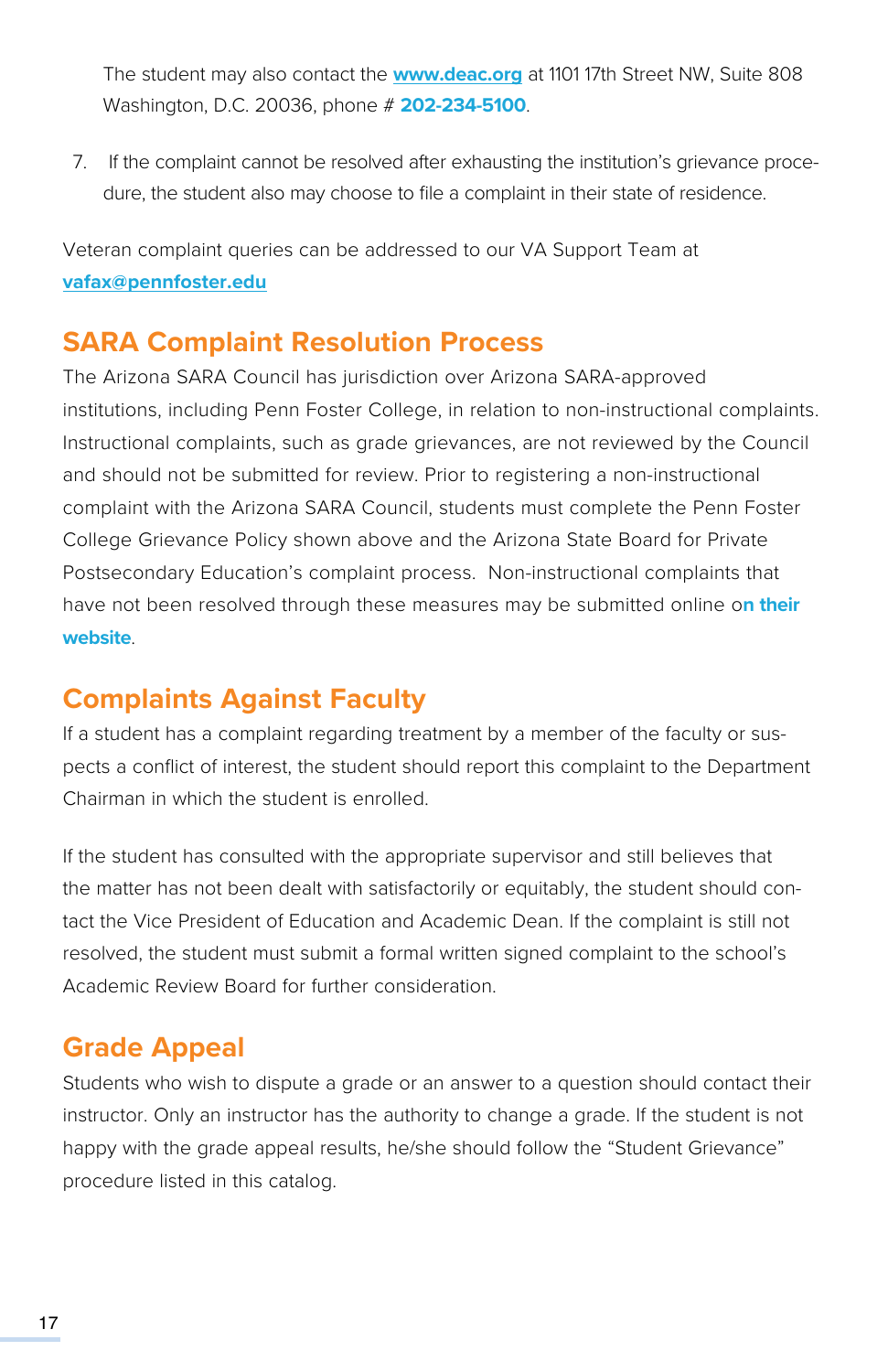### **EXTENSIONS**

Depending on the program, students are given a certain amount of time to complete all the lesson assignments. Students may request a six-month paid extension. Students who do not complete the program within the required time may need to re-enroll in the program that is current at that time. Previous work would be evaluated against the current curriculum to determine which courses or lessons could be transferred into the new enrollment.

### **ONLINE LIBRARY**

Students at Penn Foster will have access to an online library for use during their studies with the school. Students can use this library to do the required research in the courses they complete or can use it for general reference and links to valuable resources. The library contains helpful research assistance, articles, databases, books, web links, and email access to a librarian. Students can access the library from their home page. A library services manager is available to answer questions on general research-related topics via email and assist students in research activities during their studies in Penn Foster.

### **FAMILY EDUCATIONAL RIGHTS AND PRIVACY ACT (FERPA)**

The Family Educational Rights and Privacy Act (FERPA) provides you with certain privacy rights with respect to student records if (A) you are over the age of 18 or enrolled in a post-secondary program, and (B) you are a parent or legal guardian of a student who is under the age of 18 and not enrolled in a post-secondary program. These rights include:

- 1. The right to inspect and review your or the minor student's education records within 45 days after Penn Foster receives a written request from you for such access.
- 2. The right to request an amendment to your or the minor student's education

records if you believe something is inaccurate, misleading, or otherwise in violation of your or the minor student's privacy rights; this does not give you any rights to have your or the minor student's grades changed or similar changes made to the record of your or the minor student's academic performance. You need to provide us with a written request for the change and an explanation for why you think it should be made. If we agree, we will make the correction; if we disagree, we will communicate further with you as to the issue.

- 3. The right to provide written consent before we disclose personally identifiable information (PII) from your or the minor student's education records, except (a) with respect to Directory Information (discussed more below), and (b) in certain defined situations where FERPA authorizes disclosure without consent, including disclosures to school officials and regulatory bodies with legitimate educational interests.
- 4. The right to file a complaint with the Family Compliance Office of the U.S. Department of Education, located at 400 Maryland Avenue, SW, Washington, DC 20202, if you believe Penn Foster has violated your or the minor student's FERPA rights.

For Penn Foster students, Directory Information includes:

- Student name
- Dates of attendance
- Penn Foster program
- Enrollment status (graduate, attending, pending, withdrawn)
- Honors and Awards

Unless you notify Penn Foster in writing that you do NOT want your Directory Information disclosed to anyone without your consent, Penn Foster may disclose these categories of information without your consent. Please send any such "opt out" notice to Penn Foster Student Services at 925 Oak Street, Scranton, PA 18515 or fax it to (570) 961-4888. Your decision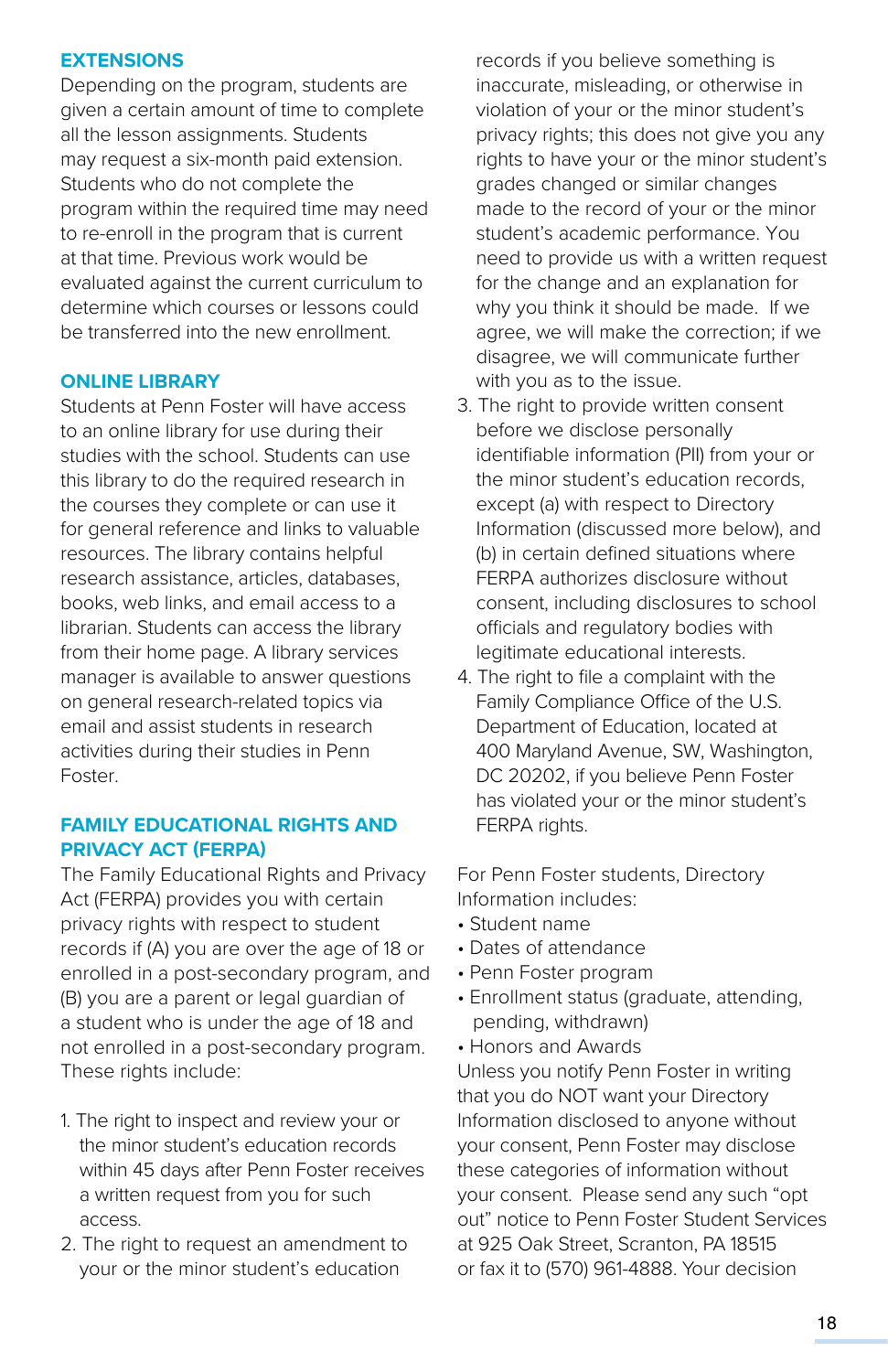to "opt out" will remain in effect unless and until you elect to "opt in." In addition, whether or not you have decided to "opt out," Penn Foster will not disclose any of your Directory Information to any third party during the first two weeks following your enrollment.

If you have any questions about your FERPA rights, you can learn more at the government's helpful website at **[U.S.](https://www2.ed.gov/policy/gen/guid/fpco/ferpa/index.html)  [Department of Education](https://www2.ed.gov/policy/gen/guid/fpco/ferpa/index.html)**.

### **ACCOMMODATING STUDENTS WITH DISABILITIES**

Penn Foster College believes in opportunity for everyone. Therefore, the school strives to meet the needs of all students by providing instructional support and student services which will enable them to reach their maximum potential. The school does not discriminate on the basis of race, color, gender, religion, national origin, age, or physical disability.

Penn Foster College complies with Section 504 of the Rehabilitation Act of 1973 and the implementing regulations 34 CFR part 104 (barring discrimination on the basis of disability), and the Americans with Disabilities Act (ADA) of 1990 and the implementing regulations in 29 CFR part 1630 (1991). The school will offer a reasonable accommodation for any qualified student with documented disabilities provided the accommodation does not pose an undue hardship on the school or does not force the school to fundamentally alter the educational course, compromise its academic standards, or place the disabled individual in a better than equal position with nondisabled students. Students must complete the ADA form which is available on the student portal and submit it along with documented evidence of disability to **[ADArequest@](mailto:ADArequest@pennfoster.edu) [pennfoster.edu](mailto:ADArequest@pennfoster.edu)** to be eligible for any accommodations. All completed requests for accommodations will be reviewed by the ADA Review Committee within five (5)

business days. Students will receive written communication outlining the decision of the committee.

### **TRANSFER CREDIT**

Penn Foster does not evaluate lifework experience or previous education completed at another school for transfer credit into most career certificate or diploma programs. An Admissions representative will be able to provide information on which programs will accept transfer credit.

However, Penn Foster College will inquire about each veteran's previous education and training and request transcripts from all prior institutions, including military training, traditional college coursework, and vocational training. Previous transcripts will be evaluated and credit will be granted, as appropriate.

### **CAREER ASSISTANCE**

Penn Foster offers many resources to current students and alumni to help with career planning and job search efforts. Career Cruising, a self-service employment tool is available to students and alumni and provides various resources on employability, including school/job exploration, employment recommendations, career portfolio development, resume-building, nationwide job search engine, tips and advice on improving job search success, and interview tips. Students and alumni can access Career Cruising through the student portal. Penn Foster's Career Coaches work with students and alumni to assist with career exploration, resume review and revision, social media presence, and mock interviews. The Learning Resource Center, which is located in the library, includes guides for career planning, instructions for writing a winning resume, tips and advice to succeed at a job interview and how to follow-up after the interview, and information on negotiating and understanding compensation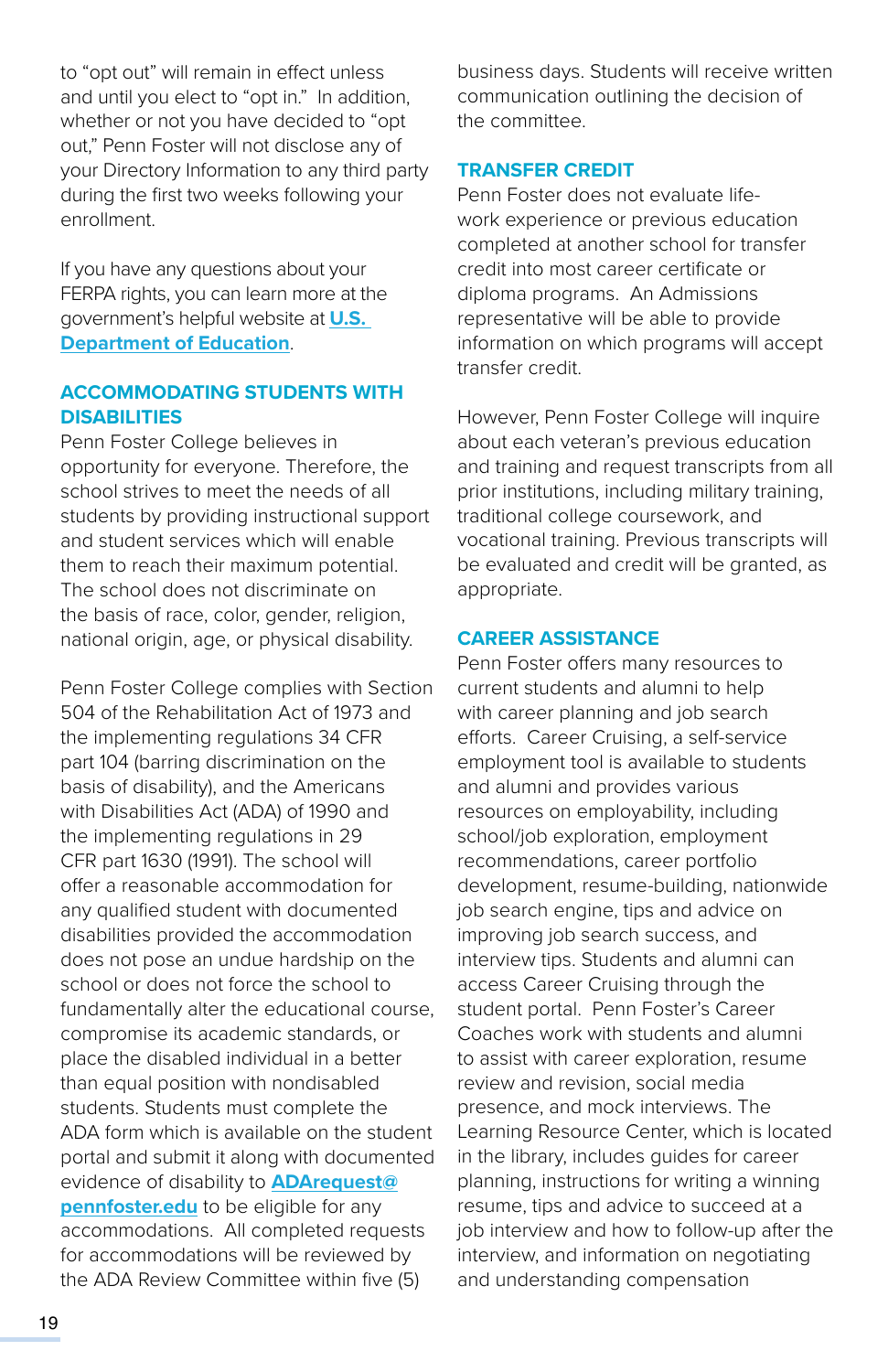levels and offers. Job placement is not guaranteed to graduates, upon program completion.

### **CAREER SERVICES**

Upon completing your career training, Penn Foster also offers access to Alumni Career Services which are designed to help you find employment in your chosen field. Penn Foster also maintains a job board site where students and graduates are encouraged to search through jobs that are posted directly by employers.

### **Career Services include:**

- Resume Preparation
- Job Searches
- Help with Submitting Resumes
- Cover Letter Design
- Interview preparation, & much more.

### **SCHOOL CALENDAR**

Penn Foster operates 12 months of the year. The school is closed for 8 holidays during the year. The holidays usually include New Year's Day, Memorial Day, Independence Day, Labor Day, Thanksgiving Day, the day after Thanksgiving, Christmas Eve, and Christmas Day. The other days may vary. The school's phones will have a "closed" message on these holidays.

### **ARE YOU ELIGIBLE FOR VETERANS BENEFITS**

Some Career Diploma programs at Penn Foster College have been approved for Veterans' benefits, or GI Bill® benefits. For more information and a list of eligible programs, please call **[1-888-427-2900](Tel:1-888-427-2900)** to speak with a specialist in our VA Support Team. We can also be reached via email at **[vafax@pennfoster.edu](mailto:mailto:vafax%40pennfoster.edu?subject=)** with "Veterans Benefits" in the subject line. Only the VA can determine your eligibility. You can call the VA at **[1-888-442-4551](Tel:1-888-442-4551)** to find out if you qualify to use GI Bill® benefits. We will assist you in establishing your claim for benefits once you know which chapter/ category you are eligible to use.

### **VETERANS BENEFITS — STANDARDS OF PROGRESS**

In order to receive educational GI Bill® benefits, Penn Foster College students must meet minimum Standards of Academic Progress (SAP). The minimum standards are measured through grades received for each lesson: an assignment, project, or exam.

Students using GI Bill® benefits who have a lesson average below 65 after completing 25% of their lessons will be placed on academic probation and their performance will be monitored by instructors and academic advisors. Students using GI Bill® benefits who have a lesson average below 65 after completing 50% of their lessons will be referred to the Academic Review Board for potential academic dismissal from the program. Students using GI Bill® benefits who have a lesson average below 65 after completing 75% of their lessons will be cancelled from the program by the Academic Review Board for failure to benefit academically.

### **PRIOR TRAINING FOR STUDENTS USING GI BILL® BENEFITS**

Penn Foster will evaluate previous training and consider granting credit for students using the GI Bill®. If transfer credit is applied, the program will be shortened, and the tuition balance will be reduced accordingly.

It is a VA requirement that you provide all transcripts from prior colleges and universities to Penn Foster for an evaluation of potential transfer credit. If your transcript indicates that you could receive transfer credit for a course, we will not be able to certify that course for GI Bill® benefits. It is imperative that you submit all transcripts to us even if you do not expect to receive any transfer credit toward your program.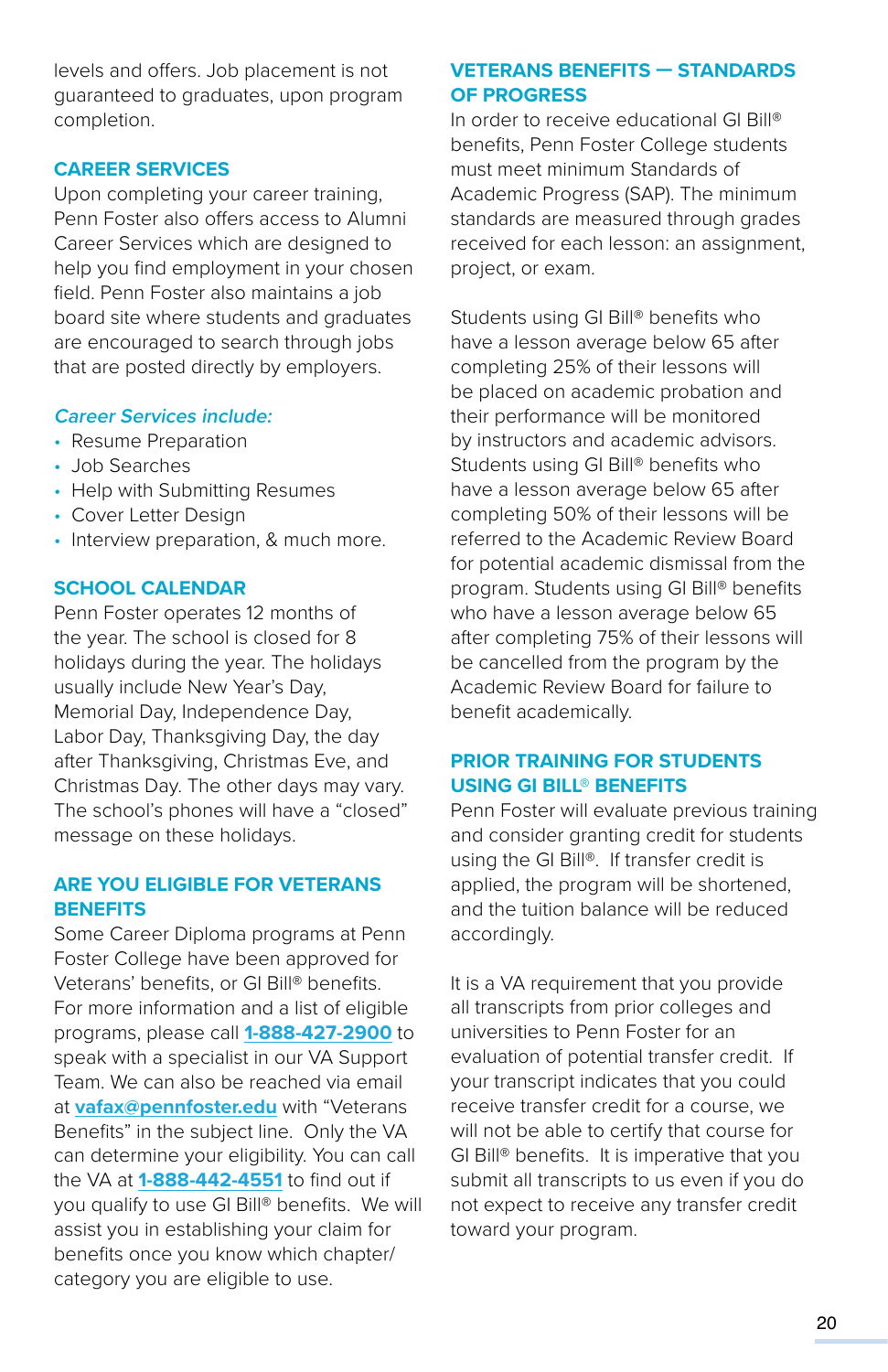Please send official transcripts to: Student Services Penn Foster 925 Oak Street Scranton, PA 18515

We also ask you to submit documentation of your military training for potential Prior Learning credit. **[Visit the website here](https://jst.doded.mil/jst/)** for a Joint Services Transcript account and order an electronic transcript to be sent to Penn Foster at no charge.

The VA Support Team will help you to organize and submit all of your paperwork to the VA. You will be required to provide us with a copy of your Certificate of Eligibility, or your Statement of Benefits, and VA Form 22-1999c before we can certify your enrollment with the VA. Please do not complete any exams for seven days from the date you sign your enrollment agreement with Penn Foster. This is the VA Affirmation Period. The VA will not pay for any exams completed within this first week.

Some Career Diploma programs have been designated as Correspondence Training by the Veterans' Administration. Our programs are self-paced and you will not be set up in a traditional 12 to

16 week term. Your attendance in a correspondence training program will be categorized as less than part time, so you will not be eligible for the Basic Housing Allowance (BAH).

VA educational assistance is not available for children receiving benefits under the Dependents Educational Assistance program (Chapter 35) for correspondence training. However, a spouse is eligible for Chapter 35 benefits for correspondence training. Under the Post 9/11 GI BILL® (Chapter 33), the veteran has the option to transfer a percentage of his or her benefits to an eligible spouse or child.

Because you have the flexibility to work at your own pace with our programs, we cannot report your lessons (an assignment, project, or exam) to the VA before you have completed them. We will report the total number of lessons you complete in a month to the VA after you have received grades for them. Because the VA will only be paying after lessons are completed, it will be the responsibility of each student to maintain their scheduled payment arrangement to Penn Foster as contracted upon enrollment.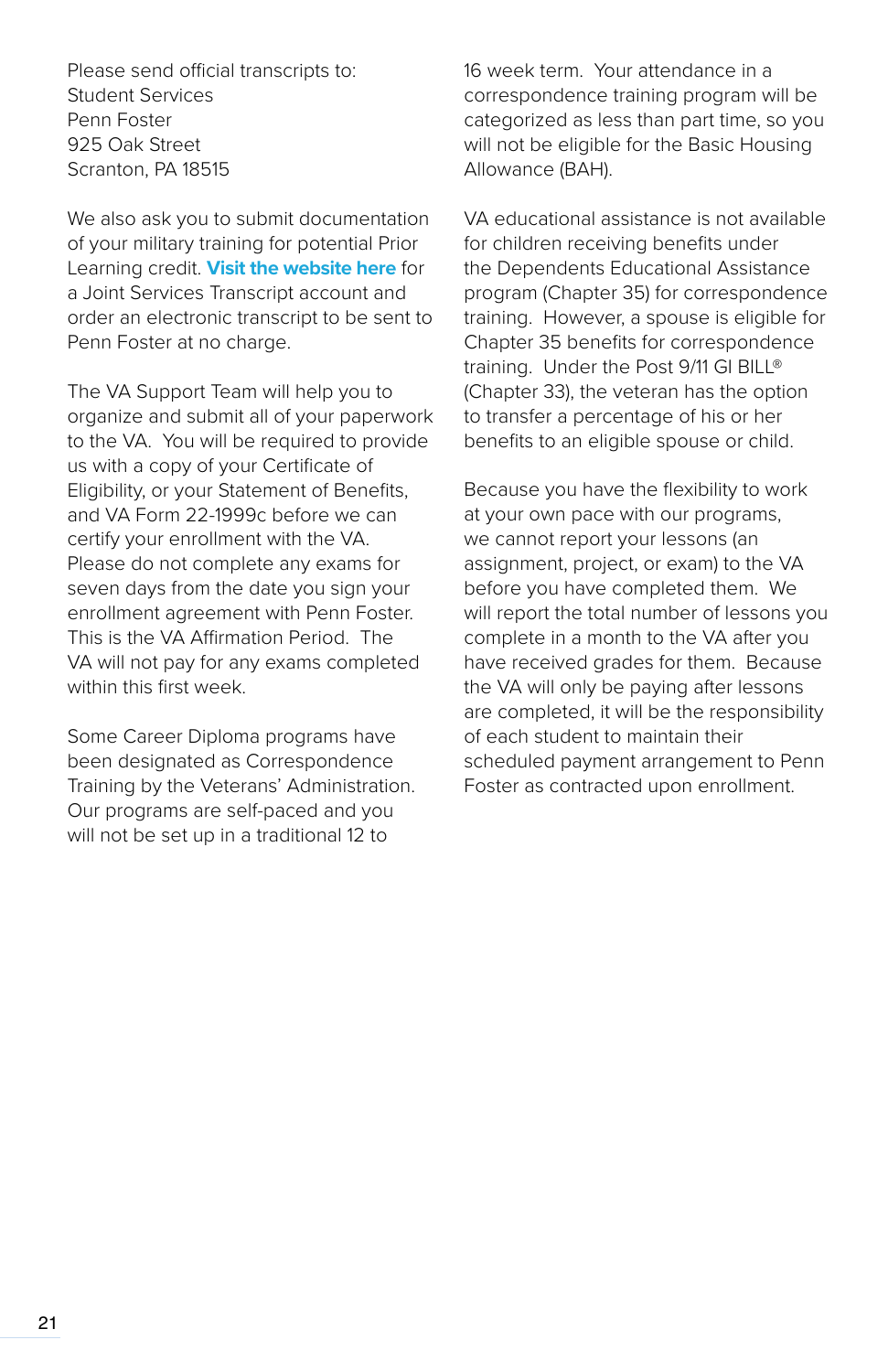## FREQUENTLY ASKED QUESTIONS

### **Q. Where can I find my student number?**

**A.** The number is on your Student ID Card which you received with your Welcome Letter.

### **Q. How do I submit exams?**

**A.** Exams are submitted via the website **[www.pennfoster.edu](http://www.pennfoster.edu)**. You can complete your exams and receive feedback at this site.

### **Q. What if I change my address?**

**A.** The easiest way to change your address is to log on to your Student Portal. Click "**Update My Profile**. Make the necessary changes and hit submit.

### **Q. How do I make payments?**

**A.** If mailing in your payment, please submit payment along with the appropriate coupon from your payment book to:

#### **Student Service Center 925 Oak Street Scranton, PA 18515-0001**

Please be sure to include your student number on all payment materials. Allow one week for your account to be updated.

### **Q. How long will it take me to complete my program and receive my Career Diploma or Certificate?**

**A.** Completion times vary, depending on the program in which you are enrolled. Many Penn Foster programs can be completed in a year or less.\* (If it seems you will need to take longer than the time allotted to complete your program, you may contact Penn Foster and request an extension.) Your Enrollment Agreement specified the completion time for your program.

### **Q. Are there any additional fees?**

**A.** The following fees are charged, if applicable: additional six-month extension fee of \$95.00; change of program fee of \$50.00. Registration fees vary by program.Your Enrollment Agreement lists the fee.

### **Q. What is your cancellation policy?**

**A.** The cancellation policy is provided in detail on page 12 and on the Enrollment Agreement you signed. A copy of your Enrollment Agreement will be returned to you after your application is approved.

### **Q. Can I earn credit for previous coursework completed?**

**A.** In most programs, Penn Foster does not evaluate life-work experience or previous work taken at another school for transfer credit into a vocational program.

Penn Foster will evaluate previous training and consider granting credit for students using the GI Bill®. If transfer credit is applied, the program will be shortened, and the balance will be reduced accordingly.

### **Q. Will work completed at Penn Foster College transfer to another school?**

**A.** Work completed in Penn Foster College programs may not transfer to other learning institutions. Students planning to continue their education with another school after earning a diploma from Penn Foster College should check with that school regarding transfer policies.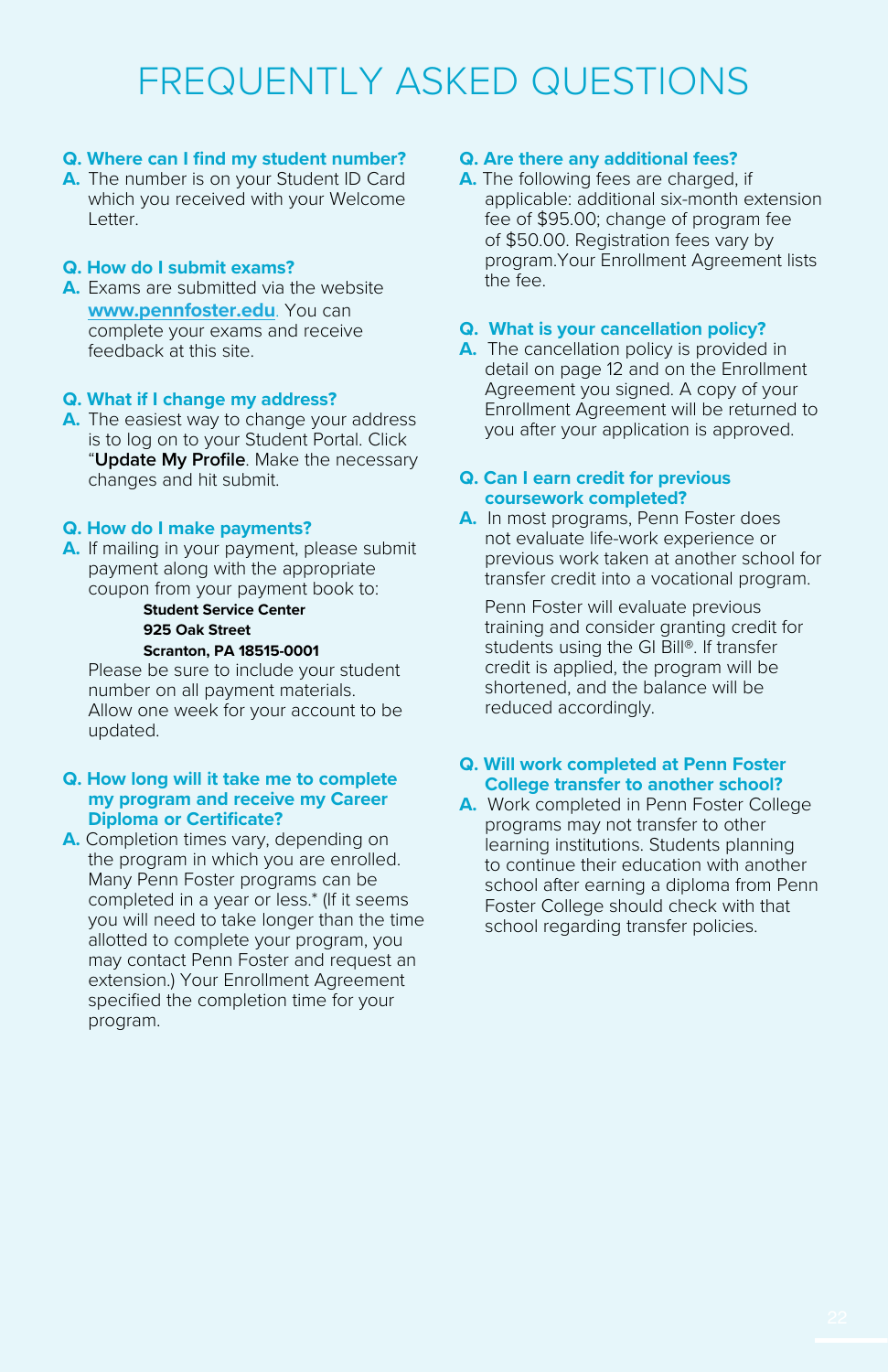# STUDY TIPS AND TAKING YOUR EXAMS

When you complete a lesson, you must also complete and submit an exam using the Penn Foster online exam system. A lesson can be the content of one study unit or a reading assignment in a study guide. Most exams consist of multiple-choice questions. Lessons also feature helpful self-checks you can use to determine how well you understand the new concepts you have learned. Future lessons become available online when you submit exams, so avoid delays in your studies by submitting exams promptly.

### **TAKE ADVANTAGE OF THE STUDY PLANNER**

The Penn Foster Study Planner will help you stay organized and on track with your studies. Use it to create a customized study plan so you can finish your program when you want to, sync your study times to your calendars, track your progress, and set alerts for when your next exam is due. Use the Study Planner to set a study plan that works with your schedule and stick to it to reach your graduation goal!

**You can find your Study Planner on your Student Portal, or you can download the app from the** *iOS, Google Play, or Amazon Appstore.*



| <b>DASHBOARD</b>                                                   |  |  |
|--------------------------------------------------------------------|--|--|
| Welcome, Sarah Kinney<br>Student # 2183947                         |  |  |
| Program Name<br><b>Home Inspector</b>                              |  |  |
| Start Date Anticipated Completion Date<br>01/09/2014<br>10/07/2015 |  |  |
| Current Plan<br><b>Extended Plan</b>                               |  |  |
| Overall Progress<br>6/7 Modules                                    |  |  |
|                                                                    |  |  |
| $\bar{\mathbf{v}}$<br>Select a plan to change your current plan    |  |  |
| о<br><b>Dentisement</b>                                            |  |  |
|                                                                    |  |  |
|                                                                    |  |  |

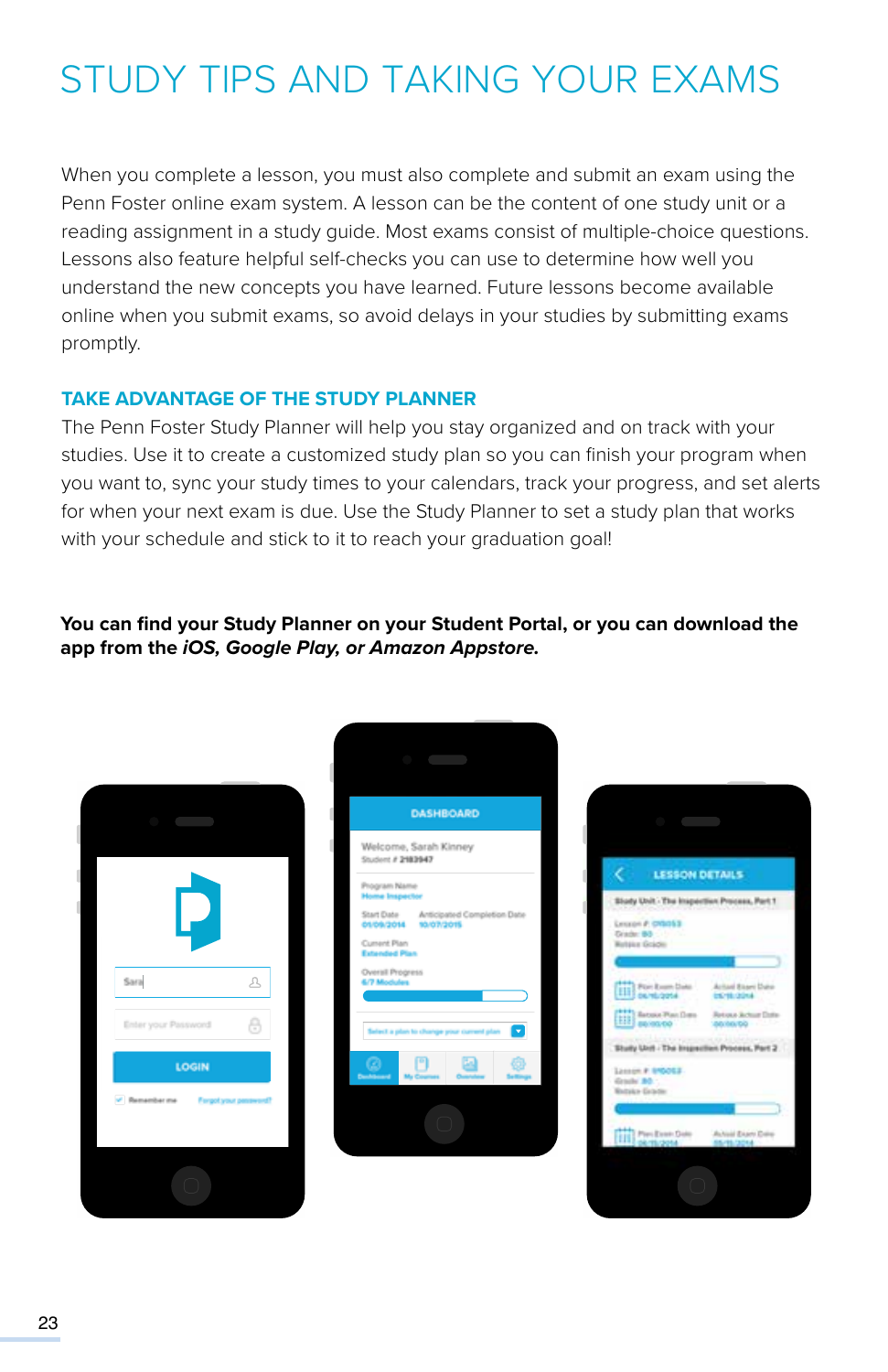### **SUGGESTIONS FOR MORE EFFECTIVE STUDYING**

- Set up a special place in your home to do your studying and keep all your materials there, within easy reach.
- Schedule your study time. Make sure it doesn't conflict with other important activities.
- Frequent, brief study sessions are more effective than long, "cramming" marathons.
- Make sure to do all the self-check quizzes in the lesson.

### **TIPS ON COMPLETING YOUR EXAMS**

When it comes time to take your exam, make sure you follow the directions carefully. If you don't understand what you are supposed to do, don't hesitate to call Penn Foster and ask for help.

### **SUBMITTING YOUR EXAMS**

You must submit all exams online using the Penn Foster exam system that you access from your student portal.

To access an exam, click on **Take an Exam** next to the appropriate lesson title. If the exam involves an essay or a writing assignment, you'll be asked to attach a file of the assignment to submit it to the school.

Read each question carefully before you choose your answer. If you're unsure of an answer, you can mark the question for review by clicking a button at the bottom of the question. Before you submit the exam, you'll be able to see a summary of all of your answers and make changes if you so desire.

### **EXAM RESULTS**

Students must access the Penn Foster student portal to get evaluations as well as receive feedback. The evaluations will tell students which answers (if any) were incorrect. If students have a question or problem with the exam evaluation, they should contact the school immediately.

### **MULTIPLE CHOICE EXAM RETAKE POLICIES**

Students are given two chances to pass each exam. An exam may be retaken as soon as the first attempt has been graded; there is no waiting period. Regardless of whether the first attempt resulted in a passing or failing grade, students are given one opportunity to retake the exam and earn the higher of the two scores. This policy is effective for all open exams on a student's record as of October 19, 2017.

Students are presented with a new exam for the retake and must submit the ENTIRE retake online. The retake must be submitted within 30 days of the initial submission, or the first attempt will become the final grade.

For all other exams (subjective, non-multiple choice exams), retakes are required for a failed first attempt, and not offered if the exam was passed. The highest score a student can earn on a retake exam is 65%. The retake grade becomes the final grade. Each program may contain one or more practical exercises, projects, or externships that must be successfully completed in order to meet the requirements for graduation. Some of these may be graded on a pass/fail basis.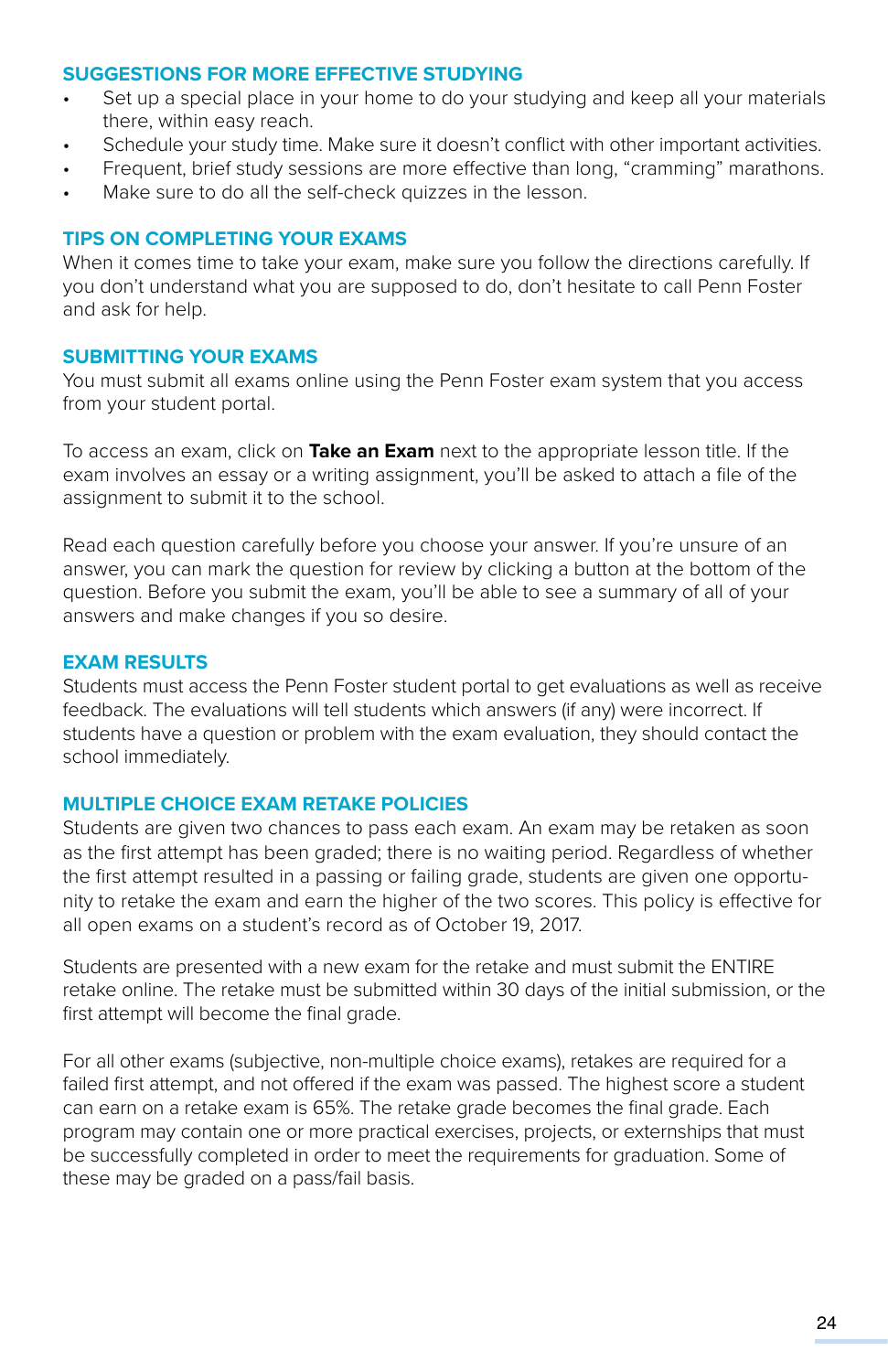### **ACADEMIC PROBATION/CANCELLATION**

Students who continually score below the passing average on exams (65) may be placed on academic probation for a period of time during which grades will be closely monitored. Continued academic failure may result in the student's record being submitted to the Academic Review Board. The Academic Review Board members will consider the academic progress of the student and, with the Board's approval, determine if cancellation is required. If cancelled, the student will be notified in the mail and appropriate financial cancellation terms will be applied.

### **STANDARDS OF PROGRESS**

Completion time varies depending on the program, as specified in your Enrollment Agreement. Students may progress more quickly through the program, but are contractually required to complete it within the specified time. Students who do not demonstrate satisfactory progress may be academically cancelled from the program. Re-enrollment in a program is not allowed if the student was enrolled in the same program and was academically failed. Reenrollment in another program will require review of previous coursework to determine eligibility. If a student is out of school for a period of time and then re-enters into the current curriculum, we will evaluate prior earned credits for possible transfer into the current program.

Students using GI Bill® benefits who have a lesson average below 65 after completing 25% of their lessons will be placed on academic probation and their performance will be monitored by instructors and academic advisors. Students using GI Bill® benefits who have a lesson average below 65 after completing 50% of their lessons will be referred to the Academic Review Board for potential academic dismissal from the program. Students using GI Bill® benefits who have a lesson average below 65 after completing 75% of their lessons will be cancelled from the program by the Academic Review Board for failure to benefit academically.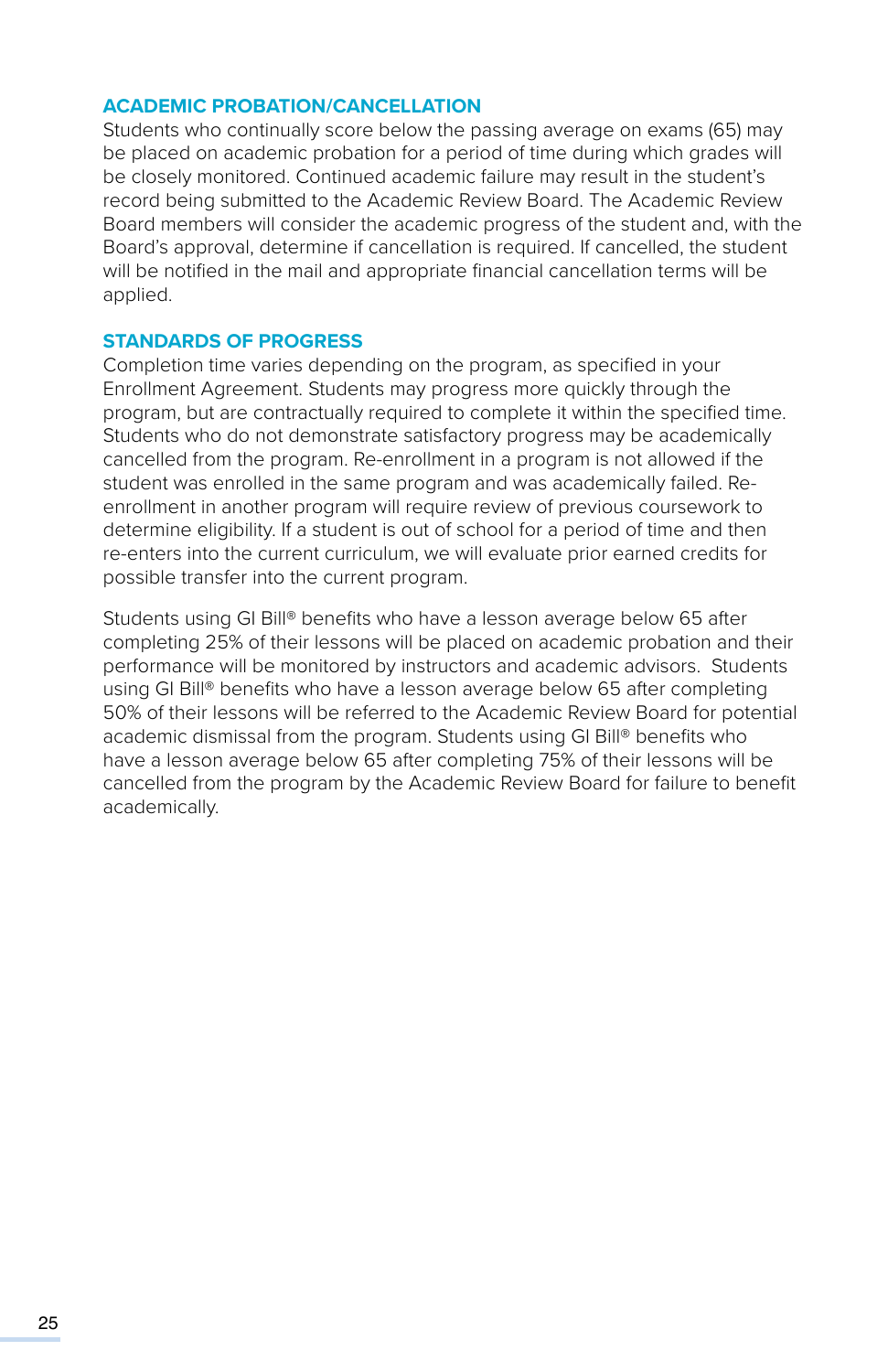### **EXPECTATION**

All Penn Foster students are expected to conduct themselves with the highest academic and ethical standards. Failure to do so will result in disciplinary action. Students who do not achieve passing grades may be subject to academic probation or dismissal.

### **THE PENN FOSTER CAREER DIPLOMA GRADING SYSTEM:**

Exams and projects will be graded on the following scale:

| <b>Lesson Grade</b><br>(Percentage) | Letter<br><b>Equivalent</b> | Rating           |
|-------------------------------------|-----------------------------|------------------|
| 90-100                              | A                           | <b>Excellent</b> |
| 80-89                               | в                           | Good             |
| 70-79                               | Ċ                           | <b>Average</b>   |
| 65-69                               | D                           | <b>Passing</b>   |
| Below 65                            | F                           | Failing          |
|                                     |                             |                  |

An overall program average of 65% or above is required to graduate. (70% or above for the Pharmacy Technician Professional and Optician Exam Prep programs).



"An investment in knowledge pays the best interest."

**- Benjamin Franklin**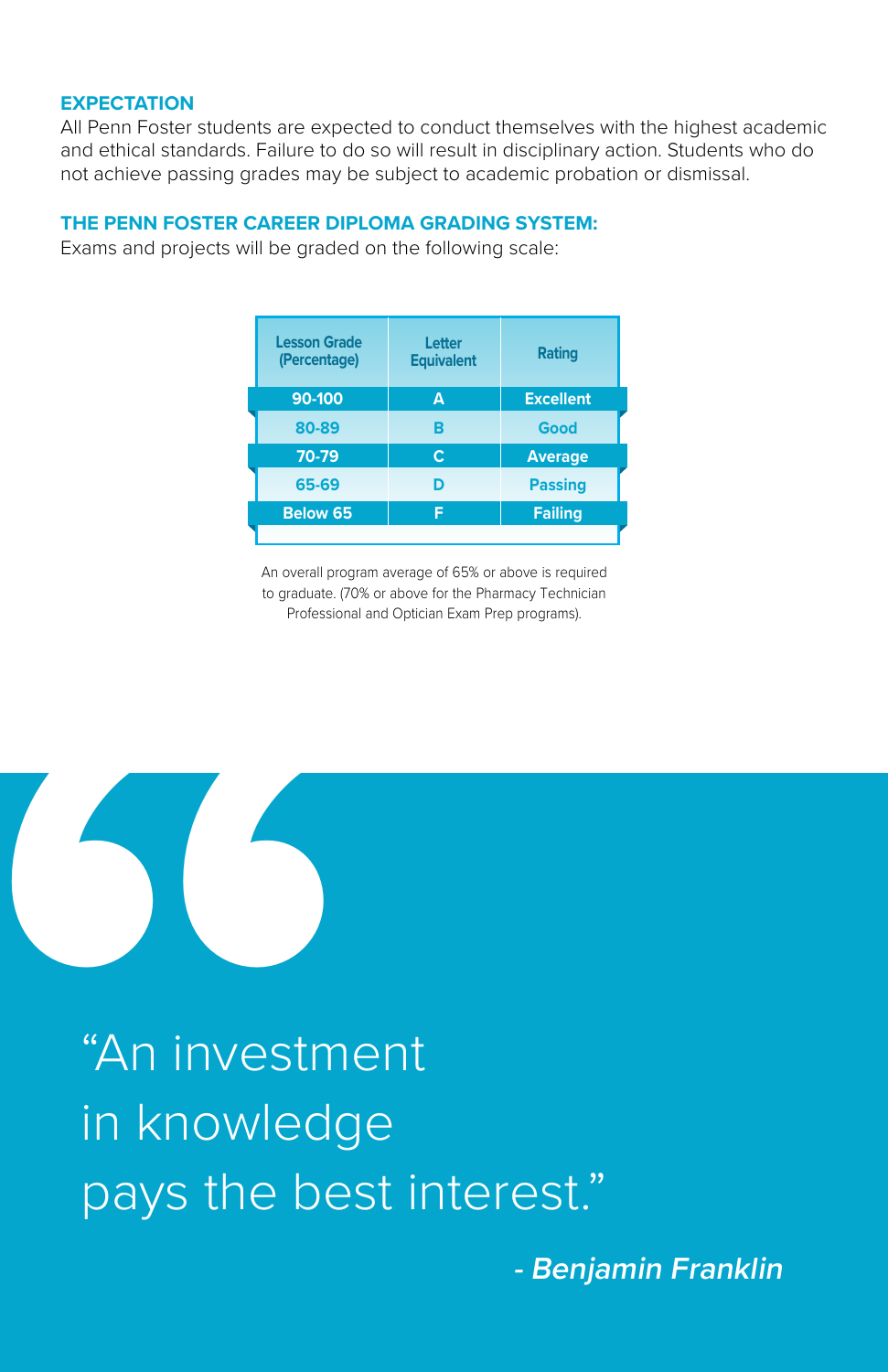## GRADUATION

When you have successfully completed your program and your account is paid in full, you will achieve your goal — a Career Diploma/Certificate. To be awarded your Diploma/ Certificate and earn associated continuing education units (CEUs), you must have:

- **• Passed all program requirements.**
- **• Achieved an overall program average of 65% or above (70% or above for the Pharmacy Technician Professional and Optician Exam Prep programs).**
- **• Met all your financial obligations.\*** \* All payments must be clear before Diploma/Certificate will be issued

### **TRANSCRIPTS**

Along with your Career Diploma/Certificate, you will receive one free copy of your official transcript. If you desire additional copies, they are available at a cost of \$13.00 for an electronic copy or \$15.00 for a paper copy. Utilize the transcript ordering service on your student portal or the Contact Us Page to submit your request. If you want the transcript sent to someone else (i.e., an employer or school), please have the address handy when you call. (You must be current in your payments to receive this service.) If you request your official transcript prior to graduation, it will only be released if certain financial criteria is met.

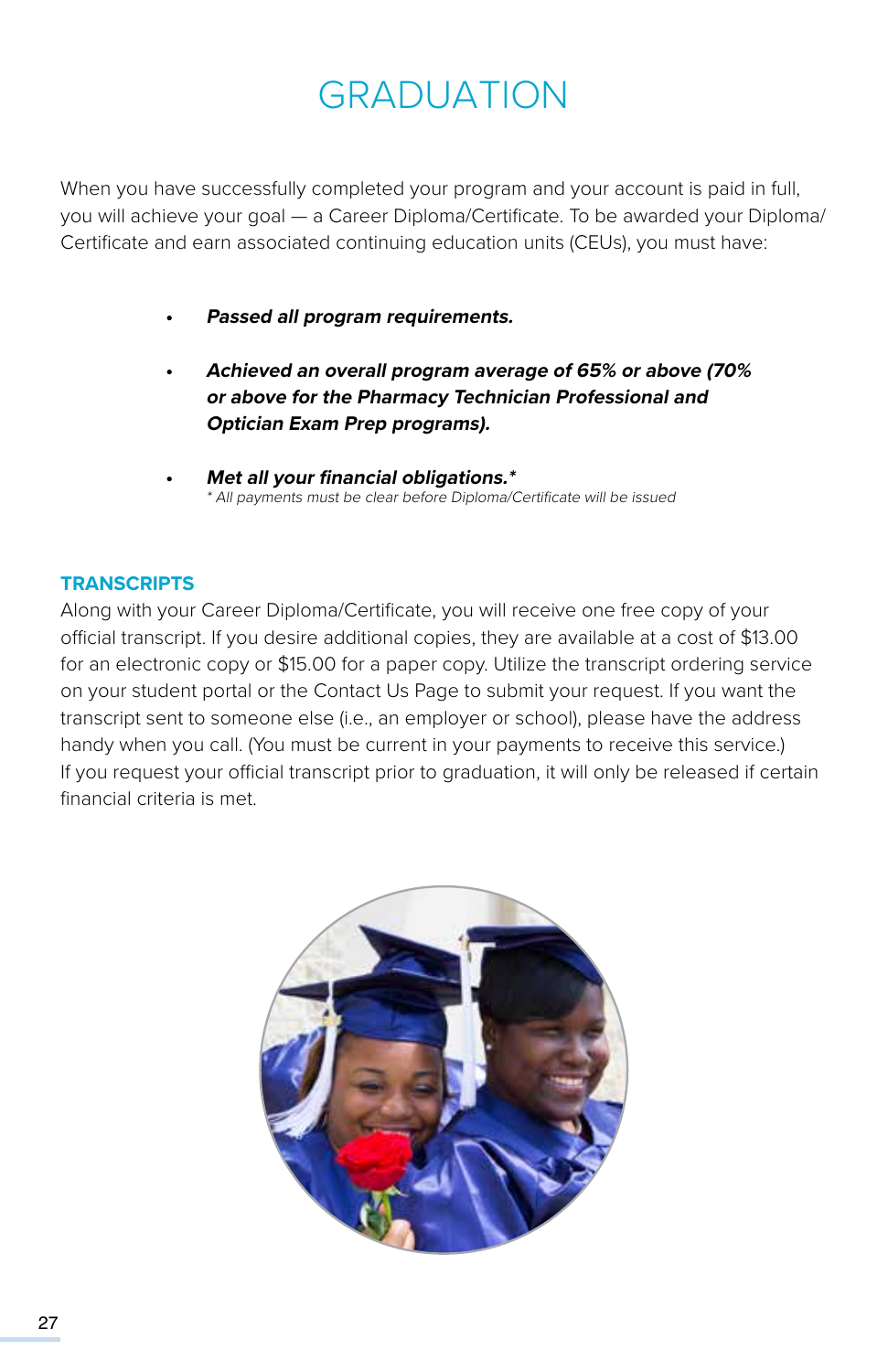# On the road to success...

Congratulations! You've taken the first steps on your journey toward reaching your goals. At Penn Foster, we'll do everything we can to make your journey with us a rewarding one. However, there may be times when you find it hard to keep moving forward. If you start to feel that way, just remember these tips to stay on track:

- A good way to stay motivated is to remember why you enrolled. You have a dream of building a better life for yourself, and you have already shown you have the dedication. Don't let anything stop you from achieving your goals.
- Anytime you have a problem with something in your lessons or a question about your Penn Foster experience, contact the school. Every student is important to us and we want to see you achieve success. You can always turn to your instructor or our helpful Student Services staff for help.
- Set up your Study Planner, and stick to your study schedule as much as you can — but it's okay to give yourself a day off now and then, too. Holidays, special occasions, or just a day to "recharge your batteries..." but don't take too many, because you want to keep moving toward graduation.
- Most of all, take pride in what you are accomplishing. So many people never try to make their dreams come true — just by enrolling, you have shown you are someone who sets goals and works to achieve them. You have much to be proud of.

# **GOOD LUCK** from all of us at Penn Foster!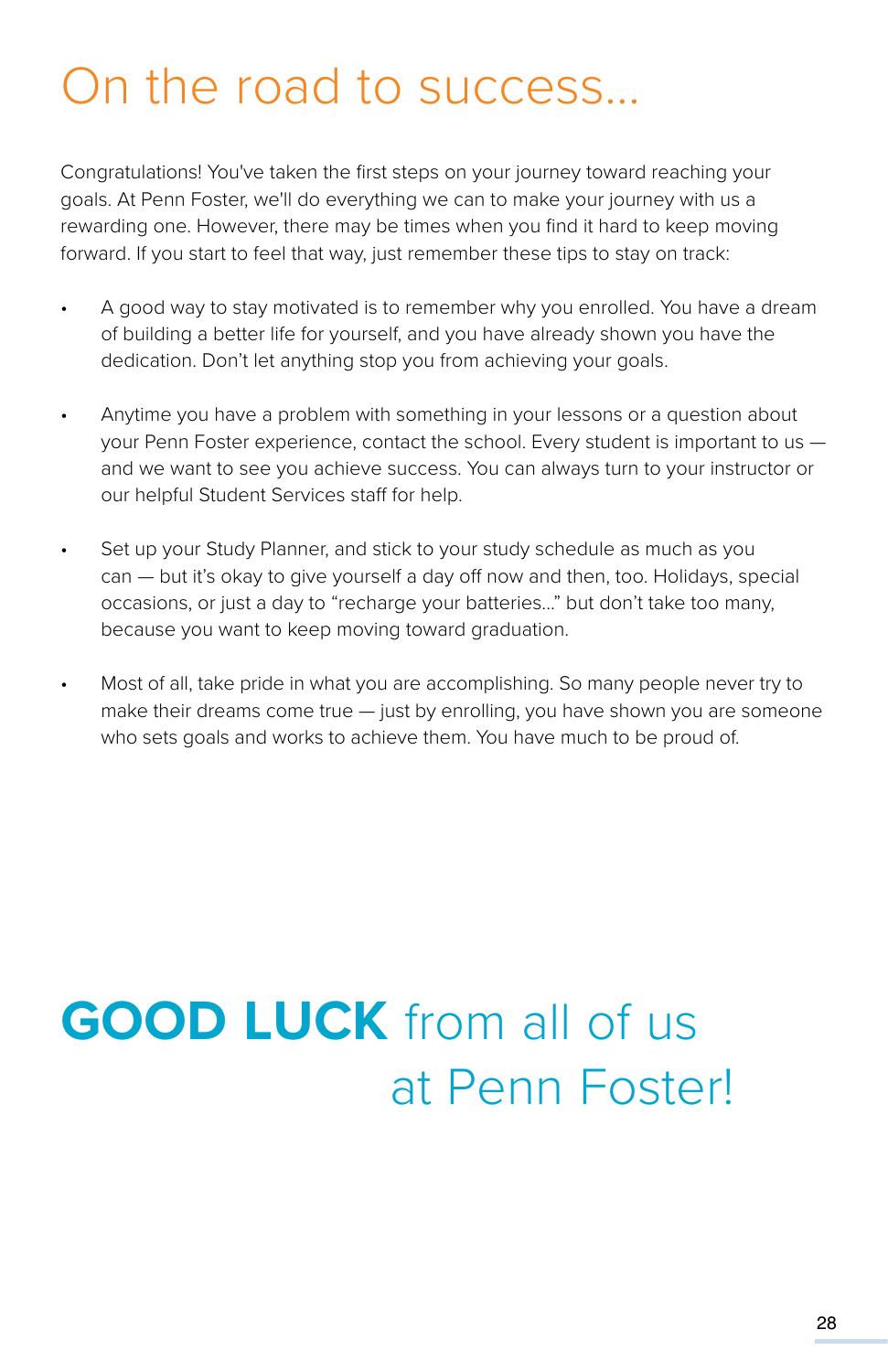## PROGRAMS

### **ABC Certified Wedding Planner Career Diploma**

### **Program Goal**

To prepare students for an entry-level career as an Association of Bridal Consultants® Certified Wedding Planner. Students must be 17 years of age and have an 8th grade education to enroll into this program.

### **Program Outcomes**

Upon completion of the program, students will be able to:

• Recognize the wedding industry and the skills needed to handle the demands of being a bridal consultant and identify how these skills apply to the tasks needed during the planning process when meeting with clients to determine the type of wedding the client requires.

• Understand how to coordinate every detail of events, from beginning to end by recognizing the scope of the event, including time, location, and cost of working with the client to choose where to hold the event, and whom to contract with for services (for example, florists or photographers), as well as event services such as rooms, transportation, and food service and confer with on-site staff to coordinate details.

• Identify how to organize and conduct wedding ceremonies and receptions by reviewing places to ensure they meet the client's requirements and recognize the various types of wedding ceremonies and etiquette to share with a client.

• Know how to establish yourself as a professional by studying how to create a professional portfolio which includes identifying which special licenses you'll need to set up suppliers, vendors, and support group source files, and define basic marketing concepts that promote the business of consulting.

• Comprehend how to develop agendas, budgets, and services according to customer requirements; recognize how to charge clients and collect payments; set up bookkeeping and files, inventory and billing control. Also, how to use appropriate business forms and understand strategies for organizing and managing your home office.

• Recognize how to monitor event activities to ensure compliance with applicable regulations and laws, satisfaction of participants, and resolution of any problems that arise.

• Understand how to promote bridal show services by studying tasks such as meeting with professional and trade associations, and producing brochures and other publications and design and implement efforts to publicize events.

| Course Name       | Hours |
|-------------------|-------|
| Instruction Set 1 | 23    |
| Instruction Set 2 | 53    |
| Instruction Set 3 | 52    |
| Instruction Set 4 | 57    |
| Instruction Set 5 | 56    |
| TOTAL             | 241   |

### **Course Descriptions**

### **Instruction Set 1**

Succeed by learning how to use your Penn Foster program. Successful wedding planners are creative and business- savvy professionals.

### **Instruction Set 2**

This course provides an overview of the general planning process for weddings and honeymoons. Weddings are deeply rooted in religious and cultural traditions. The course will help you build a solid foundation in wedding etiquette

### **Instruction Set 3**

Set off on the right path by learning the basics of establishing and operating a bridal business. Then, explore how to bring together various wedding components for your clients' weddings. Finally, starting a new business is exciting, but there are inherent risks. To increase your chance of achieving success, the last les son of this course prepares you for the demands of business ownership.

### **Instruction Set 4**

The first lesson of this course is designed to help you better understand the cultures of various ethnic and religious groups. Then, you'll continue to prepare for business ownership. The last lesson of the course prepares you for the financial challenges of business ownership.

### **Instruction Set 5**

This course teaches you how to prepare a marketing plan to let people know that you're open for business. One way to market your business is by participating in bridal shows. Finally, you'll learn how to turn your dream of owning a home-based business into a reality.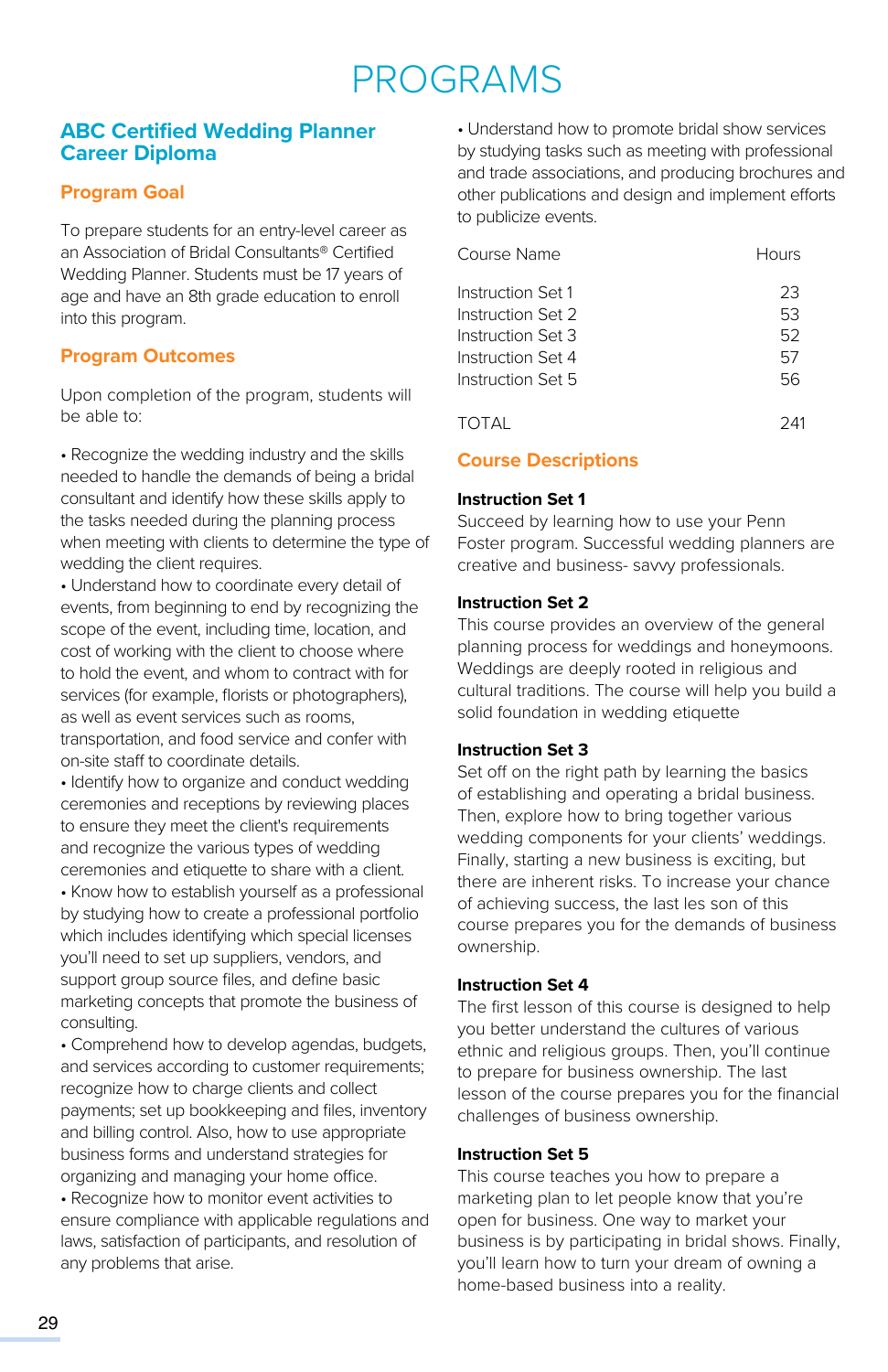### **Administrative Assistant**

For tuition details, please visit our **[Administrative Assistant tuition page](https://www.pennfoster.edu/programs/business/administrative-assistant-career-diploma/tuition#/)**. To enroll in this program, students must be 17 years of age and have completed the 8th grade.

### **Program Goal**

The goal of this program is to prepare students for an entry-level career as an administrative assistant. Students are expected to complete this program in 12 months.

### **Program Outcomes**

Upon completion of the program, students will be able to:

• Understand how to maintain paper and electronic filing systems for records and messages as well as organize files, folders, and schedules in proper order so an office can run efficiently

• Comprehend how to schedule appointments and make travel arrangements for executives and other staff

• Understand how to answer phones, draft messages, write memos and email when communicating with managers, employees, and customers

• Comprehend how to support staff to conduct research, compile data, and prepare papers for consideration and presentation by executives, committees, and boards of directors

• Understand how to read, analyze, route, distribute, and answer routine incoming memos, submissions, reports, mail and email to determine their significance and plan their distribution

• Communicate well with others in and out of the office

• Understand how fax machines , videoconferencing and phone systems, and other office equipment work

• Use computers to create spreadsheets, presentations, reports, compose messages, manage databases, and other applications

• Understand how to negotiate with vendors, buy supplies, manage stockrooms or corporate libraries, and get data from various sources

• Prepare reports, memos, letters, financial statements, and other documents, using word processing, spreadsheet, or presentation software

• Know how to greet visitors and determine

whether they should be given access to specific individuals

• Recognize a professional image in an office environment

• Know how to manage stress and time in professional ways

| Course Number | Course Name                       | Hours |
|---------------|-----------------------------------|-------|
| <b>SYP101</b> | Starting Your Program             | 11    |
| AAS001        | Introduction to                   | 47    |
|               | Administrative Assistant          |       |
| AAS002        | <b>Workplace Communication</b>    | 26    |
|               | Skills                            |       |
| AAS003        | Administrative Office             | 35    |
| AAS004        | Procedures                        |       |
|               | Filing and Record                 | 51    |
| AAS005        | Management<br>Technologies in the | 30    |
|               | Workplace                         |       |
| <b>ENG010</b> | <b>Business English</b>           | 66    |
| <b>CSC104</b> | <b>Computer Applications</b>      | 124   |
| AAS006        | Bookkeeping and Office            | 34    |
|               | Management                        |       |
|               |                                   |       |

TOTAL 424

### **Course Descriptions**

### **SYP101 Starting Your Program**

In this course, you'll develop the necessary skills to ensure your success in the program. You'll learn how you can improve your study skills, so you're able to use a number of tools that will help you to be successful.

### **AAS001 Introduction to Administrative Assistant**

In this course, you'll learn about job opportunities for administrative professionals and the importance of lifelong learning to obtain and maintain employment in the field. You'll then explain the importance of consistently maintaining a positive and professional image in the workplace. You'll also review how to manage time effectively.

### **AAS002 Workplace Communication Skills**

In this course, you'll learn how working as an administrative assistant can mean working with people around the world. You'll also identify effective ways to communicate with other people.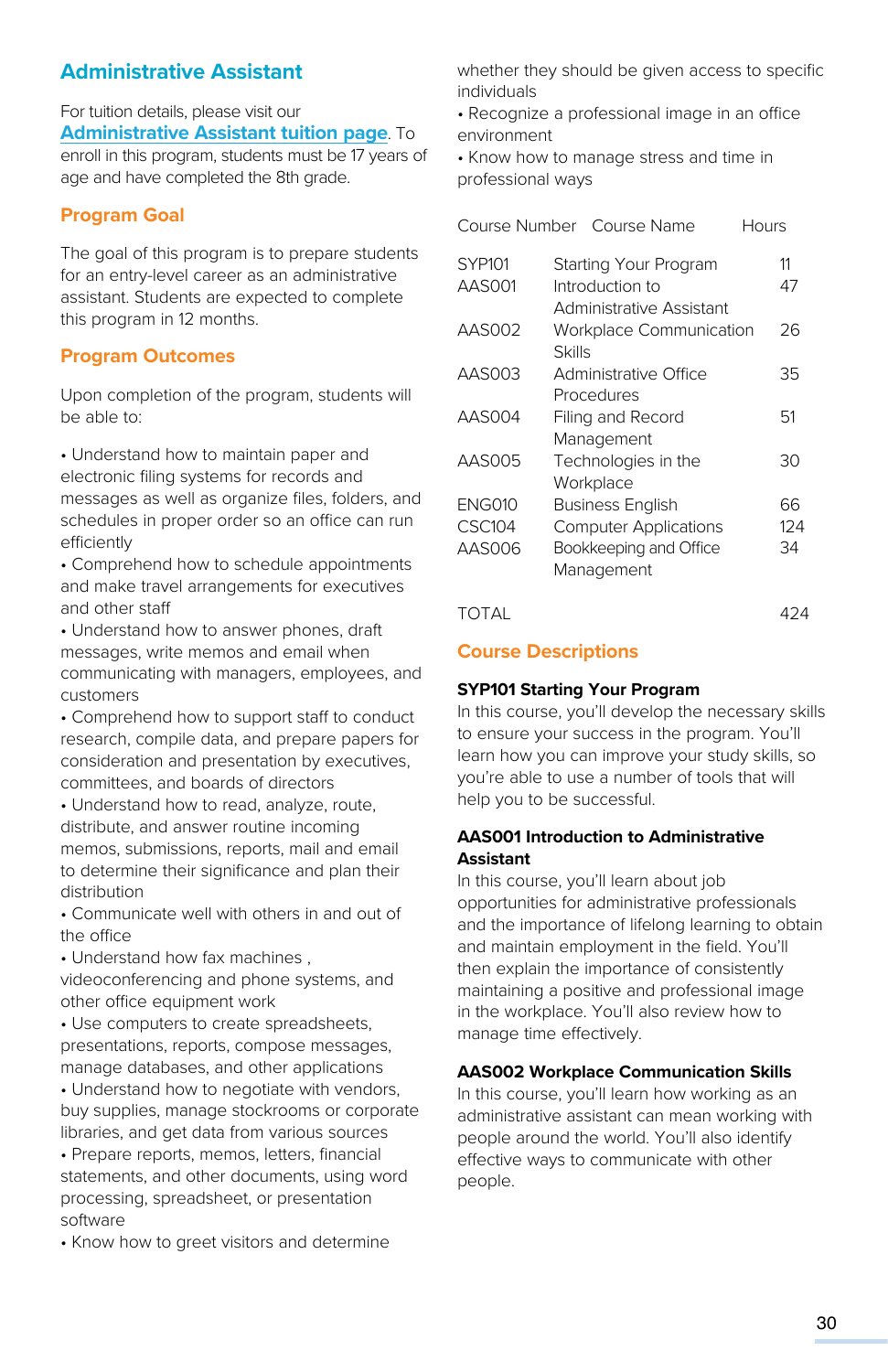### **AAS003 Administrative Office Procedures**

In this course, you'll learn about administrative office procedures. You'll also learn how to make travel arrangements and plan meetings.

### **AAS004 Filings and Record Management**

In this course, you'll discover how to set up, arrange, and maintain a filing system. You'll also learn about managing records in an office environment.

### **AAS005 Technologies in the Workplace**

In this course, you'll learn about technology that's available in the computerized workplace. Finally, you'll learn how to use resources and references to search for information efficiently and effectively.

### **ENG101 Business English**

In this course you'll learn the skills you need to become more confident in your writing.

### **CSC 104 Computer Applications**

You'll learn about PC applications in word processing, spreadsheets, and presentation software, as well as create documents, spreadsheets, and presentations. You'll also learn how to integrate the applications.

#### **AAS006 Bookkeeping and Office Management**

In this course, you'll learn how to handle a variety of bookkeeping tasks, such as keeping a record of payments as they arrive, sending out bills to those who owe money, and making bank deposits. You'll learn key managerial concepts that will help you keep things running smoothly and efficiently in an office.

### **Automotive Repair Technician Career Diploma**

For tuition details, please visit our **Automotive Repair Technicia[n tuition page](https://www.pennfoster.edu/programs/automotive/auto-repair-career-diploma/tuition#/)**.

### **Program Goal**

To prepare students to enter the automotive repair field by studying the major automotive systems, the procedures for servicing those systems, diagnosing customer concerns, and suggesting service solutions to those concerns while working toward ASE (National Institute for Automotive Service Excellence) certification.

#### **Program Outcomes**

Upon completion of the program, students will be able to

• Recognize the steps necessary to attain certification in the automotive repair field, and identify automotive systems

• Recognize engine components that make up the lower-end assembly, and describe how the systems and parts work together to make a vehicle run

• Recognize engine components that make up the upper-end assembly, and describe how the systems and parts work together to make a vehicle run

• Recognize safety procedures that should be followed in an automotive repair shop, and list the various hand tools and specialized tools used when working with automotive systems

• Describe how to perform basic automotive preventative maintenance and routine service procedures to include an engine oil change

• Apply basic mathematical operations (addition, subtraction, multiplication, and division) and interpret the meaning of basic physics concepts of mechanics, forces, thermodynamics, heat, electricity, and magnetism to solve math-related problem

• Identify and interpret the construction and operation of gasoline engines and explain how to diagnose and repair malfunctions in engine components and subsystems

• Describe the process of removing an engine from a vehicle and performing an engine rebuild

• Explain basic electrical concepts and units including resistance, voltage, and current and principles of electricity, magnetism, circuits, and wiring diagrams and how they are used to service all automotive electrical and electronic systems to include using a Digital Multimeter (DMM)

• Describe the principles and functions of HVAC (heating, ventilation, and air-conditioning) systems and explain how testing and service procedures are performed on these systems

• Describe the operation of computerized gasoline-engine controls and performance systems and explain how to diagnose and repair drivability and emissions malfunctions in these systems Identify the components and systems of a Hybrid Electric and Fuel Cell Vehicle and explain their operation

• Identify and interpret the operation of hydraulic brake systems and describe how to diagnose and repair malfunctions in all automotive brake systems Identify and interpret the operation of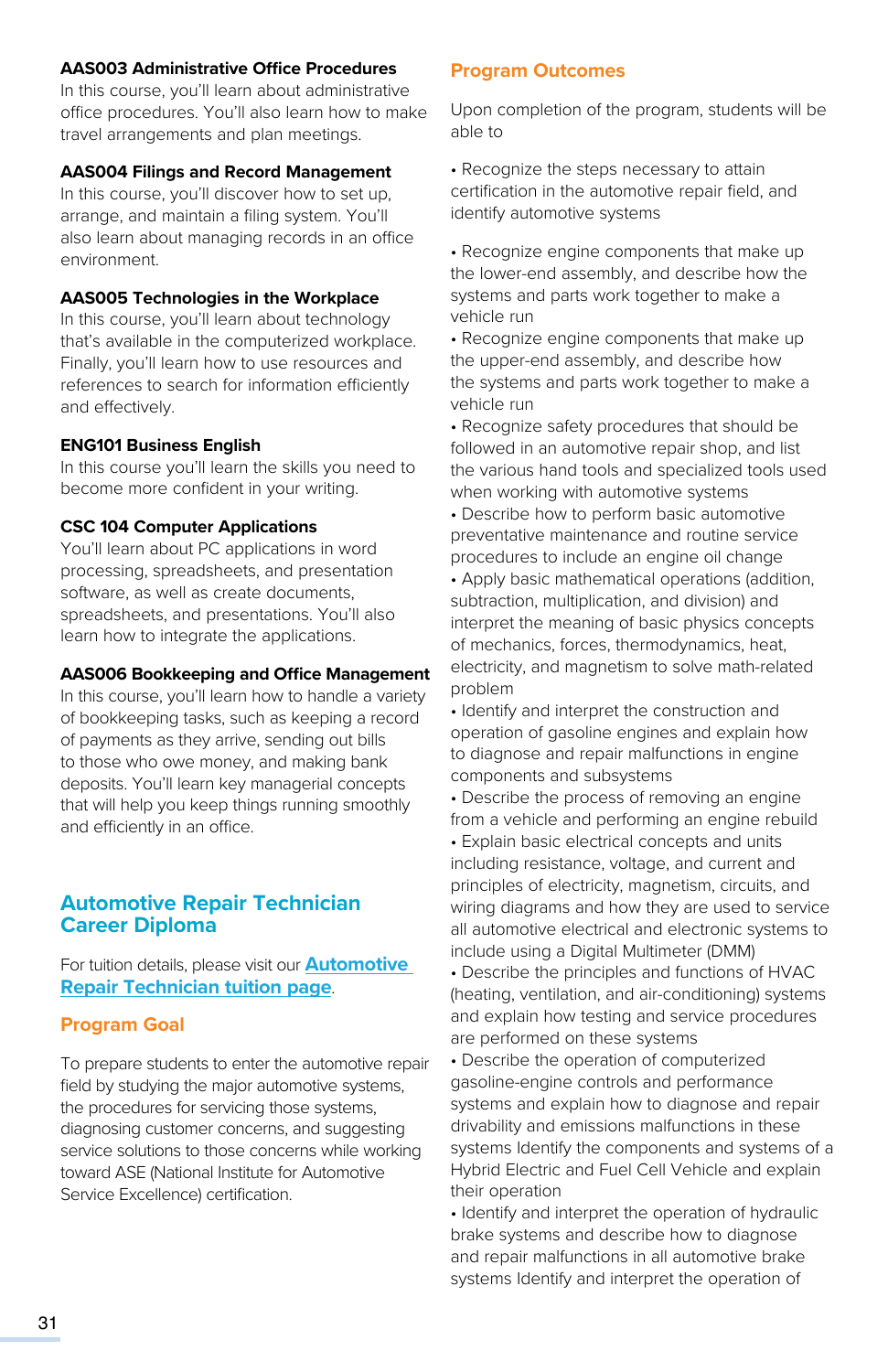suspension and steering system and describe how to diagnose and repair malfunctions in steering and suspension systems • Identify and interpret the construction and operation of manual transmissions/transaxles, rear axles, drive axles, four wheel drive units and describe how to rebuild transmissions, transaxles, differentials, transfer cases, and perform in-vehicle routine maintenance, inspections, repairs, and external adjustments

• Identify and interpret the construction and operation of automatic transmissions and transaxles and describe how to rebuild transmissions/transaxles, perform in-vehicle routine maintenance, inspections, repairs, and external adjustments

|               |        | Course Number Course Name        | Hours |      |
|---------------|--------|----------------------------------|-------|------|
| <b>SYP101</b> |        | Starting Your Program            |       | 10.8 |
| AUT001        |        | Introduction to Automotive       |       | 51.5 |
|               | Repair |                                  |       |      |
| AUT002        |        | Automotive Repair                |       | 47.O |
|               |        | Foundation                       |       |      |
| AUT003        |        | Engine Repair                    |       | 61.4 |
| AUT004        |        | <b>Electrical and Electronic</b> |       | 69.5 |
|               |        | Systems                          |       |      |
| AUT005        |        | heating, Ventilation, and        |       | 24.5 |
|               |        | Air Conditioning                 |       |      |
| AUT006        |        | <b>Engine Performance</b>        |       | 62.7 |
| AUT007        |        | Alternative Vehicles             |       | 14.6 |
| <b>AUT008</b> |        | <b>Automotive Brakes</b>         |       | 49.0 |
| AUT009        |        | Suspension and Steering          |       | 47.6 |
| AUT010        |        | Manual Drive Train               |       | 27.9 |
| AUT011        |        | Automatic Transmissions          |       | 22.7 |
|               |        | and Transaxles                   |       |      |
|               |        |                                  |       |      |

TOTAL 489.2

### **Course Descriptions**

### **SYP101: Starting Your Program**

Succeed by learning how to use your Penn Foster program.

### **AUT001: Introduction to Automotive Repair**

In today's fast-moving society, millions of people rely on trained Auto Repair Technicians to keep them on the go.

### **AUT002: Automotive Repair Foundations**

In this course, you'll review safety in automotive repair technician, as well as maintenance. You'll also review math used in auto repair

### **AUT003: Engine Repair**

In this course, you'll learn about gasoline and engine operation. You'll also review engine issues as well as how to remove, disassemble, measure, repair, assemble, and install an internal combustion gasoline-fueled engine.

### **AUT004: Electrical and Electronic Systems**

In this course, you'll explore electricity, as well as capacitance, electromagnetism, and electronics. You'll then identify batteries. Finally, you'll review interior and exterior safety and entertainment systems.

### **AUT005: Heating, Ventilation, and Air Conditioning**

In this course, you'll cover the fundamentals of heating, ventilation, and air conditioning (HVAC), including heating and automatic air-conditioning systems operation. Then, you'll review the industry procedures used to diagnose and repair HVAC customer concerns. Finally, you'll discuss the various service procedures used for HVAC systems.

### **AUT006: Engine Performance**

In this course, you'll cover details about gasoline, alternative fuels, and diesel fuels along with the fundamentals, diagnosis, and service of ignition systems.

### **AUT007: Alternative Vehicles**

In this course, you'll learn how to identify the components and systems of a hybrid electric and fuel cell vehicle and explain its operation.

### **AUT008: Automotive Brakes**

In this course, you'll learn how to identify and interpret the operation of hydraulic brake systems and describe how to diagnose and repair malfunctions in all automotive brake systems.

### **AUT009: Suspension and Steering**

In this course, you'll learn how to identify and interpret the operation of suspension and steering systems. You'll also learn how to diagnose and repair malfunctions in steering and suspension systems.

### **AUT0010: Manual Drive Train**

In this course, you'll learn how to identify and interpret the construction and operation of manual transmissions/transaxles, rear axles, drive axles, and four-wheel drive units. You'll also learn how to rebuild transmissions. transaxles, differentials, and transfer cases as well as perform in-vehicle routine maintenance, inspections, repairs, and external adjustments.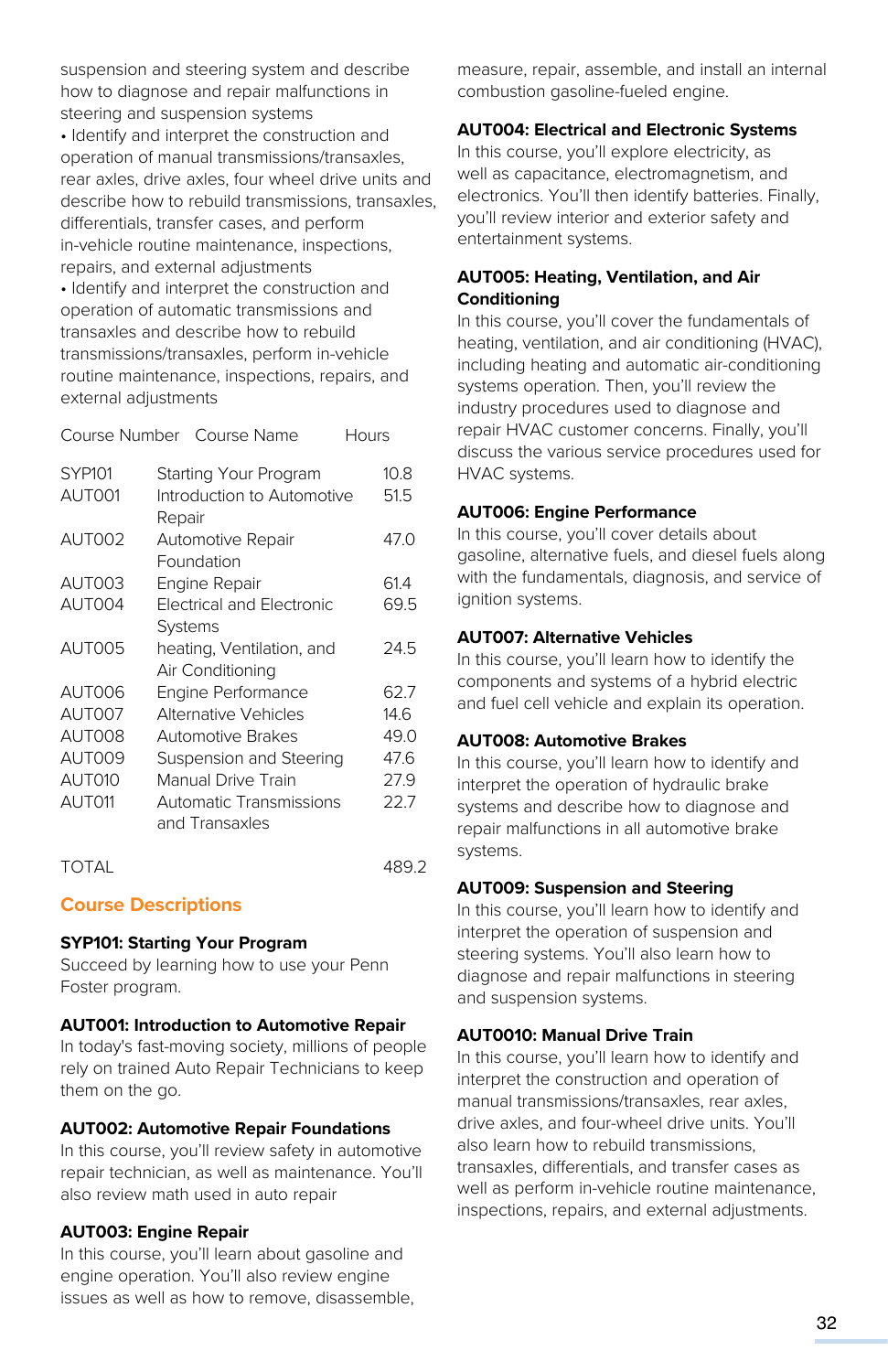### **AUT0011: Automatic Transmissions and Transaxles**

In this course, you'll learn how to identify and interpret the construction and operation of automatic transmissions and transaxles. You'll also learn how to rebuild transmissions/ transaxles and perform in-vehicle routine maintenance, inspections, repairs, and external adiustments.

### **Bookkeeping**

For tuition details, please visit our **[Bookkeeping](https://www.pennfoster.edu/programs/business/bookkeeping-career-diploma/tuition#/)  [tuition page](https://www.pennfoster.edu/programs/business/bookkeeping-career-diploma/tuition#/)**. To enroll into this program, students must be 17 years of age and have completed the 8th grade.

### **Program Goal**

The program goal for Penn Foster's Bookkeeping Career Diploma program is to prepare graduates for an entry-level career as a Bookkeeper. Students are expected to complete this program in 12 months.

| Course Number | Course Name                 | Hours |
|---------------|-----------------------------|-------|
| BKK010        | Orientation to              | 21    |
|               | Bookkeeping                 |       |
| BKK020        | Assets, Liabilities and     | 22    |
|               | Owner's Equity              |       |
| BKK030        | Revenue, Expenses and       | 25    |
|               | <b>Financial Reports</b>    |       |
| BKK040        | Payroll and Wholesale       | 51    |
|               | Accounting                  |       |
| BKK050        | End of Month Accounting     | 17    |
| BKK060        | Excel for Bookkeeping       | 22    |
| ACC215        | <b>Computer Application</b> | 84    |
|               | in Accounting               |       |
| BKK070        | Bookkeeping Project         | 24    |
| TOTAL         |                             | 266   |

### **Course Descriptions**

### **BKK010: Orientation to Bookkeeping**

In this course, students will take the first step toward becoming a bookkeeper by learning the basic accounting equation

### **BKK020: Assets, Liabilities, and Owner's Equity**

In this course, students will be provided with the information they need to work with balance sheets, the general journal, and the general

ledger. Students will also focus on the balance sheet classifications of assets, liabilities, and owner's equity, as well as learn how to use the double-entry bookkeeping system and the proper way to debit and credit accounts.

### **BKK030: Revenue, Expenses and Financial Reports**

In this course, students will examine the activities that affect owner's equity accounts and how such accounts react. This course also focuses on the income statement, balance sheet, and activities that take place at the end of an accounting year.

### **BKK040: Payroll and Wholesale Accounting**

This course details the importance of cash management and how to carefully document cash transactions. Students will learn about payroll accounting, different types of deposits, proper check writing, and how to reconcile a bank statement with the checking account. This course will also enhance students' knowledge of accounting systems. Students will learn about accrual accounting and how it differs from accounting for cash. As well as, discover the critical role that an accurate inventory system plays in a business's success or failure and the two major systems used with inventory.

### **BKK050: End of Month Accounting**

This course provides a more in-depth look at a company's assets. Students will discover the accounting activities that occur at the end of the month, and will learn the necessary procedures that bookkeepers and accountants carry out at the end of the fiscal year. This course will also increase student's knowledge of computer operating systems such as Windows® XP, Windows Vista,® and Windows® 7.

### **BKK060: Excel for Bookkeeping**

This course focuses on the most widely used spreadsheet program, Microsoft® Excel.® Students will learn how to perform numerical calculations, create charts, organize lists, access data, create graphics and diagrams, and automate tasks in Excel.®

### **ACC215: Computer Applications in Accounting**

This course is designed to help you develop an understanding of computerized accounting in conjunction with the QuickBooks software. Throughout this course, you'll work with QuickBooks, inputting data and transactions, viewing financial reports and statements, and more.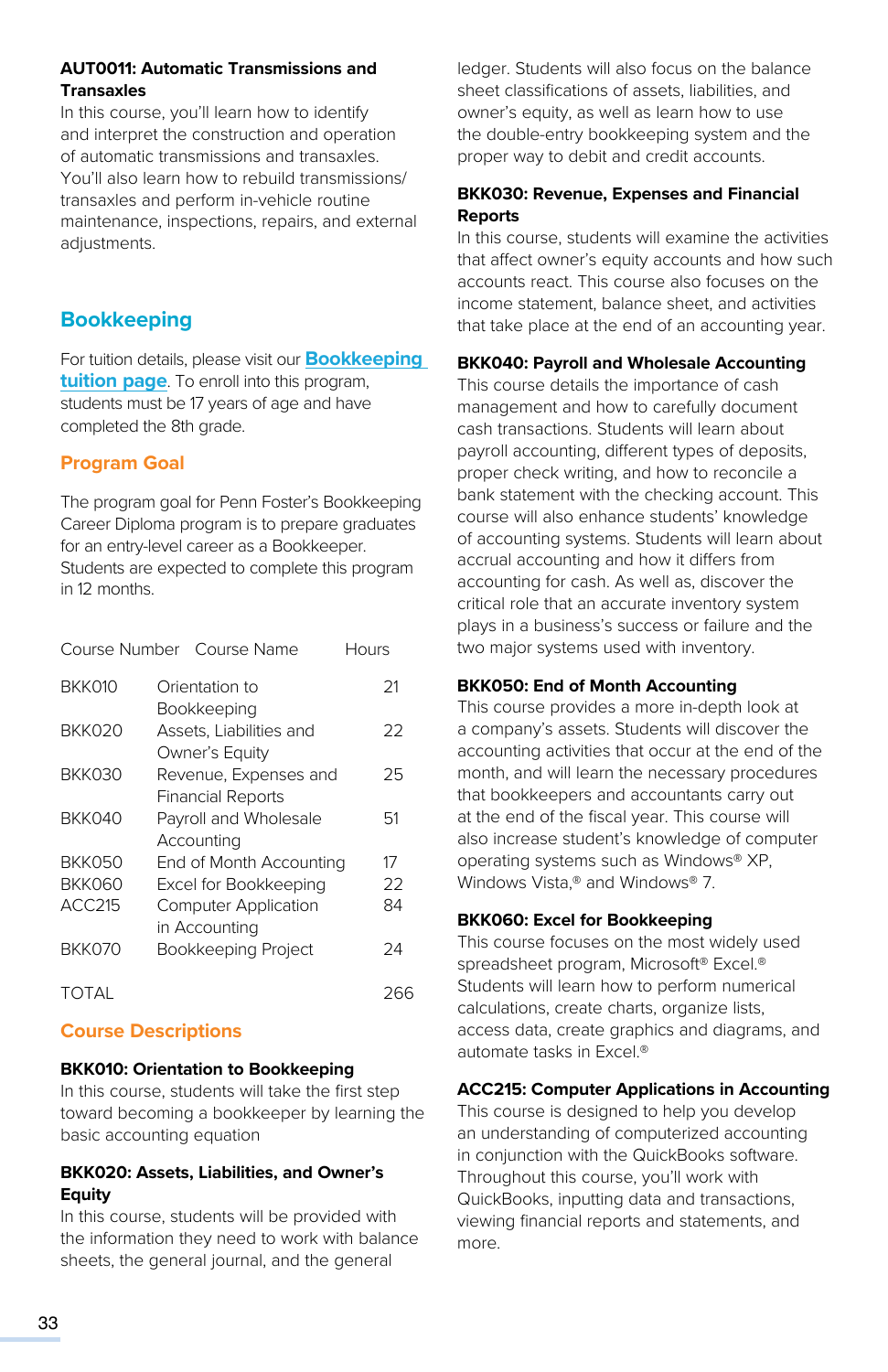### **BKK070: Bookkeeping Project**

This course includes a project that will allow students to put the knowledge and skills gained throughout the program to practical use. In this project, students will maintain the accounting records and prepare financial statements for a sole proprietorship. Although the basic procedures will remain the same, students may be required to adapt the skills obtained to suit the specific needs of your employer's specialized business. The project includes ledgers, business papers and checks, journals, and the narrative of transactions. The project must be completed manually.

### **Dental Assistant Career Diploma**

For tuition details, please visit our **[Dental](https://www.pennfoster.edu/programs/healthcare/dental-assistant-career-diploma/tuition#/)  [Assistant tuition page](https://www.pennfoster.edu/programs/healthcare/dental-assistant-career-diploma/tuition#/)**.

### **Program Goal**

The Dental Assistant Career Diploma Program prepares you for an entry-level position as a Dental Assistant

### **Program Outcomes**

Upon completion of the program, students will be able to:

• Discuss the personality traits, characteristics, and qualifications required to be a successful dental assistant along with the elements and principles of ethical decision making and HIPAA rules that underpin all good clinical practice Identify the skills and requirements necessary of professional dispensing opticians

• Explain the anatomy and physiology of the head, neck, and oral cavity, including parts of the teeth and types of teeth and how they're charted in a dental office

• Discuss the goals of preventive dentistry and the relationship between nutrition and dental caries

• Identify infectious diseases, the modes of disease transmission, and their relationship to patients and occupational risks in a dental office

• Describe the best practices and procedures for preventing disease transmission in a dental office, including occupational safety and administrative protocols

• Describe the best practices and procedures for obtaining and evaluating radiographic images, including documentation, patient care, equipment, materials, and occupational safety, infection control, and administrative protocols

• Describe the procedures used when assisting

a dentist and/or dental hygienist in a dental office, including the materials, medications, and equipment used, documentation, and assisting with emergency situations, patients with special needs, and medically compromised patients

• Describe the skills, strategies, and equipment used for successful communication in a dental office.

• Clean and sterilize dental instruments

• Explain the front office responsibilities of a dental assistant, including bookkeeping, record keeping, scheduling, billing, processing insurance claims, and other duties using both physical and digital methods

• Discuss the importance of professional appearance, professional development, and strategies for seeking employment and resume preparation

| Course Number Course Name<br>Hours |                                                                                           |
|------------------------------------|-------------------------------------------------------------------------------------------|
| Starting Your Program              | 11                                                                                        |
| Introduction to Dental             | $12^{1}$                                                                                  |
|                                    |                                                                                           |
|                                    | 30                                                                                        |
| Anatomy, and Charting              |                                                                                           |
| Preventive Dentistry and Ethics 29 |                                                                                           |
| Infection Control and Dental       | 45                                                                                        |
| Emergencies                        |                                                                                           |
| OSHA and Radiology                 | 26                                                                                        |
| Dental Medications and             | 33                                                                                        |
| Materials                          |                                                                                           |
| <b>Dental Specialties</b>          | 35                                                                                        |
| Dental Front Office                | 30                                                                                        |
|                                    | 23                                                                                        |
|                                    |                                                                                           |
|                                    |                                                                                           |
|                                    | Assistant<br>Dental Terminology,<br>Professional Opportunities<br>and Management Software |

TOTAL 274

### **Course Descriptions**

### **SYP101: Starting Your Program**

In this course, you'll develop the necessary skills to ensure your success in the program. You'll learn how you can improve your study skills so you're able to use a number of tools that will help you to be successful.

### **DNT001: Introduction to Dental Assistant**

This course introduces you to dentistry, dental assisting, and being a part of the dental team. You'll learn some of the history of dentistry, beginning with the Egyptians and continuing through the ages. You'll read about the origins of inventions and the predecessors of modern equipment. You'll also learn to identify the members of the dental team and their duties.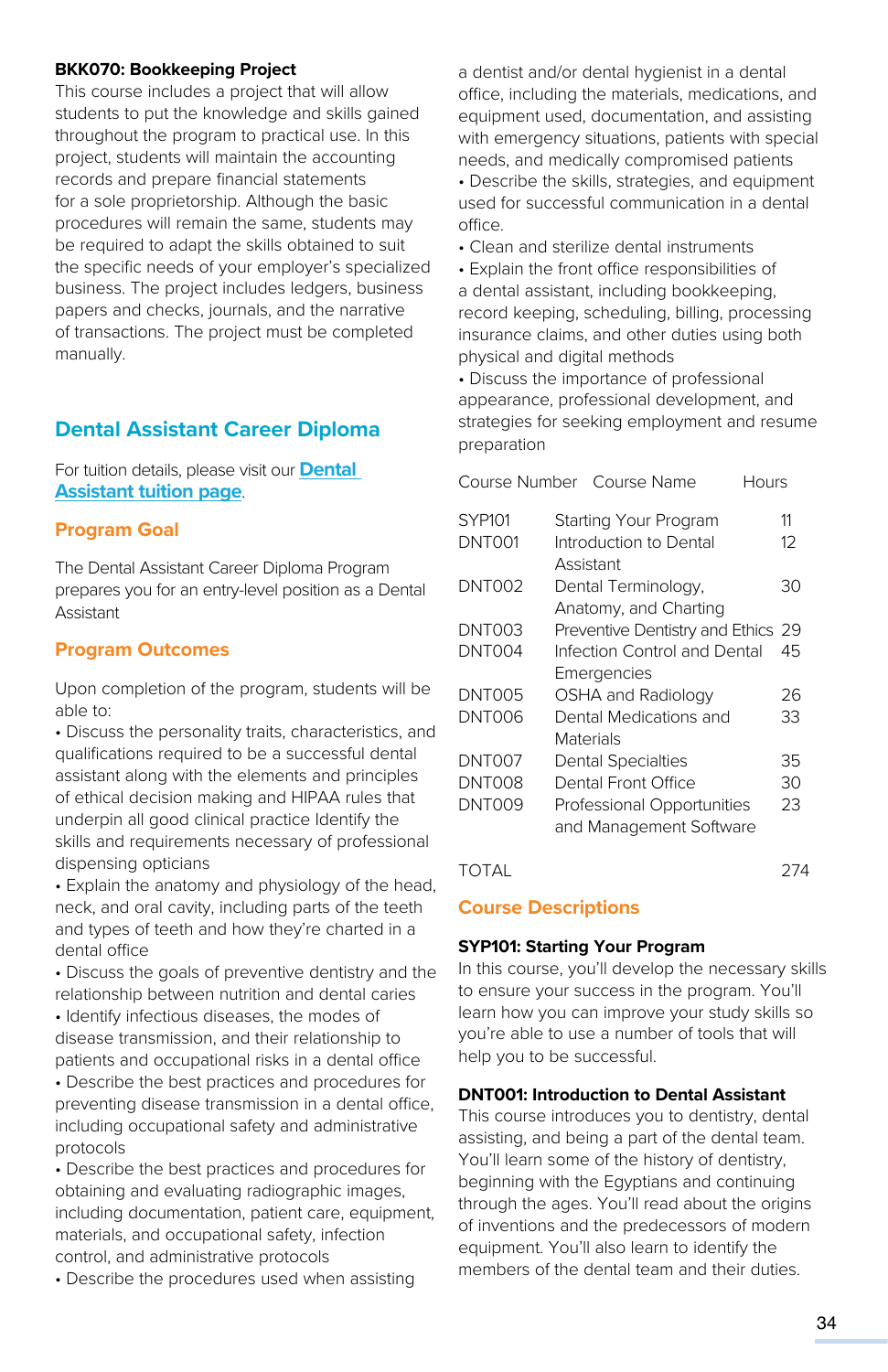The different types of dental offices and their separate areas will be described. The professional qualifications and responsibilities of a dental assistant will be addressed, along with a look at how licensure is managed.

### **DNT002: Dental Terminology, Anatomy, and Charting**

In this course, you'll analyze varying dental terminology, including the oral cavity, dental anatomy, and tooth morphology.

### **DNT003: Preventative Dentistry and Ethics**

In this course, you'll review preventative dentistry and how nutrition impacts it. You'll also identify how dental law and ethics applies in the office.

### **DNT004: Infection Control and Dental Emergencies**

In this course, you'll learn about the different facets of the dental operatory, including patients, instrumentation, and moisture control. You'll also review disease transmission, pathology, and dental emergencies. Finally, you'll review how to control infection in dentistry

### **DNT005: OSHA and Radiology**

In this course, you'll first learn about OSHA regulations and how they're applied in the dental office. Next, you'll discuss radiology. You'll read dental film, diagnose radiographs, and process radiographs.

### **DNT006: Dental Medications and Materials**

In this course, you'll learn the basics of pharmacology and its relationship to the dental profession. You'll learn various components and methods of how to prepare and administer anesthesia safely. You'll learn about dental restorative materials and how they're used in restorations, and you'll find out about dental impression materials.

### **DNT007: Dental Specialties**

In this course, you'll learn about endodontics and periodontics the field of dentistry that deals with the tissues that surround the teeth. You'll be introduced to the specialties of pediatric dentistry and orthodontics and the specialties of prosthodontics and oral and maxillofacial surgery.

### **DNT008: Dental Front Office**

In this course, you'll learn professional communication skills such as interpersonal communication, the eight levels of relating to others, conflict resolution, and how to greet patients. This course will also discuss how to

maintain the reception area and professional skills needed for business administration for the dental assistant.

### **DNT009: Professional Opportunities and Management Software**

In this course, you'll learn how to use appointment modules, account modules, chart and image modules, and how to manage employee information. You'll learn the importance of maintaining a professional appearance and continuing professional development. This course also provides information on how to search for employment opportunities and what the next steps are once you locate employment opportunities

### **Diesel Mechanics/Heavy Truck Maintenance Career Diploma**

For tuition details, please visit our **[Diesel](https://www.pennfoster.edu/programs/automotive/diesel-mechanics-career-diploma/tuition#/)  [Mechanics/Heavy Truck Maintenance](https://www.pennfoster.edu/programs/automotive/diesel-mechanics-career-diploma/tuition#/)  [tuition page](https://www.pennfoster.edu/programs/automotive/diesel-mechanics-career-diploma/tuition#/)**.

### **Program Goal**

The Diesel Mechanics/Heavy Truck Maintenance Career Diploma program provides students with knowledge of skills ranging from basic diesel engine operations to computerized truck management systems. Students will learn how to maintain and do repairs on their own trucks, work for a truck fleet or dealership, or start a full- or parttime business. Students must be 17 years of age and have an 8th grade education to enroll into this program.

### **Program Outcomes**

Upon completion of the program, students will be able to

- Recognize the role of a diesel repair technician and the many exciting career opportunities available to skilled technicians
- Know the common tools and shop safety procedures used in the repair of heavy-duty vehicles
- Understand the basic operation of a diesel engine and its major components
- Describe the operation of the cooling and lubrication systems of a typical diesel engine
- Identify the various procedures used in the inspection and rebuilding of a typical diesel engine
- Understand the operation of a mechanical fuel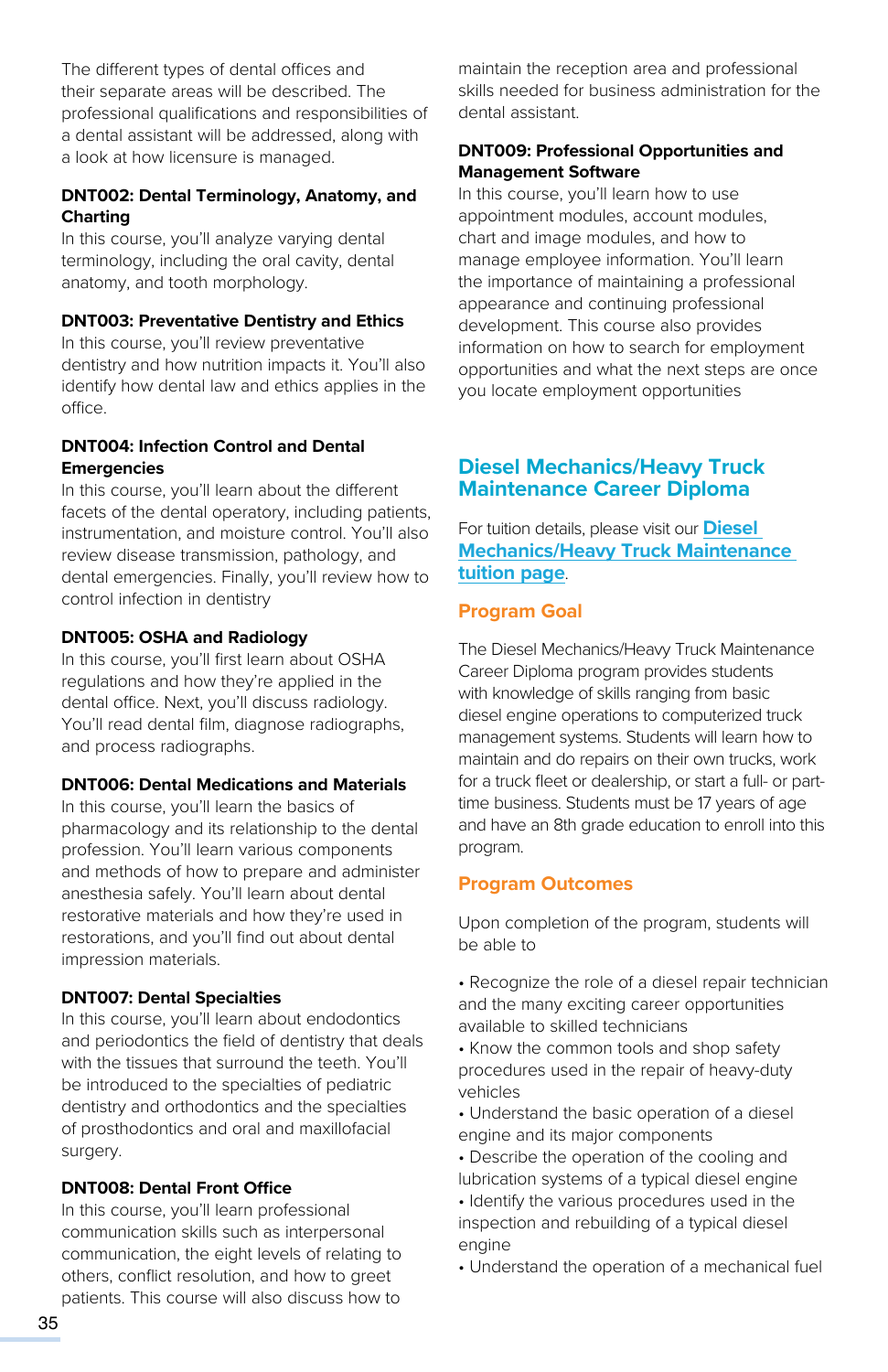injection system, the fuel-delivery system, as well as the properties of the various types of diesel fuels

• Know the basics of computers and the specifics of the electronic operation of vehicle and engine control systems

• Be aware of the basic theory and repair of the various electrical systems, including the battery, charging system, starting system, and lighting systems

• Know the basic operation and repair of heavyduty truck steering and suspension systems, along with service and repair of vehicle wheels and tires

• Understand the operation of hydraulic and pneumatic braking devices and control systems, the interpretation of fault-indication messages, and the troubleshooting of brake system problems

• Describe the operation and repair procedures for common heavy-duty truck manual transmissions and clutch systems

• Identify the principles of operation, troubleshooting steps, and repair procedures

for the most common types of automatic transmissions used in today's heavy-duty trucks

• Identify the function and operation of driveline components, troubleshooting procedures, and the tasks required for servicing driveline problems

• Recognize the function and operation of heating, ventilation, and air conditioning systems used on heavy-duty trucks

| Course Number |          | Course Name                       | Hours |    |
|---------------|----------|-----------------------------------|-------|----|
| <b>SYP101</b> |          | Starting Your Program             |       | 11 |
| <b>DMM001</b> |          | Orientation to Diesel             |       | 17 |
|               |          | Mechanics/Heavy Truck Maintenance |       |    |
| <b>DMM002</b> |          | Diesel Truck Operation            |       | 34 |
|               |          | Safety and Technology             |       |    |
| <b>DMM003</b> |          | Diesel Engine Fundamentals        |       | 36 |
| <b>DMM004</b> |          | Truck Engine Lubrication,         |       | 34 |
|               |          | Cooling, and Exhaust Systems      |       |    |
| <b>DMM005</b> |          | <b>Truck Fuel Systems</b>         |       | 39 |
| DMM006        |          | Truck Electronics and             |       | 27 |
|               |          | <b>Engine Controls</b>            |       |    |
| DMM007        |          | <b>Truck and Trailer</b>          |       | 13 |
|               |          | Maintenance                       |       |    |
| DMM008        |          | <b>Truck Electrical Systems</b>   |       | 37 |
| DMM009        |          | <b>Truck HVAC Systems</b>         |       | 14 |
| DMM010        |          | Tires, Suspension and             |       | 28 |
|               | Steering |                                   |       |    |
| DMM011        |          | <b>Truck Brake Systems</b>        |       | 27 |
| <b>DMM012</b> |          | Drivelines and Transmissions      |       | 50 |

DMM013 Trouble Shooting and Repair 69

TOTAL 436

# **Course Descriptions**

#### **SYP101: Starting Your Program**

In this course, you'll develop the necessary skills to ensure your success in the program. You'll learn how you can improve your study skills, so you're able to use a number of tools that will help you to be successful.

#### **DMM001: Orientation Diesel Mechanics/Heavy Truck Maintenance**

As you start reading this first lesson, you'll learn about the growing diesel-engine-powered vehicle repair field and the increasing need for professional technicians. You'll discover the many exciting career opportunities that are available to skilled technicians. Finally, you'll learn about the basic operation of engines and other vehicle systems.

## **DMM002: Diesel Truck Operation, Safety, and Technology**

This course will introduce you to the operations of diesel engine, including how the diesel cycle differs from other types of engine cycles, and how (and why) the diesel engine has been a very popular choice for powering such a wide range of vehicles. The course includes several major diesel engine components and moves on to cover shop safety and tools.

You will learn about the different types of work environment where diesel technicians work, like the trucking industry, diesel-powered locomotive repair shops, heavy-equipment repair shops, nautical engine overhaul and maintenance facilities, and many other industries employ technicians who maintain and repair diesel engines.

You will also learn about the work performed by diesel technicians which vary and they involve the knowledge of various vehicle components, including several engine systems and accessories. When a problem with an engine accessory occurs, they'll often be required to locate and solve the issue.

## **DMM003: Diesel Engine Fundamentals**

In this course, you'll take a closer look at diesel engine components. In the first lesson, you'll be familiarized with the various components of engine blocks, crankshafts, and piston assembly.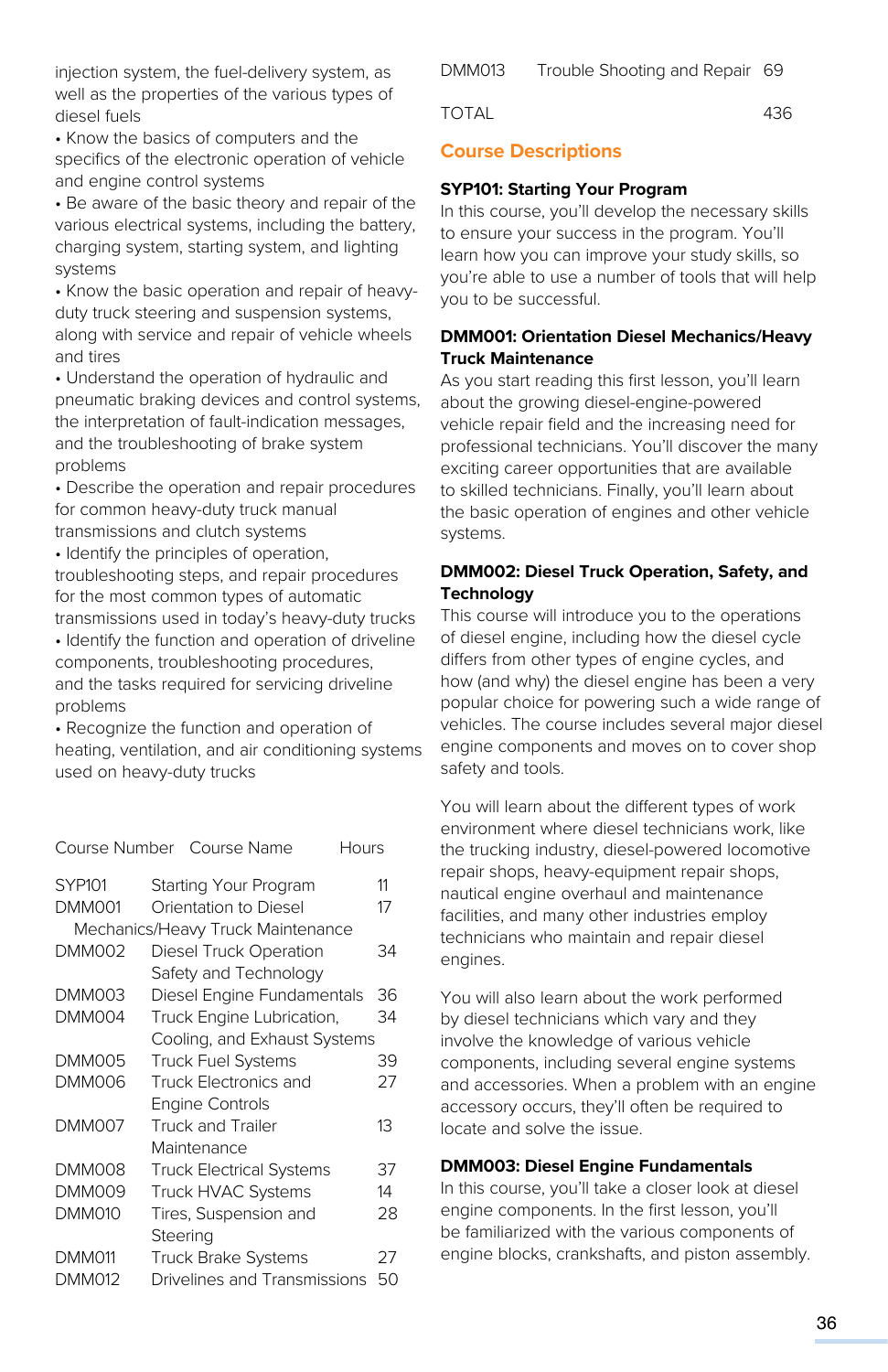In the second part of this course, you'll be introduced with the various functions of the cylinder head, camshaft, and valve train components. Finally, this course will help you to get an overview on how various components of a diesel engine works and functions.

# **DMM004: Truck Engine Lubrication, Cooling, and Exhaust Systems**

This course continues your study of diesel engine systems. You'll look at lubrication, cooling, air intake, and exhaust systems. You'll soon find that lubricating systems are easy to comprehend once you understand the system's com¬ponents. You'll also be able to understand how to properly maintain oil filters as well as how to recognize low oil situations. Along with this, you'll also look at the functions of components related to engine breathing and trouble¬shoot components of the exhaust system.

#### **DMM005: Truck Fuel Systems**

In this course, you'll continue your study of diesel technology by looking at fuel and injection systems. You'll be learn¬ing about the different types, essential components, and methods of maintenance for the fuel and injection systems.

## **DMM006: Truck Electronics and Engine Controls**

This course covers the basics of electricity and then moves on to diesel engine electrical systems, including the charging and starting systems. You'll learn about electronic engine controls.

The information is divided into two lessons; the first lesson focuses on basic electrical theories. the charging systems, and the diesel engine's starting system. The second lesson describes each major component related to the computer control system of engines.

## **DMM007: Truck and Trailer Maintenance**

This course provides an introduction to the trucking industry and details key career and certification information. You'll also review safety practices and take another look at tools and measuring equipment.

# **DMM008: Truck Electrical Systems**

This course will introduce you to the electrical theories, types of batteries, system monitoring programs, and more such topics related to the truck's electrical system. This course takes another look at basic electrical topics before moving on to cover truck electrical systems, such as starting and charging systems, lighting, and wiring. You'll also study about the truck computer systems.

#### **DMM009: Truck HVAC Systems**

This part of your program looks at truck heating, ventilation, and air-conditioning (HVAC) systems and auxiliary power units (APUs). In this course, you'll learn about important truck HVAC control systems, how they operate, and how to maintain them. You'll also spend some time reading about APUs and their purpose in conjunction with truck HVAC systems.

#### **DMM010: Tires, Suspension, and Steering**

This part of your program deals with some of the systems and components that will most likely demand the bulk of your repair efforts. Tires and suspension systems, for example, wear out during much shorter intervals than parts such as engines. You'll also cover wheels, frames, and steering and trailer systems.

# **DMM011: Truck Brake Systems**

This part of your program focuses on truck brake systems, an important topic for just about any heavy-duty truck technician. You'll study different types of brake systems, their components, and how they work.

## **DMM012: Drivelines and Transmissions**

This part of your program covers the driveline system, clutches, and drive axles before moving on to truck manual and automatic transmissions. You'll learn about the major components, operation, and general procedures for servicing these systems.

#### **DMM013: Troubleshooting and Repair**

In this course, you'll review engine- and electrical-system operating characteristics, as this knowledge forms the foun¬dation on which all troubleshooting studies and skills are built.

The conclusion of your program focuses on troubleshooting practices as well as how to approach a problem by mak¬ing the most of the tools and knowledge you've already gained. You'll also cover preventive maintenance topics, including inspections and maintenance programs. Developing an effective approach to troubleshooting takes time, but it also requires having the right mindset.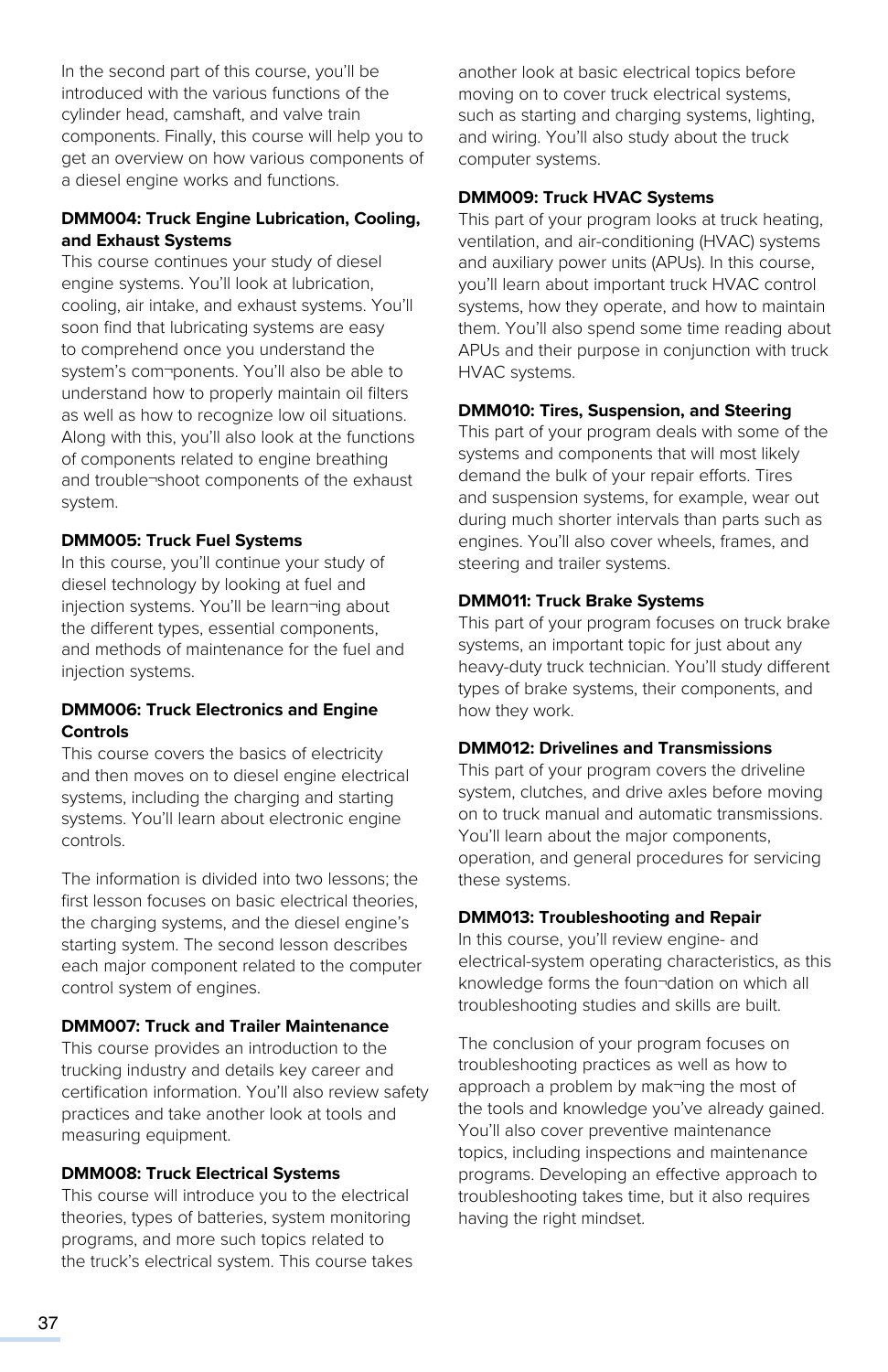# **Dog Obedience Trainer/Instructor Career Diploma**

For tuition details, please visit our **[Dog](https://www.pennfoster.edu/programs/veterinary/dog-obedience-trainer-career-diploma/tuition#/)  [Obedience Trainer/Instructor tuition](https://www.pennfoster.edu/programs/veterinary/dog-obedience-trainer-career-diploma/tuition#/)  [page](https://www.pennfoster.edu/programs/veterinary/dog-obedience-trainer-career-diploma/tuition#/)**.

# **Program Goal**

To prepare students for a career as an entry-level dog obedience trainer. Students must be 17 years of age and have an 8th grade education.

# **Program Outcomes**

Upon completion of the program, students will be able to:

• Identify the senses of a canine and know how they function, and define the learning theory and classical and operant conditioning

• Describe common behavior problems and strategies for prevention and treatment, identify the pros and cons of punishment versus reinforcement, as well as the signals and displays that dogs use to communicate with each other and with humans

• Apply knowledge of behavior problems by recommending behavior modification plans for the dogs in the three given scenarios

• Define dog testing, state the functions of the American Kennel Club, and list its seven major groups of dog breeds

• Apply knowledge of dog selection by selecting an appropriate breed for the persons in the case studies as well as selecting an inappropriate breed

• Identify the various types of canine training, know the commands to teach dogs basic obedience, and recognize types of dog-training equipment

• Apply knowledge of agility training by examining agility course diagrams and indicating correct and incorrect sequences and identifying handling techniques

• Identify what dog tricks are and know how to use them, describe what play is and why it's important for a domesticated dog, as well as name recreational activities involving dogs

• Name the exercises required for classes of competition and describe the ways dogs are used to assist humans

• Describe basic nutrition, reproductive function, and caring for a dog in old age, as well as know first-aid procedures for shock and wounds

• Outline a dog training business plan, describe effective advertising and marketing strategies, and describe how canine day care centers are run

• Apply knowledge of the dog training business by writing an evaluation of the demographics as they pertain to starting a dog training business and providing information necessary to develop a business plan

| Course Name        | Hours |
|--------------------|-------|
| Instruction Set 1  | 29    |
| Instruction Set 2  | 30    |
| Instruction Set 3  | 43    |
| Instruction Set 4  | 46    |
| Instruction Set 5  | 38    |
| Instruction Set 6  | 51    |
| Instruction Set 7  | 45    |
| Instruction Set 8  | 79    |
| Instruction Set 9  | 31    |
| Instruction Set 10 | 57    |
| Instruction Set 11 | 36    |
|                    |       |

TOTAL 487

# **Course Descriptions**

# **Instruction Set 1**

• Understand how to use your Student Portal.

• Access the Penn Foster Community and use it to find answers.

• Connect with Penn Foster on various social media sites.

- Know the structure of the dog
- Understand the different types of training.
- Know the history and ethology of the dog.

## **Instruction Set 2**

• Recognize how dogs see, hear, taste, detect scents, and use touch.

• Understand how to use your knowledge of a dog's senses in the training process.

• Know how to recognize hearing loss or poor eyesight.

• Understand how and why dogs communicate.

• Evaluate a dog's demeanor by watching "from head to tail."

• Understand a dog's relationship with its human "pack."

## **Instruction Set 3**

• Recognize the way in which dogs learn.

• Identify and employ scientific theories of psychologists and behaviorists.

• Understand how to use a dog's learning abilities to teach and motivate.

• Understand conditioning and how it relates to dog obedience training.

- Recognize the difference between classical and operant conditioning
- Understand drive theory and its application.
- Understand applied dog behavior.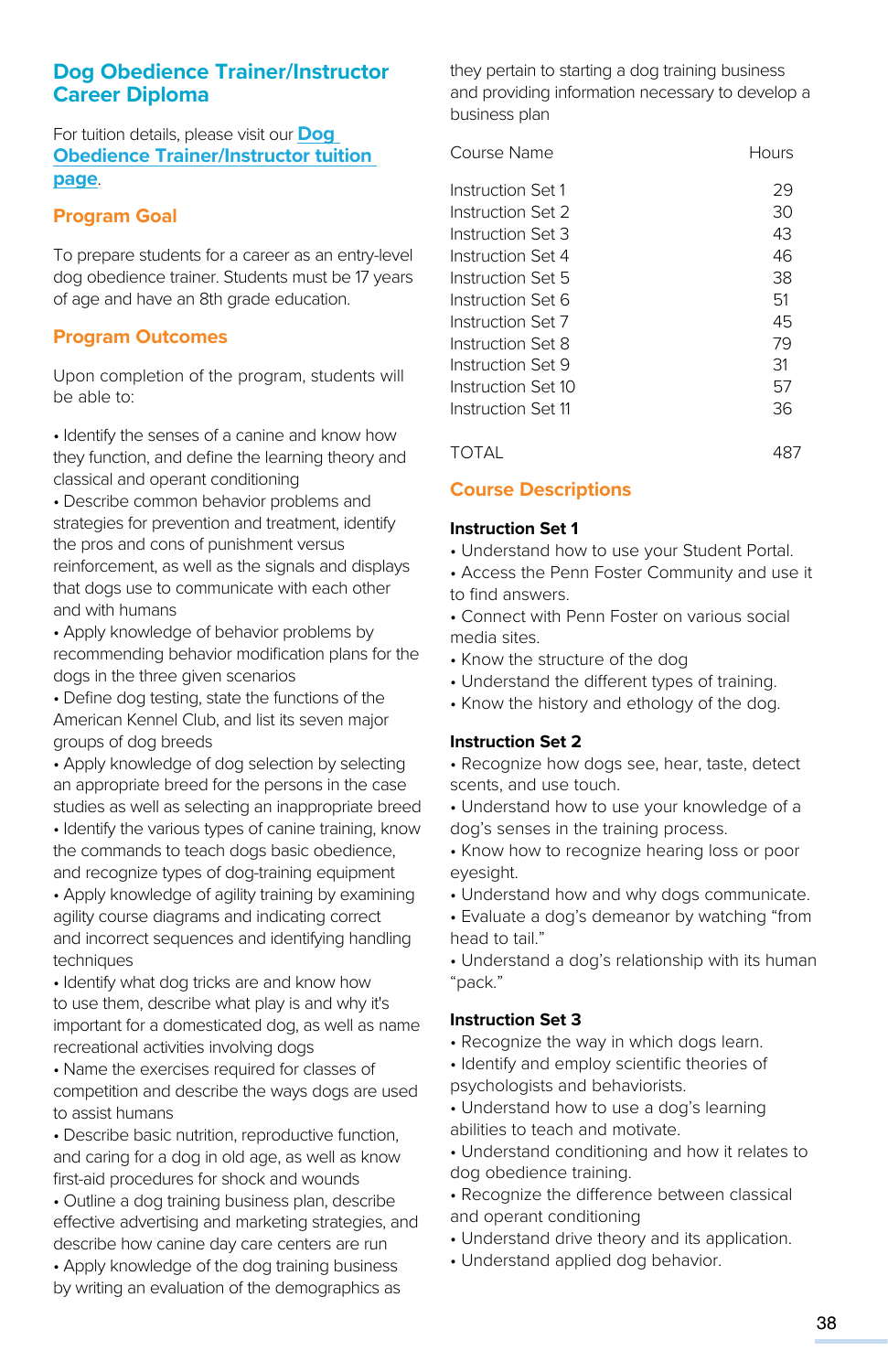• Know the difference between punishment and reinforcement.

• Understand the difference between nature and nurture.

• Recognize the effects of genetics.

• Explain clicker training and the scientific principles behind it

#### **Instruction Set 4**

• Explain temperament testing.

• Know how to use temperament testing to evaluate puppies.

• Understand how to select the best dog for a particular client.

- Recognize proper housetraining techniques.
- Understand how to train a dog to go on

command, in a litter box, or in one place. • Know how to choose and use a crate.

## **Instruction Set 5**

• Recognize the various types of equipment on the market.

• Know how to choose proper food and water bowls, leashes, and toys.

- Identify common grooming equipment.
- Understand basic obedience training.

• Differentiate between traditional, modified

traditional, and clicker training methods.

• Demonstrate hand signals.

## **Instruction Set 6**

• Know how to ensure a positive human/dog bond at an early age.

• Demonstrate puppy house training.

• Understand socialization and how to prevent problems in adult dogs.

• Instruct clients to teach tricks to their dogs.

• Identify positive reinforcement techniques for the dog and handler.

- Demonstrate fun and useful tricks.
- Recognize play behavior.

• Understand play in the context of obedience training.

• Know how to increase the dog's motivation for training

## **Instruction Set 7**

• Identify common behavior problems.

• Recognize strategies for the prevention and treatment of behavior problems.

- Create treatment plans for behavior problems.
- Recognize signs of illness or distress.

• Demonstrate how to respond in the case of an emergency.

• Explain reproductive science, medications, and how to care for dogs in old age.

## **Instruction Set 8**

- Know the origination of individual breeds.
- Recognize physical and temperamental characteristics.
- Identify the American Kennel Club's (AKC) seven major groups of breeds.
- Understand the basics of competition obedience.
- Explain the various exercises required for different classes of competition obedience.

• Know the scoring process for competition obedience trials

#### **Instruction Set 9**

- Identify the various hunting breeds.
- Know the rules and regulations of various field trials and hunting tests.
- Demonstrate different training methods.
- Identify guide, hearing, service, seizure alert, and therapy dogs.
- Recognize how dogs can assist in medical emergencies.

• Understand the legal aspects of working with an assistance dog

## **Instruction Set 10**

- Recognize navigating agility courses as a sport.
- Understand speed and accuracy in competition.
- Understand communication between dog and master.
- Understand techniques in ground and water searches.
- Identify which dogs are suitable for a particular rescue mission.
- Identify organizations involved in search and rescue around the world.
- Recognize certificates associated with this work.
- Understand sharing "down-time" with dogs.
- Recognize different recreational activities,

including catching flying disc and walks in the park.

• Identify organized activities for the dog and owner

## **Instruction Set 11**

• Identify the demographics related to starting a dog training business.

- Know how to develop a business plan.
- Understand advertising and marketing issues.
- Identify legal issues related to a small business.
- Understand customer relations.
- Recognize the requirements for boarding your clients' dogs.
- Know cleaning, feeding, exercise, and grooming schedules.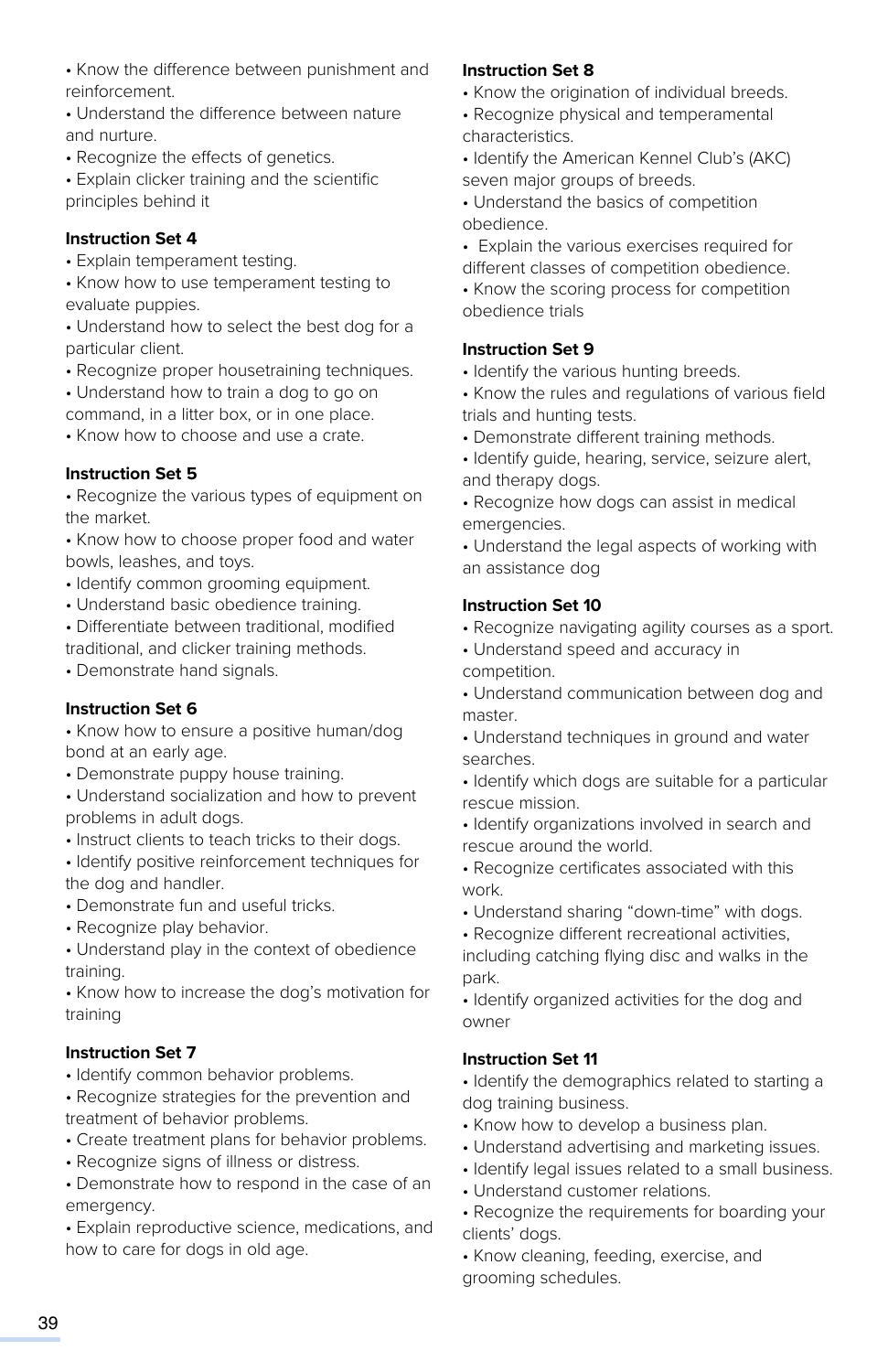• Understand canine day care center staff requirements and management.

• Identify various training programs, including at-home, boarding (in-house), and group and puppy classes.

# **Event Planning Career Diploma**

For tuition details, please visit our **Event Planning Progra[m tuition page](https://www.pennfoster.edu/programs/creative/event-planning-career-diploma/tuition#/)**.

# **Program Goal**

To provide students with the knowledge and skills required to be professional event planners as well as the basic business and self-employment skills necessary to operate an event planning business.

# **Program Outcomes**

Upon completion of the program, students will be able to:

• Outline the role of the event planner and explain the importance of the interview process in determining the budget, size, and style of events.

• Identify the various events associated with event planning, including birthdays, silent auctions, religious celebrations, and showers, and describe the processes that must be followed to successfully schedule and plan these events.

• Describe the responsibilities associated with planning and organizing an event, including working with vendors and selecting venues.

• Summarize the important business considerations involved in running an event planning business, such as financial management, business planning, marketing, and staff considerations.

| Course Name                                                                                                                                                                    | Hours                      |
|--------------------------------------------------------------------------------------------------------------------------------------------------------------------------------|----------------------------|
| SYO102: Starting Your Program<br>EVP001: Foundations of Event Planning<br>EVP002: Planning the Big Event<br>EVP003: Types of Events<br>EVP004: Setting Yourself Up for Success | 11<br>44<br>30<br>38<br>28 |
| TOTAL                                                                                                                                                                          | 151                        |

# **Course Descriptions**

## **SYP102: Starting Your Program**

In this course, you'll develop the necessary skills to ensure your success in the program. You'll learn how you can improve your study skills,

so you're able to use a number of tools that will help you to be successful.

# **EVP001: Foundations of Event Planning**

In this course, you'll learn the role of the event planner and the typical services provided by event planners. It's important to understand how to evaluate your business idea and set yourself apart from the competition. You'll examine the importance of professionalism and manners and how to contract with clients and vendors. Finally, you'll learn about typical event styles and themes, event marketing and promotion, and ways of organizing and controlling events.

# **EVP002: Planning the Big Event**

In this course, you'll learn the event planner's role in determining the guest list, securing a venue, and sending invitations. Documentation and record keeping is extremely important. You'll discover the different types of vendors that event planners work with and learn about finding and interviewing appropriate vendors for events, reviewing samples of work, asking for references, and saying thank you. The budget is another critical part of the event business. You'll learn about the menu, the registry and methods for receiving and safeguarding gifts during events.

## **EVP003: Types of Events**

In this course, you'll learn about organizing fundraising events, dealing with host committees and sponsors, and planning live auctions. You'll learn about planning for early life events, including baby showers, B'rit Milah, B'rit Bat, baptisms, christenings, and dedications. You'll study planning for other life events and rituals, including Bar and Bat Mitzvahs, quinceañeras, anniversary parties, and birthday parties, including sweet sixteen parties. Finally, you'll learn about things to consider when selecting destination locations, including popular destinations, planning and budgeting, legal requirements, and important travel tips for clients.

## **EVP004: Setting Yourself Up for Success**

In this course, you'll learn how to start and run a successful business. You'll examine the business plan, researching other event planning businesses, and the importance of business etiquette and protocol. You'll discover the importance of marketing and networking, including social media and other online tools; you'll also learn about hiring reliable assistants. Finally, you'll complete a project-based assignment to demonstrate the strength of your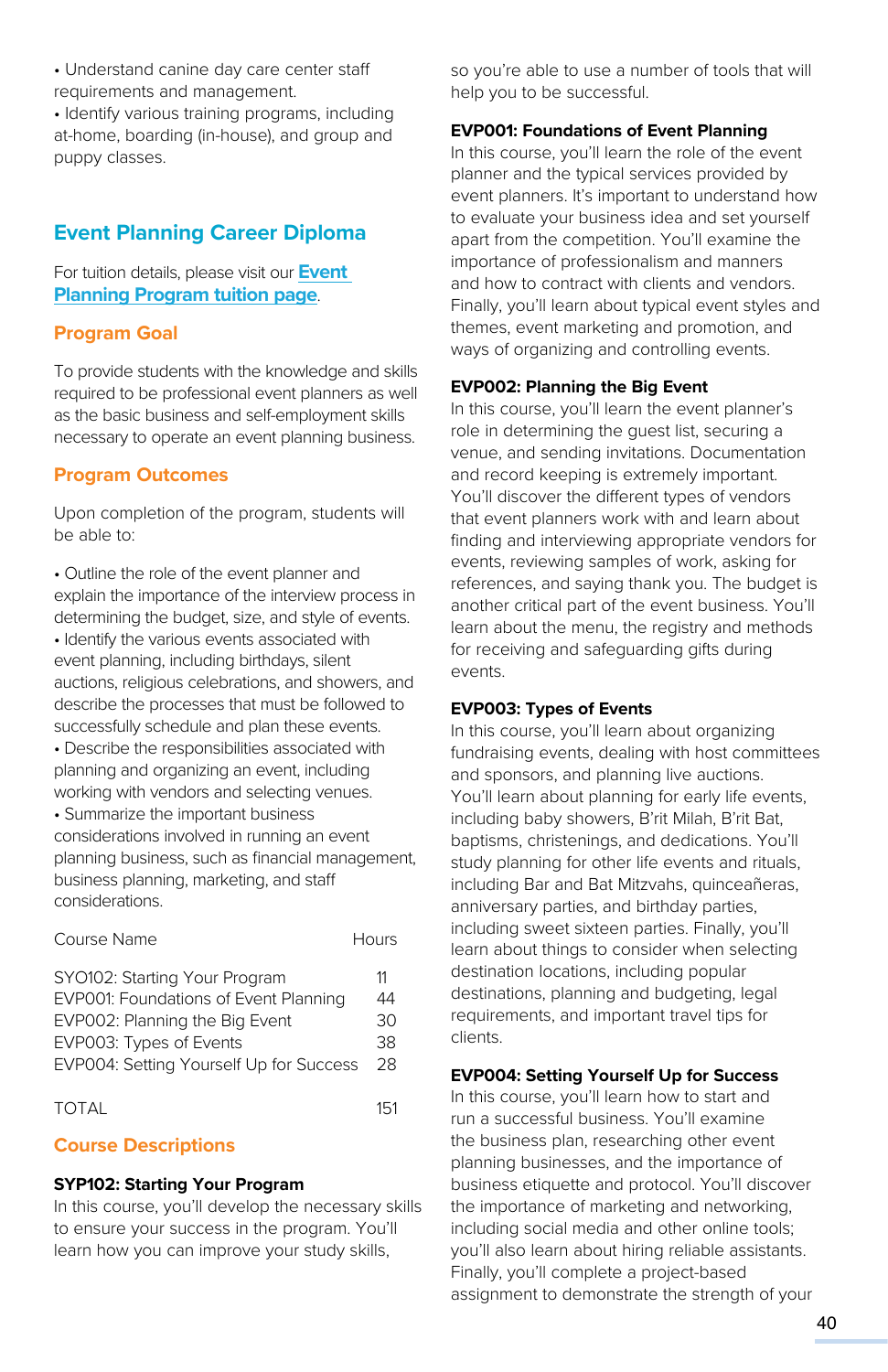writing skills as well as the development of contracts, timelines, and other important written documentation.

# **Gunsmith Career Diploma**

For tuition details, please visit our **[Gunsmith](https://www.pennfoster.edu/programs/trades/gunsmith-career-diploma/tuition#/)  [tuition page](https://www.pennfoster.edu/programs/trades/gunsmith-career-diploma/tuition#/)**.

# **Program Goal**

To provide students with a working knowledge of basic gun repairs and modifications and to allow students to gain an entry-level career in the gunsmithing field. Students must be 17 years of age and have an 8th grade education.

# **Program Outcomes**

Upon completion of the program, students will be able to:

• Develop a full awareness of the rules for the safe handling of firearms

• Identify and evaluate firearms by type, manufacturer, history, and physical characteristics

• Know how to disassemble and reassemble various firearms; correctly identify and qualify the fit and finish of each part

• Identify the correct replacement or customization parts required for a job, and properly order them from key suppliers

• Know how to modify, custom-fit, and install stocks, sights and optics, and accessories on various firearms

• Be familiar with the design, assembly, and fit of the modern sporting rifle, modern revolver, and modern semi-auto sidearm

• Know how to identify, evaluate, apply, and repair various metal finishes, including blue and Parkerizing

• Show familiarity with basic machine tool

operations required of a gunsmith

• Show basic knowledge of cartridge loading specifications and basic ballistics

| Course Name                                                                                                                | Hours                              |
|----------------------------------------------------------------------------------------------------------------------------|------------------------------------|
| Instruction Set 1<br>Instruction Set 2<br>Instruction Set 3<br>Instruction Set 4<br>Instruction Set 5<br>Instruction Set 6 | 30<br>167<br>83<br>58<br>134<br>56 |
|                                                                                                                            |                                    |

```
TOTAL 530
```
# **Course Descriptions**

#### **Instruction Set 1**

In this course, you'll develop the necessary skills to ensure your success in the program. You'll learn how you can improve your study skills, so you're able to use a number of tools that will help you to be successful.

This course will also provide you with a sense of direction. You'll learn about core, intermediate, and advanced gun-smith skills that will increase your knowledge about all major aspects of the firearms industry. Then you'll study how firearm manufacturers, distributors, and retailers fit into the picture. This course also contains a major section dedicated to safety, which is first and always the most important issue when handling firearms. Other important topics include acquiring and using proper tools and proper firearms-cleaning procedures. The course ends by covering an important core skill, preservative packaging.

#### **Instruction Set 2**

Customers will seek out gunsmiths to examine firearms for a variety of reasons. For example, the gunsmith may be asked to report on the history, construction, and value of a firearm. If you're a gunsmith who is adept at such tasks, people will soon recognize you as a resident expert, and they'll seek your services. The ability to identify various fire-arms and determine their value is an advanced gunsmithing skill that can be a substantial moneymaker. For instance, you may offer an identification and valuation service to make your overall business (retailing, gunsmithing, etc.) more attractive. You may perform appraisals for insurance purposes or assist local law enforcement agencies and other authorities in matters involving firearms identification. You can provide similar services to private attorneys. You can also earn extra profits through buying and selling used guns. If you're primarily interested in assembling an outstanding personal collection, you'll find identification and evaluation skills to be crucial to your success. Finally, when you're troubleshooting and repairing firearms, you must be able to identify a gun's exact make, model, and period of manufacture in order to select the correct parts needed to make repairs or modifications. With few exceptions, when it comes to parts, each gun is a law unto itself. Over the years, internal pieces are sometimes changed even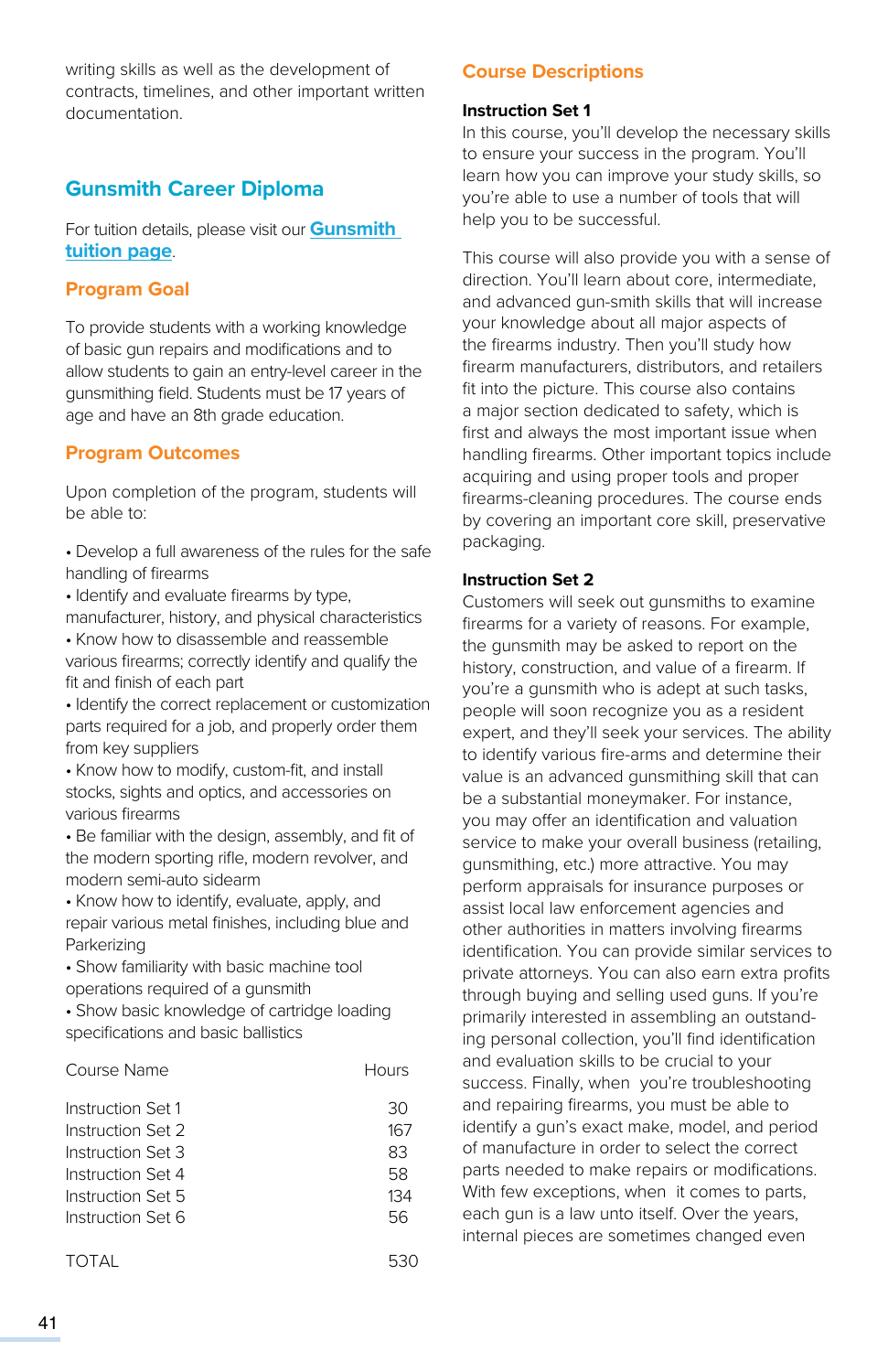though the gun's name or model are not.

#### **Instruction Set 3**

This course addresses the complete rifle, emphasizing design, function, repair, and modification of different type actions. Following a brief history of rifle development, the first lesson considers the rifle barrel, thoroughly discussing barrel types, steels, and their applications. The barrel section also covers barrel attachments and their purposes. The purpose of the section on trigger mechanisms is to alert you to the dangers of working on triggers and sears, and to open your eyes to possible legal complications. The final function and troubleshooting sections address lever, pump, bolt, semiautomatic, double-barrel, and single-shot action rifles.

#### **Instruction Set 4**

This course concentrates on shotguns. First, it will be present a brief history of shotguns, which highlights important developments in the evolution of shotguns. Next, the course will discuss design and repair analyses for various shot-gun types. Then, it will explain choke and choke performance. The last section of the first lesson covers the purposes for and installation of different shotgun ribs, as well as rib repair.

#### **Instruction Set 5**

In this course about handguns, you'll learn to identify various types of handguns and to classify them according to projected use. Then, you'll study different types of ammunition and their uses. Next, you'll learn about handgun operating systems and firing and safety systems. Finally, the first lesson will conclude with a discussion on the Government Model Colt .45 automatic pistol and the Smith & Wesson revolver.

## **Instruction Set 6**

In this course, you'll learn how various metalworking tools serve the gunsmith. Some tools are simply prerequisite to gainful employment in the field, and you should purchase them immediately. A quality drill press for drill and tap scope work is just one example. An assortment of hand tools, a grinder, and a good solid vise are others. Fortunately, most of these basic tools are relatively inexpensive. Unfortunately, some tools, like a lathe, milling machine, and welding equipment, are quite expensive. These too, however, soon become a necessity for those pursuing specialty gunsmithing. The first lesson of this course is approached from a task-oriented perspective. It stresses that those purchasing more advanced metalworking tools should be sensible enough to obtain proper training in their use. The lesson covers practical application and safety rather than basic startup procedures. Those coming to this course with an eye to identifying metalworking tools and how they can generate profit will find themselves well-served.

# **Home Health Aide Career Diploma**

FFor tuition details, please visit the **[Home Health](https://www.pennfoster.edu/programs/healthcare/home-health-aide-career-diploma/tuition#/)  [ide tuition page](https://www.pennfoster.edu/programs/healthcare/home-health-aide-career-diploma/tuition#/)** on the website.

# **Program Goal**

To prepare students to assist clients with instrumental activities of daily living, monitor and report changes in a client's health, and be an instrumental part of a home care team in the role of a home health aide working in home or commu¬nity settings. Students must be 17 years of age and have completed HS or have a GED to enroll into this program.

# **Program Outcomes**

Upon completion of the program, students will be able to

• Describe a direct care worker's/home health aide's role in a private home or community setting

• Apply ethical and legal rules and regulations for direct care workers

- Demonstrate oral and written communication skills for speaking with patients, family, medical personnel, and other caregivers using appropriate language and terminology
- Apply standard procedures to maintain clean and safe environments for both themselves and their patients, including residential, transportation, and outside locations

• Demonstrate knowledge and skills in areas of science relevant to the home health aide's role, including anatomy and physiology

• Apply standard practices to assist patients with the activities of daily living, including bathing, dressing, grooming, meal preparation, physical movement, and mental exercises

• Assess patients' physical and mental condition, including vital signs, behavior, activity level, and mental acuity

• Administer medications, prescribed treatments, and basic first aid as directed by patients'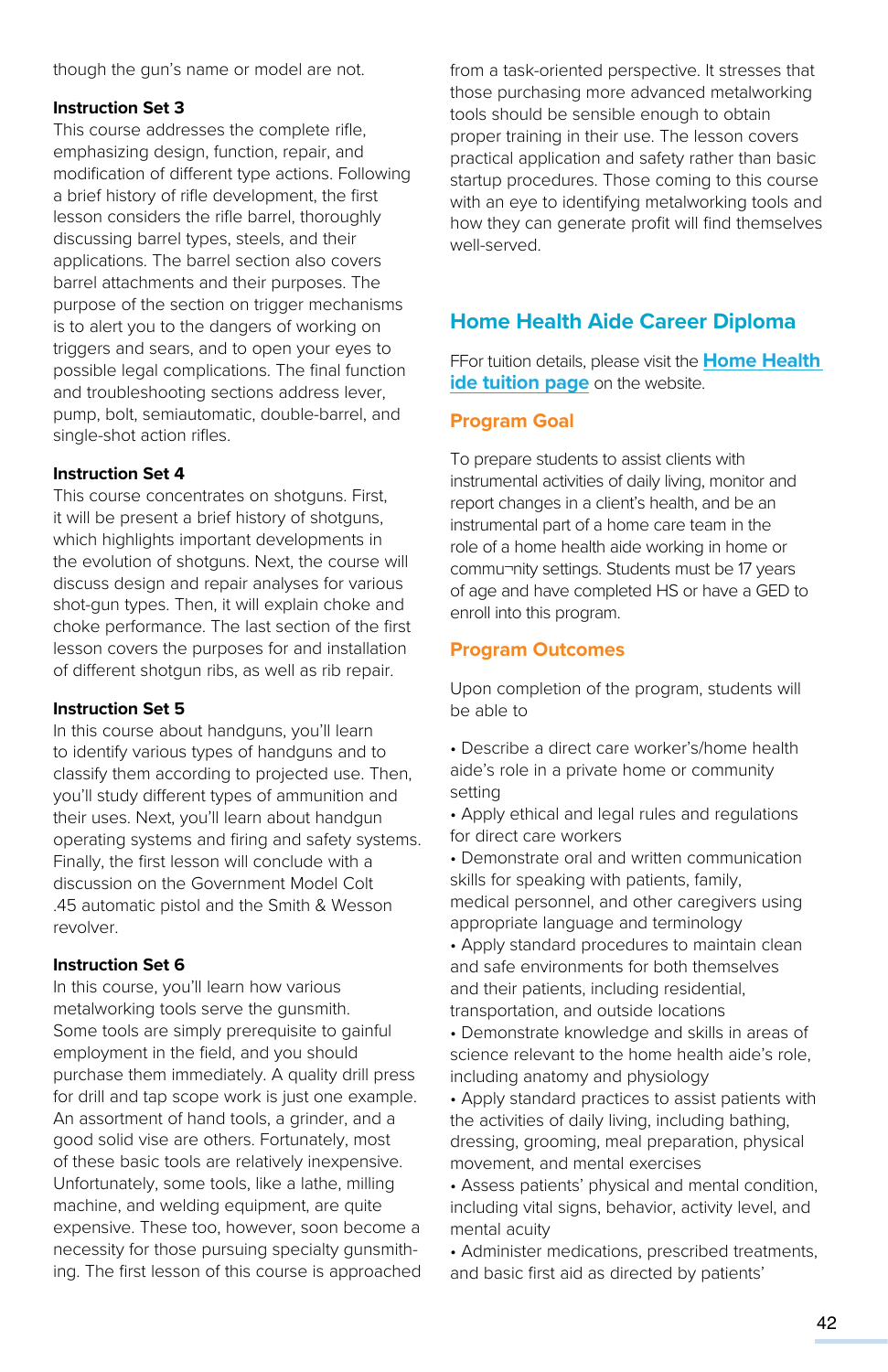healthcare manager (when appropriate and allowed)

• React appropriately to emergency situations

• Maintain accurate records of patient care, condition, progress, and change

• Create meal plans according to prescribed dietary recommendations and restrictions • Develop an instructional plan to teach families how to care for patients and react to emotional,

medical, and physical situations • Discuss unique practices and procedures involved with caring for special populations

|               | Course Number Course Name                | Hours |
|---------------|------------------------------------------|-------|
| <b>HHA101</b> | Introduction to Home<br>Health Aide Role | 23    |
| <b>HHA102</b> | Therapeutic Communication                | 34    |
| <b>HHA103</b> | Body Systems and                         | 38    |
|               | Medication 1                             |       |
| <b>HHA104</b> | Body Systems and                         | 51    |
|               | Medication 2                             |       |
| <b>HHA105</b> | Home Care Products                       | 67    |
| HHA106        | Nutrition                                | 71    |
| <b>HHA107</b> | <b>Meeting Client Needs</b>              | 52    |
| <b>HHA108</b> | Law. Ethics and                          | 44    |
|               | Confidentiality for Home Health Aide     |       |
| <b>HHA109</b> | Home Health Aide                         | 41    |
|               | Externship                               |       |
|               |                                          |       |

# TOTAL 421

# **Course Descriptions**

## **HHA101: Introduction to the Home Health Aide Role**

The course orients the student to Penn Foster's course structure. It introduces the student to the curriculum, the externship, the student portal, and Penn Foster's community. It offers an overview and introduction to the role of the Home Health Aide working in the home or community setting. Students will explore current trends and career options. Professionalism, regulations, responsibilities, and standards are also discussed.

## **HHA102: Therapeutic Communication Skills**

In this course, you'll learn the importance of human interaction, including verbal and nonverbal communication, the communication feedback loop, barriers, cultural competence, and effective communication techniques. You'll learn how applying communication skills

can assist in caring for patients and families to meet their health care needs. Effective communication skills will be covered, along with practices involved with caring for special populations. This course also introduces the Home Health Aide to basic medical definitions and abbreviations. It covers word analysis, word usage, roots, prefixes, and suffixes. Emphasis is placed on spelling and constructing medical terms. Development of oral and written skills to understand, spell, and build medical words, as well as developing the ability to speak with patients, families, medical personnel, and caregivers, is discussed.

## **HHA103: Body Systems and Medication 1**

This course will familiarize you with various body systems, including structure, function, diseases, disorders, and treat¬ments. You'll also learn drug delivery systems, drug administration routes, drug classifications, and commonly used medications for various organ system disorders

## **HHA103: Body Systems and Medication 2**

This course is a continuation of Body Systems and Medication 1. You'll continue to learn about various body systems, drug delivery systems, drug administration routes, drug classifications, and commonly used medications for various organ system disorders. You'll also learn basic medication calculations, storage, how to assist patients with administra¬tion, and proper documentation.

## **HHA105: Home Care Procedures**

This course is designed to train you in providing personal care to patients to meet their physical, psychological, and mental needs. You'll develop homemaking and organizational skills as well as a working knowledge of IADLs. You'll learn to apply standard practices and safety procedures. The course demonstrates how to take vital signs. You'll learn to perform a basic health assessment with concentration on observing patients for condition changes. This course discusses basic infection control and prevention strategies, with emphasis on handwashing and bag technique. You'll explore how to prevent the spread of infection as well as special precautions. The course also demonstrates safety precautions and procedures for maintaining a clean and safe environment for the worker (aide), for patients in the home, at outside locations, and while transporting, along with proper body mechanics.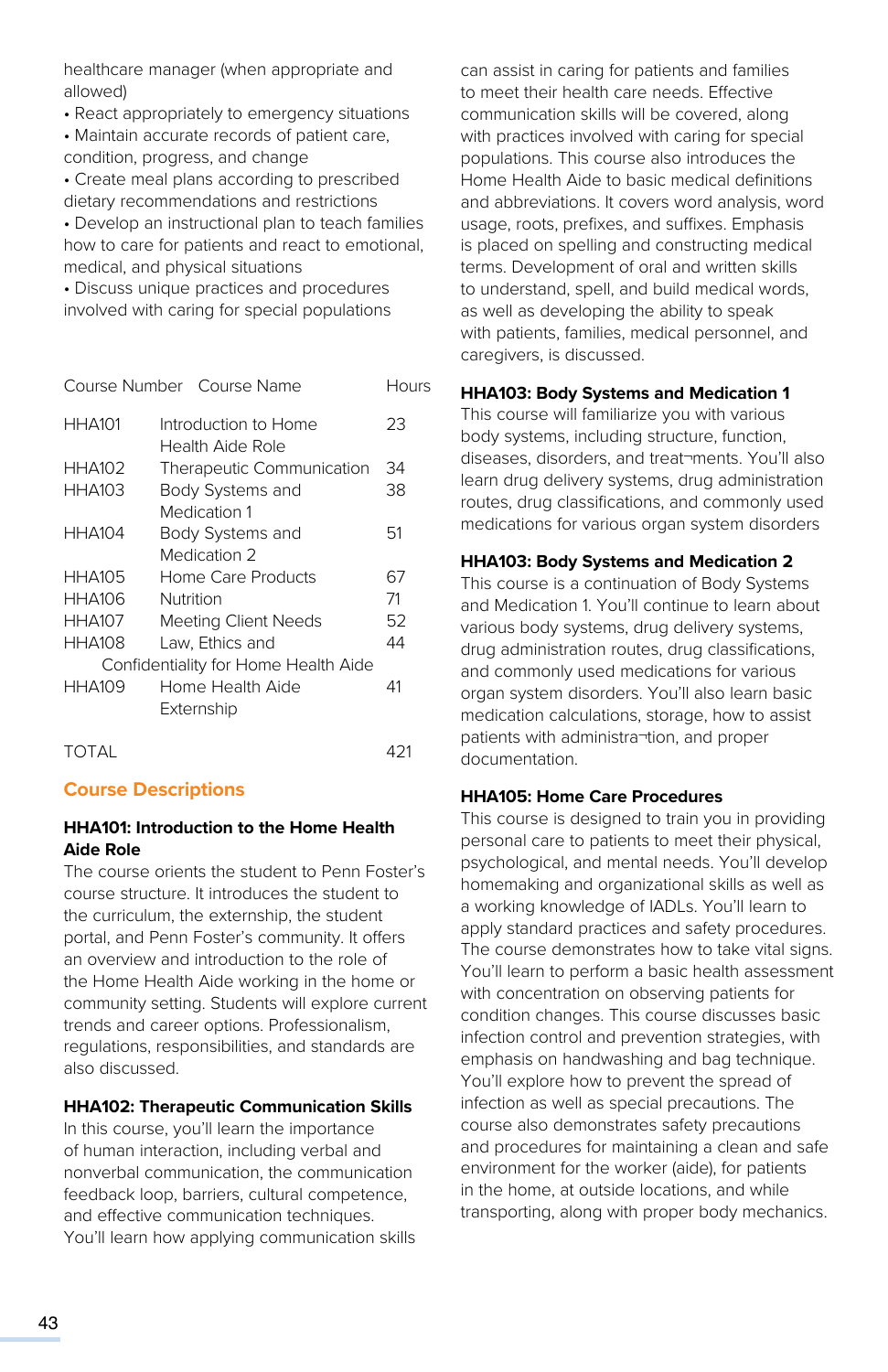#### **HHA106: Nutrition**

Nutrition is the science that investigates how our bodies take in, break down, and use foods. The course will provide you with basic information on how these processes take place, including information about nutrients and how they contribute to the way the body functions. This will help you to have a better understanding of your decisions about food and diet. You'll also learn about physical activities that can contribute to a healthier lifestyle. Because a central focus of nutrition studies is on health promotion, suggestions for individual nutrition choice will be discussed, as well as tactics for maintaining a healthy weight and keeping food supplies safe.

#### **HHA107: Meeting Clients' Needs**

This course provides an overview of various dimensions of aging, including the aging process and how to provide competent care to the aging patient. It explores normal biological aging, attitudes toward aging, myths of aging, and how to monitor and assess for changes in psychosocial and functional status. It teaches how to develop an instruc¬tional plan for families to effectively manage physiologic and/ or psychosocial changes. It also discusses end of life issues. Finally, it covers how to identify and handle emergency situations.

#### **HHA108: Law, Ethics, and Confidentiality**

In this course, you'll learn how law affects healthcare practitioners, the origin of law that affects medical professionals, the basics of the process of litigation and its alternatives, the common-law basis for the confidentiality of healthcare information, and the laws regulating healthcare information collected and maintained by government agencies.

#### **HHA109: Externship**

This course introduces you to the home health aide externship and discusses the externship process and require¬ments. This externship provides you with hands-on training. The goal of the externship is to produce a competent home health aide by developing the essential skill sets through hands-on experience. This externship consists of 40 hours of clinical experience.

# **HVACR Technician**

For tuition details, please visit our **[HVACR](https://www.pennfoster.edu/programs/trades/hvac-technician-career-diploma/tuition#/)  [Technician tuition page](https://www.pennfoster.edu/programs/trades/hvac-technician-career-diploma/tuition#/)**. To enroll into this program, students must be 17 years of age and have completed the 8th grade.

## **Program Goal**

To prepare students for an entry-level career as an HVACR technician in the residential and light construction field. Students are expected to complete this program in 12 months.

## **Program Outcomes**

Upon completion of the program, students will be able to

•Comprehend mathematical processes and use of formulas necessary for design, evaluation, and installation of HVACR systems •Understand composition and usage of HVACR materials, equipment, and tools required for installation and diagnostic tasks •Recognize safety procedures and established regulations related to workplace and job requirements •Understand the refrigeration cycle, gas laws, and properties of refrigerants required for diagnostic and systems design •Comprehend drawings, technical diagrams, and specification charts required for installation and repair of HVACR systems •Understand theories and processes for evaluating and installing electrical systems and controls •Comprehend procedures for installing,

inspecting, testing, repairing, and maintaining HVACR systems

•Recognize procedures for following government regulations regarding the conservation, recovery, and recycling of refrigerants

•Know procedures for following government regulations regarding the conservation, recovery, and recycling of refrigerants

|                                | Course Number Course Name                                       | <b>Hours</b> |
|--------------------------------|-----------------------------------------------------------------|--------------|
| <b>HVC010</b><br><b>HVC020</b> | Orientation to HVACR<br>Math and Electrical Basics<br>for HVACR | 22<br>37     |
| <b>HVC030</b>                  | Fundamentals of HVACR                                           | 57           |
| HVC040                         | <b>Refrigeration Systems</b>                                    | 84           |
| <b>HVC050</b>                  | <b>Electrical Systems</b>                                       | 53           |
| HVC060                         | Residential and Light                                           | 97           |
|                                | <b>Commercial HVACR Systems</b>                                 |              |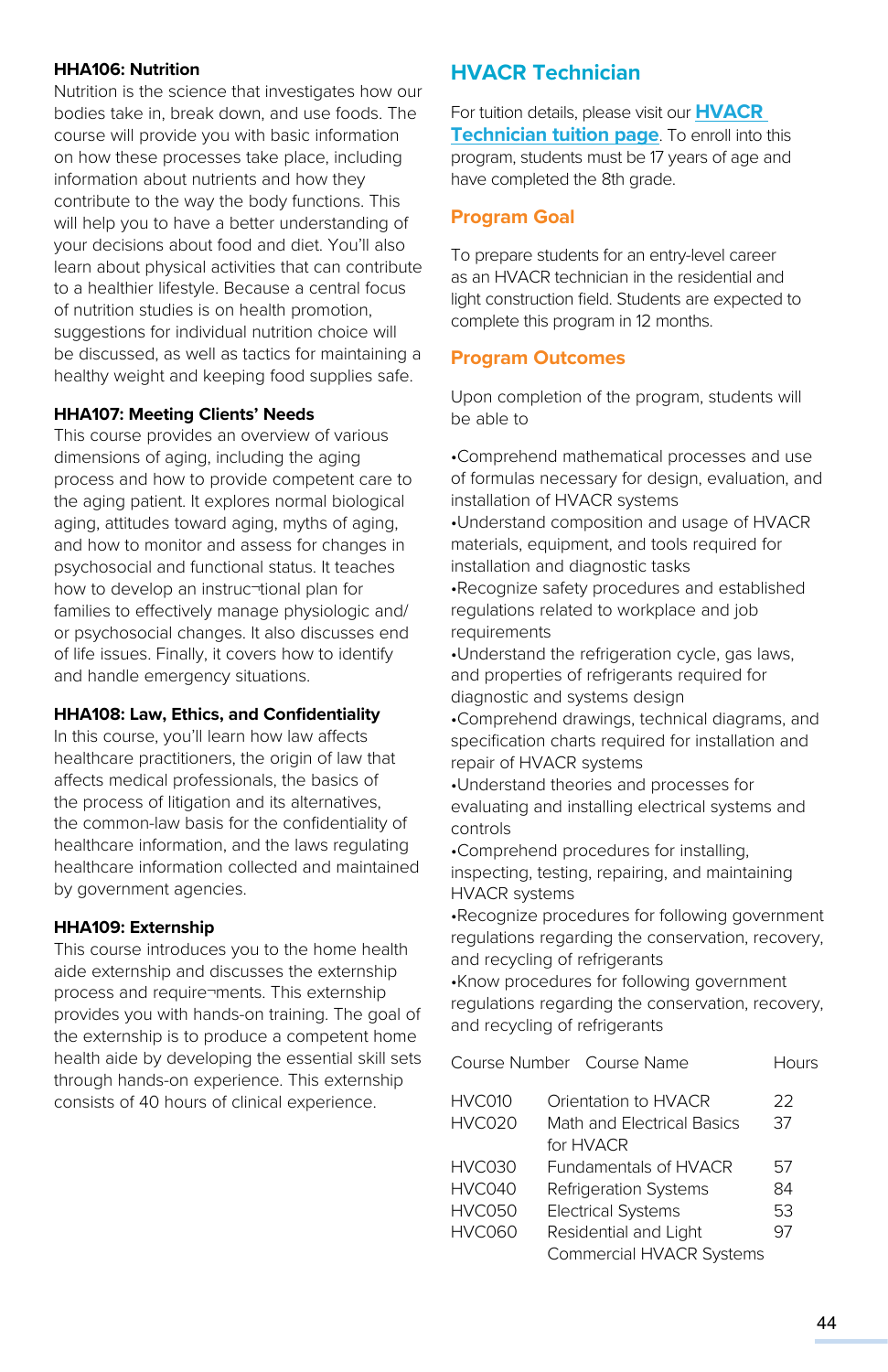| HVC070 | <b>HVACR System Design</b>          | 72 |
|--------|-------------------------------------|----|
|        | and Instalation                     |    |
| HVC080 | Commercial Refrigeration<br>Systems | 65 |
|        |                                     |    |

TOTAL 488

# **Course Descriptions**

## **HVC010: Orientation to HVACR**

In this course, you'll also learn about the uses, components, and types of indoor comfortcontrol systems. You'll explore the types of jobs and the pay scales for comfort-control employees.

# **HVC020: Math and Electrical Basics for HVACR**

This course reinforces what you already know about math and applies your math skills to solve real-world trades-related problems. You'll also describe the importance of electricity and understand fundamental concepts relating to electricity.

# **HVC030: Fundamentals of HVACR**

In this course, you'll study the need for a broad range of technical skills to work with heating, ventilation, air-conditioning, and refrigeration systems. You'll also develop the ability to recognize and correctly employ the tools, equipment, and common materials used by HVACR technicians.

## **HVC040: Refrigeration Systems**

This course teaches system operations and the basic practices for maintenance and troubleshooting of air-conditioning and refrigeration systems. You'll also learn about the law for handling refrigerants.

## **HVC050: Electrical Systems**

In this course, you'll learn about electrical power and the operating characteristics of equipment, circuits, motors, and control devices. You'll also use schematics to determine the expected operation of an electrical system and connect circuit components.

# **HVC060: Residential and Light Commercial HVACR Systems**

In this course, you'll describe how airconditioning and heating systems are installed and serviced in residential and smaller commercial applications. You'll also receive practical tips and instructions.

# **HVC070: HVACR System Design and Installation**

This course describes building and duct design and HVACR system placement. You'll explore the skills required to properly install an air distribution system and learn about commercial scale hydronic heating systems and the boilers that serve as their heat source, and identify common problems with these systems.

# **HVC080: Commercial Refrigeration Systems**

This course identifies components used in commercial refrigeration systems. You'll study the three categories of "everyday tasks" you'll encounter while working in the field: installation, maintenance, and troubleshooting. You'll also study lithium bromide absorption systems

# **IT Support Specialist Career Diploma**

For tuition details, please visit our **IT Support Specialis[t tuition page](https://www.pennfoster.edu/programs/computers/it-support-specialist-career-diploma/tuition#/)**.

# **Program Goal**

The IT Support Specialist Career Diploma Program prepares students for a career as an entry-level IT support technician, teaching such skills as hardware repair and replacement, Windows and Apple operating systems, troubleshooting, and networking.

# **Program Outcomes**

Upon completion of the program, students will be able to

- List technology careers and recognize the interpersonal and business skills necessary to succeed as an IT support specialist
- Identify the tools and test equipment associated with IT support activities, know how hardware and software work together in the operation of a PC, and outline the process for assembling a personal computer
- Identify different types of removable media devices, name the physical components of a hard drive and know the function of each, as well as know how to maintain disks and systems
- Identify electrical terms and symbols, and describe how to recognize a failed power supply and how to replace it, as well as describe a multimeter and its functions
- Identify various operating systems along with their characteristics, features, discuss the processes required to install hardware and software using Windows and Mac operating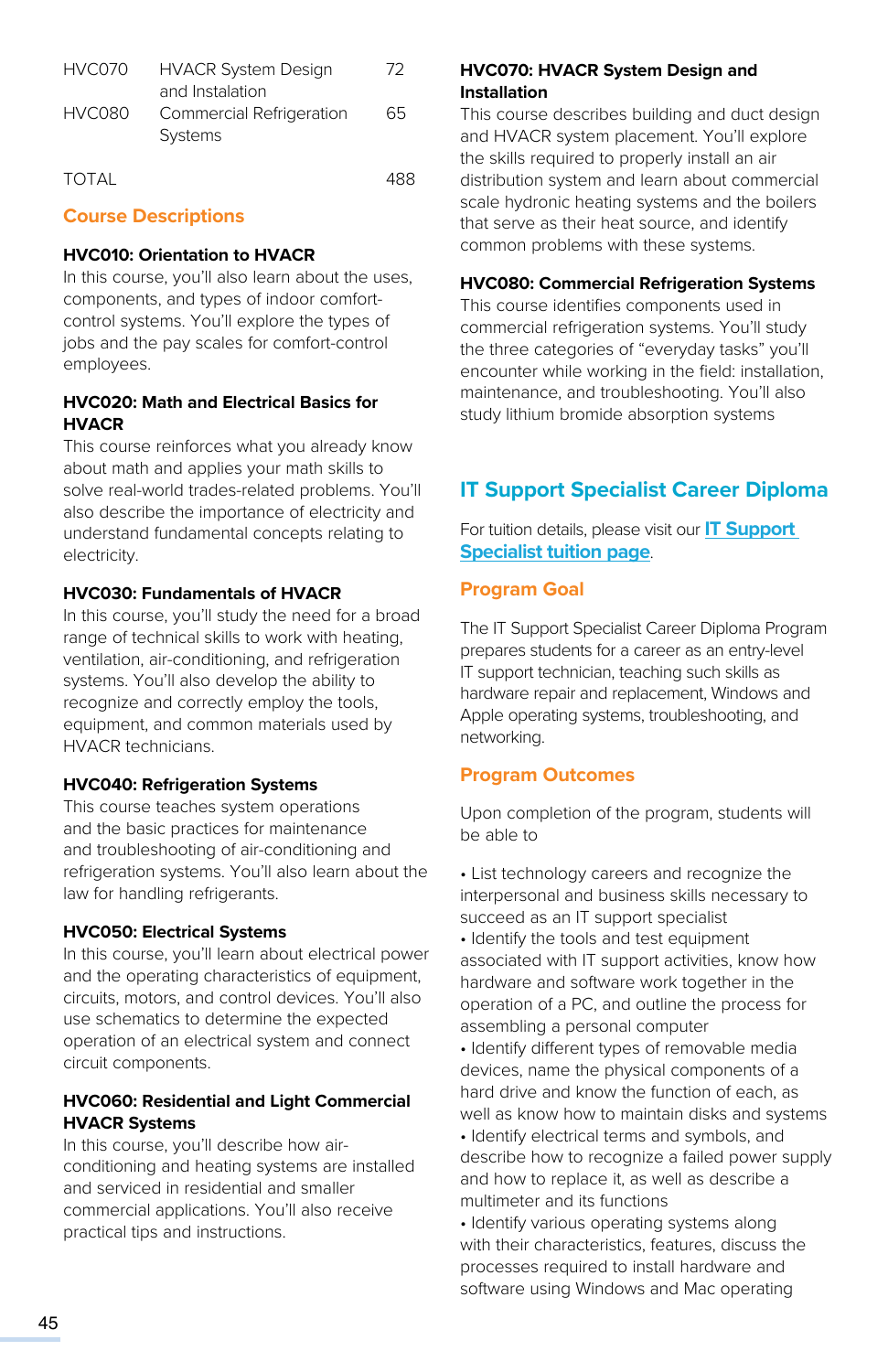#### systems

• Identify different types of system boards, list the physical components of memory, and describe how memory is accessed

• Describe how to solve basic computer problems, define the differences between a virus, worm, and a Trojan horse, and identify the types of threats against a computer system • Describe how PCs communicate, identify the typical input/output devices encountered in a computer system, and describe the process of configuring routers, switches, as well as static and dynamic routing schemes

Course Number Course Name **Hours** 

| SYP101        | Starting Your Program          |     |
|---------------|--------------------------------|-----|
| CRB200        | Workplace Skills for IT        | 36  |
|               | <b>Support Specialists</b>     |     |
| <b>ITS101</b> | Computing Hardware,            | 163 |
|               | Networking, and Mobile Devices |     |
| <b>ITS102</b> | Operating Systems and          | 141 |
|               | <b>Computer Security</b>       |     |
| <b>INT128</b> | Network Protocols              | 137 |
|               | and Internetworking            |     |
|               |                                |     |

TOTAL 488

# **Course Descriptions**

## **SYP101: Starting Your Program**

In this course, you'll develop the necessary skills to ensure your success in the program. You'll learn how you can improve your study skills, so you're able to use a number of tools that will help you to be successful.

## **CRB200: Workplace Skills for IT Support Specialists**

In this course, you'll learn the interpersonal skills all IT support professionals needs to be successful. Whether dealing with coworkers or dealing with external customers, it's important that IT support specialists maintain professionalism in any scenario. This course will cover the importance of using good communication skills with both coworkers and customers. You'll learn about expectations for appearance, hygiene, and language in professional settings, and you'll discover skills that will help you adapt to an ever-changing work environment. Finally, you'll learn about providing excellent customer service, whether you're working with the public or internal customers within an organization.

# **ITS101: Computing Hardware, Networking and Mobile Devices**

This course introduces you to the skills needed to become a successful IT support specialist. One way that students demonstrate to employers that they have mastered these skills is by obtaining A+ certification through CompTIA. The materials in this course and the textbook chapters you'll read align to the 220-1001 Core 1 objectives for the CompTIA A+ Certification Exam.

In this course, you'll become familiar with hardware components, which are an important part of A+ training. You'll also be able to identify the functions of motherboards, memory, hard drives, and other parts of a computer system. You'll also learn about networking and learn how to troubleshoot and secure portable and mobile devices.

You'll also learn how to safely operate a multimeter and work with electrical hardware. You'll learn the fundamentals of DC and AC voltage measurement, DC current measurement, diode measurement, transistor hFE procedure, and multimeter repair.

# **ITS102: Operating Systems and Computer Security**

This course focuses on operating systems, software, and security, which are key domains in the CompTIA A+ Certification Exam. The materials in this course and the textbook chapters you'll read align to the 220-1002 Core 2 objectives for the CompTIA A+ Certification Exam.

While much of the information in this course focuses on the Windows operating system (OS) and its administrative tools, the Mac and Linux operating systems are covered as well. Information on common commands used with the CLI (Command Line Interface) and scripting is also provided. In addition, you'll learn about troubleshooting software, configuring networks, and handling common security threats while identifying the best practices that successful IT support specialists employ regularly.

# **INT128: Network Protocols and Internetworking**

Welcome to your course on Network Protocols and Internetworking. In this course, you'll acquire the basic knowledge to understand routing and switching, the underlying mechanisms of all data communication networks. The focus will be on the principles of networking as implemented in the products and practices of Cisco Systems, Inc.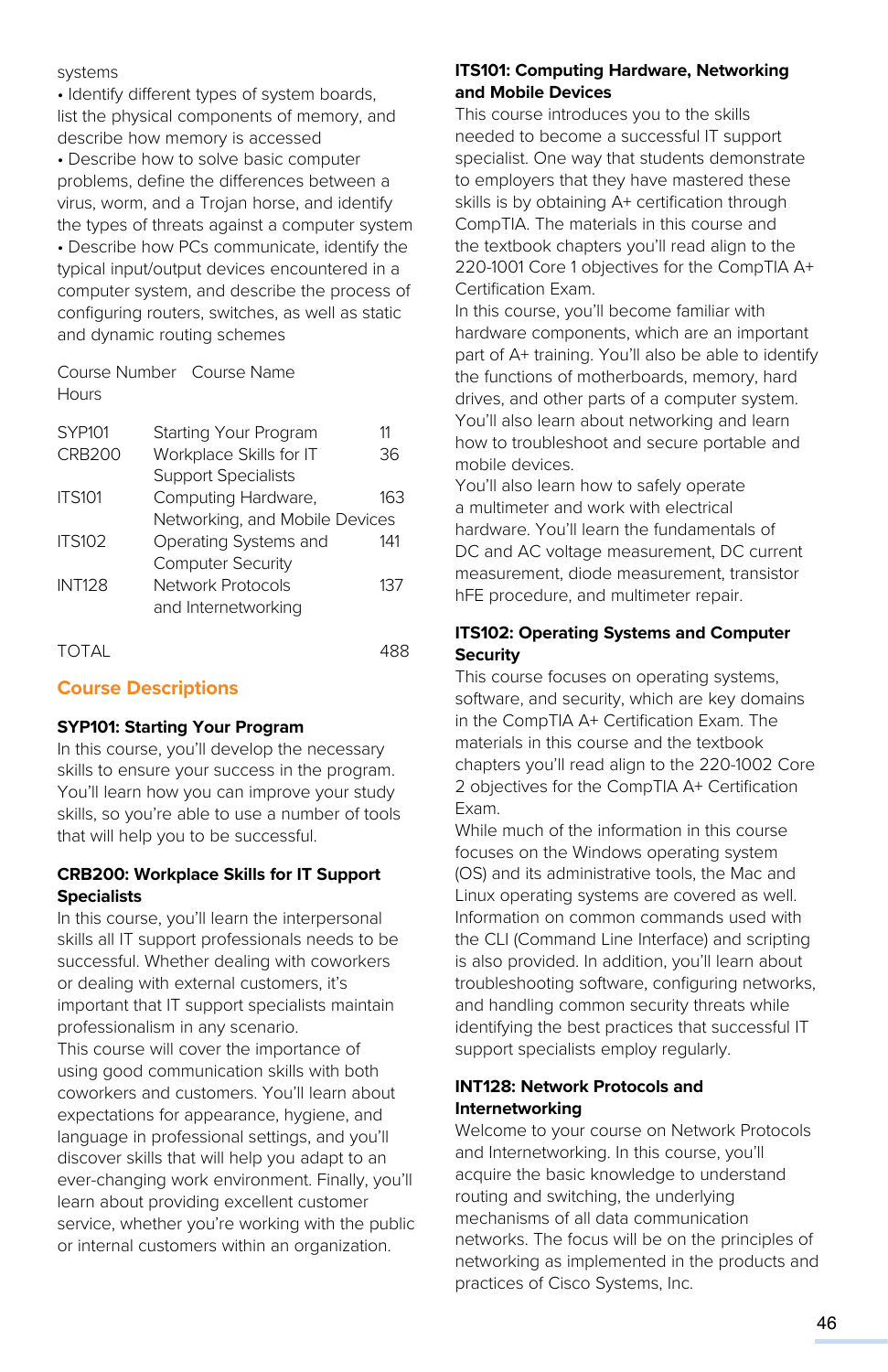This course is designed for individuals who may not have all the technical prerequisites to become network engineers, but who are motivated to learn what makes networks function. It's not a preparation for the Cisco certification exam. You don't need any previous networking experience or an extensive math background; the text is written in nontechnical English, so beginners can follow the logic.

# **Medical Administrative Assistant**

For tuition details, please visit our **[Medical](https://www.pennfoster.edu/programs/healthcare/medical-assistant-career-diploma/tuition#/)  [Administrative Assistant tuition page](https://www.pennfoster.edu/programs/healthcare/medical-assistant-career-diploma/tuition#/)**. To enroll into this program, students must be 17 years of age and have completed HS or have a GED.

# **Program Goal**

To prepare students for an entry-level career as an administrative assistant. Students are expected to complete this program in 15 months.

## **Program Outcomes**

Upon completion of the program, students will be able to:

•Understand how to maintain paper and electronic filing systems for records and messages as well as organize files, folders, and schedules in proper order so an office can run efficiently

•Comprehend how to schedule appointments and make travel arrangements for executives and other staff

•Recognize how to answer phones, draft messages, write memos and email when communicating with managers, employees, and customers

•Comprehend how to support staff to conduct research, compile data, and prepare papers for consideration and presentation by executives, committees, and boards of directors

•Understand how to read, analyze, route, distribute, and answer routine incoming memos, submissions, reports, mail and email to determine their significance and plan their distribution •Communicate well with others in and out of the office

•Understand how fax machines,

videoconferencing and phone systems, and other office equipment work

•Use computers to create spreadsheets, presentations, reports, compose messages, manage databases, and other applications

•Understand how to negotiate with vendors, buy supplies, manage stockrooms or corporate libraries, and get data from various sources •Prepare reports, memos, letters, financial statements, and other documents, using word processing, spreadsheet, or presentation software

|                     | Course Number Course Name        | Hours |
|---------------------|----------------------------------|-------|
| HIT100              | Introduction to<br>Allied Health | 31    |
| <b>BUS090</b>       | Medical Office Procedures        | 70    |
| ALH016              | Body Systems and                 | 64    |
|                     | Medical Terminology 1            |       |
| ALH017              | Body Systems and                 | 40    |
|                     | Medical Terminology 2            |       |
| ALH021              | Pathology and                    | 81    |
|                     | Pharmacology                     |       |
| <b>HIT130</b>       | <b>Electronic Medical</b>        | 70    |
|                     | Records                          |       |
| AI H <sub>029</sub> | Medical Billing and              | 28    |
|                     | Health Insurance                 |       |
| ALH028              | Law, Ethics, and                 | 51    |
|                     | Confidentiality in Allied Health |       |
|                     |                                  |       |

# TOTAL 435

# **Course Descriptions**

#### **HIT100: Introduction to Allied Health**

In this course, you'll develop the necessary skills to ensure your success in the program. You'll learn how you can improve your study skills, so you're able to use a number of tools that will help you to be successful. This course will also introduce you to healthcare, the healthcare industry in the United States, and the roles that healthcare workers play in that industry.

# **BUS090: Medical Office Procedures**

This course is designed to help you develop professional relationships in the workplace and professionally administer and manage office communications and procedures, and provides a review of basic math operations.

## **ALH016: Body Systems and Medical Terminology 1**

This course will familiarize you with various body systems including medical terms, structure, function, diseases, dis¬orders, and treatments. You'll also learn drug delivery systems, drug administration routes, drug classifications, and commonly used medications for various organ system disorders.

## **ALH017: Body Systems and Medical**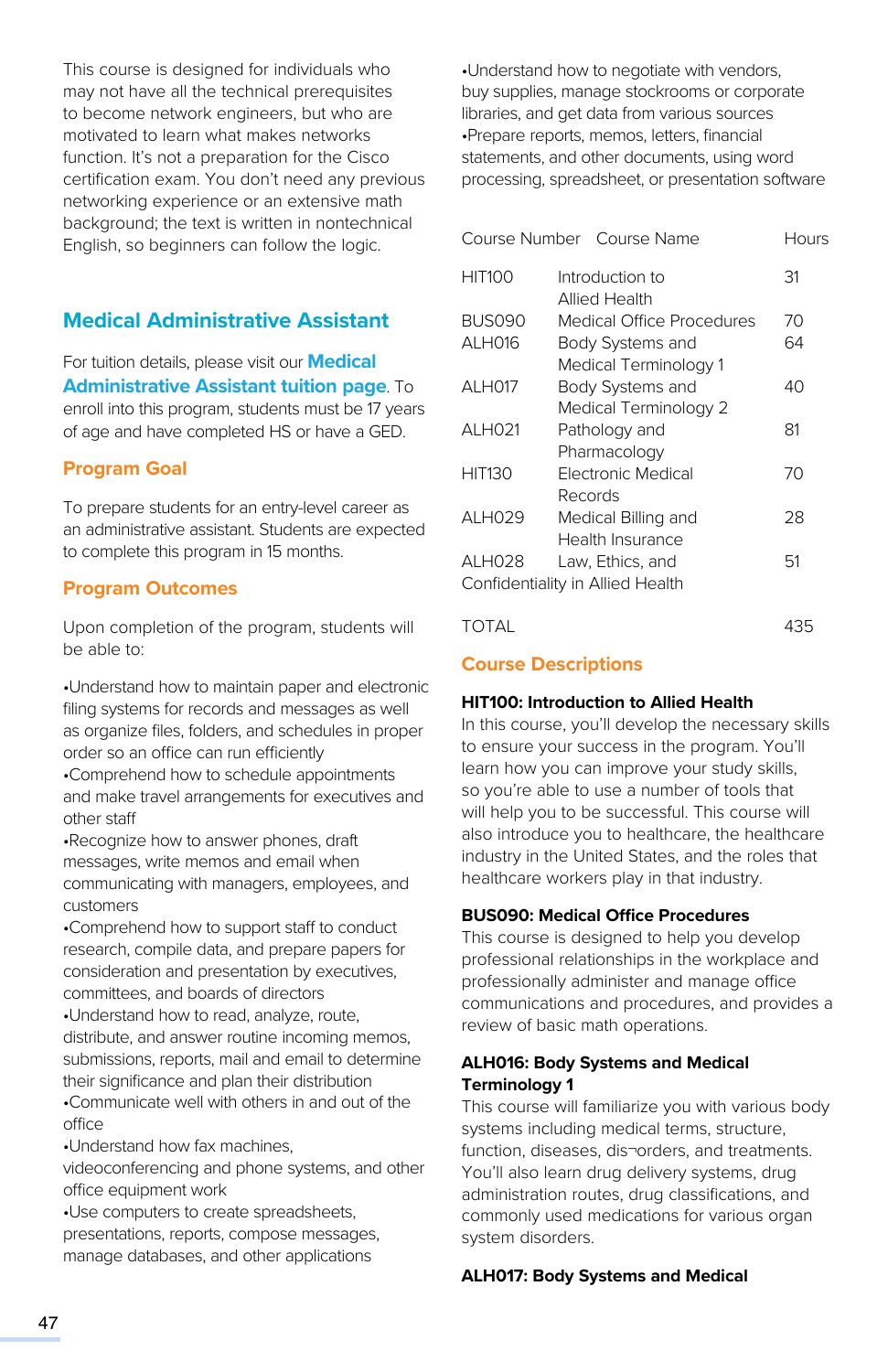# **Terminology 2**

This course is a continuation of Body Systems and Medical Terminology 1. You'll continue to learn about various body systems, drug delivery systems, drug administration routes, drug classifications, and commonly used medications for various organ system disorders. You'll also learn basic medication calculations, storage, how to assist patients with administration, and proper documentation.

#### **ALH021: Pathology and Pharmacology**

This course describes healthcare professionals who can identify the four subdivisions of pharmacology and different drug classifications, including vitamins and minerals. Pathology and Pharmacology will also prepare you to explain the causes of infectious disease and techniques used to stop its spread. Finally, you'll review the basic etiology of common diseases and conditions.

#### **HIT130: Electronic Medical Records**

This course is designed to help you understand the reimbursement process and the various methodologies involved. You'll be introduced to billing cycles and how health information technology is used in medical offices, and learn about basic accounting transaction terminology and apply this information to enter patient charges and payments.

#### **ALH029: Medical Billing and Health Insurance**

This course introduces the reimbursement process and the various methodologies involved, such as fee-for-service and episodeof-care methodologies. The course also covers important information regarding payment systems, fee schedules, chargemasters, coding, and the internal audit process. Finally, the course explains the fundamentals and types of health insurance and provides test preparation for the certification exam.

## **ALH028: Law, Ethics, and Confidentiality in Allied Health**

In this course, you'll learn how law affects healthcare practitioners, the origin of law that affects medical professionals, the basics of the process of litigation and its alternatives, the common-law basis for the confidentiality of healthcare information, and the laws regulating healthcare information collected and maintained by government agencies.

# **Medical Assistant Career Diploma**

For tuition details, please visit our **[Medical](https://www.pennfoster.edu/programs-and-degrees/medical-and-health-careers/medical-assistant-career-diploma/tuition)  [Assistant tuition page](https://www.pennfoster.edu/programs-and-degrees/medical-and-health-careers/medical-assistant-career-diploma/tuition)**. To enroll into this program, students must be 17 years of age and have completed HS or have a GED.

# **Program Goal**

To provide students with the concepts and skills to gain employment in an outpatient setting. Students will be prepared to perform administrative and clinical duties under the direction of a physician, mid-level provider, or licensed nurse.

# **Program Outcomes**

Upon completion of the program, students will be able to:

- Explain the role, responsibilities, scope of practice, standards of care, and credentials of medical assistants
- Using correct terminology, differentiate among the structures and their functions within the six levels of structural organization of the human body • Identify etiology, processes, symptoms, and treatments for common diseases
- Apply ethical standards and legal responsibilities, including those related to the confidentiality of personal health information, to patient care
- Describe basic medical administrative tasks using electronic medical record software
- Perform clinical and laboratory procedures applicable to the role of a medical assistant in medical office and laboratory settings

• Perform administrative duties applicable to the role of a medical assistant in medical office and laboratory settings

|               | Course Number Course Name | Hours |
|---------------|---------------------------|-------|
| <b>HIT100</b> | Introduction to           | 31    |
|               | <b>Allied Health</b>      |       |
| ALH016        | Body Systems and          | 64    |
|               | Medical Terminology 1     |       |
| <b>ALH017</b> | Body Systems and          | 40    |
|               | Medical Terminology 2     |       |
| ALH021        | Pathology and             | 81    |
|               | Pharmacology              |       |
| <b>HIT130</b> | <b>Flectronic Medical</b> | 70    |
|               | Records                   |       |
| ALH029        | Medical Billing and       | 28    |
|               | Health Insurance          |       |
| <b>HIT203</b> | <b>Medical Coding</b>     |       |
|               |                           |       |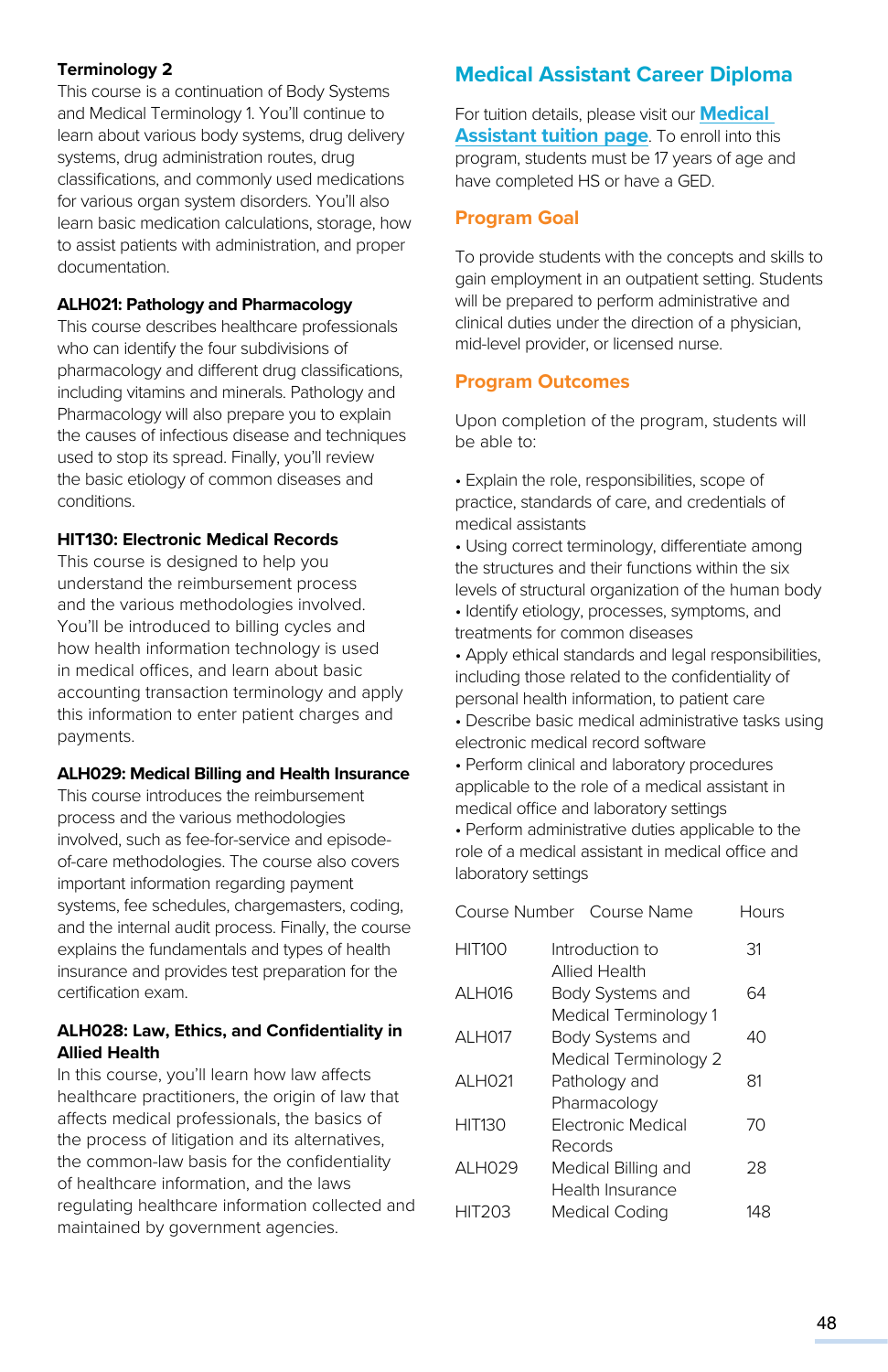| ALH028             | Law. Ethics, and                 | 51  |
|--------------------|----------------------------------|-----|
|                    | Confidentiality in Allied Health |     |
| ALH <sub>210</sub> | Clinical Procedures Theory       | 95  |
| MAS205             | Clinical Procedures Lab          | 148 |
| MAS225             | Externship                       | 160 |
|                    |                                  |     |
| <b>TOTAL</b>       |                                  | 916 |

# **Course Descriptions**

#### **HIT100: Introduction to Allied Health**

In this course, you'll develop the necessary skills to ensure your success in the program. You'll learn how you can improve your study skills, so you're able to use a number of tools that will help you to be successful. This course will also introduce you to healthcare, the healthcare industry in the United States, and the roles that healthcare workers play in that industry.

## **ALH016: Body Systems and Medical Terminology 1**

This course will familiarize you with various body systems including medical terms, structure, function, diseases, dis¬orders, and treatments. You'll also learn drug delivery systems, drug administration routes, drug classifications, and commonly used medications for various organ system disorders.

## **ALH017: Body Systems and Medical Terminology 2**

This course is a continuation of Body Systems and Medical Terminology 1. You'll continue to learn about various body systems, drug delivery systems, drug administration routes, drug classifications, and commonly used medications for various organ system disorders. You'll also learn basic medication calculations, storage, how to assist patients with administration, and proper documentation.

## **ALH021: Pathology and Pharmacology**

This course describes healthcare professionals who can identify the four subdivisions of pharmacology and different drug classifications, including vitamins and minerals. Pathology and Pharmacology will also prepare you to explain the causes of infectious disease and techniques used to stop its spread. Finally, you'll review the basic etiology of common diseases and conditions.

#### **HIT130: Electronic Medical Records**

This course is designed to help you understand the reimbursement process and the various methodologies involved. You'll be introduced to billing cycles and how health information technology is used in medical offices, and learn about basic accounting transaction terminology and apply this information to enter patient charges and payments.

#### **ALH029: Medical Billing and Health Insurance**

This course introduces the reimbursement process and the various methodologies involved, such as fee-for-service and episodeof-care methodologies. The course also covers important information regarding payment systems, fee schedules, chargemasters, coding, and the internal audit process. Finally, the course explains the fundamentals and types of health insurance and provides test preparation for the certification exam.

#### **HIT203: Medical Coding**

In this course, you'll begin with an overview of coding concepts, terms, and procedures. You'll explore the history of the ICD-10 coding system. You'll code diagnoses in the ICD-10-CM and use the chapter-specific coding guidelines to code diseases and conditions with specific and unique rules. You'll then learn how to code procedures in the ICD-10-PCS, rounding out your training in the basics of coding with ICD-10.

Then, you'll concentrate on the diagnoses or procedures that don't seem to fit into any specific coding category. You'll also learn about general coding guidelines for inpatient and outpatient procedures and physician office coding using CPT, HCPCS Level I, and HCPCS Level II procedure coding.

#### **ALH028: Law, Ethics, and Confidentiality in Allied Health**

In this course, you'll learn how law affects healthcare practitioners, the origin of law that affects medical professionals, the basics of the process of litigation and its alternatives, the common-law basis for the confidentiality of healthcare information, and the laws regulating healthcare information collected and maintained by government agencies.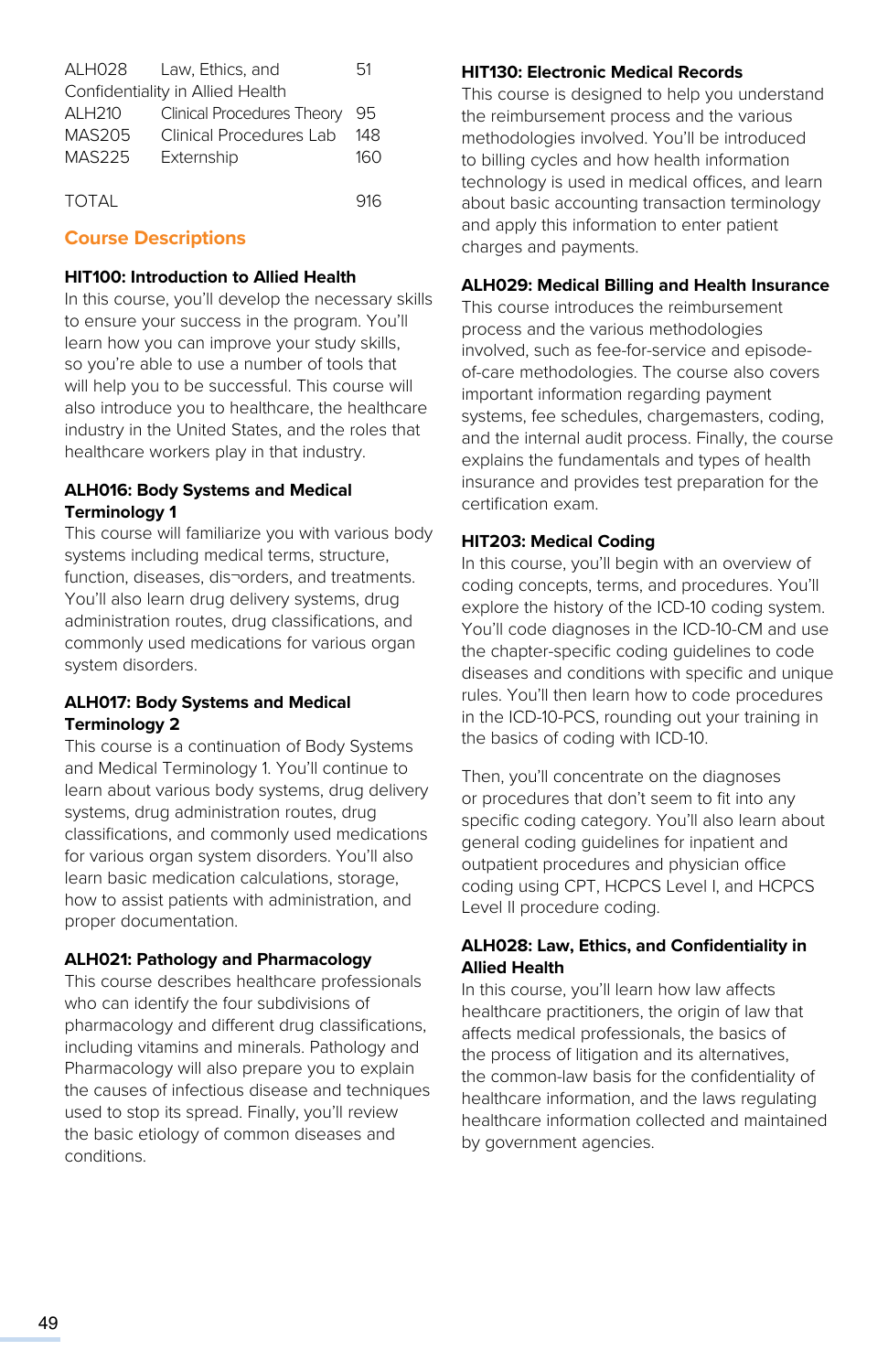## **ALH210: Clinical Procedures Theory**

This course, Clinical Procedures Theory, will provide you with the theoretical principles and clinical skills that are essential to working as a medical assistant. These tasks range from greeting patients and getting information from them to administering injectable medication and teaching patients about special procedures and their plan of care. An applied learning approach to the role of the medical assistant is threaded throughout each unit of the textbook. The specific tasks assigned to you as a medical assistant depends upon many different factors, including the following:

- The laws of the state in which you work
- The policies that apply in the medical setting in which you work
- The physician or physicians for whom you work
- Your own level of skill and professionalism

#### **MAS205: Clinical Procedures Lab**

This course focuses on clinical lab procedures. The first thing to take care of while working in a clinical lab is safety. The spread of infection and diseases can compromise the specimens and the people who work in the labs. As you plan on taking the responsibilities associated with the healthcare setting, you must understand that discipline is extremely important to analyze and perform the tasks related to labs. This course will not only provide you with tasks to practice your skills in the field, it will also help you understand the effective techniques used to ease the lab pro¬cesses. Read the lessons carefully and apply the knowledge on completing the tasks assigned in the course to be a successful healthcare professional.

#### **MAS225: Externship**

The medical assistant externship provides the student with hands-on training in a primary care clinic, an urgent care clinic, or a medical practice. The goal of this externship is to provide the student with the hands-on experience necessary for developing his or her skills as a medical assistant. The student will practice under the direct supervision of a certified medical assistant, nurse, physician assistant, or medical doctor. This externship consists of 160 hours of clinical experience. The student is required to complete and submit weekly timesheets signed by his or her externship preceptor.

# **Medical Billing and Coding**

For tuition details, please visit our **[Medical Billing](https://www.pennfoster.edu/programs/healthcare/medical-billing-and-coding-career-diploma/tuition#/)  [and Coding tuition page](https://www.pennfoster.edu/programs/healthcare/medical-billing-and-coding-career-diploma/tuition#/)**. To enroll into this program, students must be 17 years of age and have completed HS or have a GED.

#### **Program Goal**

To prepare students for an entry-level career as a medical coder. Students are expected to complete this program in 15 months.

#### **Program Outcomes**

Upon completion of the program, students will be able to:

•Comprehend and apply CPT, ICD-10, and HCPCS coding guidelines to identify diagnoses, procedures, and patient medical records •Identify the procedures for patient record retrieval and reimbursement •Explain the role of a medical coder as a liaison between the health clinician and billing offices •Apply computer and information literacy skills using •Identify terms, facts, methods, procedures, concepts, theories, principles, and processes within medical billing and coding scenarios •Recognize relationships among data and classify items within medical billing and coding scenarios •Understand laws and theories, including issues relating to ethics and confidentiality •Calculate solutions to mathematical problems related to reimbursement and medical mathematics •Interpret and evaluate information to make proper coding decisions

•Review basic written and workplace communication skills

| Course Number | Course Name                      | Hours |
|---------------|----------------------------------|-------|
| <b>HIT100</b> | Introduction to<br>Allied Health | 31    |
| <b>BUS090</b> | Medical Office Procedures        | 70    |
| ALH016        | Body Systems and                 | 64    |
|               | Medical Terminology 1            |       |
| <b>ALH017</b> | Body Systems and                 | 40    |
|               | Medical Terminology 2            |       |
| ALH021        | Pathology and                    | 81    |
|               | Pharmacology                     |       |
| <b>HIT130</b> | Electronic Medical               | 70    |
|               | Records                          |       |
| ALH029        | Medical Billing and              | 28    |
|               | Health Insurance                 |       |
| ALH028        | Law, Ethics, and                 | 51    |
|               | Confidentiality in Allied Health |       |
|               |                                  |       |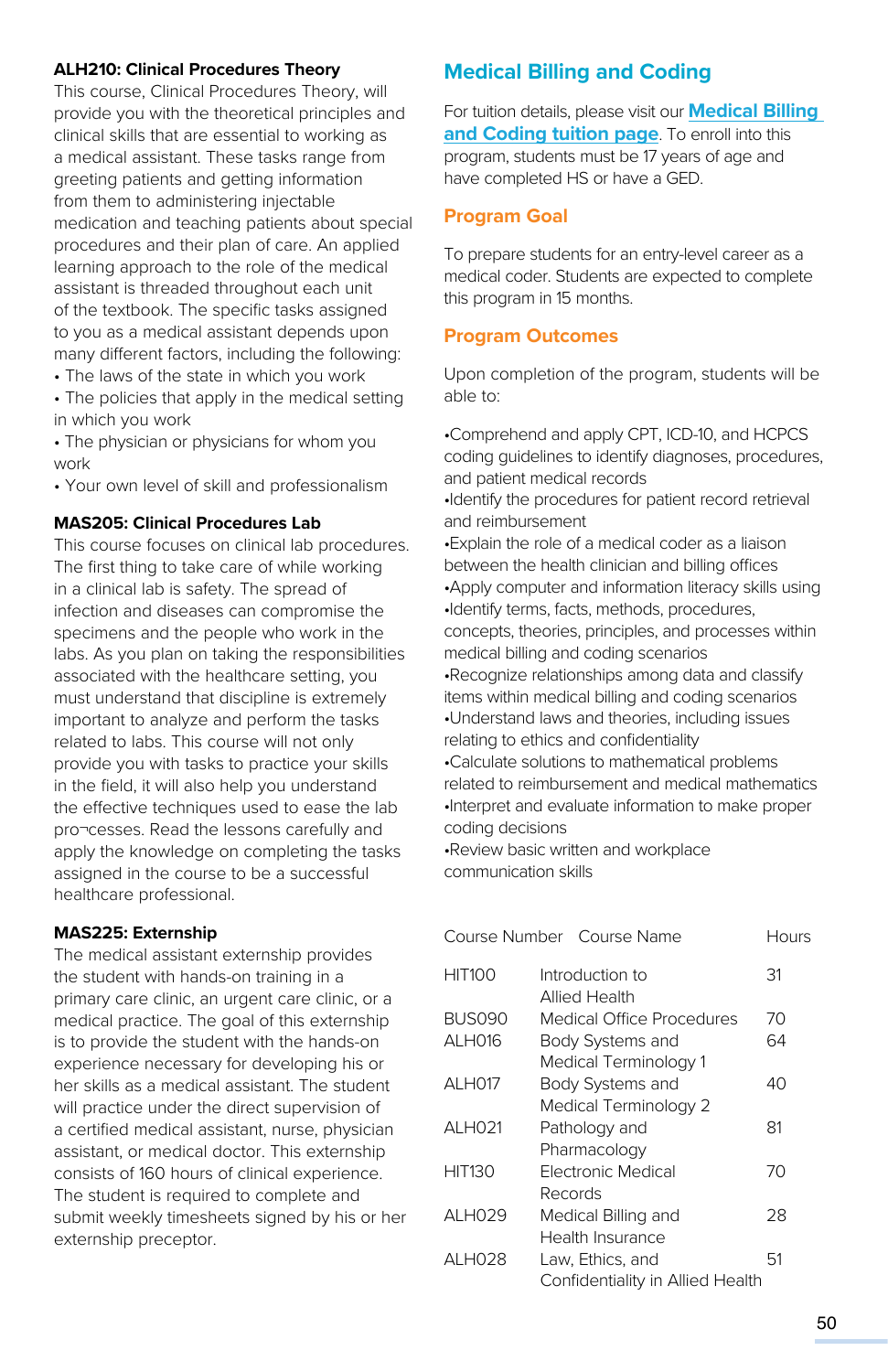| <b>HIT203</b> | <b>Basic Medical Coding</b>         | 69  |
|---------------|-------------------------------------|-----|
| <b>HIT204</b> | Intermediate medical Coding         | 148 |
| <b>HIT215</b> | Billing and Coding Professional 102 |     |
|               | Certification Exam Review           |     |
|               |                                     |     |

| <b>TOTAL</b> | 754 |
|--------------|-----|
|              |     |

# **Course Descriptions**

#### **HIT100: Introduction to Allied Health**

In this course, you'll develop the necessary skills to ensure your success in the program. You'll learn how you can improve your study skills, so you're able to use a number of tools that will help you to be successful. This course will also introduce you to healthcare, the healthcare industry in the United States, and the roles that healthcare workers play in that industry.

#### **BUS090: Medical Office Procedures**

This course is designed to help you develop professional relationships in the workplace and professionally administer and manage office communications and procedures. It also provides a review of basic math operations, along with a basic introduction to working with Word and Excel.

#### **ALH016: Body Systems and Medical Terminology 1**

This course will familiarize you with various body systems including medical terms, structure, function, diseases, dis¬orders, and treatments. You'll also learn drug delivery systems, drug administration routes, drug classifications, and commonly used medications for various organ system disorders.

#### **ALH017: Body Systems and Medical Terminology 2**

This course is a continuation of Body Systems and Medical Terminology 1. You'll continue to learn about various body systems, drug delivery systems, drug administration routes, drug classifications, and commonly used medications for various organ system disorders. You'll also learn basic medication calculations, storage, how to assist patients with administration, and proper documentation.

#### **ALH021: Pathology and Pharmacology**

This course describes healthcare professionals who can identify the four subdivisions of pharmacology and different drug classifications, including vitamins and minerals. Pathology and Pharmacology will also prepare you to explain the causes of infectious disease and techniques used to stop its spread. Finally, you'll review the basic etiology of common diseases and conditions.

## **HIT130: Electronic Medical Records**

This course is designed to help you understand the reimbursement process and the various methodologies involved. You'll be introduced to billing cycles and how health information technology is used in medical offices, and learn about basic accounting transaction terminology and apply this information to enter patient charges and payments.

#### **ALH029: Medical Billing and Health Insurance**

This course introduces the reimbursement process and the various methodologies involved, such as fee-for-service and episodeof-care methodologies. The course also covers important information regarding payment systems, fee schedules, chargemasters, coding, and the internal audit process. Finally, the course explains the fundamentals and types of health insurance and provides test preparation for the certification exam.

## **ALH028: Law, Ethics, and Confidentiality in Allied Health**

In this course, you'll learn how law affects healthcare practitioners, the origin of law that affects medical professionals, the basics of the process of litigation and its alternatives, the common-law basis for the confidentiality of healthcare information, and the laws regulating healthcare information collected and maintained by government agencies.

#### **HIT203: Basic Medical Coding**

In this course, you'll begin with an overview of coding concepts, terms, and procedures. You'll explore the history of the ICD-10 coding system. You'll code diagnoses in the ICD-10-CM and use the chapter-specific coding guidelines to code diseases and conditions with specific and unique rules. You'll then learn how to code procedures in the ICD-10-PCS, rounding out your training in the basics of coding with ICD-10.

Then, you'll concentrate on the diagnoses or procedures that don't seem to fit into any specific coding category. You'll also learn about general coding guidelines for inpatient and outpatient procedures and physician office coding using CPT, HCPCS Level I, and HCPCS Level II procedure coding.

#### **HIT204: Intermediate Medical Coding**

In this course, students will concentrate on the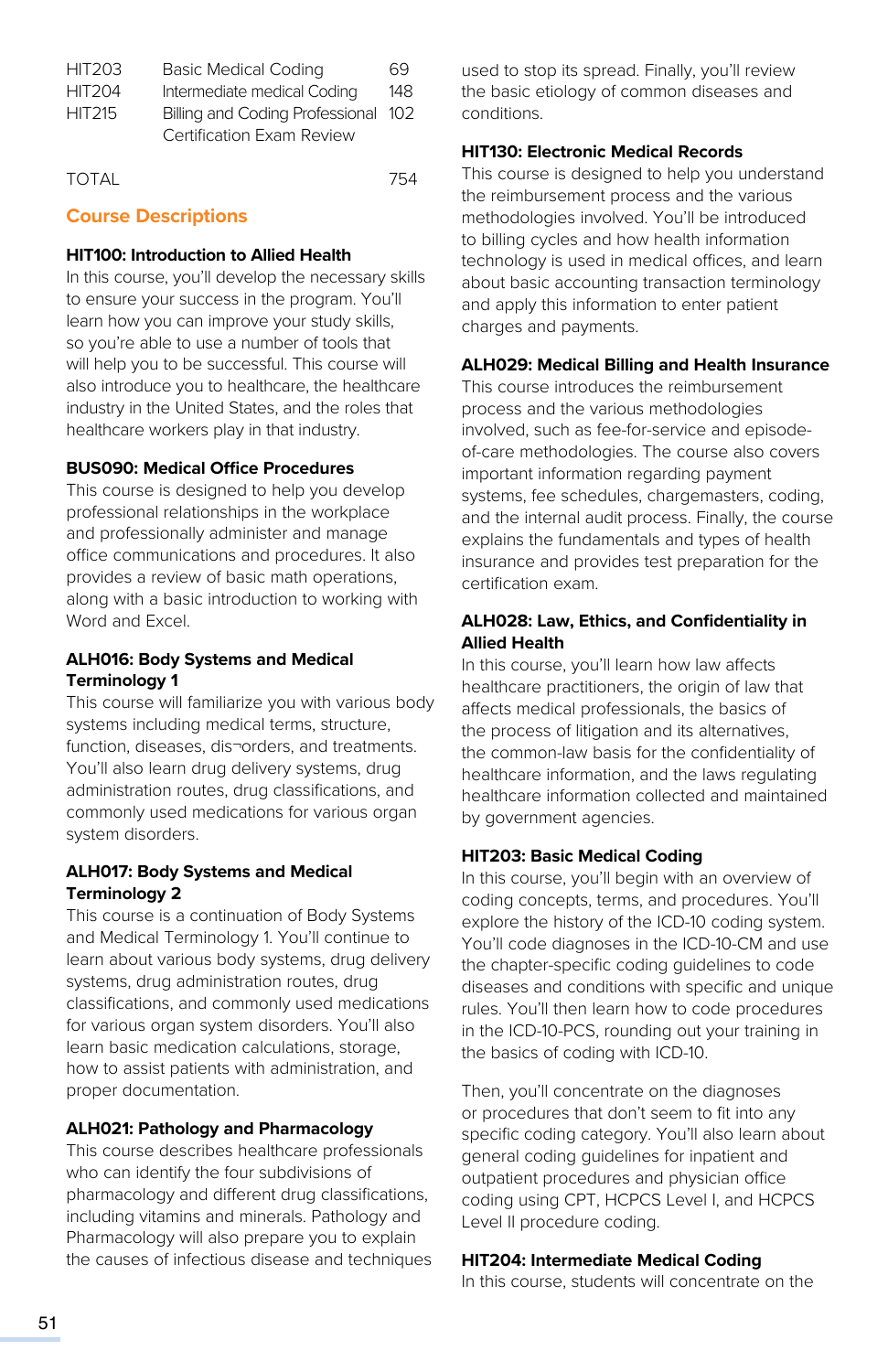diagnoses or procedures that don't seem to fit into any specific coding category.Students will also learn about general coding guidelines for inpatient and outpatient procedures and physician office coding using ICD-10-CM, HCPCS Level I, and HCPCS Level II procedure coding.

# **HIT215: Billing and Coding Professional Certification Exam Review**

This course will prepare students to sit for a certification exam to become a professional coder. Students will review all of the domains that will be covered on the test, and you'll take practice coding exams to simulate the testtaking experience.

# **Medical Transcriptionist Career Diploma**

For tuition details, please visit our **[Medical](https://www.pennfoster.edu/programs/healthcare/medical-transcriptionist-career-diploma/tuition#/)  [Transcriptionist tuition page](https://www.pennfoster.edu/programs/healthcare/medical-transcriptionist-career-diploma/tuition#/)**.

# **Program Goal**

To prepare students for an entry-level career in medical transcription. Students must be 17 years of age or have an HS education or GED to enroll into this program.

# **Program Outcomes**

Upon completion of the program, students will be able to

- Transcribe and interpret dictation into diagnostic test results, operative reports, referral letters, and other documents
- Review and edit drafts prepared by speech recognition software, ensuring that the transcription is correct, complete, and has a consistent style

• Translate medical abbreviations and jargon into the appropriate long form

• Identify inconsistencies, errors, and missing information within a report that could compromise patient care

• Follow up with the healthcare provider to ensure the accuracy of the reports

• Submit health records for physicians to approve

• Follow patient confidentiality guidelines and legal documentation requirements

• Enter medical reports into electronic health records systems

• Perform quality improvement audits

| Course Number | Course Name                                                           | Hours |
|---------------|-----------------------------------------------------------------------|-------|
| <b>HIT100</b> | Introduction to Allied Health                                         | 31    |
| <b>BUS090</b> | Medical Office Procedures                                             | 70    |
| ALH016        | Body Systems and Medical                                              | 64    |
| <b>ALH017</b> | Terminology 1<br>Body Systems and Medical                             | 40    |
|               | Terminology 2                                                         |       |
| ALH021        | Pathology and Pharmacology                                            | 81    |
| <b>HIT130</b> | <b>Flectronic Medical Records</b>                                     | 70    |
| ALH029        | Medical Billing and Health<br>Insurance                               | 28    |
| ALH028        | Law, Ethics, and                                                      | 51    |
| <b>HIT207</b> | Confidentiality in Allied Health<br><b>Medical Transcriptionist 1</b> | 78    |
| <b>HIT208</b> | <b>Medical Transcriptionist 1</b>                                     | 51    |
|               |                                                                       |       |

TOTAL 564

# **Course Descriptions**

## **HIT100: Introduction to Allied Health**

In this course, you'll develop the necessary skills to ensure your success in the program. You'll learn how you can improve your study skills, so you're able to use a number of tools that will help you to be successful. This course will also introduce you to healthcare, the healthcare industry in the United States, and the roles that healthcare workers play in that industry.

# **BUS090: Medical Office Procedures**

This course is designed to help you develop professional relationships in the workplace and professionally administer and manage office communications and procedures. It also provides a review of basic math operations, along with a basic introduction to working with Word and Excel.

## **ALH016: Body Systems and Medical Terminology 1**

This course will familiarize you with various body systems including medical terms, structure, function, diseases, dis¬orders, and treatments. You'll also learn drug delivery systems, drug administration routes, drug classifications, and commonly used medications for various organ system disorders.

# **ALH017: Body Systems and Medical Terminology 2**

This course is a continuation of Body Systems and Medical Terminology 1. You'll continue to learn about various body systems, drug delivery systems, drug administration routes, drug classifications, and commonly used medications for various organ system disorders. You'll also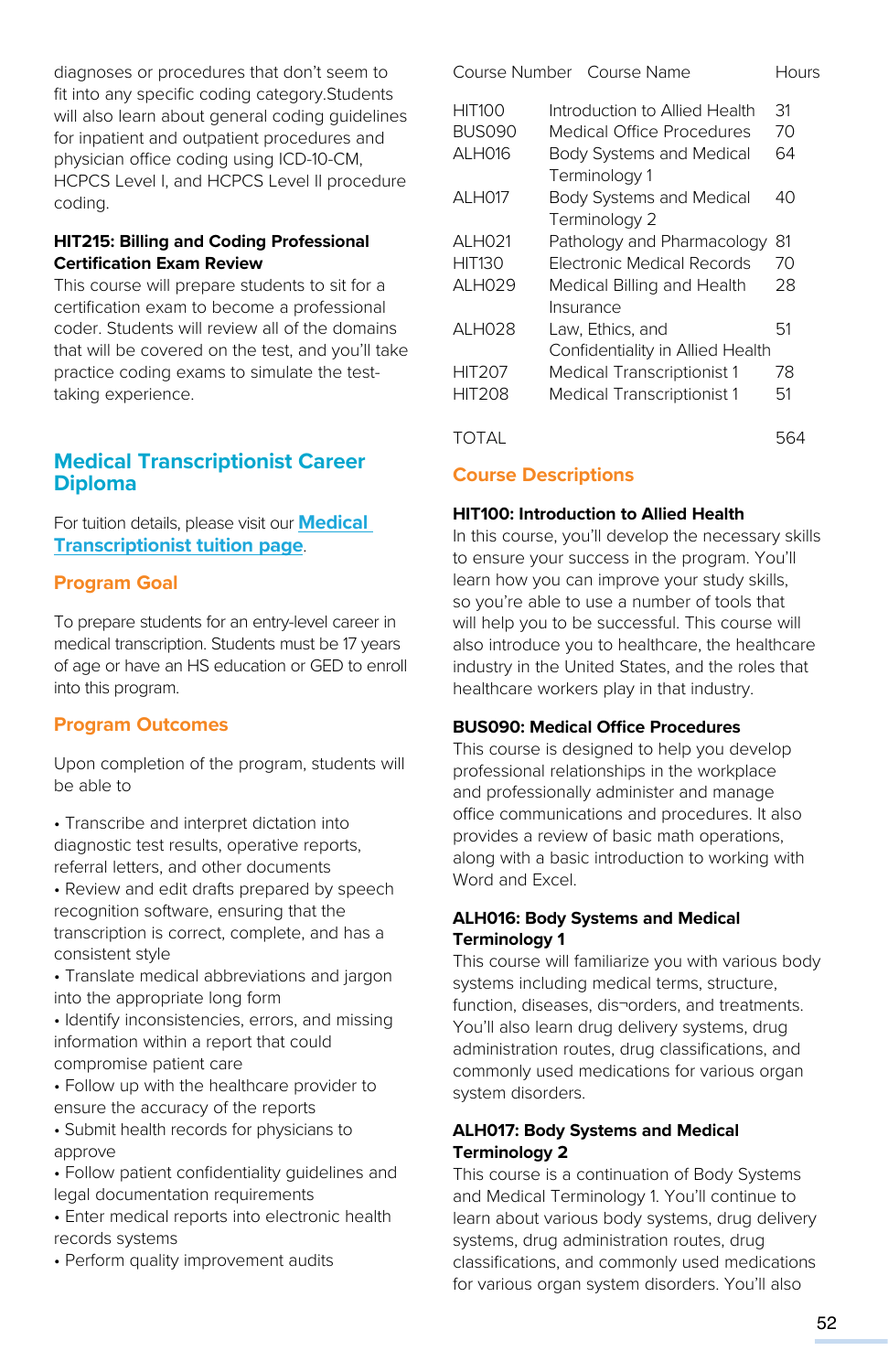learn basic medication calculations, storage, how to assist patients with administration, and proper documentation.

#### **ALH021: Pathology and Pharmacology**

This course describes healthcare professionals who can identify the four subdivisions of pharmacology and different drug classifications, including vitamins and minerals. Pathology and Pharmacology will also prepare you to explain the causes of infectious disease and techniques used to stop its spread. Finally, you'll review the basic etiology of com¬mon diseases and conditions.

#### **HIT130: Electronic Medical Records**

This course is designed to help you understand the reimbursement process and the various methodologies involved. You'll be introduced to billing cycles and how health information technology is used in medical offices, and learn about basic accounting transaction terminology and apply this information to enter patient charges and payments. textbook. The specific tasks assigned to you as a medical assistant depends upon many different factors, including the following:

- The laws of the state in which you work
- The policies that apply in the medical setting in which you work
- The physician or physicians for whom you work
- Your own level of skill and professionalism

#### **ALH029: Medical Billing and Health Insurance**

This course introduces the reimbursement process and the various methodologies involved, such as fee-for-service and episodeof-care methodologies. The course also covers important information regarding payment systems, fee schedules, chargemasters, coding, and the internal audit process. Finally, the course explains the fundamentals and types of health insurance and provides test preparation for the certification exam.

#### **ALH028: Law, Ethics, and Confidentiality in Allied Health**

In this course, you'll learn how law affects healthcare practitioners, the origin of law that affects medical professionals, the basics of the process of litigation and its alternatives, the common-law basis for the confidentiality of healthcare information, and the laws regulating healthcare information collected and maintained by government agencies.

#### **HIT207: Medical Transcription 1**

In this course, you'll learn important information that's essential for your career in today's healthcare industry. This course provides you with an understanding of basic transcription information in a healthcare environment. You'll com¬plete a variety of practice simulations using an online learning platform. For the required transcription assignments, you must access your student portal to download the audio files and reports needed to complete the assignments. You must submit these required transcription assignments for grading.

#### **HIT208: Medical Transcription 2**

After a brief review of important topics, you'll take a deeper look at some other areas of the profession, including speech recognition and report preparation. This course will build on your Medical Transcription 1 knowledge and practice. You'll complete a variety of practice simulations using an online learning platform. However, for the required transcription assignments, you must access your student portal to download the audio files and reports needed to complete the assignments. You'll use some of these audio files to transcribe reports, and you'll listen to the remaining audio files as you edit the reports that have already been transcribed. You must submit these required transcription assignments for grading.

# **Optician Exam Prep**

For tuition details, please visit our **Optician Exam Pre[p tuition page](https://www.pennfoster.edu/programs/healthcare/optician-career-diploma/tuition#/)**.

## **Program Goal**

To prepare students to sit for the National Opticianry Competency Examination (NOCE) or the Contact Lens Registry Examination (CLRE).

## **Program Outcomes**

Upon completion of the program, students will be able to:

- Identify the structures and functions of the visual pathway and the anatomy of the eye
- Choose the correct ophthalmological tests, tools, and instruments to examine and treat the eye
- Explain the national and universal laws, regulations, and standards in ophthalmological practices, products, and procedures
- Describe components of ophthalmic frames, steps for measuring lenses, and techniques for adjusting eyeglasses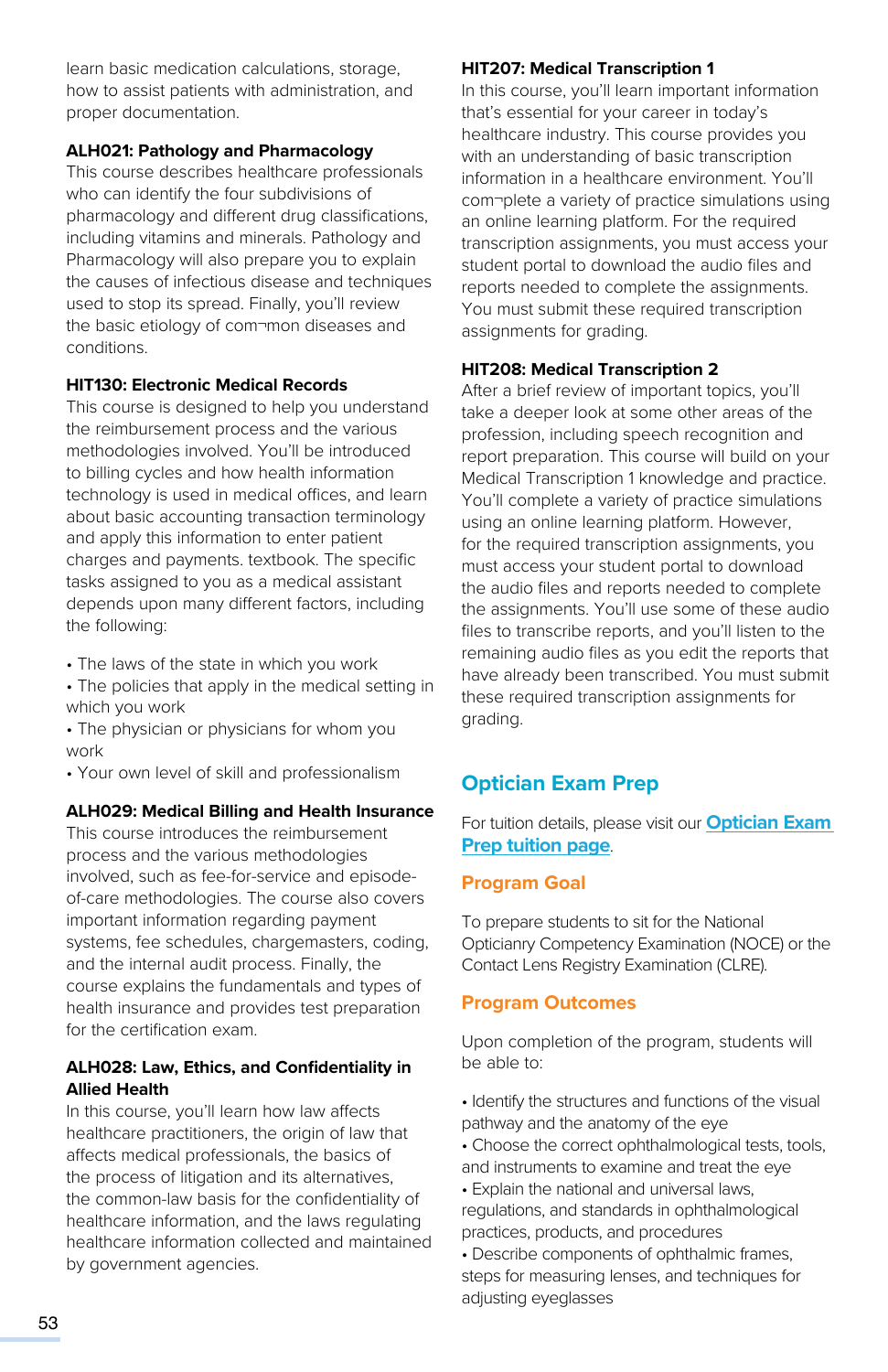• Explain the application of mathematical and scientific principles and measurements used in basic optics and lens design

• Describe the principles of contact lenses, the process of fitting contact lenses, and the various types of contact lenses available

• Recognize medications, diseases, viruses, and other conditions that affect the eye

• Prepare for the key skills and requirements necessary to obtain NOCE and CLRE certification

Course Number Course Name **Hours** 

| <b>SYP101</b> | Starting Your Program          | 11        |
|---------------|--------------------------------|-----------|
| ALH020        | Introduction to Opticianry     | $12^{12}$ |
| ALH040        | <b>Optical Fundamentals</b>    | 38        |
| ALH024        | Opthalmic Dispensing 1         | 48        |
| ALH025        | Opthalmic Dispensing 2         | 65        |
| ALH026        | <b>Contact Lens Dispensing</b> | 65        |
| <b>ALH030</b> | Professional Practice and      | 66        |
|               | <b>Certiification Review</b>   |           |
| <b>TOTAL</b>  |                                |           |
|               |                                |           |

## **SYP101: Starting Your Program**

In this course, you'll develop the necessary skills to ensure your success in the program. You'll learn how you can improve your study skills so you're able to use a number of tools that will help you to be successful.

#### **ALH020: Introduction to Opticianry**

This course introduces you to opticianry and being part of the eye care team. You'll explore the history of opticianry as well as the origins of many of the items used in eye care and the predecessors of modern equipment. In this course, you'll learn to identify the members of the eye care team and their responsibilities. The course describes the different types of eye care offices and their separate areas. You'll learn about the professional qualifications and responsibilities of an optician and about licensure in the United States. You'll also learn about the different organizations, regulations, and standards that affect opticians in the United States.

## **ALH040: Optical Fundamentals**

In this course, you'll cover the fundamentals of opticianry. This includes understanding basic optical principles, terminology, anatomy, and math. As a professional optician, you should be able to analyze and interpret a written prescription for corrective lenses and recommend the best products to your patients. Upon completing this course, you should understand the properties of light, how light reacts while passing through ophthalmic lenses, characteristics of spectacle lenses used to correct vision, ocular anatomy, and terminology. You'll also learn about decimals, signed numbers, conversion of English and metric length measurements, essential trigonometric functions, and optical formulas.

#### **ALH024: Ophthalmic Dispensing 1**

Opticianry is the application of the science of optics to the fabrication and fitting of prescription eyewear and contact lenses. This course will help you to gain an understanding of the skills required to become an ophthalmic dispenser, better known as an optician.

In addition to their technical skills, opticians must be able to communicate effectively with patients. There are two basic types of opticians: dispensing opticians and laboratory opticians. A dispensing optician interprets a doctor's written prescription for eyeglasses or contact lenses and assists the patient in the selection of lenses and frames. In contrast, a laboratory optician interprets the doctor's eyeglass prescription, specifies the selection of lens and frame stock, formulates lens specifications, and performs all technical functions in the making of eyewear.

## **ALH025: Ophthalmic Dispensing 2**

Welcome to Ophthalmic Dispensing, Part 2. This course is designed to assist you in competently understanding the work performed by an ophthalmic dispenser, better known as an optician. This course is a continuation of Ophthalmic Dispensing, Part 1.

## **ALH026: Contact Lens Dispensing**

This course is designed to help you to understand the work performed by contact lens fitters. You'll learn about the different types of contact lenses that are available, how to measure the surface of the eye using various instruments, and how to fit contact lenses for various patients. The common complications and fitting problems are reviewed, and you'll see how some contact lenses can be modified in the vision care office. Finally, you'll learn about the care of these lenses and how to instruct patients in wearing them.

## **ALH030: Professional Practice and Certification Review**

Success as a professional optician is dependent on the quality of education as well as one's ability to perform the required tasks with confidence. In-depth knowledge coupled with a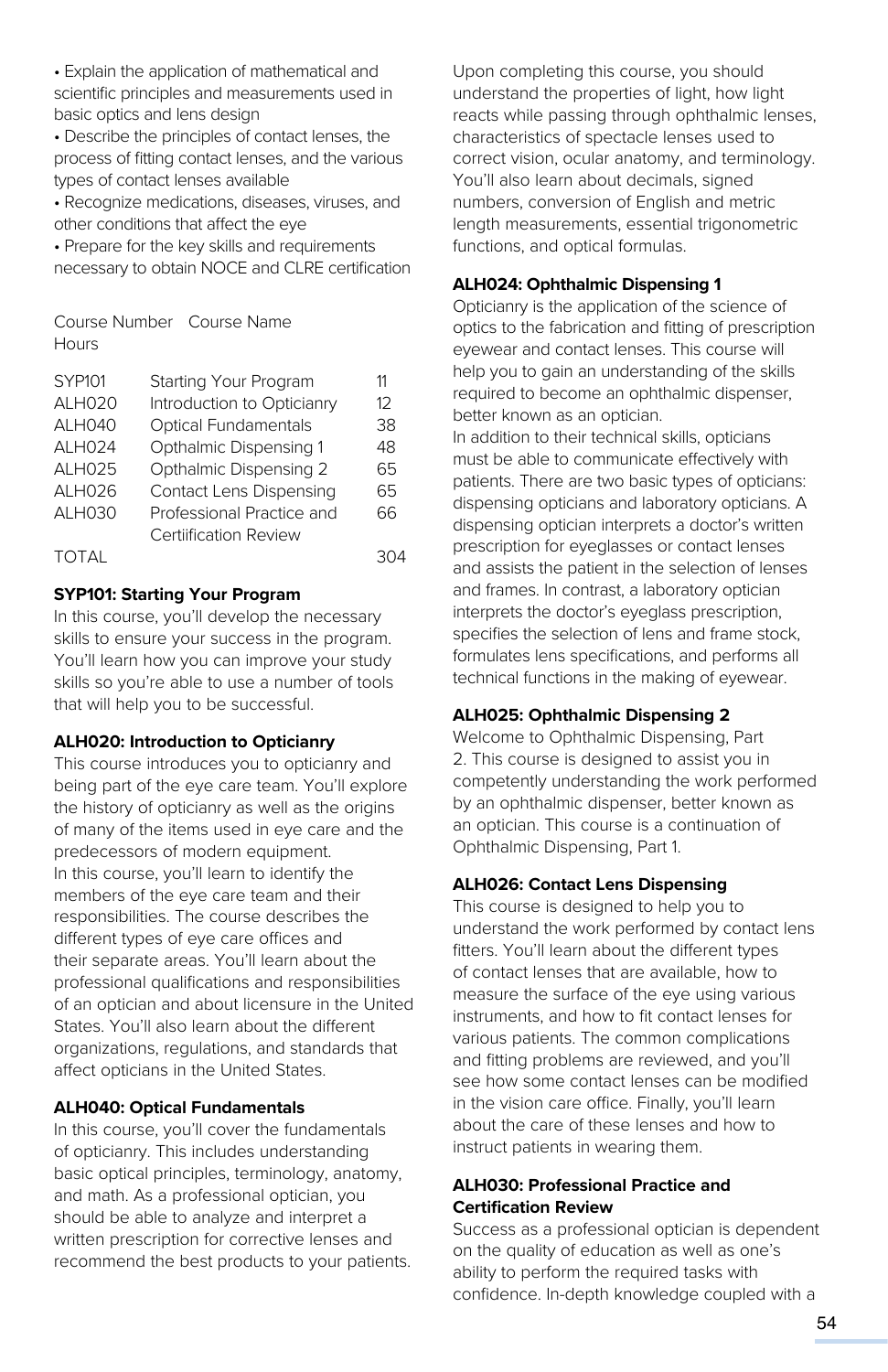professional outlook helps opticians reach their career goal.

In this course you'll be introduced to various business function units, roles of different employees, patient management, and basic finance and accounts of an optical office. You'll also review for the NOCE and CLRE. Both exams are designed to test your knowledge of opticianry topics and skills.

# **Optician Career Diploma**

Penn Foster College is no longer accepting new enrollments in this program effective 10/5/21.

# **Program Goal**

To prepare students to sit for the National Opticianry Competency Examination (NOCE) or the Contact Lens Registry Examination (CLRE).

# **Program Outcomes**

Upon completion of the program, students will be able to:

- Outline various aspects of opticianry and the eye care team
- Identify the skills and requirements necessary of professional dispensing opticians
- Perform mathematical calculations related to the field of opticianry
- Describe components of ophthalmic frames, steps for measuring lenses, and techniques for adjusting eyeglasses
- Identify mathematical principles used in basic optics, different lens designs, and the advantages and disadvantages of different lens materials
- Describe the principles of contact lenses, the process of fitting contact lenses, and the various types of contact lenses available
- Demonstrate effective communication skills in real-world scenarios
- Demonstrate effective computer skills, including the creation of documents, spreadsheets, and presentations
- Explain the writing process, from grammar basics to the creation of professional correspondence
- Demonstrate the skills and requirements necessary of professional dispensing opticians

|                    | Course Number Course Name  | Hours |
|--------------------|----------------------------|-------|
| <b>SYP101</b>      | Starting Your Program      | 11    |
| ALH020             | Introduction to Opticianry | 13    |
| ALH023             | Optical Principles,        | 25    |
|                    | Terminology and Anatomy    |       |
| ALH022             | Math for Opticians         | 41    |
| ALH <sub>024</sub> | Opthalmic Dispensing 1     |       |
|                    |                            |       |

| <b>ALH025</b> | Opthalmic Dispensing 2         | 80  |
|---------------|--------------------------------|-----|
| ALH026        | <b>Contact Lens Dispensing</b> | 68  |
| <b>HUM106</b> | Interpesonal Communications    | 32  |
| CSC104        | <b>Computer Applications</b>   | 124 |
| <b>ENG010</b> | <b>Business English</b>        | 66  |
| <b>ALH030</b> | Professional Practice and      | 37  |
|               | <b>Certiification Review</b>   |     |
| ALH035        | Optician Externship            | 122 |
| <b>TOTAL</b>  |                                | 679 |
|               |                                |     |

# **SYP101: Starting Your Program**

In this course, you'll develop the necessary skills to ensure your success in the program. You'll learn how you can improve your study skills so you're able to use a number of tools that will help you to be successful.

# **ALH020: Introduction to Opticianry**

This course introduces you to opticianry and being part of the eye care team. You'll explore the history of opticianry as well as the origins of many of the items used in eye care and the predecessors of modern equipment. In this course, you'll learn to identify the members of the eye care team and their responsibilities. The course describes the different types of eye care offices and their separate areas. You'll learn about the professional qualifications and responsibilities of an optician and about licensure in the United States. You'll also learn about the different organizations, regulations, and standards that affect opticians in the United States.

# **ALH023: Optical Principles, Terminology, and Anatomy**

Optical technology is the science of light and vision. It includes a study of the properties of light, how light reacts while passing through ophthalmic lenses, characteristics of spectacle lenses used to correct vision, terminologies related to ophthalmology, and ocular anatomy. A qualified optical technologist should be able to analyze and interpret a written prescription for corrective lenses and recommend the best products to patients. As an optical technologist, you should be knowledgeable about quality parameters and related guidelines as well. As a professional optical dispenser, you'll want to respond satisfactorily to the queries of patients. A deep understanding of optical concepts will help you to carry out your duties successfully.

# **ALH022: Math for Opticians**

To understand the theory behind optical aids and the fabrication of glasses, basic skill in mathematical operations is necessary. In this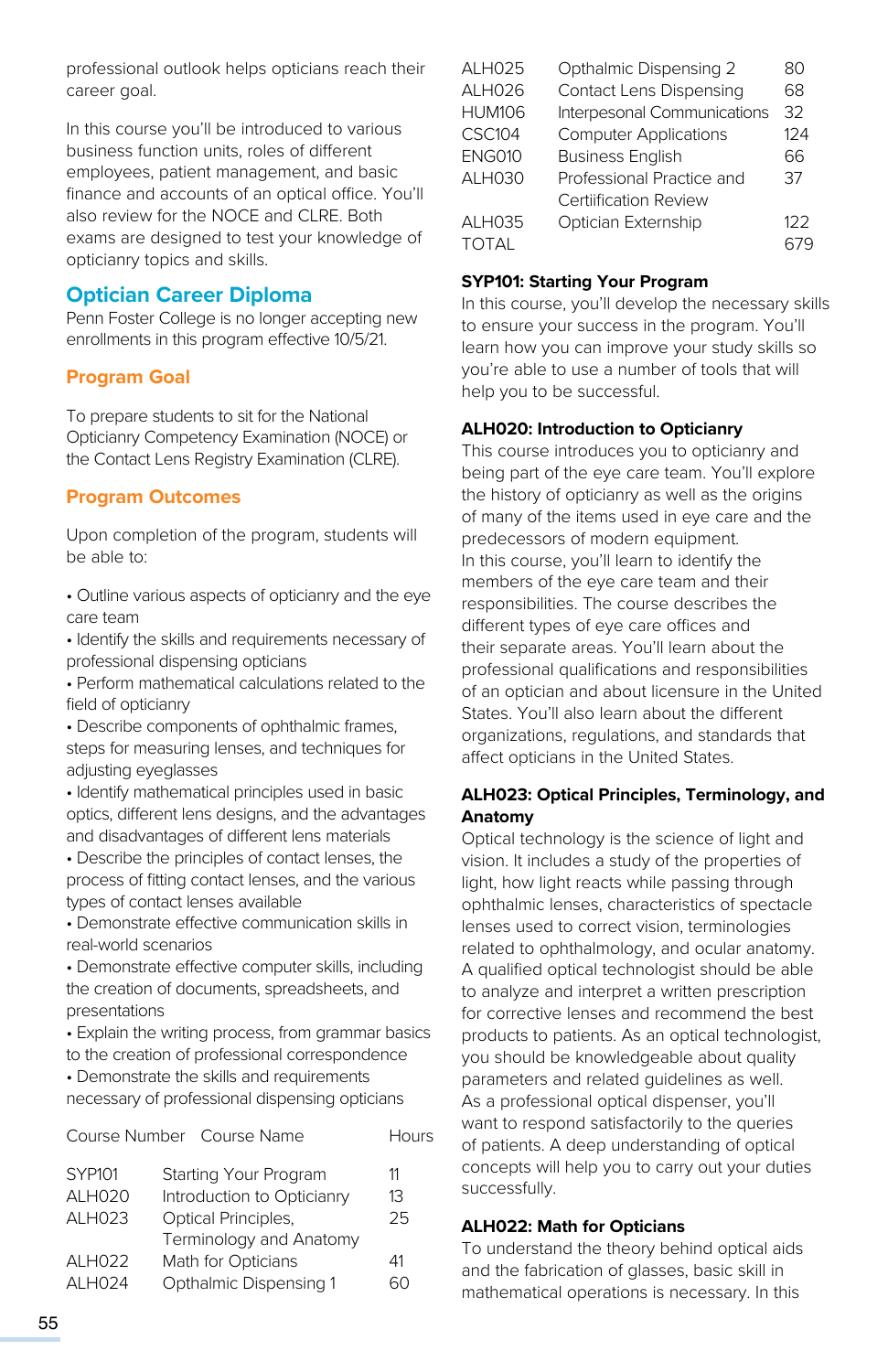course, you will learn about decimals, signed numbers, conversion of English and metric length measurements, important trigonometric functions related to sine, cosine, and tangent, along with practice problems containing sine functions. You will also learn the use of a scientific calculator to solve problems. The next section introduces basic knowledge of algebraic concepts that you can apply to solve problems at work or at home! In this study unit, you will review both the English and metric systems of measurement and temperature, learn about the use of ratios and proportions to solve problems. You will also have a basic understanding of variables and solving equations. Each section builds on the skills learned in the previous one. So, before moving to the next section, completely understand the concepts presented in the previous section.

#### **ALH024: Ophthalmic Dispensing 1**

Opticianry is the application of the science of optics to the fabrication and fitting of prescription eyewear and contact lenses. This course will help you to gain an understanding of the skills required to become an ophthalmic dispenser, better known as an optician. In addition to their technical skills, opticians must be able to communicate effectively with patients. There are two basic types of opticians: dispensing opticians and laboratory opticians. A dispensing optician interprets a doctor's written prescription for eyeglasses or contact lenses and assists the patient in the selection of lenses and frames. In contrast, a laboratory optician interprets the doctor's eyeglass prescription, specifies the selection of lens and frame stock, formulates lens specifications, and performs all technical functions in the making of eyewear.

#### **ALH025: Ophthalmic Dispensing 2**

Welcome to Ophthalmic Dispensing, Part 2. This course is designed to assist you in competently understanding the work performed by an ophthalmic dispenser, better known as an optician. This course is a continuation of Ophthalmic Dispensing, Part 1.

#### **ALH026: Contact Lens Dispensing**

This course is designed to help you to understand the work performed by contact lens fitters. You'll learn about the different types of contact lenses that are available, how to measure the surface of the eye using various instruments, and how to fit contact lenses for various patients. The common

complications and fitting problems are reviewed, and you'll see how some contact lenses can be modified in the vision care office. Finally, you'll learn about the care of these lenses and how to instruct patients in wearing them.

#### **HUM106: Interpersonal Communication**

In this course, you'll develop more effective personal communication skills to increase your chances for professional success. You'll identify the basic tenets of interpersonal communication, including diction, gesture, tone, and facial expression and practice methods for improving your skills in each area. You'll also improve your listening skills. The course also reviews the standards for professional communication, including making introductions, interviewing, and dressing professionally.

#### **CSC104: Computer Applications**

Microsoft Office allows people to create documents, spreadsheets, presentations, and databases. This course will teach you how to use three popular tools from the MS Office Suite— MS Word, MS Excel, and MS PowerPoint. In this course, you'll learn how to use MS Word to create and edit text documents, insert figures and tables, and format pages for a variety of uses. You'll then learn how to use MS Excel to organize and format data, including charts, formulas, and more complex tables. Next, you'll learn how to use MS PowerPoint to create and deliver slide shows. Finally, you'll complete a computer applications graded project, which will test the skills acquired in Word, Excel, and PowerPoint.

#### **ENG010: Business English**

In this course, you'll describe the process of writing, as well as the parts of speech and how to use them. You'll then explain various types of punctuation, rules for capitalization and spelling, and documenting sources for research. You'll construct complete, correct sentences and wellorganized, coherent paragraphs and recognize how to plan, develop, revise, and present your work. Finally, you'll prepare for the various kinds of writing most likely needed for a job.

## **ALH030: Professional Practice and Certification Review**

Success as a professional optician is dependent on the quality of education as well as one's ability to perform the required tasks with confidence. In-depth knowledge coupled with a professional outlook helps opticians reach their career goal.

In this course you'll be introduced to various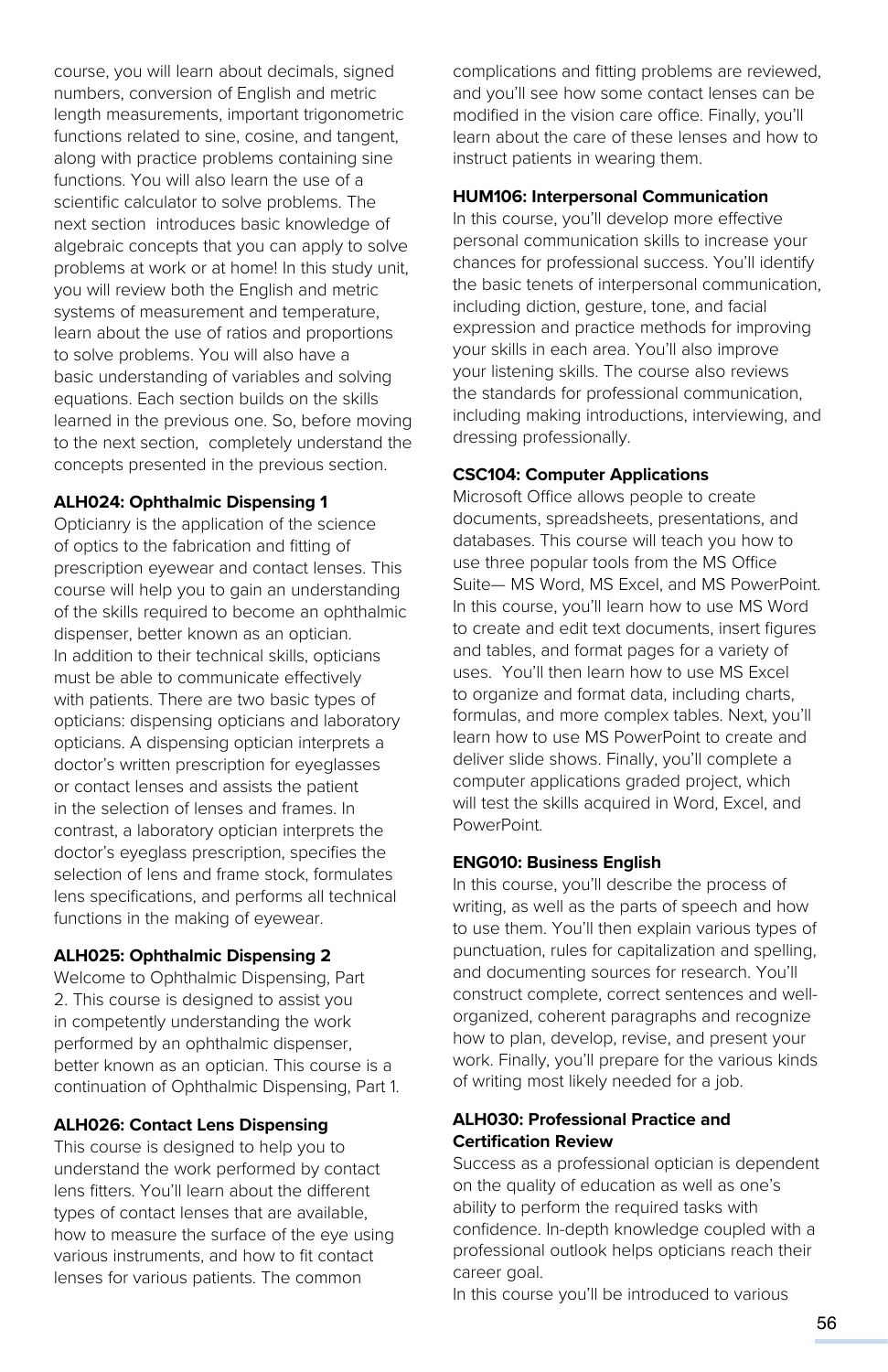business function units, roles of different employees, patient management, and basic finance and accounts of an optical office. You'll also review for the NOCE and CLRE. Both exams are designed to test your knowledge of opticianry topics and skills.

#### **ALH035: Optician Externship**

In the workplace, an optician applies their opticianry knowledge. In this course you'll gain experience to help you along your career path.

# **Paralegal Career Diploma**

For tuition details, please visit our **[Paralegal](https://www.pennfoster.edu/programs/legal/paralegal-career-diploma/tuition#/)  [tuition page](https://www.pennfoster.edu/programs/legal/paralegal-career-diploma/tuition#/)**.

# **Program Goal**

To prepare students for entry-level positions as paralegals or legal assistants, while providing a strong foundation for further training. Students must be 17 years of age and have a HS education or GED to enroll into this program.

# **Program Outcomes**

Upon completion of the program, students will be able to:

• Demonstrate a general understanding of the duties a paralegal performs, the importance of privileged communications with clients, and how to avoid conflicts of interest

• Discuss the legal system in the United States, including the origins and history of the law, the development of common law, statutory law, and constitutional law, and the litigation process for both criminal and civil litigation

• Understand the litigation process for both criminal and civil litigation, including discovery, depositions, interrogatories, laws of evidence, venue, important hearsay exceptions, and rights of the accused

• Demonstrate computer literacy using office software

• Demonstrate effective written office communications

• Recognize and use legal terminology appropriately

• Recognize ethical violations and understand ethical rules that regulate conduct of lawyers and paralegals

• Describe different forms of business organization, advantages and disadvantages of various entities, types of torts, defenses to negligence, and the paralegal's role in preparing commonly used documents

• Write an effective legal memorandum; state and characterize facts and legal arguments to best advance a legal position

• Research primary and secondary sources to determine relevant case law, find statutes and other information from appropriate sources using **[Lexis.](http://Lexis.com) [com](http://Lexis.com)** and other Internet sources, and correctly cite sources

|               | Course Number Course Name    | Hours |
|---------------|------------------------------|-------|
| <b>PLS101</b> | Introduction to Paralegal    | 27    |
| <b>PLS105</b> | Legal Terminology            | 49    |
| <b>PLS110</b> | <b>Fthics</b>                | 26    |
| <b>PLS113</b> | Law and the Legal System     | 56    |
| <b>PLS005</b> | <b>Business Law Basics</b>   | 39    |
| <b>PLS006</b> | <b>Litigation Basics</b>     | 76    |
| CSC104        | <b>Computer Applications</b> | 121   |
| <b>ENG010</b> | <b>Business English</b>      | 89    |
| <b>PLS202</b> | Legal Research and Writing   | 87    |
| TOTAL         |                              | 570   |

# **Course Descriptions**

#### **PLS101: Introduction to Paralegal Studies**

Occupation of the paralegal; strategies for completing the paralegal studies program as an independent learner; value of the paralegal in the practice of law as it's conducted in the traditional legal community as well as in government, education, and business.

## **PLS105: Legal Terminology**

Basic legal terminology needed to embark on a career as a paralegal; avoiding inaccuracies that can give rise to seri¬ous legal consequences; basics of critical thinking in the drafting of good legal arguments.

## **PLS110: Ethics**

Professional responsibilities that apply to paralegals as they assist their employers and their clients, including main¬taining confidentiality and competence; handling fees and funds carefully; and avoiding unauthorized practice of law, conflicts of interest, and potential malpractice.

## **PLS113: Law and the Legal System**

How history has shaped the organization and structure of our contemporary courts; definition of law; moral or value systems from which our laws have sprung; how the law works.

## **PLS005: Business Law Basics**

Courts spend a good deal of their time settling business disputes, but much business law doesn't involve litigation at all. Many paralegals work on business matters where clients are buying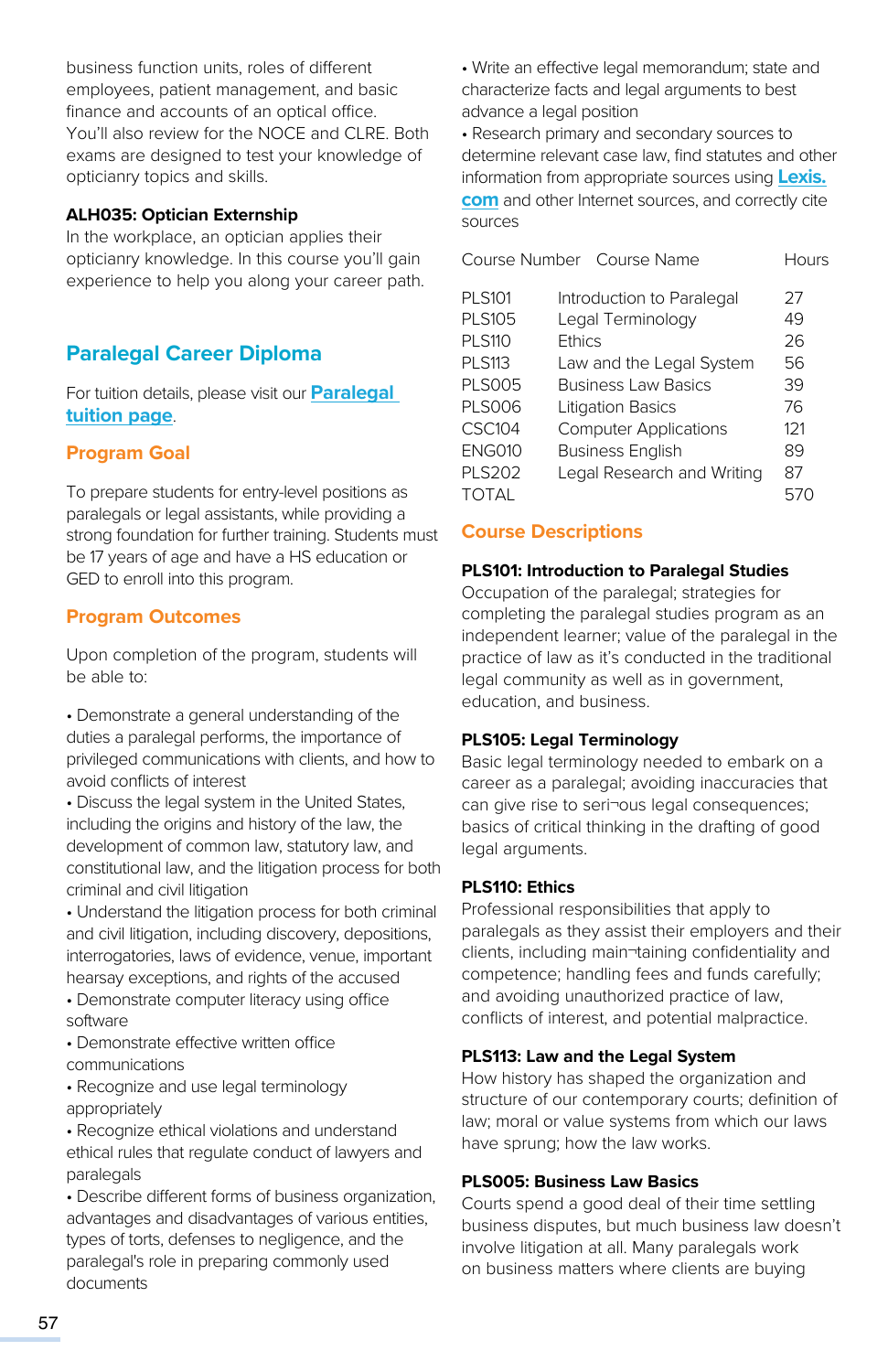and selling things—not suing each other. Understanding the basics of the subject will help you make sense of the business-oriented world in which we live.

#### **PLS006: Litigation Basics**

Litigation involves the use of the court system to resolve disputes. Increasingly, paralegals are involved in litigation support.

#### **CSC104: Computer Applications**

Students will learn about PC applications in word processing, spreadsheets, and presentation software, as well as cre¬ate documents, spreadsheets, and presentations. Students will also learn how to integrate the applications

#### **ENG010: Business English**

In this course you'll learn the skills you need to become more confident in your writing.

#### **PLS202: Legal Research and Writing**

Provides training in the kind of research and writing that students will actually be doing as paralegals, including the use of **[lexis.com](http://lexis.com)**, other online resources, and traditional print sources, in order to complete three writing and research projects

# **Payroll Clerk Career Diploma**

For tuition details, please visit our **Payroll Clerk [tuition page](https://www.pennfoster.edu/programs/business/payroll-clerk-career-diploma/tuition#/)**.

## **Program Goal**

To prepare graduates for an entry-level career as a payroll clerk.

# **Program Outcomes**

Upon completion of the program, students will be able to:

• Properly classify workers, differentiating employees and private contractors based on the common law rule

• Track employee time and differentiate between types of employee compensation

• Identify, track, and account for all required employee deductions associated with benefits and all required wage taxes

• Explain how payroll interacts with the accounting system and the associated record keeping, controls, and measurements

• Understand the payroll outsourcing process and the pros and cons of outsourcing payroll

| Course Number Course Name<br>Hours      |    |
|-----------------------------------------|----|
| SYP101: Starting Your Program           | 11 |
| PCL001: Introduction to                 | 51 |
| Payroll and Employees                   |    |
| PCL002: Deductions and Payments         | 30 |
| PCL003: Payroll Accounting and Controls | 44 |
|                                         |    |

TOTAL 127

# **Course Descriptions**

## **SYP101: Starting Your Program**

In this course, you'll develop the necessary skills to ensure your success in the program. You'll learn how you can improve your study skills, so you're able to use a number of tools that will help you to be successful.

#### **PCL001: Introduction to Payroll and Employees**

In this course, you'll learn the traditional payroll process and the methods used to manage data entry functions to improve operational efficiency. You'll learn the concepts of electronic payment and employee self-service systems. This course also discusses the types of employees and contractors and the importance of confidentiality in the payroll processing function.

You'll learn the importance of accurate time tracking and the varieties of technical applications used to track time on the job. This course explains the distinction between wages and salaries and how to calculate compensation for different kinds of wage plans, as well as supplemental wages including overtime, commissions, and sick and vacation pay. You'll be introduced to a wide range of employee benefits and the wage implications and taxability of each type of benefit.

#### **PCL002: Deductions and Payments**

You'll learn how to execute the actual deduction process for benefits and special situations like garnishments. This course also reviews the process of calculating and withholding employee and employer payroll taxes.

This course provides instruction on how and when federal, state, and local payroll taxes are actually paid to the appropriate tax agency and on the rules and processes associated with different deposit schedules. You'll also learn about the common types of manual and electronic methods for the distribution of employee compensation.

#### **PCL003: Payroll Accounting and Controls**

This course will help you understand the payroll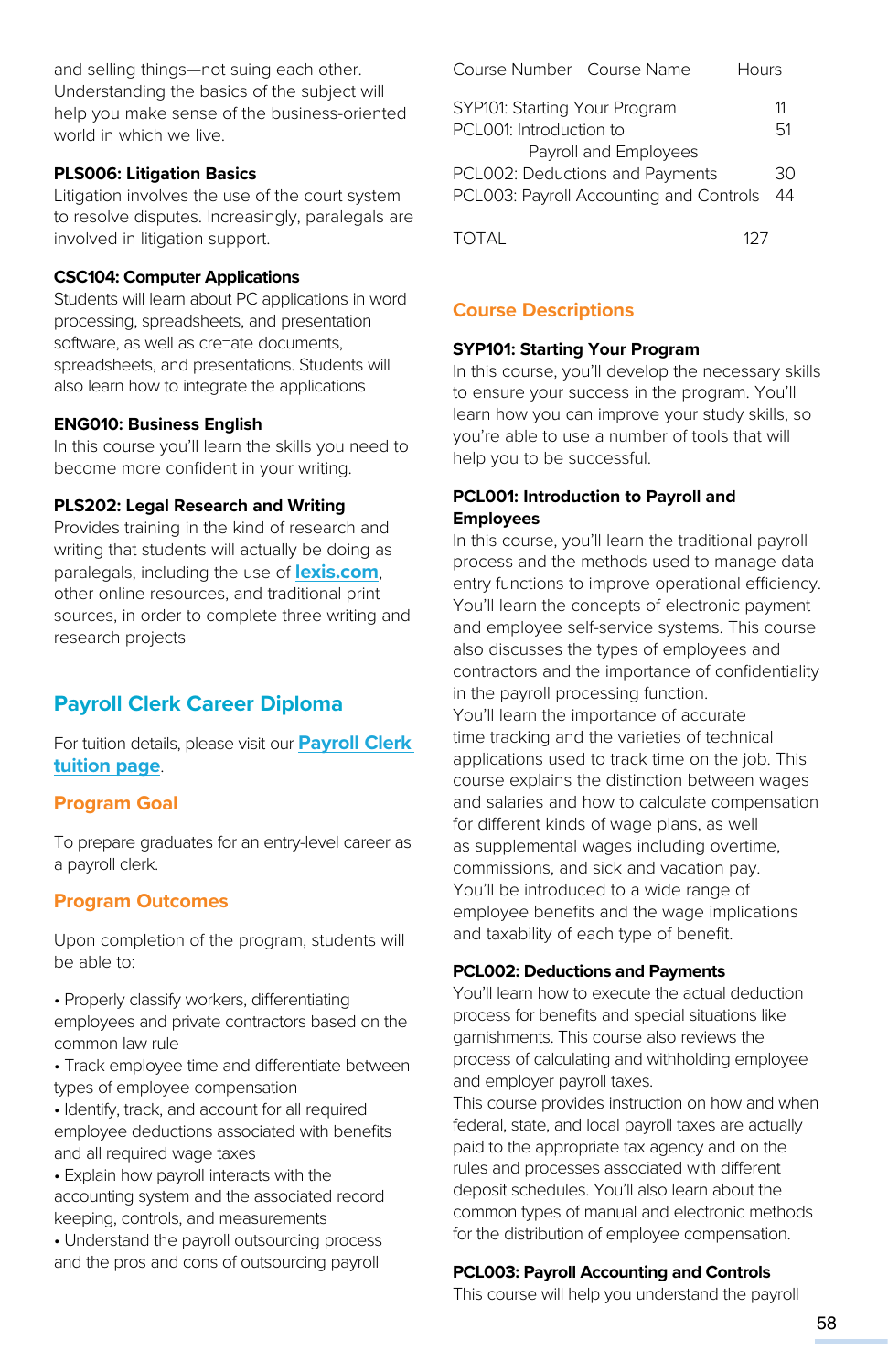accounting process, including specific journal entries, the creation of financial statements, the uses of a payroll register, and the preparation of internal and external reports. You'll learn the proper applications of W-2, W-3, and 1099-MISC forms.

This course describes the procedures used for the creation and maintenance of payroll data and records necessary for company and IRS compliance. You'll learn the processes for adding employees to the payroll system and the application of documents or systems required for capturing and documenting work time and generating payment/withholding records. This course also covers the types of controls that are used to identify and prevent fraud associated with the payroll process.

You'll learn the calculations and measurements used to monitor and improve the payroll process and to supply critical data used to manage human capital. The course also provides an overview of payroll outsourcing and the business activities required to institute and manage outsourced payroll activities.

# **Pharmacy Technician Professional**

To enroll in the Pharmacy Technician Professional program, students must have completed HS or have a GED demonstrating proof of basic math and English proficiency, and must be at least 17 years of age.

For tuition details, please visit our **[Pharmacy](https://www.pennfoster.edu/programs/healthcare/pharmacy-technician-professional-career-diploma/tuition#/)  [Technician Professional tuition page](https://www.pennfoster.edu/programs/healthcare/pharmacy-technician-professional-career-diploma/tuition#/)**.

# **Program Goal**

To prepare students to take the Pharmacy Technician Certification Exam (PTCE) or NHA ExCPT exam, and gain entry-level employment as a pharmacy technician. Students are expected to complete this program within 18 months.

## **Program Outcomes**

Upon completion of the program, students will be able to:

• Demonstrate knowledge and skills in areas of science relevant to the pharmacy technician's role, including anatomy/physiology and pharmacology

• Compare and contrast the roles of pharmacists and pharmacy technicians in ensuring pharmacy department compliance with professional standards and relevant legal, regulatory, formulary, contractual, and safety requirements

• Prepare medications requiring compounding of sterile products and chemotherapy/hazardous products. Prepare medications requiring compounding of nonsterile products

• Apply patient- and medication-safety practices in all aspects of the pharmacy technician's roles

• Apply quality assurance practices to pharmaceuticals, durable and nondurable medical equipment, devices, and supplies

• Process and handle medications and medication orders

• Apply accepted procedures in purchasing pharmaceuticals, devices, and supplies

• Initiate, verify, and assist in the adjudication of billing for pharmacy services and goods, and collect payment for these services

• Describe the use of current technology in the healthcare environment to ensure the safety and accuracy of medication dispensing

|                             | Hours                                                                                           |
|-----------------------------|-------------------------------------------------------------------------------------------------|
| Starting Your Program       | 11                                                                                              |
| Pharmacy Technician         | 15                                                                                              |
| Orientation                 |                                                                                                 |
| <b>Career Readiness</b>     | 65                                                                                              |
| Pharmacology, Drug          | 48                                                                                              |
|                             |                                                                                                 |
| Pharmacology, Drug          | 39                                                                                              |
|                             |                                                                                                 |
| Pharmacy Practice Law       | 29                                                                                              |
| and Regulations             |                                                                                                 |
| Math Calculations for       | 75                                                                                              |
| Pharmacy Technicians        |                                                                                                 |
| Pharmacy Sterile and        | 63                                                                                              |
| Nonsterile Compounding      |                                                                                                 |
| Pharmacy Management         | 45                                                                                              |
| and Operations              |                                                                                                 |
| Pharmacy Billing and        | 32                                                                                              |
| Reimbursement               |                                                                                                 |
| Pharmacy Management         | 61                                                                                              |
| Software                    |                                                                                                 |
| Pharmacy Technician         | 50                                                                                              |
| <b>Certification Review</b> |                                                                                                 |
| Pharmacy Technician         | $131*$                                                                                          |
| Externship                  |                                                                                                 |
|                             | 664                                                                                             |
|                             | Course Number Course Name<br>Class, and Body Systems, Part 1<br>Class, and Body Systems, Part 2 |

\*The externship consists of 130 hours of clinical experience. Students in this course will also need to read/understand the externship requirements, complete pre-start requirements and complete/upload documents.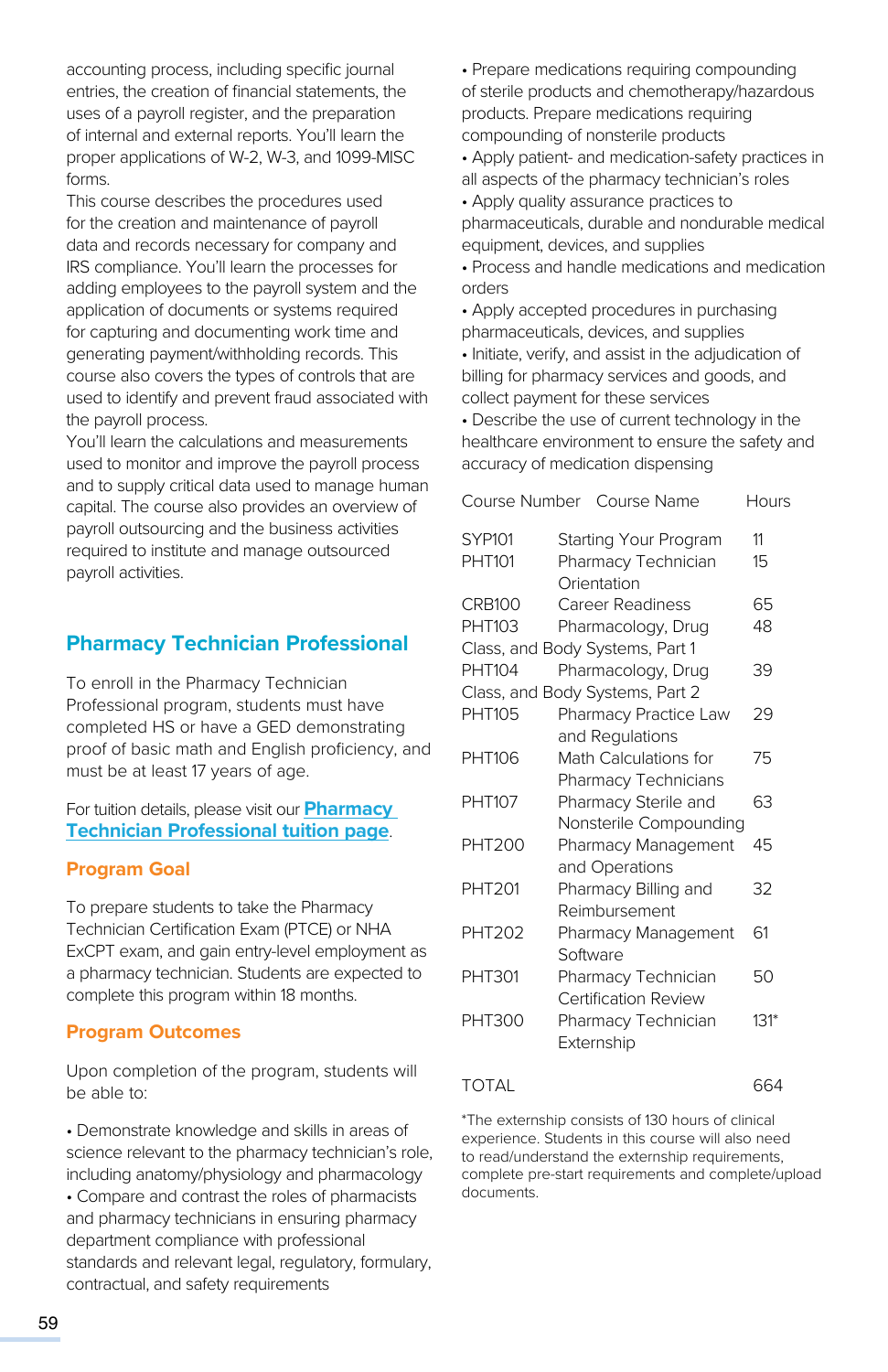# **Course Descriptions**

#### **SYP101 Starting Your Program**

Succeed by learning how to use your Penn Foster program.

#### **PHT101 Pharmacy Technician Orientation**

This course intended as an introduction to Penn Foster's Pharmacy technician program. It is designed to introduce the student to the curriculum, the externship, and the student portal. Students will be introduced to the practice of pharmacy, including the history of pharmacy, technician roles in various practice settings, pharmacy ethics and professionalism, as well as advancing and emerging opportunities for technicians now and in the future.

## **CRB100 Career Readiness**

In this course you'll learn the personal qualities that employers look for in their employees, such as integrity and dependability. You'll review the baseline responsibilities common to most jobs and the importance of employee handbooks in a successful work environment. Strategies required to be productive and adapt to change are also covered.

# **PHT103 Pharmacology, Drug Class, and Body Systems Part 1**

In this course, students will become familiar with various body systems including structure, function, diseases, disorders, and treatments. Students will also learn drug delivery systems, drug administration routes, medical terminology, drug classifications, and commonly used medications for various organ system disorders.

# **PHT104 Pharmacology, Drug Class, and Body Systems Part 2**

This course is a continuation of Pharmacology, Drug Class, and Body Systems 1. This course will familiarize students with various body systems including structure, function, diseases, disorders, and treatments. Students will also learn about microorganisms and their impact on the human body, as well as the pharmacological place for vitamins, minerals, and herbs.

## **PHT105 Pharmacy Practice Law and Regulations**

In this course, students will learn how law affects healthcare practitioners and pharmacy technicians, the origin of law that affects medical professionals, the basics of the process of litigation and its alternatives, the

common-law basis for the confidentiality of healthcare information, and the laws regulating healthcare information collected and maintained by government agencies.

## **PHT106 Math Calculations for Pharmacy Technicians**

This course introduces the pharmacy technician student to basic math, algebra, and pharmaceutical calculations utilized in pharmacy practice.

#### **PHT107 Pharmacy Sterile and Nonsterile Compounding**

This course introduces students to sterile and nonsterile compounding. A strong emphasis is placed on proper aseptic technique and compliance with USP 795, 797, and 800. Compounding practices and equipment are also discussed.

# **PHT200 Pharmacy Management and Operations**

This course introduces the pharmacy technician student to pharmacy operations. Students will discuss the differences between pharmacy settings, examine the business applications of pharmacy, and review drug information resources, including how and when to use them. Students will also learn how to handle medication safely, and the steps involved in error prevention.

## **PHT201 Pharmacy Billing and Reimbursement**

The course introduces the student to the pharmacy reimbursement process. It discusses third party healthcare plans, reimbursement systems and claims processing.

#### **PHT202 Pharmacy Management Software**

This course is designed to facilitate your mastery of computer skills needed to perform various pharmacy technician-related responsibilities in community and institutional pharmacy practices. The course entails a series of lab activities that walk you through entering and filling prescription orders, including TPN and IV admixtures. In addition, you'll complete practical labs to practice and demonstrate these skills.

## **PHT301 Pharmacy Technician Certification Review**

This course is designed to strengthen working knowledge of the concepts essential for pharmacy technician practice and serve as a review to prepare students for the Pharmacy Technician Certification Exam.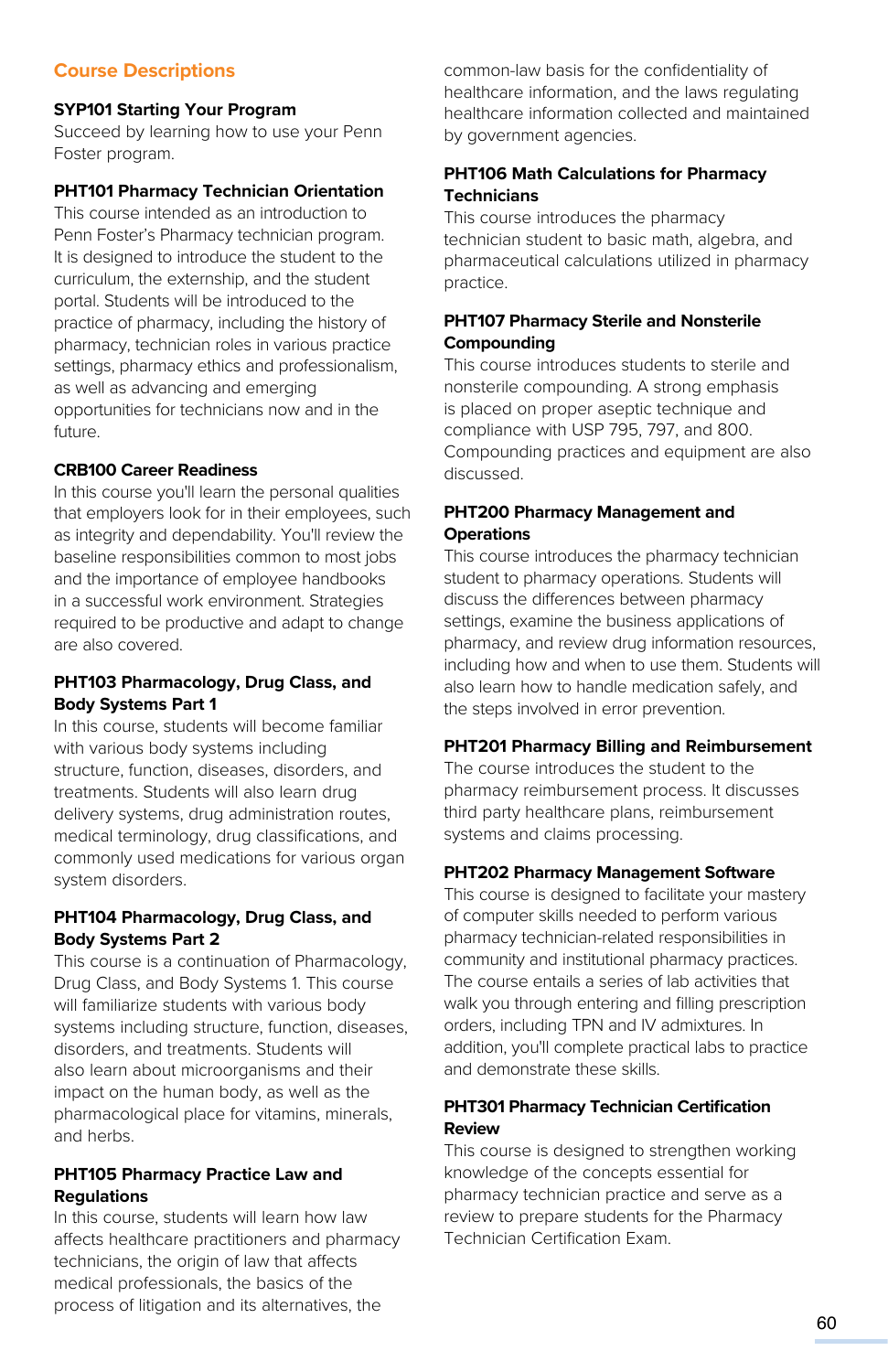#### **PHT300 Pharmacy Technician Externship**

The pharmacy technician externship provides students hands-on training in community and institutional pharmacy practice. The goal of the required externship is to produce competent pharmacy technicians by developing the essential skill sets through hands-on experience. Students will practice under the direct supervision of a registered pharmacist. This externship consists of 130 hours of clinical experience in a community pharmacy to be completed in 8 to 12 weeks.

Acceptance into the required externship component of this program requires: passing a background check and a 10-panel drug screen, BLS CPR Certification and having a minimum cumulative grade average of 70%. All costs associated with the externship are the responsibility of the student.

Illicit drug use, criminal background checks, and immunization status may prevent future employment as a pharmacy technician. Externship sites, employers, and State Boards of Pharmacy have regulations about drug use and criminal backgrounds.

# **Residential Electrician**

For tuition details, please visit our **[Residential](https://www.pennfoster.edu/programs/trades/residential-electrician-career-diploma/tuition#/)  [Electrician tuition page](https://www.pennfoster.edu/programs/trades/residential-electrician-career-diploma/tuition#/)**. To enroll into this program, students must be 17 years of age and have completed the 8th grade.

## **Program Goal**

To prepare students for an entry-level career as an electrician at the apprentice level in the residential and light commercial construction field. Students are expected to complete this program in 18 months.

# **Program Outcomes**

Upon completion of the program, students will be able to:

• Recognize formulas and their applications to determine quantities and sizes of materials required and their installation processes

• Describe measurement methods and mathematical processes necessary for the preparation and implementation of electrical related projects

• Outline regulations and procedures related to workplace safety

• Explain how to interpret basic electrical blueprints and technical drawings to follow the required specifications of electrical projects

• Explain the composition and usage of materials and processes required for electrical system installations and repairs

• Identify procedures for evaluating and diagnostic testing of electrical components and circuits

• Identify how to apply and comply with the National Electrical Code

|               | Course Number Course Name                  | Hours |
|---------------|--------------------------------------------|-------|
| <b>SYP101</b> | Starting Your Program                      | 11    |
| <b>ECT101</b> | Electrical Fundamentals                    | 87    |
| ECT102        | Electrical Safety and Tools                | 50    |
| ECT103        | Reading Electrical Drawings,               | 29    |
|               | Schematics, and Blueprints                 |       |
| <b>ECT104</b> | Conduits, Cables, and                      | 30    |
|               | Conductors                                 |       |
| <b>ECT105</b> | <b>Electrical Components</b>               | 38    |
|               | and Devices                                |       |
| ECT106        | Working with Residential and 70            |       |
|               | <b>Small Commercial Electrical Systems</b> |       |
| <b>ECT107</b> | <b>HVAC Systems</b>                        | 32    |
| <b>ECT108</b> | The National Electrical Code               | 111   |
| ECT109        | Troubleshooting and                        | 28    |
|               | <b>Electrical Contracting</b>              |       |
| TOTAI         |                                            | 486   |

**Course Descriptions**

## **SYP101: Starting Your Program**

Succeed by learning how to use your Penn Foster program.

## **ECT101: Electrical Fundamentals**

In this course, you'll study the major electrical classifications and describe the job functions associated with each. You'll learn about how the National Electrical Code® applied to manufacturers, installers, and users of electrical equipment. You'll also find out about the hand tools you'll use as an electrician.

## **ECT102: Electrical Safety and Tools**

In this course, you'll discover what electricity is and how it's used. You'll study several common types of wiring equipment. You'll also learn to identify various types of control devices, including hand- operated switches, automatic switches, magnetically controlled devices, and remote-control systems.

# **ECT103: Reading Electrical Drawings, Schematics, and Blueprints**

In this course, you'll discover what electricity is and how it's used. You'll study several common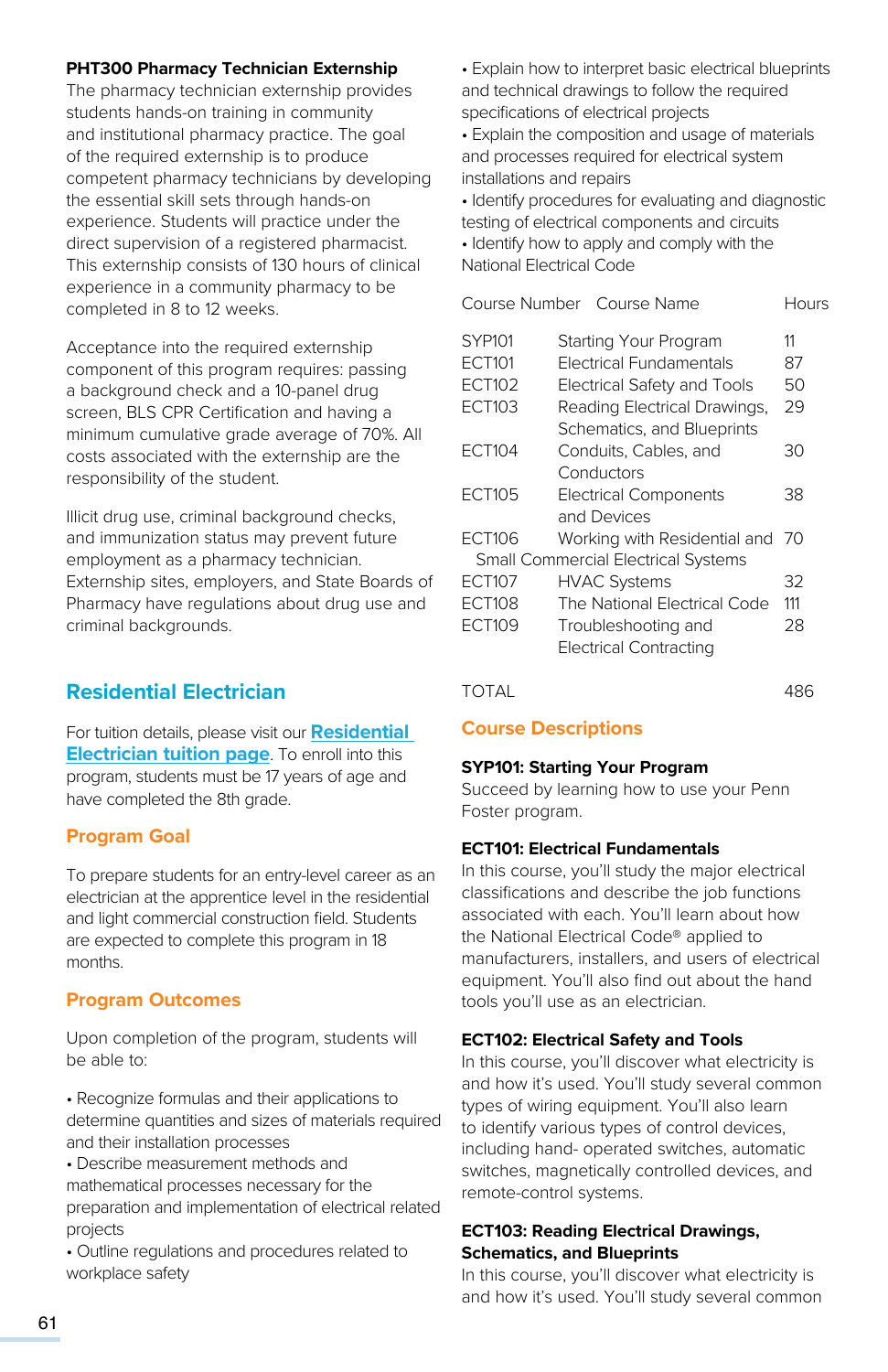types of wiring equipment. You'll also learn to identify various types of control devices, including hand- operated switches, automatic switches, magnetically controlled devices, and remote-control systems.

#### **ECT104: Conduits, Cables and Conductors**

In this course, you'll learn to identify the physical and electrical properties and characteristics of conductors. You'll also learn about the types and characteristics of conduit.

#### **ECT105: Electrical Components and Devices**

In this course, you'll study the function of various electrical components and how to work with various types of electrical systems. You'll also study how old work differs from new electricalconstruction work. You'll apply your math skills to solve real-world, trades-related problems. Finally, you'll study circuit resistance and multimeters.

#### **ECT106: Working with Residential and Small Commercial**

In this course, you'll acquire an understanding of different heating sources and some of the benefits of electric heating. You'll also discover the function of common components within a building's HVAC system, a pneumatic automatic control system, and an electric automatic control system. You'll learn to read schematics and diagrams and to trace wiring diagrams for motor controls.

#### **ECT107: HVAC Systems**

In this course, you'll discover how blueprints are prepared. You'll study feeder and branch circuits and transformers.

#### **ECT108: The National Electrical Code**

Locating the applicable code section to identify specific electrical installation requirements; interpreting and applying code specifications during the electrical-system design process; evaluating sample installations to ensure code compliance.

#### **ECT109: Troubleshooting and Electrical Contracting**

In this course, you'll learn about the concept of troubleshooting and the methods of approach applied in troubleshooting. You'll also study the basics of electrical estimating and the bidding process. Finally, you'll learn the important considerations of starting an electrical contracting business, including the advantages, disadvantages, skills required, and finances.

# **Sterile Processing Career Diploma**

For tuition details, please visit or **Sterile Processin[g tuition page](https://www.pennfoster.edu/programs/healthcare/sterile-processing-career-diploma#tuition)**.

#### **Program Goal**

 The Sterile Processing Career Diploma Program provides students with the knowledge and skills required for entry-level work as a sterile processing technician and to sit for the Certified Registered Central Service Technician (CRCST) exam through the International Association of Healthcare Central Service Materiel Management (IAHCSMM).

#### **Program Outcomes**

Upon completion of the program, students will be able to:

- Recognize the fundamental practices and procedures of aseptic technique
- Identify common pathogens found in the medical setting and the precautionary measures healthcare workers take to minimize the risk of contracting diseases
- Identify HIPAA privacy rules and regulations and patient information commonly maintained by a healthcare facility
- Recognize the duties and requirements of the sterile processing technician in the healthcare setting
- dentify basic concepts of anatomy, physiology, microbiology, microorganisms, and medical terminology related to the duties of sterile processing technicians
- Identify industry regulations and best practice standards common in the sterile processing field and the organizations responsible for setting the regulations and standards
- Identify common and complex surgical instruments, industry-approved practices for decontamination and sterilization of medical supplies and equipment, and the proper ways to transport equipment
- Identify procedures for effective inventory control and the tracking of instruments, equipment, and supplies
- Recognize quality assurance practices and workplace safety procedures
- Identify the importance of teamwork, workplace communication, and customer relations in the sterile processing setting
- Identify basic concepts of technology, writing, communication, and math skills used in the workplace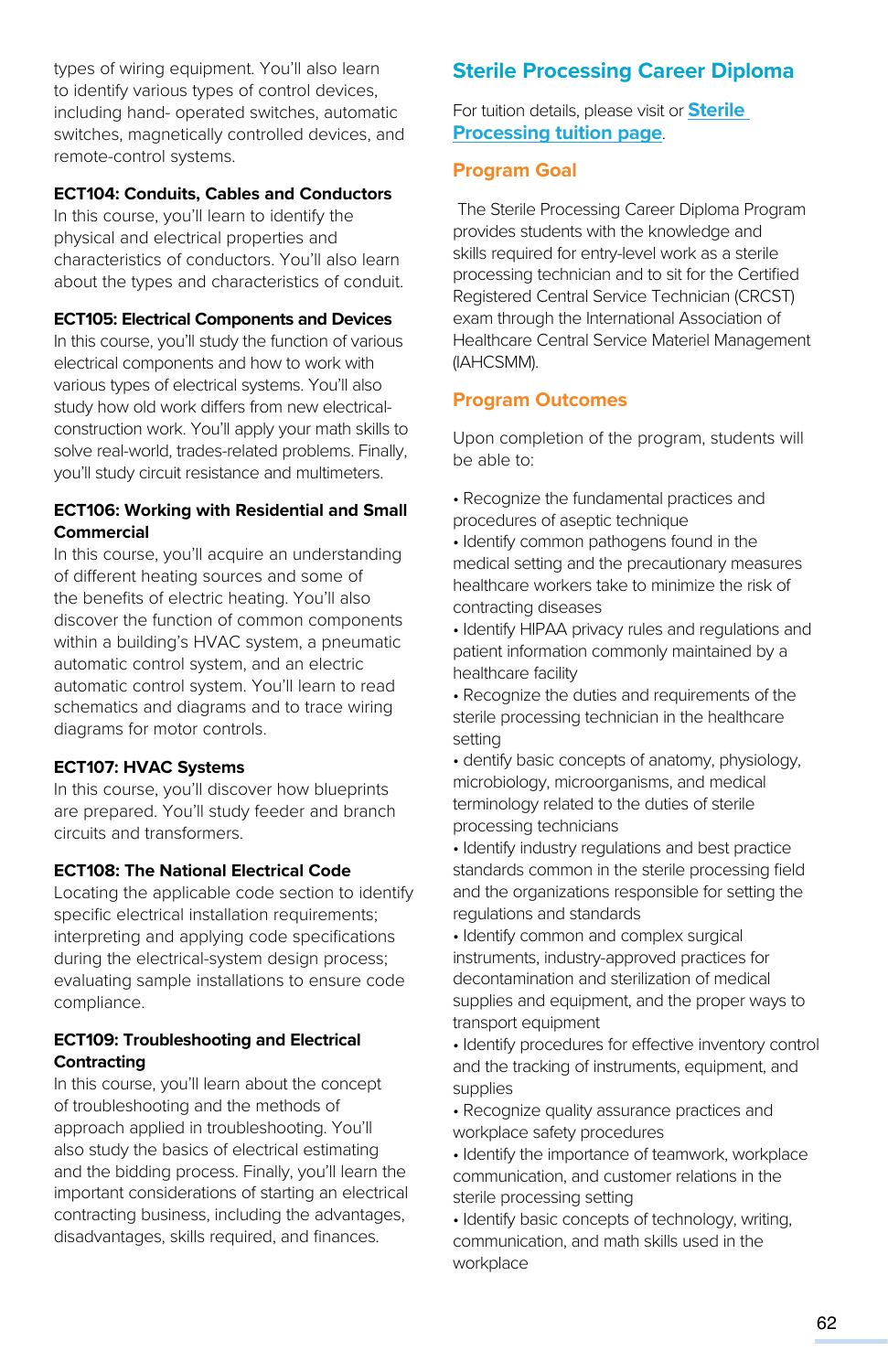| Course Number Course Name                        | Hours |
|--------------------------------------------------|-------|
| <b>SYP101</b><br>Starting Your Program           | 11    |
| STP001: Allied Health Careers                    | 20    |
| STP002: Building Blocks of                       | 63    |
| Sterile Processing                               |       |
| STP003: Sterile Processing Technology,<br>Part 1 | 58    |
| STP004: Sterile Processing Technology,<br>Part 2 | 84    |
| <b>TOTAI</b>                                     | ソろに   |

## **Course Descriptions**

#### **SYP101: Starting Your Program**

In this course, you'll develop the necessary skills to ensure your success in the program. You'll learn how you can improve your study skills, so you're able to use a number of tools that will help you to be successful.

#### **STP001: Allied Health Careers**

This course will give you an overview of the allied health field. You'll learn about the history of allied health careers and what the future holds. You'll also discover the roles available to you and the expectations your new job has for professional conduct, the skills and abilities you must possess, and the challenges of this profession. Additionally, this course has an overview of healthcare laws and regulations and the state and federal agencies that create those standards

## **STP002: Building Blocks of Sterile Processing**

In this course, you'll be introduced to medical terminology and learn the parts of various words. Then, you'll move to anatomy and physiology to learn more about the various components of the human body and their functions, such as bones, muscles, and tissues. This lesson will also cover directional and regional terms used to better describe a patient's concerns, as well as different regions of the body. In microbiology, you'll learn more about the parts of cells and how various pathogens cause disease.

## **STP004: Sterile Processing Technology, Part 1**

In this course, you'll be introduced to the central processing department and its work processes, as well as your employers' expectations. You'll also learn about the regulations and standards that you'll abide by in a healthcare environment.

Next, you'll learn about aseptic technique and how infections spread. This will help you and other healthcare employees protect patients and keep everyone from being exposed to harmful infections.

You'll then go back to the sterile processing department and learn how medical equipment is cleaned, decontaminated, and disinfected. The lesson will finish with an introduction to the surgical instruments you'll be working with.

#### **STP004: Sterile Processing Technology, Part 2**

This course will further explore the equipment and processes you'll encounter in the central processing department. First, you'll learn how instruments are prepared and packaged before being transported to various departments in the hospital. Then, you'll look at sterilization techniques and how you'll monitor sterilizers to ensure they're running efficiently. The next lesson will outline best practices for receiving, selecting, and distributing inventory, and how to keep track of equipment being used in your facility. You'll also learn about the specialty departments in the hospital and the equipment they use to care for patients.

Finally, you'll gain the tools needed to succeed in your new career as a sterile processing technician. You'll understand the various workplace hazards you might encounter and how you can help out during an incident. You'll learn how to effectively communicate with your coworkers from a wide range of backgrounds and how to grow your professional and personal reputation

# **Tax Preparation Career Diploma**

For tuition details, please visit our **[Residential](https://www.pennfoster.edu/programs/business/tax-preparation-career-diploma/tuition#/)  [Electrician tuition page](https://www.pennfoster.edu/programs/business/tax-preparation-career-diploma/tuition#/)**.

# **Program Goal**

To prepare students to prepare and file federal tax returns for individuals and small businesses and to provide the skills necessary to accurately complete common tax forms and schedules in compliance with all applicable tax codes and requirements.

## **Program Outcomes**

Upon completion of the program, students will be able to:

• Recognize and describe laws and regulations related to taxation for both individuals and small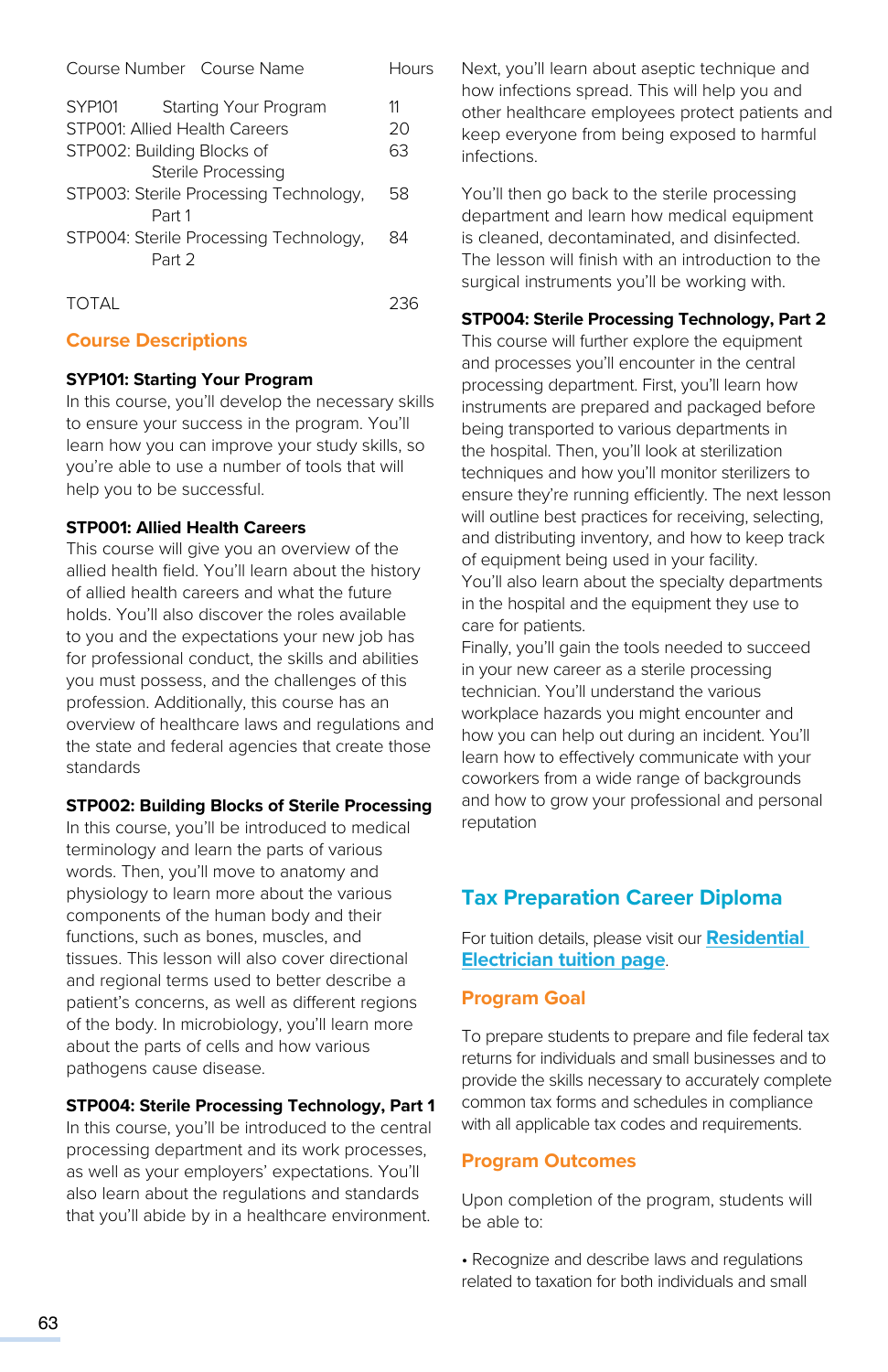businesses and apply these appropriately to the preparation of tax forms

• Calculate gross income and identify those elements of income that are included and excluded when making this calculation; identify common itemized deductions including medical expenses, charitable contributions, and others; identify and calculate tax losses; identify and calculate deductible business expenses • Apply capital gains and losses to property transactions; accurately complete a basic Form

1040 Individual Tax Return with typical itemized deductions for a family

Course Number Course Name **Hours** 

SYP101 Starting Your Program 11 TXP001: Filing Status and Income Basics 67 TXP002: Property Income and Deductions 55 TXP003: Small Business Clients 40 and Return Filing

TOTAL 171

## **Course Descriptions**

#### **SYP101: Starting Your Program**

In this course, you'll develop the necessary skills to ensure your success in the program. You'll learn how you can improve your study skills, so you're able to use a number of tools that will help you to be successful.

#### **TXP001: Filing Status and Income Basics**

To successfully prepare and file federal tax returns, you must understand how to evaluate your business idea and set yourself apart from the competition. Through applying your knowledge of the career opportunities available with this training, you'll use the basics of determining taxable and nontaxable income from common sources and calculating income related to retirement contributions, distributions, rollovers, and more.

#### **TXP002: Property Income and Deductions**

While working in tax preparation, you'll handle income deals with the monies earned from the sale or rental of real estate and monies earned as royalties on intellectual properties. You'll also encounter tax deductions and need to itemize them, itemize a return, and understand deductions' connections to different types of losses. This knowledge will also come in handy when you handle certain business expenses, such as travel and entertainment.

# **TXP003: Small Business Clients and Returns Filing**

If you operate a sole proprietorship or you're self-employed, there are certain tax rules and allowances to keep in mind. Understanding medical and retirement plans, depreciation of business assets, and office expenses is key to success, as is completing a typical tax return before filing. You'll also learn how to identify and apply tax credits as well as review the IRS audit process.

# **Travel and Tourism Specialist Career Diploma**

For tuition details, please visit our **[Travel and](https://www.pennfoster.edu/programs/travel/travel-and-tourism-specialist-career-diploma/tuition#/)  [Tourism Specialist tuition page](https://www.pennfoster.edu/programs/travel/travel-and-tourism-specialist-career-diploma/tuition#/)**.

#### **Program Goal**

To prepare students for entry-level employment in the travel and tourism field and to prepare for and take the Travel Agent Proficiency (TAP) exam. Students must be 17 years of age and have an 8th grade education to enroll into this program.

## **Program Outcomes**

Upon completion of the program, students will be able to:

• Comprehend details of accommodations, travel tickets, tours, and/or packages containing two or more passengers, and details of selling these elements to business/leisure clients

• Understand the main categories of travel, including air, rail, cruise and lodging and interpret vendor information to arrange and book appropriate travel for clients

• Apply knowledge of travel costs including fees, taxes, discounts and other factors to calculate cost of travel accommodations for clients

• Determine one's own commission rate for any sold product using commissionable and noncommissionable fees

• Prepare or request transportation carrier tickets, and book transportation and hotel reservations, using a computer reservation system

• Comprehend international customs, points of interest, and foreign country regulations

• Compare accommodations, tickets, itineraries and travel packages to determine which will better suit clients

• Understand the process for starting a travel business including any professional development necessary to work in the travel field

• Prepare for and take the comprehensive Travel Agent Proficiency (TAP) exam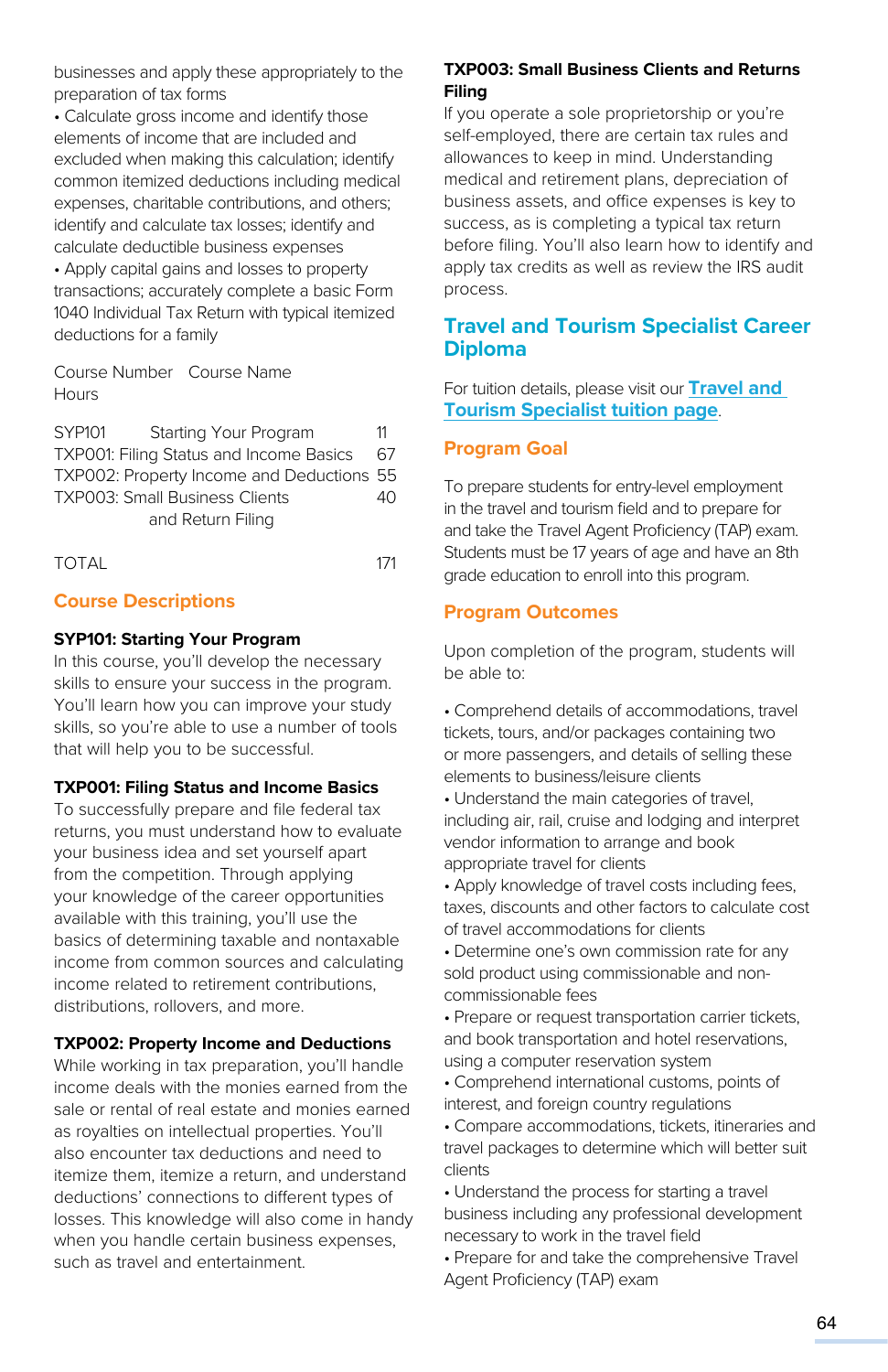| Course Name | Hours |
|-------------|-------|
| Travel 1    | 29    |
| Travel 2    | 40    |
| Travel 3    | 61    |
| Travel 4    | 74    |
| Travel 5    | 35    |
| Travel 6    | 39    |
| Travel 7    | 55    |
| Travel 8    | 31    |
| Travel 9    | 40    |
| Travel 10   | 21    |
| Travel 11   | 25    |
| Travel 12   | 8     |
| TOTAL       | 458   |

# **Course Descriptions**

#### **Travel 1**

The Starting Your Program course is designed to help you make a smooth transition to Penn Foster, including learning how to use all the tools and resources that are available to you. The goal is to help you become a confident, independent learner.

You'll learn about the earliest days of personal travel and then examine how travel and tourism has become one of the world's leading industries. As you progress through this course, you'll discover what tourism actually is and how it touches so many aspects of our lives. You'll find out who travels, why they travel, and how they travel. You'll also learn about the many employment opportunities within the travel industry.

## **Travel 2**

You'll begin by exploring the fascinating growth of commercial aviation, from the very first passenger flight to super¬sonic passenger air travel to today's jumbo jets. Once you have a solid understanding of the history of commercial aviation, you'll move on to learning the language of airline travel. Next, you'll review the basics of airline proce¬dures and operations from a travel professional's point of view. You'll then examine the history of important industry resources, from the original airline system timetable to the Official Airline Guide to the modern airline websites and con¬solidated websites. You'll learn all about domestic airfares, including the different types of fares and discounts that are available, as well as how to calculate prices for air transportation.

#### **Travel 3**

Geography is the study of the physical features of the earth and its atmosphere, and of human activity as it affects and is affected by these. In this lesson, you'll learn the basics of physical geography—the names of the continents and the major water and land features that make up our Earth Geography is a word derived from the Greek words ge, meaning "the earth," and graphein, meaning "to describe." There are many kinds of geography, but travel agents are most con¬cerned with the following three types of geography that enrich the travel experience:

• Physical geography, which is the study of the physical features that distinguish each country. You studied physi¬cal geography in World Geography, Part 1.

• Cultural Geography, which is the study of the people of different countries. Cultural geography includes their history, religions, ethnic groups, languages, customs, and related information. This aspect of geography will be covered in future lessons.

• Location geography, which is also called placename geography. Location geography is the study of where places are located in relation to one another. This lesson covers location geography, and will introduce you to countries that perhaps you've never even heard of!

We'll continue by exploring key destinations in Europe, Africa, and the Middle East. To make your learning easier, we'll study these less familiar regions by dividing them into smaller geographic areas. As you discover more about individual destinations, you'll find that the countries of the world are grouped in many ways, such as by:

- Geography
- Common ethnic heritage
- Similar political affiliations

You'll learn the important aspects of booking international airline travel. You'll also explore other important considerations you should keep in mind when advising international travelers, such as foreign currencies, airfares, airline carriers, travel documentation, and custom allowances.

#### **Travel 4**

Tourism geography is one of the most important subjects you'll learn as you prepare for your new travel career. While you'll learn the basics about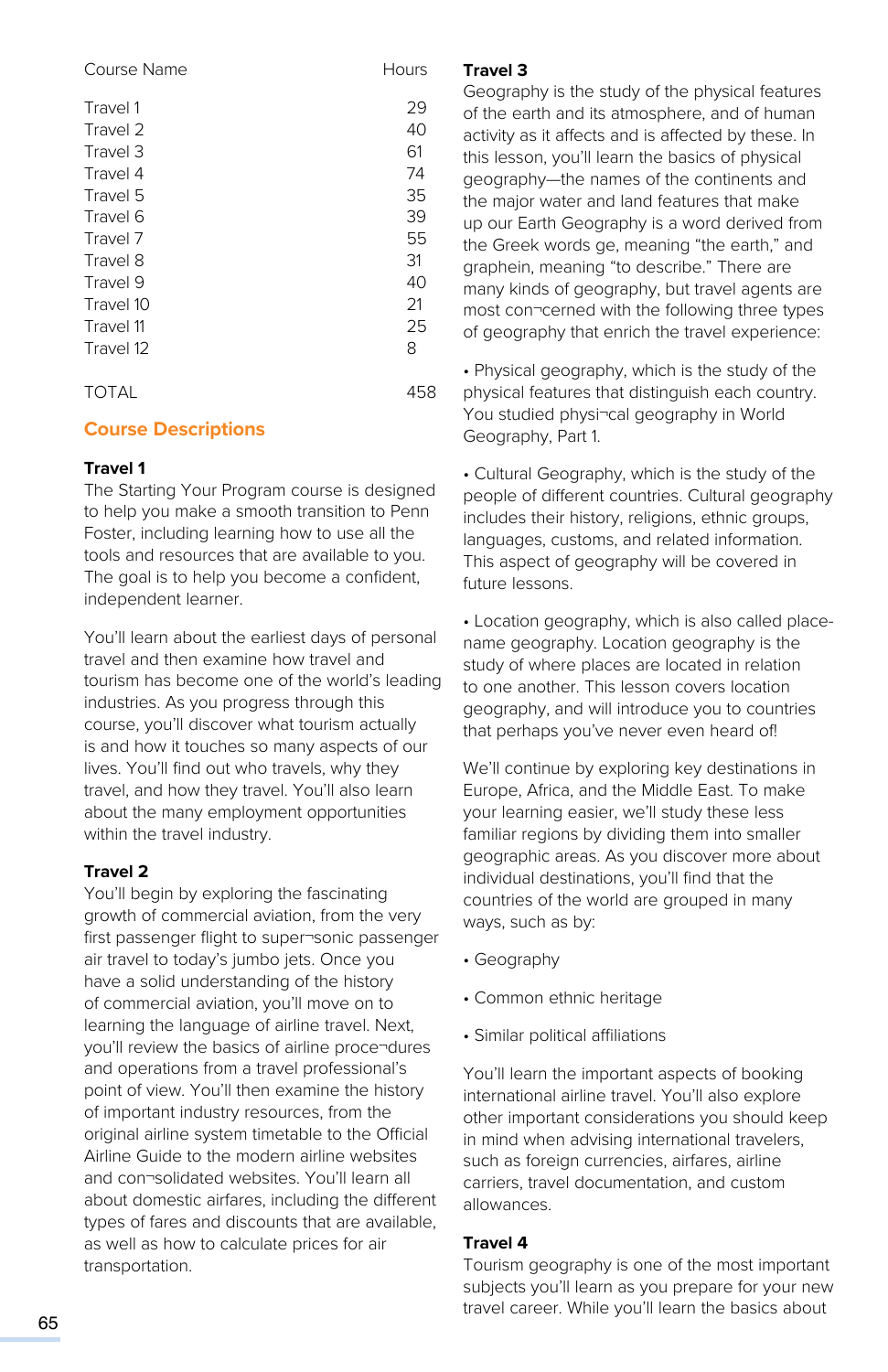tourism geography in this program, you need to continually stay up-to-date with trends and changes. This lesson covers the major tourist destinations of the Western Hemisphere, including Canada, the United States, the West Indies, Mexico, and Central and South America. Then you'll explore key destinations in Europe, Africa, and the Middle East. You'll also learn about Asia, Australia, and the South Pacific.

#### **Travel 5**

Before learning about the different accommodations available for your clients, you'll learn about who those clients are. There are different types of lodging guests, which in the industry are called market segments.

Travelers fall into one of four basic markets in the hospitality industry:

- 30% are on business
- 25% are taking a vacation or leisure time
- 25% are attending a group event or a convention

• 20% use hospitality services for a personal reason

Then, you'll learn about one of the most important land products that travel agents sell—accommodations. This material is important to learn and pass on to clients because a hotel selected in a convenient area, with good service, and at the right price can turn an otherwise ho-hum trip into something great. The reverse is also true. Staying in a hotel located far from town can complicate a business trip; finding out that your hotel by the shore is in fact many blocks from the beach doesn't make for a great family vacation.

To be competitive in today's travel industry, you must provide your clients with complete travel products and services. To do so, you must understand your clients' needs and possess the ability to translate this knowledge into the right travel choices. This lesson will give you a good foundation in how to sell tours and vacation packages. Combining travel products and services into a profitable package benefits both travel agents and their clients.

#### **Travel 6**

Selling cruises is one of the most lucrative markets for travel agents. In fact, travel agents are responsible for a huge percentage of all

cruise bookings. Many travel agencies have a cruise department staffed with full-time cruise spe¬cialists. In fact, cruises have become so important that today there are hundreds of cruise-only agencies dealing exclusively with cruise and steamship travel.

This course will provide you with important information on the types of cruise ships, the accommodations available on cruise ships, the cost of cruises, and the itineraries of typical cruises. You'll also learn what resources are at your dis¬posal and how to use them to provide your clients with the best information. And, of course, you'll learn how to book the cruise your clients have chosen.

Let's now explore two very important land transportation products—rail travel and car rentals. Trains and cars provide travelers with independence and flexibility, and the chance to visit out-of-the-way places where standard tours don't go. Although most business travelers take a plane or train to their destinations, they often need rental cars to get to their hotels, meet with clients, and sell their products. In fact, a lot of travelers prefer train travel over air travel to get them from place to place. This is especially true of those travelers who are apprehensive about heights and flying.

#### **Travel 7**

Microsoft Word is a word processor application and one of the Microsoft Office products. Word is used to create, edit, print, email, and share documents. In this unit, you'll learn about the features of Word and how they're used to pro¬duce a variety of professional-looking documents. You'll also be learning about document design and layout so that you're able to effectively communicate your message. Whether you use Word professionally, academically, or per¬sonally, everything from a basic inquiry letter to a product brochure to personalized mail merge documents are within your reach.

Microsoft Excel is a spreadsheet application and one of the Microsoft Office products. Excel is used to organize, analyze, and interpret data. In this unit, you'll learn about the features of Excel and how they are used to produce spreadsheets that include formulas, functions, charts, and tables. You'll also be learning about spreadsheet planning and how to format and present data for greatest impact. Whether you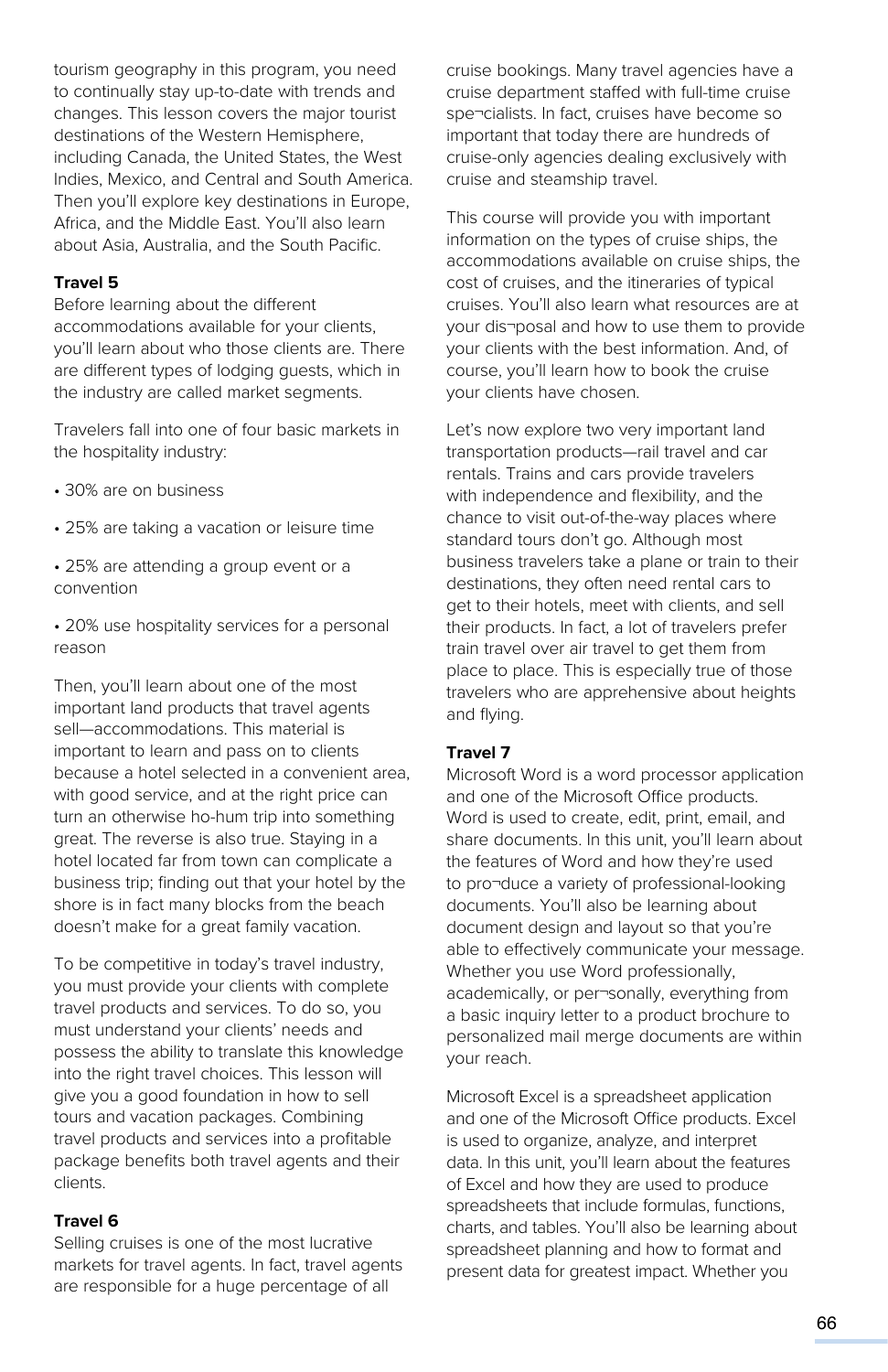use Excel professionally, academically, or per¬sonally, the techniques you'll learn will help you use spreadsheets effectively.

# **Travel 8**

Computer reservation systems (CRSs), which are commonly called global distribution systems (GDSs) by those in the travel industry, perform thousands of functions that impact practically everything that travel agents do—from selling airline tickets to getting the weather forecast for a specific destination. CRSs compile into one system all of the import¬ant resources travel agents need to access, allowing these agents to work efficiently. Though clients can make their own travel reservations online, the fact is that many travelers find the huge volume of information to be quite daunting. At the worst, some information is just plain wrong. One aspect of your job is to research the thousands of pertinent sites on the Internet, finding the ones that will best meet your clients' needs.

#### **Travel 9**

In this course, you'll choose a CRS—either Apollo or Sabre—and learn about that system.

#### **Travel 10**

Selling travel is unlike any other form of retail sales. The buyer doesn't wrap up a tangible product, put it into a bag, and take it home. Some travel agencies sell hundreds of millions of dollars of travel each year, while others barely survive on what they sell. Why? What makes a travel agency successful? Success can be attributed to many different factors, with the major reasons being successful sales techniques and high-quality customer service.

Think about it this way: Travel agencies sell the same products that are offered by the same suppliers, at similar prices. What sets travel agencies apart from each other is how successful the agents are in selling these products and providing their customers with proper follow-up, which we call service.

Corporate travelers, senior citizens, singles, families, couples, students, and hobbyists are important potential clients to the travel agent, not only as individuals but also as members of groups. Group travel brings very special benefits to the travel industry. It stimulates new business on a large

scale, providing higher profit rates of volume bookings to travel agents and suppliers such as airlines, hotels, and tour operators.

#### **Travel 11**

In this lesson, you'll review the types of job positions that are available in addition to corporate and retail travel agency sales jobs. This lesson willl also discuss how to get these jobs by reviewing how to write professional résumés and cover letters, present yourself during job interviews, and follow up with some job-winning tips. This lesson also covers some general issues about owning your own travel agency and focuses on how you can make your travel business as successful and profitable as possible.

## **Travel 12**

When you reach this lesson, you'll be given information that allows you to sit for the nationally recognized Travel Agent Proficiency (TAP) certification exam. Developed by the American Society of Travel Agents (ASTA) and the Travel Institute, this exam measures the basic knowledge and proficiency of entry-level travel agents.

It's administered independently, so you'll find a complete information packet on your student page to make arrangements for this exam, which you'll complete in the form of a proctored exam. You'll select the location and the person you want to supervise the exam according to Penn Foster's established policies and qualifications.

# **Veterinary Assistant**

For tuition details, please visit our **[Veterinary](https://www.pennfoster.edu/programs/veterinary/veterinary-assistant-career-diploma#tuition)  [Assistant tuition page](https://www.pennfoster.edu/programs/veterinary/veterinary-assistant-career-diploma#tuition)**. Students must be 17 years of age and have completed HS or have GED to enroll into this program.

## **Student Health Policies**

Students are responsible for their own medical care and health insurance during their Clinical Externship in the Penn Foster Veterinary Assistant Program. The student is responsible for the costs associated with obtaining medical insurance, and any costs associated with needed medical care. Neither the college nor the program nor the externship site is responsible for needed medical care. Proof of medical insurance will need to be provided to the school as part of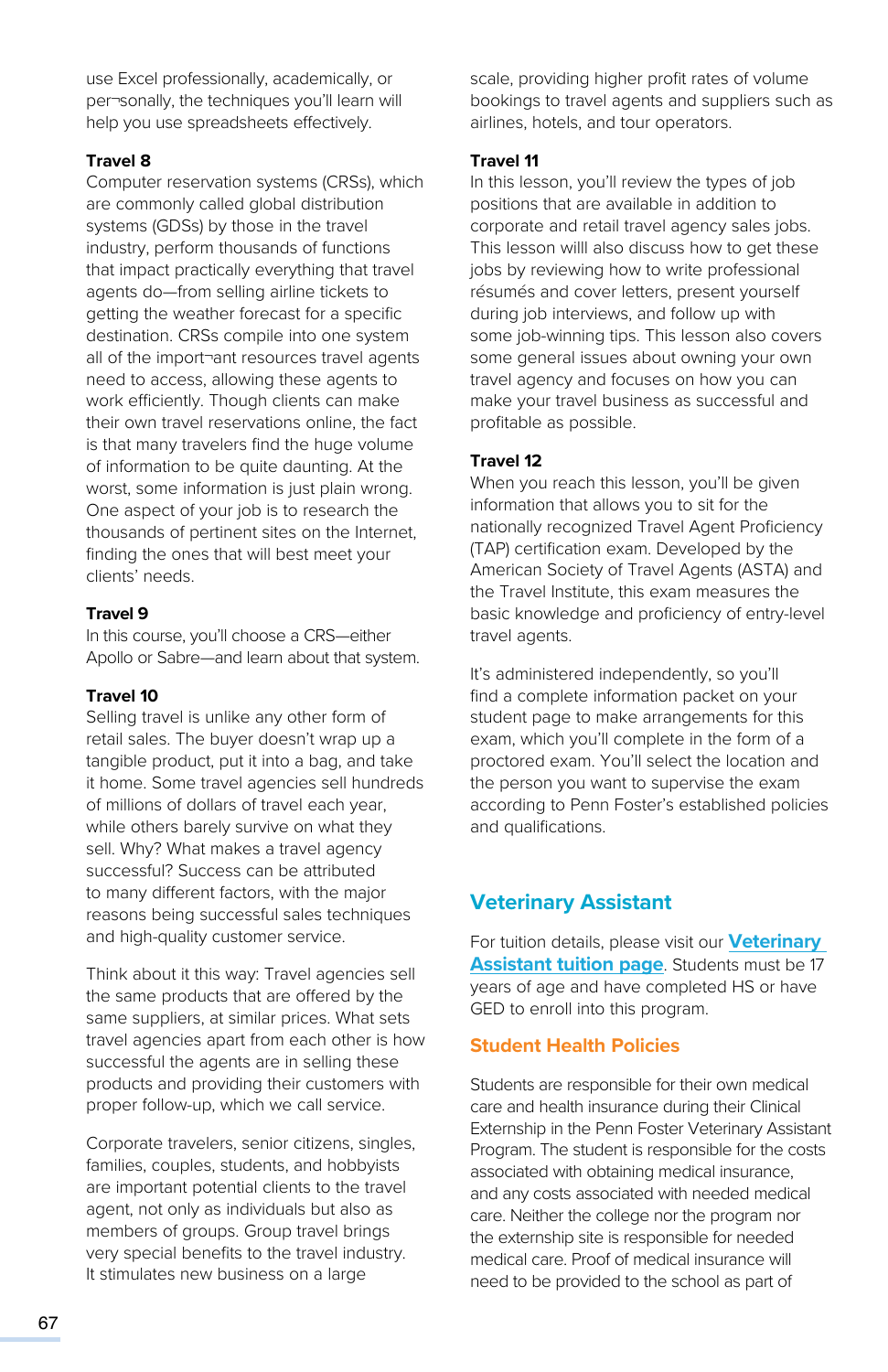the clinical externship documents. Veterinary Assistant students should inform the program faculty immediately if there is any health condition that will interfere with their participation in the Clinical Externship. It is important to note that all students are required to perform all skills the oClinical Externship in order to graduate from the program. Program faculty can discuss the options the student has for waiting to complete the Clinical Externship Course. Students will also need to keep our normal enrollment guidelines in mind. They may have to purchase a study time extension, or re-enroll into the program depending on the length of time that has passed. For our female students there are additional guidelines regarding pregnancy (See Pregnancy Policy below). Students need to be aware of the risk of zoonotic disease (rabies, ringworm, brucellosis, intestinal parasites, toxoplasmosis, etc.) that is associated with participation in the Clinical Externship course, and with the veterinary assistant profession in general. Zoonotic diseases are diseases that can be passed between animals and people. People working in the veterinary field are generally considered to be at high risk for encountering zoonotic diseases due to their daily interactions with animals. Rabies is one example of a zoonotic disease. Students are strongly encouraged to seek preexposure Rabies vaccination prior to their clinical externship. After discussion with their personal physician, students can elect to waive the rabies vaccination. Students that are not vaccinated will not be allowed to handle non vaccinated animals, or animals of unknown vaccine status, while in their Clinical Externship. Vaccinated students are highly encouraged to handle only animals with a known vaccine status while completing their clinical externship. A rabies vaccination policy form will be provided with the Clinical Externship Course Materials. This will need to be filled out by the student and returned to the school with the rest of the Clinical Externship Documents. Students will be handling animals during Clinical Externship. Because of the professional nature of the program, the College is in no way liable for students being bitten or scratched while handling animals during their clinical externship course. It is our policy that students should not handle aggressive animals during their clinical externship. Students should only be handling non-aggressive animals with a known vaccine history. Even with these policies in place, animals can be unpredictable, and bites, scratches and other injuries can occur. If any injury occurs to a student during their clinical externship,

they should follow the clinic's protocol and seek appropriate medical care as soon as possible. Students are then required to inform the program's clinical coordinator about the injury.

# **Student Pregnancy Policy**

Female students who become pregnant while enrolled in the Veterinary Assistant Program have the option to voluntarily inform the program faculty of their pregnancy. This must be given to the program in writing, and must include the expected date of delivery. A student will not be considered pregnant until this written disclosure is received by the program. Upon written disclosure, the student will meet with program faculty to discuss the risks and possible harmful effects of exposure to animals, radiation, anesthetic gases, and other risks to the fetus that are inherent in the practice of veterinary medicine as an assistant. Program faculty will discuss the options available to the student to fulfill the educational requirements of the program. The pregnant student must follow the established program policies and meet the same clinical and educational criteria as all other students before graduation from the program. • The student may remain in the Program if the student is not at the clinical externship, and therefore is able to continue with her coursework.

• If the student has reached, but not yet started, clinical externship they can stop progress in the program. They will be allowed to restart the program in accordance with our normal enrollment guidelines. Students may be required to pay for a study time extension when they are ready to start the program again. If the student is at risk of going beyond the time limit of the program, they will have to re-enroll into the program according to our normal policies. • If the student is currently in clinical externship they can voluntarily stop progress in their externship. They will need to notify the clinical coordinator when they are able to continue with their clinical externship. Students will have to re-apply for the clinical externship, and may be required to restart the clinical externship from the beginning. Students will also need to keep our normal enrollment guidelines in mind. They may have to purchase a study time extension, or re-enroll into the program depending on the length of time that has passed.

• Students may undeclare their pregnancy at any time. This must be done in writing. If she chooses this option, she will be considered not pregnant and be required to complete the coursework as designed (including the clinical externships).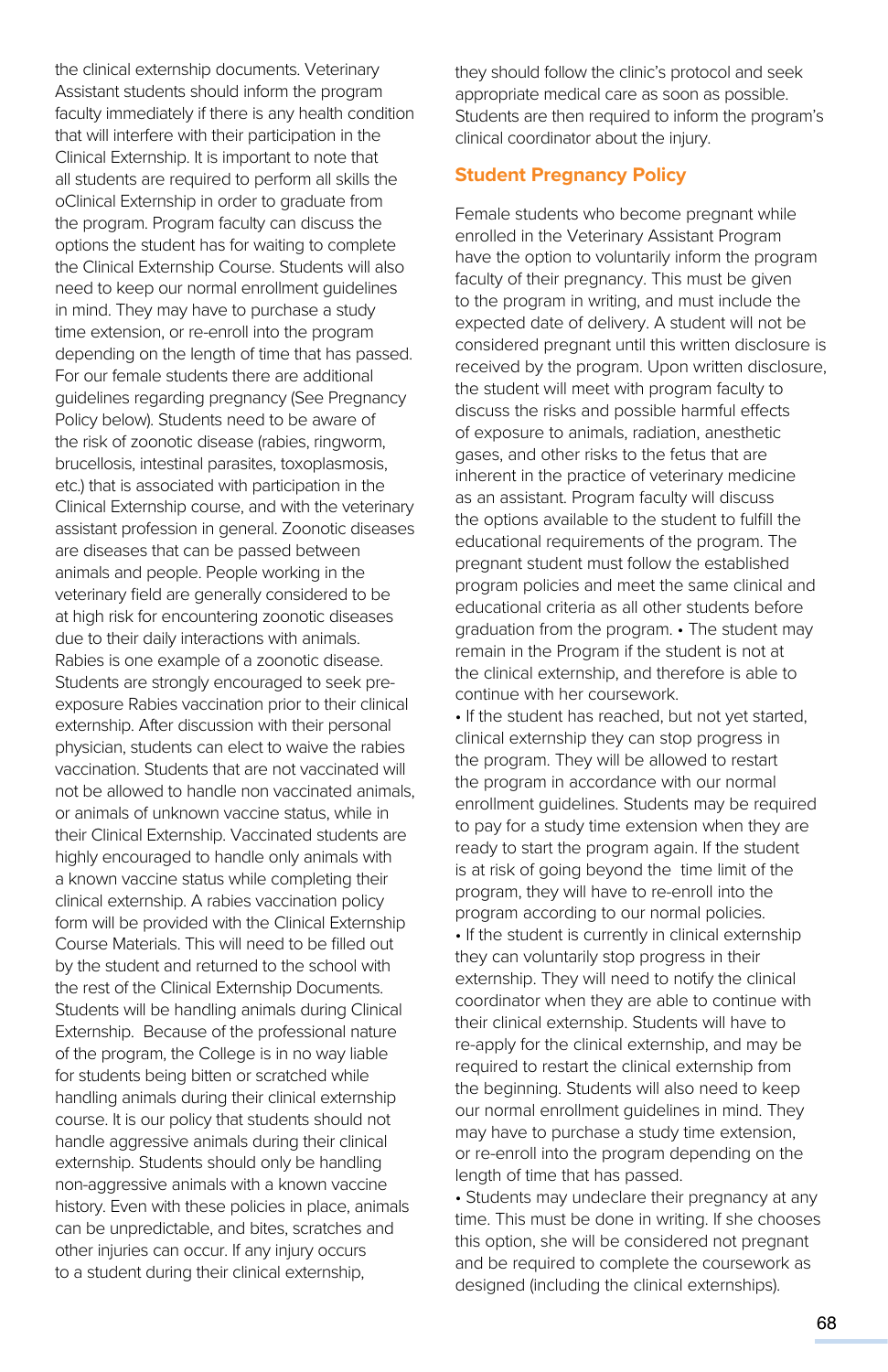• Although it is both the policy and practice of the program to offer the utmost in safety precaution for its student, Penn Foster College or its affiliates will not be responsible for injury to either the mother or child due to hazard exposure during pregnancy. All students will be required to sign a form before each clinical externship verifying that they have read and understand this policy.

# **Penn Foster's Institutional Animal Care and Use Committee (IACUC) Procedures**

The Penn Foster's IACUC mission statement is to provide clinical instructional oversight and evaluation of the veterinary academy program's externships by ensuring compliance with federal regulations related to the proper care, use, and humane treatment of animals used in research, testing, and education. The veterinary technician externships are created in accordance with the American Veterinary Medical Association's (AVMA) Committee on Veterinary Technician Education and Activities' (CVTEA) standards. The veterinary assistant externship is created in accordance with the National Association of Veterinary Technicians in America (NAVTA) Essential Skills for Assistant Training.

## **Policy on reporting complaints in regards to Penn Foster's use of animals:**

1. Penn Foster's Veterinary Academy is committed to the ethical and humane care and use of animals in teaching situations. If a clinical supervisor, student, or faculty member is aware of any potential violation to the stated animal care and use criteria or observes the mistreatment of animals, they are strongly encouraged to report their concerns.

2. Concerns can be reported directly to the chair and veterinarian by emailing to **[vettechpracticum@pennfoster.edu](mailto:mailto:vettechpracticum%40pennfoster.edu?subject=)**

Attention: Veterinary IACUC, Ms. Vicki McLain CVT, LATg, VTS-LAM (Chair). 3. The chair will compose a written document of the issue, the committee's actions/ recommendations and any other pertinent information.

4. This document will be forwarded to the Institution Official, the Program Director, and the appropriate state veterinary board.

5. Any action deemed necessary will be clearly documented and handled as appropriate. All information will be filed with the IACUC documents.

6. Penn Foster's Veterinary Academy will not tolerate the harassment or any retaliation directed at anyone who reports actual or possible violations. The Penn Foster IACUC will protect the positions and reputations of those, who in good faith make allegations of animal welfare violations. Investigations will be conducted carefully and discreetly as possible.

# **Meetings**

The IACUC meetings are conducted semiannually. At this time, the committee will discuss animal welfare issues where applicable in our Veterinary Technology Program. We will evaluate our animal care and use protocols, clinical externships, and ensure compliance with the Animal Welfare Act. The meeting minutes are kept by the chair, who will prepare and distribute them after the meeting to each committee member, the program director, and the institutional officer (IO). If there is a need to appoint a new member of the IACUC, they must be approved by the IO and the incoming member must accept the position.

# **Program Goal**

The program goal for Penn Foster's Veterinary Assistant Program to prepare students to work as veterinary assistants under the supervision of veterinarians and veterinary technicians in small or large animal hospitals or clinics. The program also prepares the students to take the national test to become an Approved Veterinary Assistant. Students are expected to complete this program within 18 months.

## **Program Outcomes**

Upon completion of the program, students will be able to:

- Demonstrate effective written and interpersonal communication skills
- Demonstrate a high level of inquiry, analytical, and problem-solving skills
- Demonstrate effective quantitative skills
- Demonstrate computer and information literacy skils

Office and Hospital Procedures:

• Front Desk: Greet Clients, Demonstrate proper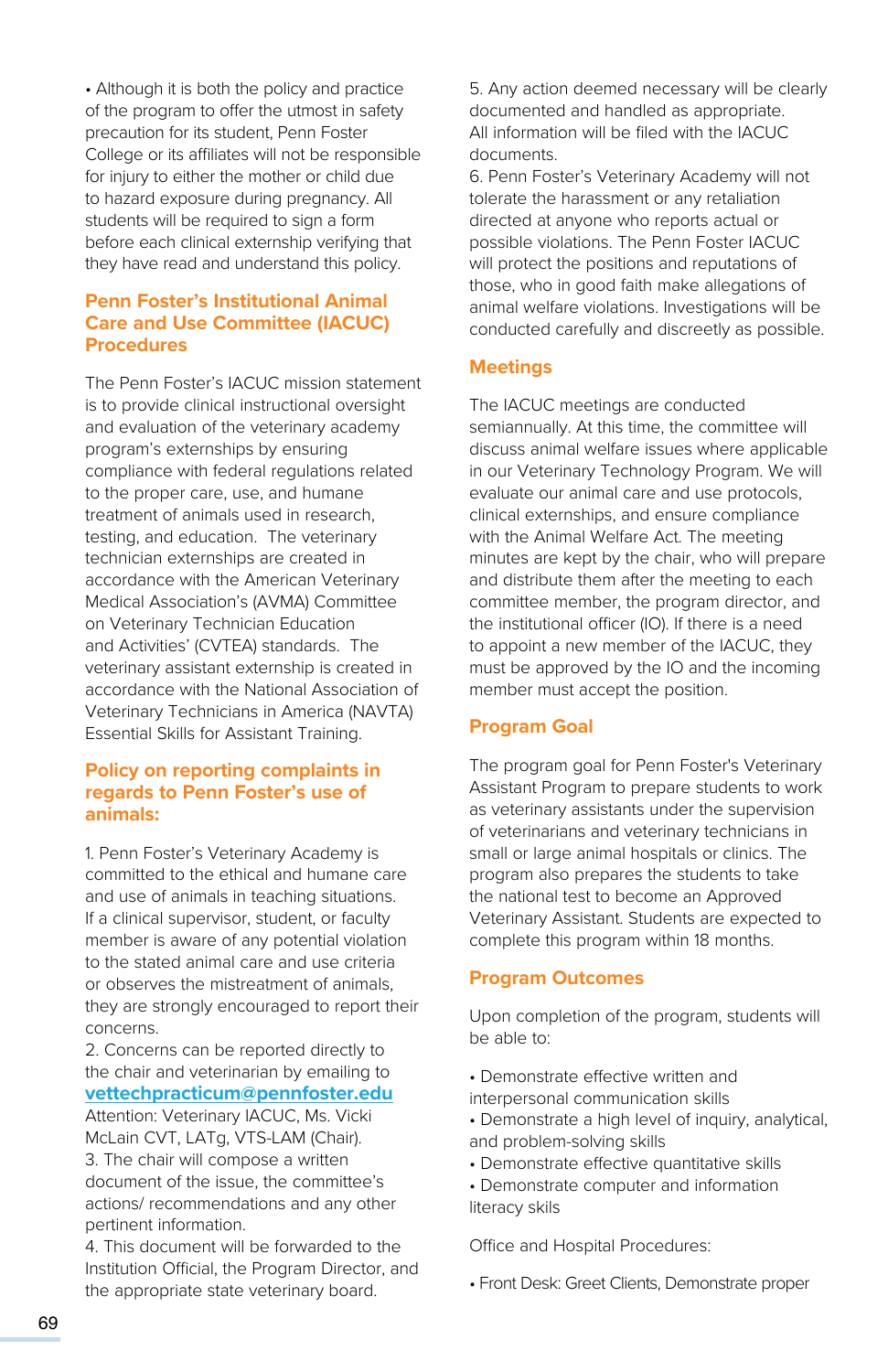Appointment Scheduling and make appointments, Prepare appropriate certificates for signature, Admit patient, Perform basic filing and retrieving of medical records, Perform basic veterinary medical record keeping procedures, Demonstrate elementary computer skills, Utilize basic medical terminology, Perform basic invoicing, billing, and payment on account procedures

• Telephone: Answer and direct phone call, Recognize and respond appropriately to veterinary medical emergencies, by notifying the appropriate hospital personnel, Request records and information from other veterinary facilities

• Maintain basic cleanliness and orderliness of a veterinary facility: Inventory supplies, Restock Shelves, Maintain x-ray, surgery, and laboratory logs, Perform basic filing and retrieving of medical records, radiographs, lab reports, etc.

• Demonstrate knowledge of basic cleaning techniques of animal kennels and bedding, examination rooms, hospital facilities, and surgical suites Communication and Client Relations:

• Develop effective client communication skills

• Write business letters and professional electronic communication with clients

• Understand ethical conduct in relationship to the day to day operations of a vet hospital

• Describe the roles and responsibilities of each member of the veterinary health team and the important part that each plays in the delivery of excellent care

• Professional Conduct: Understand the humananimal bond, Demonstrate professional and appropriate appearance and language in the workplace, Demonstrate appropriate use of electronic communication in the workplace (cell phone usage, text messaging, social networking, digital photography, etc.) Pharmacy and Pharmacology:

• Legal Issues: Recognize legal issues involving drugs in the workplace, Recognize general types and groups of drugs and demonstrate proper terminology, Differentiate prescription drugs from over-the-counter drugs and describe proper prescription label requirements

• Filling medications and inventory control: Label and package dispensed drugs correctly, Store, safely handle and dispose of biological and therapeutic agents, pesticides, and hazardous waste

• Perform inventory control procedures including restocking supplies and checking expiration dates

• Vaccinations: Reconstitute vaccines and be familiar with proper protocols, Describe possible routes and methods of drug and vaccine administration that the veterinarian or veterinary technician may choose and demonstrate appropriate small animal restraint for such protocols Examination Room Procedures:

• Restrain patients: small animals, restrain birds, rabbits, pocket pets, and exotics, large animals

• Basic Procedures: Determine and record temperature, pulse, respiration, body condition score, and weight of patients

• Trim nails (Required: Cats and Dogs. Optional: Birds and Exotics)

• Express anal sacs using the external method, Identify external parasites: mites, lice, fleas, and ticks, Recognize AKC dog breeds and CFA cat breeds,

• Be able to properly identify the gender of small animal species, particularly felines

• Perform exam room grooming: i.e. trimming nails, external ear canal cleaning, etc.

• Be familiar with small animal nutritional requirements, pet food labeling standards, dry matter basis calculations, and the differences between pet food products Small Animal Nursing (Large Animal Nursing-- Optional):

• Safety Concerns: Demonstrate knowledge of basic normal and abnormal animal behavior, Utilize patient & personnel safety measures

• Identify potential Zoonotic diseases, Describe isolation procedures, Describe hazardous waste disposal, Describe basic sanitation, Be familiar with OSHA standards

• Animal Care: Provide routine record-keeping, and observation of hospitalized patients, i.e. stress importance of notations made when cleaning and feeding, Demonstrate a basic understanding of common diseases and medical conditions,

• Monitor/restrain patients for fluid therapy and record observations, Perform hand pilling (dog, cat), Demonstrate understanding of treatment plan

• Apply and remove bandages to healthy animals— (equine leg and tail wraps are optional)

• Perform therapeutic bathing, basic grooming, and dipping of small animals

• Clean external ear canals, Prepare food & prescription diets - be aware of any special dietary needs

• Clean & disinfect cages and kennels (stalls are optional)

• Provide care and maintenance of nursing equipment

• Demonstrate an understanding of the euthanasia and post mortem care Surgical Preparation and Assisting:

• Assist in performing surgical preparations: Prepare surgical equipment/supplies, Sterilize instruments & supplies using appropriate methods, Identify common instruments, Identify common suture materials, types, and sizes, Assist the veterinarian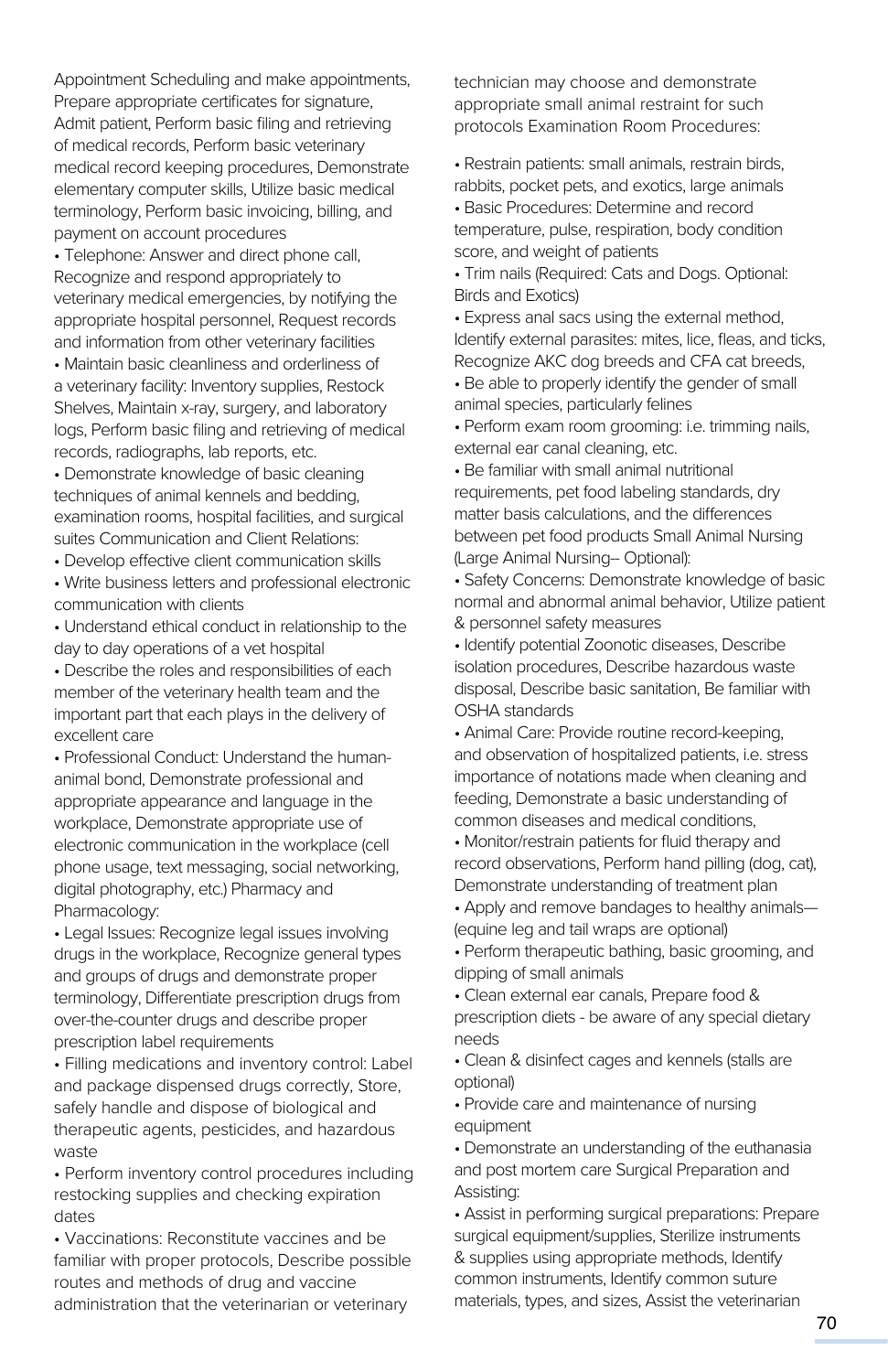and/or veterinary technician with preparation of patients using aseptic technique, Operate and maintain autoclaves, Describe operating room sanitation and care, Assist with positioning of surgical patients, Aid the veterinarian/and or veterinary technician with physical monitoring of recovering surgical patients, Maintain the surgical log

• Facility and Equipment Cleanliness: Maintain proper operating room conduct and asepsis, Perform postsurgical clean up, Fold surgical gowns and drapes

• Have knowledge of: Surgical equipment, Surgical room and prep area, Instrument cleaning and care, Proper disposal of hazardous medical wastes Laboratory Procedures:

•Assistance in the laboratory: Collect voided urine samples, Determine physical properties of urine including color and clarity, Assist in the collection of blood samples for procedures, Collect voided fecal samples for examination Prepare fecal flotation solutions and set up fecal flotations and direct smears, Assist the DVM or veterinary technician in necropsy procedures, Explain how to handle rabies suspects and samples safely, Handle disposal of deceased animals

• Laboratory Record Keeping: Ensure all laboratory results are accurately recorded, Stock laboratory supplies, File laboratory reports

• Radiology and Ultrasound Imaging:

• Follow recommended safety measures, Assist the veterinarian and/or the veterinary technician in the completion of diagnostic radiographs and ultrasound including the restraint and positioning of patients, Process diagnostic radiographs, Use hand OR automatic processing in darkroom, Maintain quality control, Label, file, and store film and radiographs Properly care for equipment, Clean screens, Know safety techniques for handling processing chemicals

|               | Course Number Course Name | Hours |
|---------------|---------------------------|-------|
| SYP101        | Starting Your Program     | 11    |
| <b>VAS002</b> | Behavior, Handling        | 54    |
|               | and Restraint             |       |
| <b>VAS003</b> | <b>Body Systems</b>       | 54    |
|               | and Terminology, Part 1   |       |
| <b>VAS004</b> | Body Systems and          | 31    |
|               | Terminology, Part 2       |       |
| <b>VAS005</b> | Nutrition, History and    | 89    |
|               | Physical Examination      |       |
|               |                           |       |

| VAS006        | Emergency and                 |        |
|---------------|-------------------------------|--------|
|               | Wound Care                    |        |
| <b>VAS007</b> | Small and Large               | 79     |
|               | Animal Nursing                |        |
| <b>VAS008</b> | Radiology and                 | 45     |
|               | Surgical Preparation          |        |
| VAS009        | <b>Veterinary Practice</b>    | 62     |
|               | Administration and Procedures |        |
| <b>VAS010</b> | Veterinary Assistant          | 11( )* |
|               | Externship                    |        |
|               |                               |        |

TOTAL 582

\*The externship consists of 100 hours of clinical experience in an animal setting. Students in this course will also need to complete reading assignments, graded projects, and self-checks throughout the course.

# **Course Descriptions**

#### **SYP101 Starting Your Program**

Succeed by learning how to use your Penn Foster program.

#### **VAS002 Behavior, Handling, and Restraint**

In this course, you'll learn to recognize types of animal behavior, understand the role of the veterinary assistant in behavior counseling, and identify common animal behavior problems. You'll also learn to handle, restrain, and transport dogs, cats, birds, horses, and other animals.

#### **VAS003 Body Systems and Terminology Part 1**

In this course, you'll get an introduction to veterinary terminology. You'll learn to recognize, understand, and pronounce anatomical and veterinary procedure terminology. You'll also learn about metric terms and abbreviations. You'll study the anatomical terms to correctly indicate the orientation and location of animal body parts, and you'll recognize cells, tissues, organs, and organ systems, both structurally and functionally. You'll also study the four major classes of joints and explain how they function. Finally, you'll describe the structure and function of skin and the animal's fur, identify the glands and their secretions, explain the structural and functional differences between the organs of the upper and lower respiratory system, and understand how the lungs and the parts of the respiratory system work together to supply oxygen to the body's cells.

## **VAS004 Body Systems and Terminology Part 2**

In this course, you'll identify the organs of the digestive system and explain the structure and function of each part, compare the structure of the stomach and large intestine of carnivores and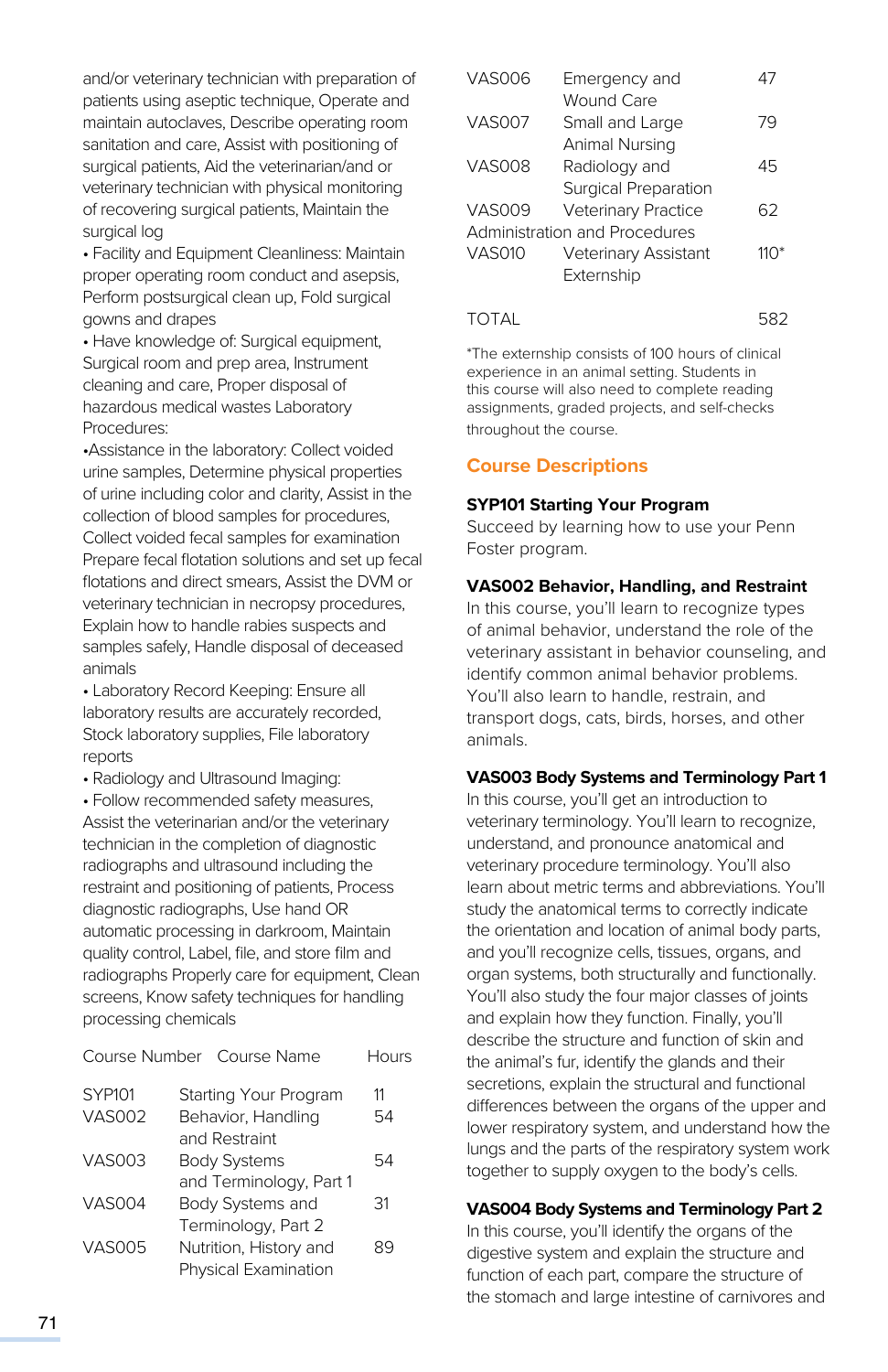herbivores, recognize the organs of male and female reproductive systems and the events that occur during fertilization, and explain the anatomy and functions of the urinary system. You'll also study the organization of the nervous system and how the nervous system receives and interprets, the four senses and their primary functions, which are to provide animals with an awareness of their environment and assist them in their survival, and the function of the endocrine system and the major glands and hormones that maintain body homeostasis.

#### **VAS005 Nutrition, History, and Physical Examination**

In this course, you'll learn about proper nutrition for animals and the veterinary assistant's role in nutritional care. You'll also study the reproductive systems of the male and female animal. You'll study how to care for aging animals. You'll learn about the unique anatomies of birds and reptiles. Finally, you'll learn to take a good medical history, perform a thorough physical examination, and assist the veterinarian with the animal patient in ways that are humane, safe, and effective.

#### **VAS006 Emergency and Wound Care**

In this course, you'll learn about what vaccines exist, how vaccines work, and when a vaccination is necessary. You'll also study how to handle telephone calls from pet owners and how to advise owners how to transport injured animals, and how to provide appropriate first aid in transport. You'll learn to recognize the signs of common emergency problems and participate in basic cardiopulmonary resuscitation. In addition, you'll learn to recognize the different types of wounds, explain how a wound heals and the factors that affect wound healing, care for wounds, and identify the proper way to maintain, change, and remove bandages, splints, casts, and slings.

#### **VAS007 Small and Large Animal Nursing**

In this course, you'll learn about parasites and parasitology, the different types of animal parasites, and how to diagnose, treat, and prevent parasites. You'll also learn how to monitor and observe an animal's habits and behaviors. You'll learn the requirements, routes, procedures, and concerns of fluid administration. You'll study the most common procedures used in veterinary sample collection and diagnosis, the treatment procedures involved in veterinary nursing, and the physical therapy concerns and methods most relevant to the duties of a veterinary assistant. You'll also study

the principles and procedures of dog and cat dental prophylaxis, as well as the concerns and procedures of pediatric, geriatric, and routine animal health care. Finally, you'll study veterinary drugs, where they come from, and who regulates them. You'll learn how drugs enter the body and how to ensure that the right amount enters, and you'll identify drugs used for infection, inflammation, vital organs, body systems, disease prevention, and hormone regulation.

#### **VAS008 Radiology and Surgical Preparation**

In this course, you'll study the principles of radiology and the veterinary assistant's role in radiology. You'll learn how to prepare patients for radiographic and ultrasound examination and the safety measures and guidelines for radiographic procedures. You'll learn how to label, file, and store radiographs. You'll also learn to recognize various surgical instruments and how to clean, sterilize (eliminate all bacteria, fungi, and viruses), and maintain the instruments. Finally, you'll learn the general process of admitting a patient to a hospital and the importance of a good relationship with the animal's owner, as well as studying some commonly performed surgical procedures and how to prepare an animal for surgery. You'll learn to recognize anesthetic drugs, how they're used, the anesthetic process, and how an animal is monitored and maintained under anesthesia.

#### **VAS009 Veterinary Practice Administration and Procedures**

In this course, you'll learn how to order and maintain office inventory and supplies and how to admit and discharge patients and prepare appropriate release forms and certificates. You'll study the role of the veterinary assistant within a typical veterinary practice, including how successful interpersonal communication skills can help you deal with clients and coworkers. You'll also study some of the basic accounting principles you'll need to keep accurate records of office financial transactions. You'll prepare billing statements and collection letters, write checks, complete deposit slips, and reconcile bank statements.

#### **VAS010 Veterinary Assistant Externship**

Students are required to complete a mandatory externship as part of this program. No other exam, project, or prior work experience can be used to fulfill this requirement. During the externship, students are under the direct supervision of a licensed veterinarian or credentialed veterinary technician. The externship consists of 100 hours at an animal clinic to be completed within 8 weeks. Students will be required to submit weekly reports and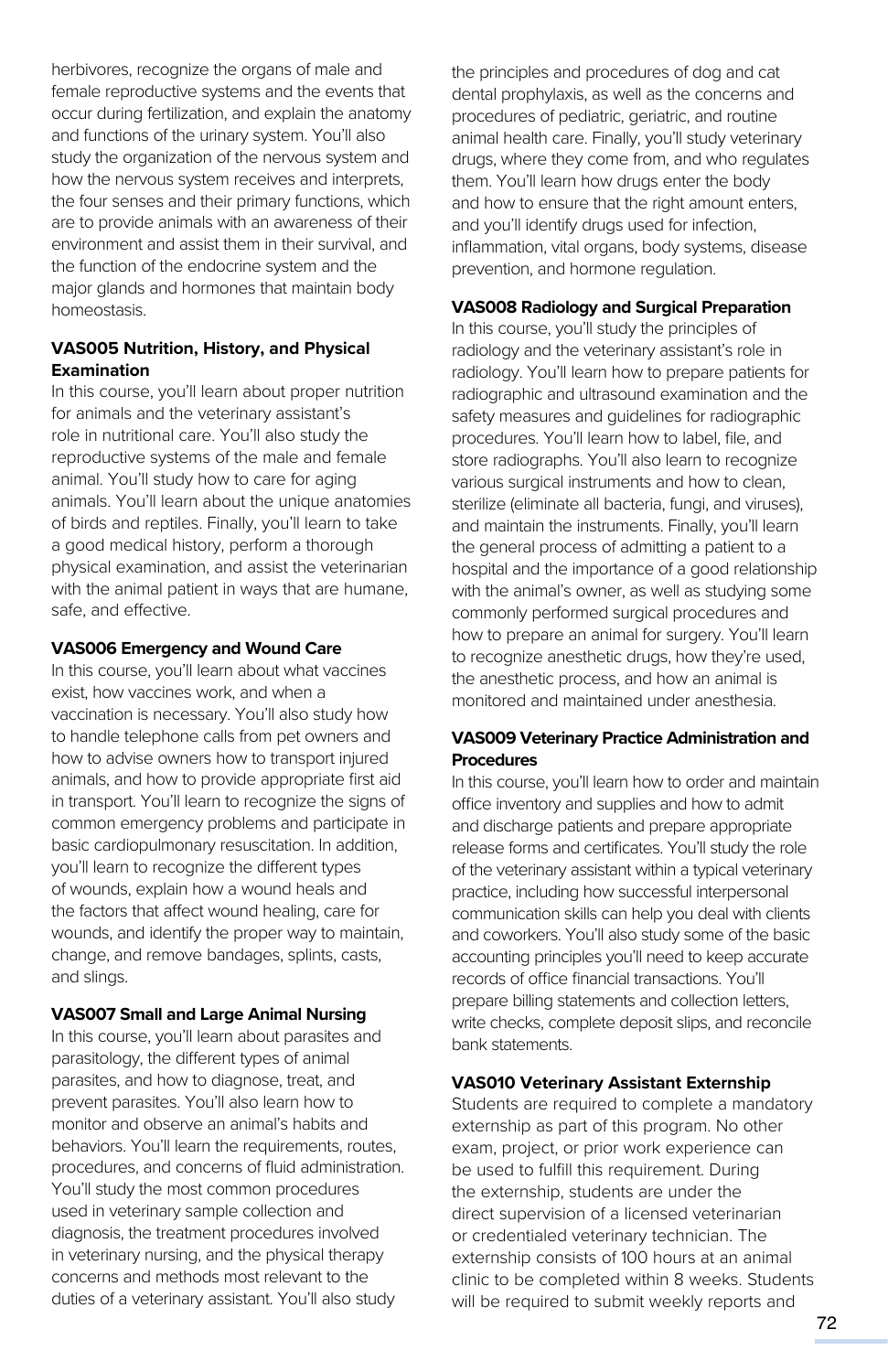timesheets to Penn Foster College during their externship with signature verification by their approved supervisor. Acceptance into the required externship component of this program requires: students to have completed all lessons and graded coursework and have a minimum cumulative grade average of 65%. All costs associated with the externship are the responsibility of the student. Penn Foster College approves the site before the student can begin their externship.

Students are required to have health insurance to successfully complete the externship. In addition, some externship sites may also require the student to obtain liability insurance to protect the clinical site if the student is injured.

# **Wildlife/Forestry Career Diploma**

For tuition details, please visit our **[Wildlife/](https://www.pennfoster.edu/programs/veterinary/wildlife-forestry-conservation-career-diploma/tuition#/) [Forestry tuition page](https://www.pennfoster.edu/programs/veterinary/wildlife-forestry-conservation-career-diploma/tuition#/)**.

#### **Program Goal**

The Wildlife/Forestry Conservation Career Diploma Program prepares students for an entrylevel position in the field of wildlife and forestry conservation. Students must be 17 years of age and have an 8th grade education to enroll into this program.

#### **Program Outcomes**

Upon completion of the program, students will be able to:

- Understand how to gather data on water and soil quality, disease, insect damage to trees and other plants, and conditions that may pose a fire hazard
- Recognize how to locate property lines and evaluate forested areas to determine the species, quality, and amount of standing timber
- Characterize the habits and behaviors of wildlife
- Identify how to maintain trails, campsites, and other recreational facilities
- Understand how to patrol forest areas and enforce environmental protection regulations
- Recognize how to communicate with foresters, scientists, and sometimes the public about ongoing forestry and conservation activities
- Recognize how to suppress forest fires with fire control activities
- Understand how to train other forestry workers and coordinate detection programs

| Course Name       | Hours |
|-------------------|-------|
| Instruction Set 1 | 26    |
| Instruction Set 2 | 38    |
| Instruction Set 3 | 32    |
| Instruction Set 4 | 68    |
| Instruction Set 5 | 73    |
| Instruction Set 6 | 49    |
| Instruction Set 7 | 81    |
| TOTAL             |       |

#### **Course Descriptions**

#### **Instruction Set 1**

The Starting Your Program course is designed to help you make a smooth transition to Penn Foster, including learning how to use all the tools and resources that are available to you. The goal is to help you become a confident, independent learner.

You'll learn about the government conservation agencies and private industries that provide employment in this field. You'll become familiar with the basic organization of these government agencies and learn what these agencies do. Also, you'll become familiar with the technologic advances that have enhanced the efficiency of these agencies.

#### **Instruction Set 2**

Upland game birds occupy a wide variety of economic and ecological niches. Some birds are prized as targets for sport shooting, others are valued as gourmet food items, and still others are appreciated simply for their beauty and rarity. As people become more aware of the importance of these birds, conservation societies and hunters' clubs have become increasingly concerned with the preservation of these species. This lesson illustrates the skills and techniques necessary for upland game bird management. It also provides insight into the habits and habitats of several common species. Whether your particular interest is in hunting, conservation, or wildlife study, you'll benefit from understanding more about upland game birds.

#### **Instruction Set 3**

The principles of small mammal management can often be applied to other groups of animals, such as large mammals. However, application of principles alone isn't enough to manage wildlife. People are greatly interested in wildlife species. But unless their observations are careful and frequent, they may draw some poor conclusions regarding the ecological principles related to these species.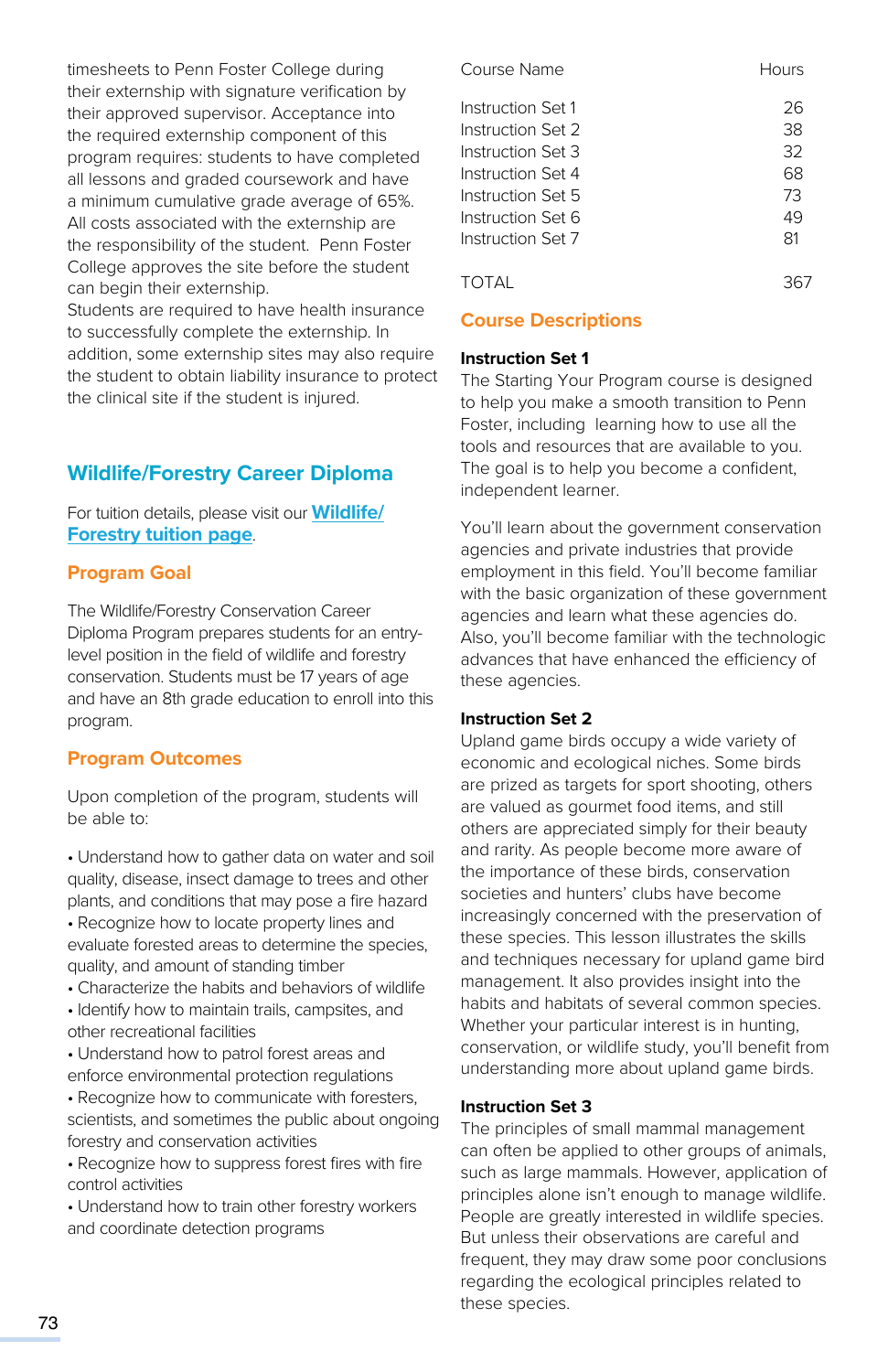A framework for learning about ecological principles as they relate to various species that live in different parts of North America southern deserts to northern evergreen forests—is essential. You'll learn a little about nature and hopefully will be stimulated to study further. The major objective is to present some of the principles for active, practical wildlife management that you can perform.

#### **Instruction Set 4**

Big-game management is the backbone of wildlife management. This field has a rich history and an exciting future. The way managers view big-game animals, especially large predators such as bears and wolves, has changed dramatically in the last 100 years. In this course, you'll learn about this history and how we've arrived at our current big-game management practices. There are many skills a big-game manager must have, but the foundational skill is the ability to accurately estimate the population size of a given species in a given habitat. You'll use your estimate of population size to determine how many of these animals to harvest each year. Setting harvest rates is the most powerful tool that you'll have as a manager. In turn, the population size will determine how you'll use other techniques, such as the use of fences or of prescribed burns, to improve big-game habitat. By the time you finish this course, you'll understand what it takes to become a successful big-game manager.

#### **Instruction Set 5**

Range management involves two primary tasks: managing the land and the animals that graze on the land. Proper rangeland management is very important because it also influences how wildlife and people use that land. There are numerous types of rangelands that you'll learn about in this course. However, no matter what kind of rangeland you're working with, the primary way that you'll manage this area is by manipulating the animals that use it. In this lesson, you'll learn about the physical characteristics of rangelands, such as climate and soil properties, as well as plants. In particular, you'll learn how to measure vegetation so that you can determine the health of a rangeland. You'll learn how to calculate proper stocking rates. You'll also learn about the different types of

grazing systems, such as continuous grazing and short-term grazing. Knowledge about all of these topics will enable you to manage a rangeland so that animals can be successfully grazed while the rangeland is protected for future use.

#### **Instruction Set 6**

This course describes the chief identifying characteristics of the important American species of cold-water game fish, as well as their ecological and habitat requirements. You'll also learn about assessing fish population, determining how many fish to maintain in the stream, rehabilitating and improving the habitat of cold-water game fish, and fashioning appropriate fishing regulations. Becoming familiar with these procedures will help you understand how to make informed decisions about the improvement of recreational fishing for cold-water fish.

You'll also learn about managing various species of warm-water game fish in their natural habitats. You'll first take a close look at several warmwater species. Their requirements and behaviors will help you decide how to set up management programs. You'll apply this knowledge as you explore how to raise fish in a pond environment, and then how to manage wild fish in their natural environment. Throughout the lesson, various techniques for monitoring and studying fish population will be introduced. Finally, you'll review how this knowledge can be applied to a career in fish management.

#### **Instruction Set 7**

Every country in the world faces important conservation challenges. Thus, the topic of international conservation is quite broad. Because it would be impossible for us to cover conservation issues for every country in one study unit, we'll focus on those areas of the world in which most of our students live. Therefore, this study unit will introduce you to the conservation efforts taking place in the Philippines, New Zealand, Australia, the Netherlands, the United Kingdom, and Canada. For each country, you'll learn about basic geographical and climatic conditions, the people who live there, the major industries that support the economy, and the plants and animals native to the area.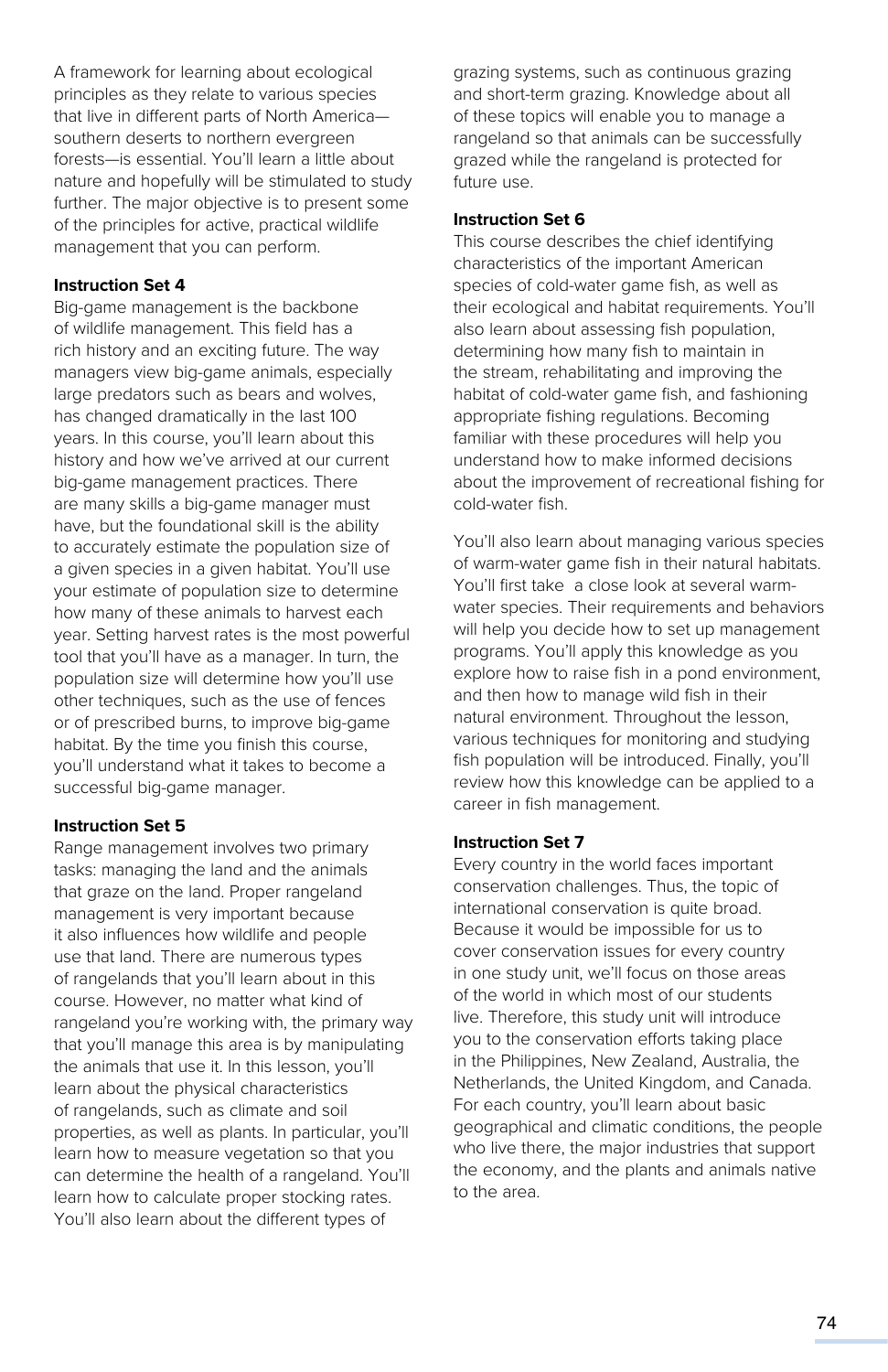# OWNERSHIP, GOVERNANCE, ADMINISTRATION, AND FACULTY

#### **OWNERSHIP**

**Penn Foster, Inc.\***

## **BOARD OF DIRECTORS**

**Frank Britt**

**Thomas Blesso**

# **OFFICERS**

**Frank Britt** Chief Executive Officer

**Thomas Blesso** Chief Financial Officer

**Heather McAllister** General Counsel Corporate Secretary

## **ADMINISTRATION**

**Ranjan Bhattacharya**

Vice President, Product Engineering B.S., Electrical Engineering, and MS Computer Science, Indian Institute of Technology, Kharagpur, India

#### **Joshua Budway**

Chief People Officer MBA, Harvard Business School

#### **Pat Gaffey**

Vice President - Admissions B.S., Penn State University

**Paula Robert-Hunt** Vice President - Solutions Engineering B.S., Indiana University - Kelley School of Business

#### **Nial McLoughlin**

SVP of Technology M.S. Georgia State University B.S., University of Florida-Gainesville

#### **Michelle Rothenbecker**

Vice President, Courseware B.A., Wilkes University **[M.Ed](http://M.Ed)**. Western Governors University

**Stephanie Schroeder** Registrar B.B.A, South University

#### **Cindy Starr**

Chief Marketing Officer B.A., University of Pennsylvania MBA, New York University's Stern School of Business

**Dara Warn** Chief Operations Officer B.A., University of Pennsylvania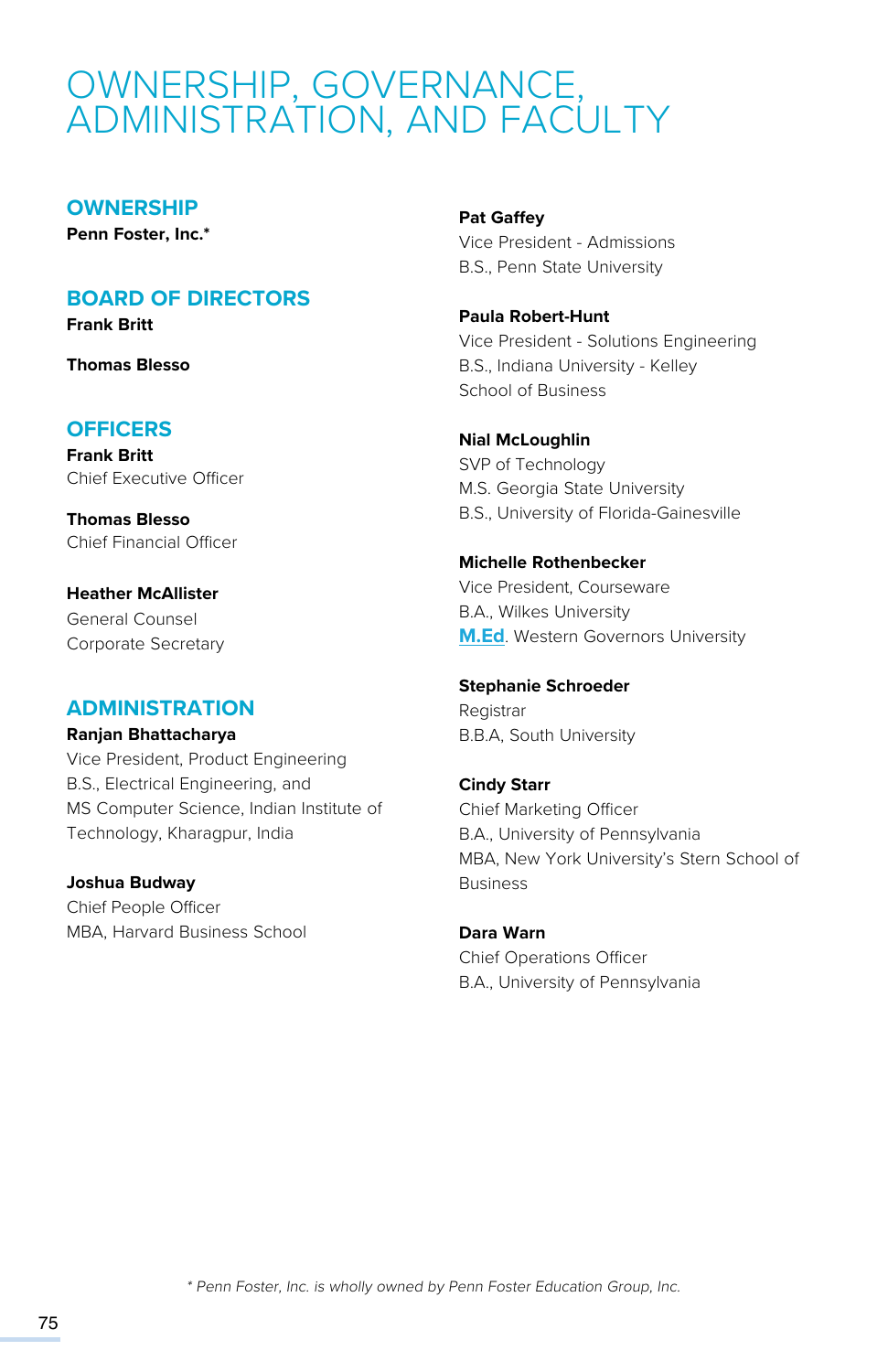# Advisory Council

# **Veterinary Academy**

**Julie Legred** Certified Veterinary Technician (CVT) AAS – University of Minnesota

**Dr. Dennis McCurnin** Doctor of Veterinary Medicine (DVM) DVM – Iowa State University MS – Iowa State University

**Anjele Campo, RVT** A.A.S., Veterinary Technology, Delgado Community College

**David Wright, DVM** DVM, Texas A&M University

**Elaine Hammel, VMD** VMD, University of Pennsylvania

#### **Lori Renda-Francis**

PhD, LVT, AAS – Macomb Community College Bachelors in Business Administration, Rochester College Masters in Education, Central Michigan University PhD in Organizational Management with a specialization in Leadership – Capella University

**Libby Yeager** MEd Educational Leadership, Norwich University B.S. Biology, King's College A.S. Science, Luzerne County Community College

**Elizabeth Exline** A.S., Veterinary Technician, Penn Foster College

**Ariel Neves** Penn Foster College - 2nd Semester Student, Veterinary Technician

**Wilma Abbott, LVT** A.A.S., Veterinary Technology, Camden County College

# **Allied Health Academy**

**Dr. Jill Buban** PhD, Lesley University M.S., Curriculum and Instruction, SUNY B.A., History, University of New Hampshire

**Dr. Sarah E. Gabua** Doctorate in Nursing Practice, Walden University

#### **Carol Green**

Registered Nurse, Mercy Hospital of Nursing, Registered Nurse Program, Scranton, PA

#### **Linda Joanna Thomas-Hemak, MD**

Doctor of Medicine, Baylor College of Medicine

#### **Joseph Kishel**

M.S., Healthcare Administration, University of Scranton B.S., Biology, University of Scranton Diploma Nursing, Mercy Hospital School of Nursing

#### **Susan Lutchko**

A.S., Business Administration Penn State University, Scranton, PA

#### **Sonia Cotto-Moreno**

Registered Dietician Nutritionist, University of Texas

#### **Karen Novak**

EKG/Phlebotomy/Lab Assistant Diploma, Fortis Institute Medical Assistant Diploma, Lackawanna County Area Vocational

**Darlisa White**

Certified Medical Assistant B.A., Education, Moraine Valley College

# **BUSINESS STUDIES**

**John Schroeder** MBA, South University

**Brighid Bauer** Master of Public Administration, Marywood University

**Raymond Haden** MBA. Bloomsburg University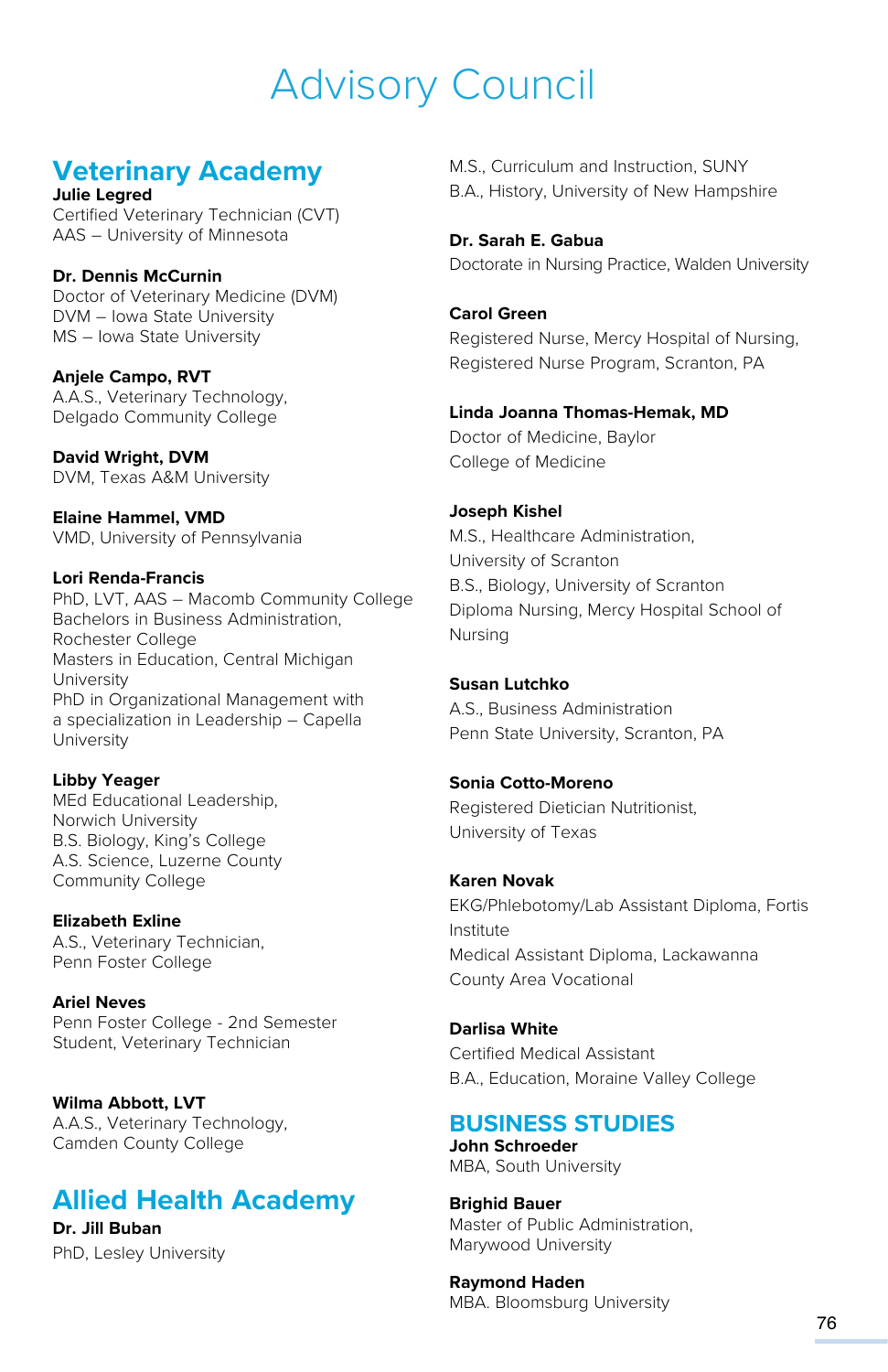# **LEGAL STUDIES/CRIMINAL JUSTICE**

#### **Leonard Bogart**

MPA, Marywood University B.S. Law Enforcement, University of Scranton

#### **Michelle Low**

Bachelor of Science of General Studies Westfield State College Paralegal Certificate Bunker Hill Community College

#### **Timothy Fulk**

Master of Science, Criminal Justice/Public Administration, Trine University Bachelor of Science, Criminal Justice, Tri-State University

#### **EARLY CHILDHOOD**

#### **Dr. Tywanda Jiles** Ed.D., Teacher Leadership, Walden University M.S., Early Childhood Education, Special Education, Dominican University B.S., Liberal Arts, Governors State University

#### **Dr. William Strader**

Ed.D., Early Childhood Education, University of Massachusetts **[M.Ed](http://M.Ed)**., Early Childhood Education, William Paterson College B.A., Psychology, Hope College

#### **Linda Bryant**

A.S., Early Childhood Education, Penn Foster College

#### **Marsha Miller**

**[M.Ed](http://M.Ed)**., Early Childhood Education, Grand Valley State University B.S., Elementary Education, University of Michigan

#### **Susan Billingsley**

M.S., Human Development and Family Studies, Iowa State University B.S., Child and Family Studies, Iowa State University

#### **Dr. Lisa Wright**

Ph.D., Early Childhood, University of Missouri **[M.Ed](http://M.Ed)**., Early Childhood, University of Missouri B.H.S., Physical Therapy University of Missouri

#### **Alan Guttman**

M.A., Early Childhood, New York University B.A., English, New York University

#### **Derry Koralek**

M.S., English, Boston University B.S., Education, University of Massachusetts

#### **Hilda Skrzysowski**

M.S., Child Development, University of PA B.S., Sociology, Marywood University

#### **Jessica Koomson**

A.S., Early Childhood Education, Penn Foster College

#### **Dr. Valora Washington**

Ph.D., Leadership Studies, Indiana University Bloomington B.S., Early Childhood, Michigan State University

# **Technology**

**Jim Casteel** B.S. Data Analytics, Western Governors University

#### **Yuquan Holloway**

Bachelor of Civil Engineering, Georgia Institute of Technology MBA, Georgia State University

#### **John I. McSwain, III**

MBA, Georgia Institute of Technology M.S. Human Computer Interaction, Iowa State University B.G.S. Web Technologies, University of Connecticut A.S. Computer Science, Georgia Perimeter **College** A.A. Mathematics, Georgia Perimeter College

#### **Brandon Nolta**

M.F.A., English, Boise State University B.S., Mathematics, University of Idaho

#### **William J. Scannella**

Masters in Technical & Scientific Communication, Miami University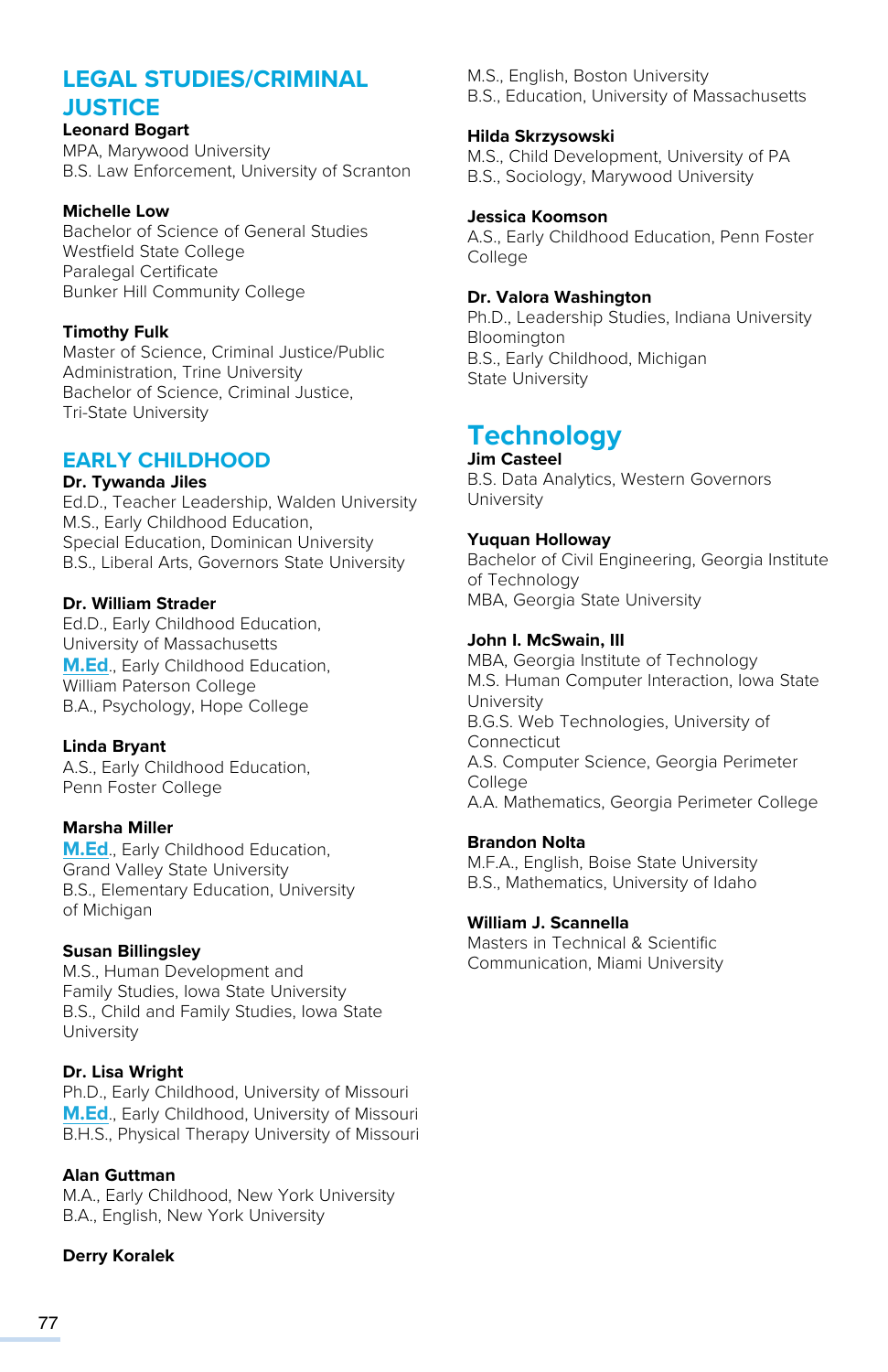# Faculty

# **ALLIED HEALTH**

#### **Adrienne Reaves**

AAS, Medical Assistant, Robert Morris College BS, HealthCare Leadership, National-Louis University **[M.Ed](http://M.Ed)**., Adult and Continuing Education, National-Louis University D. Ed, Higher Education, Argosy University

#### **Angela Koblinski**

Instructor B.S. Computer and Info. Systems A.S. Computer and Info. Systems King's College Medication Therapy Management Certificate Nationally Certified Pharm.Tech. Medical Billing & Coding Certificate

#### **Ann Swarts**

Instructor M.S. Food and Nutrition B.S. Home Economics, Marywood University

#### **April McCormick**

Instructor A.A. Biology B.A. Biology, Nationally Certified Pharmacy Technician

#### **Ellie Halibozek**

Instructor **[M.Ed](http://M.Ed)**. Curriculum and Instruction, California State University Long Beach B.S. Business Administration, Pacific Christian **College** AAPC Certified Procedural Coder CLAD Certificate

#### **Gail Harris**

Instructor M.S. HealthService Administration B.S. HRM A.A.S. - Certified Medical Administrative Assistant - Certified Clinical Medical Assistant

- Certified Billing and Coding Specialist
- Certified Electronic Health Records Specialist
- Advanced Certified Patient Account Representative
- Certified Financial Counselor
- Certified BSL AED First Aide Instructor

#### **Icy Moton-Hale**

Diploma, Practical Nursing, Chattahoochee Valley Community College AS, Nursing, St. Catherine College BS, Nursing, Jacksonville State University MSN, Nursing, Jacksonville State University

#### **Katrina Simpson**

Diploma, Surgical Technology BS, HealthCare Administration, Colorado Tech University MS, Health and Human Counselling, Liberty University

#### **Kendra Strode**

AS, Communications, Sinclair Community College Certified Dental Assistant

#### **Kim Blyther**

Diploma, Optician, Penn Foster Career School AS, Medical Assistant, South University BS, HealthCare Management, South University

#### **Kristen Irey**

Instructor JD Emphasis Employment Law & ERISA, Widener University School of Law BA Organizational Dynamics & Human Resource Management, Immaculata College

#### **Kristin Cannon**

BS, Animal Science, Virginia Tech American Board of Optician Certified Certified Paraoptometric

#### **LaKisha Parker**

AAS, Medical Office Administration & Assisting, Virginia College

#### **Linda Alchami**

BS, Cellular Biology, Northeastern State **University** MS, Occupational Therapy, Northeastern State University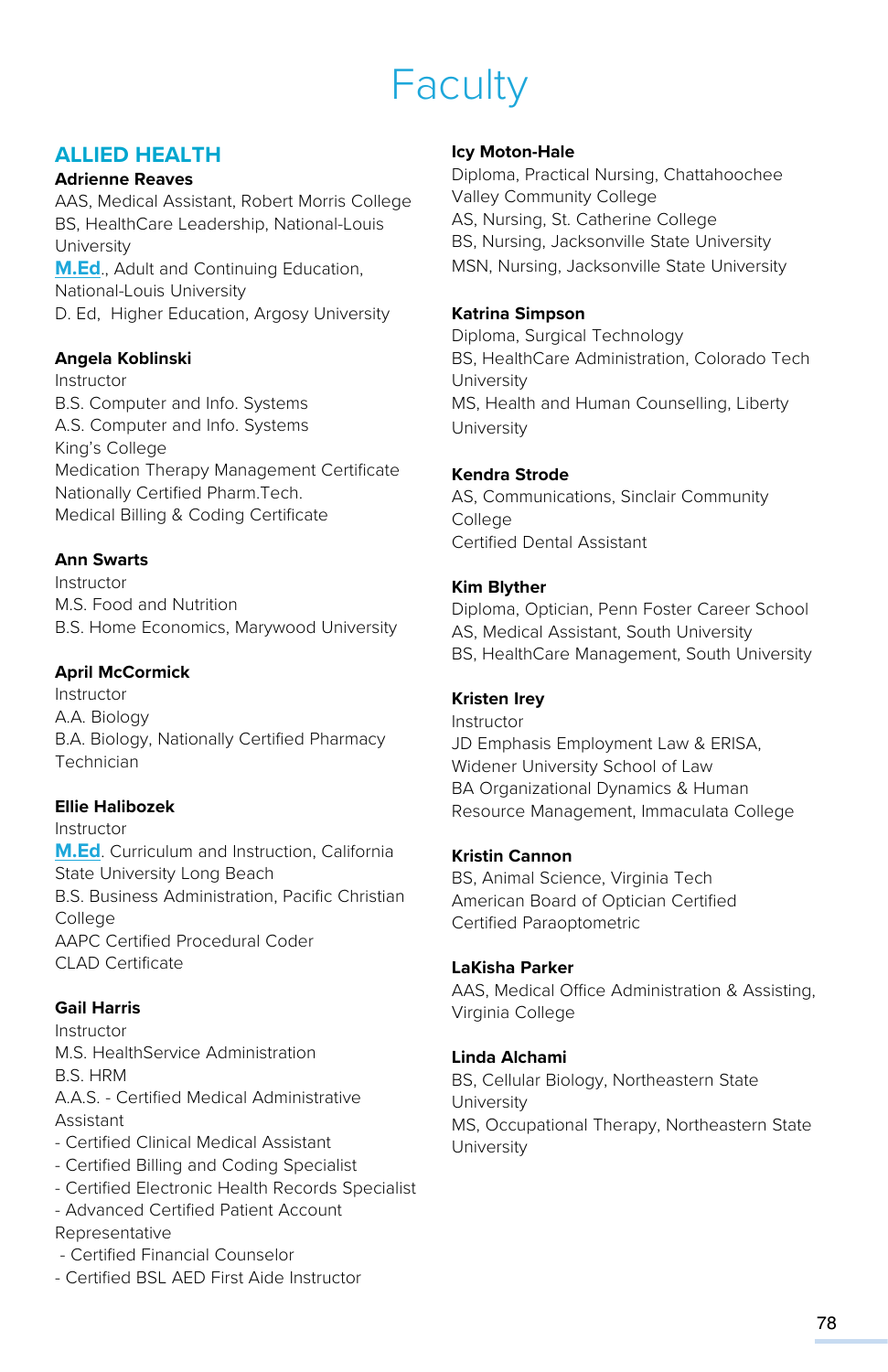**Maureen Capone**  ABO Certified Optician

#### **Melissa Fazio**

Instructor Adjunct Instructor, Allied Health B.A., Health Services Administration Marywood University

#### **Rebecca Shell**

BSN, Nursing, University of Alabama

#### **Rose Coupland**

Instructor LPN, Mercedian School of Practical Nursing

#### **RuthAnne Darr**

AS, Medical and Legal Administrative, Northern Main Technical College BA, General Studies, Dakota State University MS, Health Information Management, The College of Scholastica

#### **Shanna Lizardi**

Instructor B.S., Clinical Psychology, Marywood University A.A., Administrative Health Care, University of Phoenix Certified Medical Assistant

#### **Stephanie Godard**

Diploma, Medical Billing, Ashworth University AS, Health Information Technician, Rasmussen College BS, Health Information Management, Rasmussen College

#### **Susan Meehan**

Instructor A.S. Business Management Penn State University

#### **Tara Mashburn**

BS, Kinesiology, Colorado Mesa University MBA, Sports & Fitness Management, Colorado Mesa University MS, Nutrition and Human Performance , Logan University DrCh, Chiropractic, Logan University

# **BUSINESS AND LEGAL STUDIES**

#### **Amanda Sanchoo**

Team Lead M.S. Criminal Justice , University of Central Florida B.S. Criminal Justice, University of Central Florida

#### **Bob Shafer**

Instructor B.S.M.E., Pennsylvania State University

#### **David Kostiak**

Instructor M.S., Criminal Justice, Columbia College B.S., Criminal Justice, Penn State University

#### **Donald Poole**

MS, Justice Management, University of Nevada - Reno BA, Criminal Justice, University of Delaware

#### **Eric Ashman**

Instructor B.S., Secondary Math Education, Penn State University M.B.A., University of Scranton

#### **Ken Doolittle**

Instructor M.B.A. - Finance & Investments, Marywood **University** B.S. Finance Duquesne University

#### **Mary-Ann Reeley**

MBA, HR Management, Strayer University BA, Biology, Winthrop University

#### **Michael Savich**

Instructor B.A. Urban/Economic Geography B.A. Anthropology B.A. Religious Studies McGill University

#### **Rachel Alexander**

BS, Business Management, University of Phoenix MBA, General, University of Phoenix

#### **Richard Kokas**

BA, Forensic Accounting, University of Scranton MBA, Accounting, University of Scranton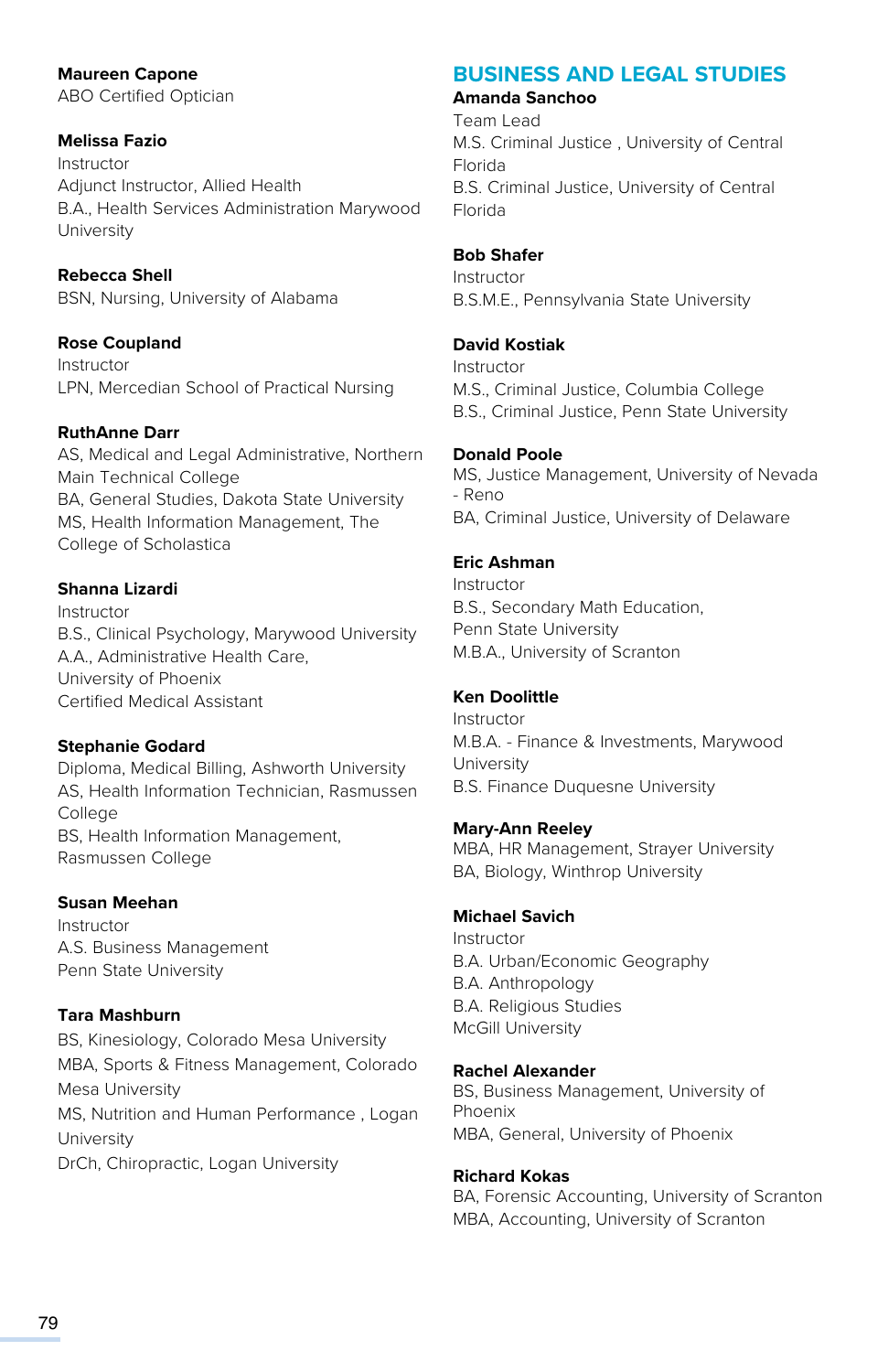#### **Rodney Gibbs**

Instructor M.S. Criminology , University of Maryland – Eastern Shore B.A. Urban and Regional Studies, Minnesota State University

#### **Sandy Jennings-Hammond**

Instructor M.B.A. - Marketing B.A. Telecommunicative Arts

#### **Stuart Maclellan**

Instructor BSc Physics Concordia University

#### **Tonita Hollins**

BA, Criminal Justice, Columbia College MS, Criminal Justice, Columbia College MBA, HR Management, Columbia Southern University

#### **Trenton Brown**

Instructor M.S. Criminal Justice, Tiffin University B.S. Urban Affairs, Wright State University A.A.S. Criminal Justice Technology, Clark State Community College

#### **Umari Warsi**

BS, Management, Georgia Institute of **Technology** MBA, Finance and General Management, Kennesaw State University MS, Taxation, Georgia State University

# **TRADES**

**Bob Shafer** Instructor B.S.M.E., Pennsylvania State University

#### **Christine Piazzi**

Instructor B.F.A., Art, Stroudsburg University Coursework in Architecture and Interior Design, Philadelphia College of Textile & Science

#### **Dawn Siniscalchi**

Instructor BS, Business and Construction, City University of New York

#### **James Paschall**

Instructor EPA Universal Certified

#### **Jon DeEsch**

Instructor M.S., Education - Curriculum & Instruction, University of Scranton B.S., Political Science, University of Scranton OCA Certification for Vocational Instruction, Carpentry Certification, Home Inspection Certification

#### **Jonathon Boyson**

Instructor B.S., Computer Science, Bloomsburg University

#### **Mark Spurlock**

Instructor HVAC Certified EPA University Certified

#### **Steve Felgenhauer**

Instructor Gunsmithing Diploma Piedmont Community College

#### **Steve Strapple**

Team Lead BS, Occupational Education MS, Education, University of Texas San Antonio

# **ART, DESIGN AND TECHNOLOGY**

**Alexandra Fussell**  BA, History and Religion, Tulane University MA, Art History, University of Buffalo

#### **Ann Marie Mahoney**

Instructor B.S., Computer Science, University of Scranton M.S., Information Systems, Marywood University

#### **Christine Piazzi**

Instructor B.F.A., Art, Stroudsburg University Coursework in Architecture and Interior Design, Philadelphia College of Textile & Science

#### **Dominga Gardner**

BS, Computer Science, Mississippi State University MS, Information Management, University of Phoenix MS, Educational Technology, Boise State University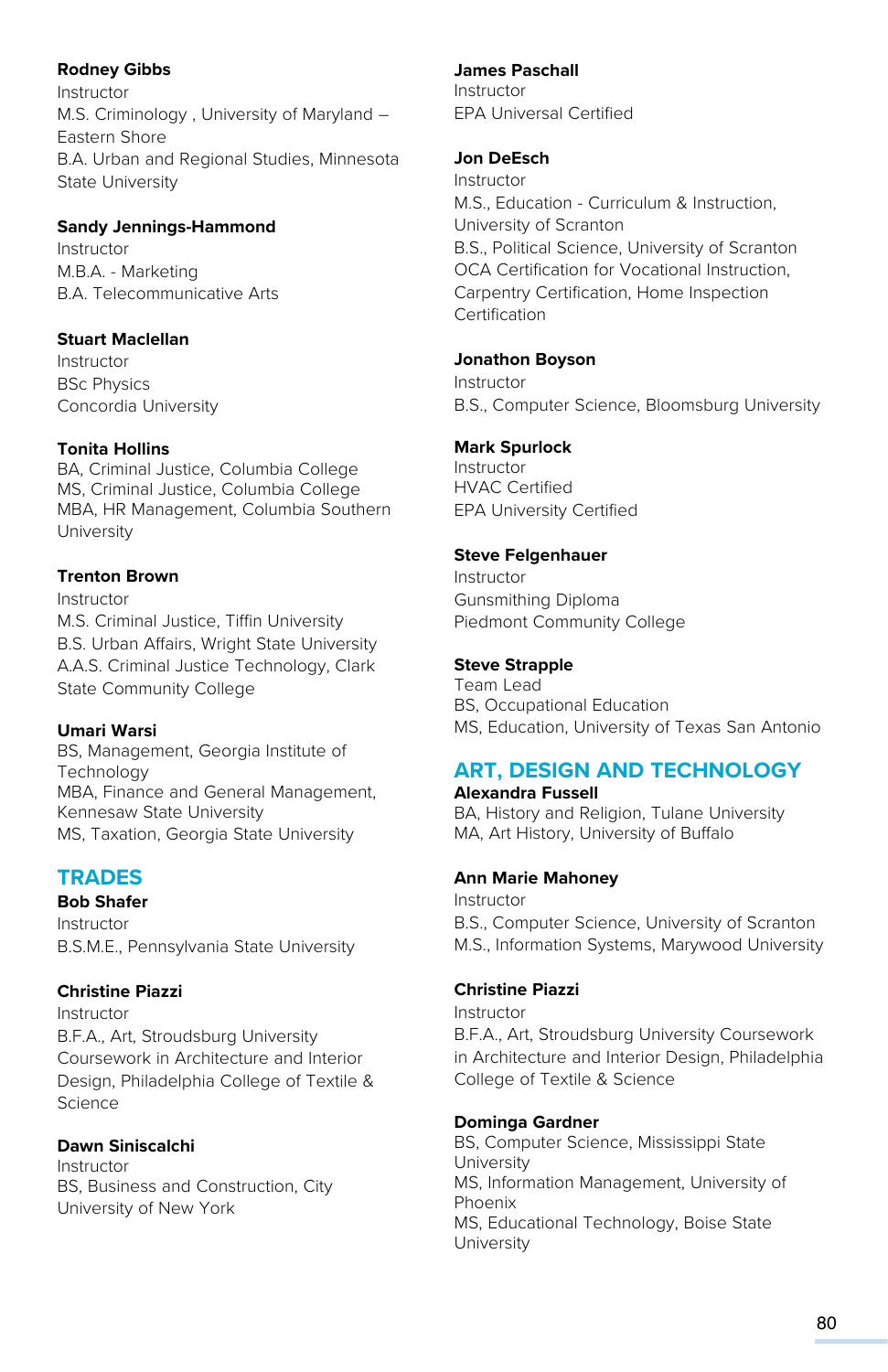#### **Erin Phillips**

BS, Music Education, Messiah College MS, Educational Development, Wilkes University

#### **Fred Claus**

AAS, Business Retail, Niagara County Community College BS, Technology Management

#### **Gabriel Maxwell**

AA, Computer Programming, Santa Monica College AA, Liberal Arts, Santa Monica College AA, General Studies, University of Phoenix BS, Computer Science and Engineering, University of California Merced MS, Information Technology, Strategic Leadership, Walden University DIS (in progress), Technology, Walden **University** 

#### **Hayley Mindes**

Instructor B.F.A., Hartford Art School

#### **Heather Beatty**

Instructor B.S. Workforce Education and Development - Education, Training & Development, Southern Illinois University Microsoft Certified Professional

#### **John Lona**

Instructor B.F.A. - Painting, Drawing, Industrial Design, Filmmaking , Binghamton University A.A.S. - Commercial Art, Illustration, Photography, Video Production, SUNY-Sullivan

#### **Jonathon Boyson**

Instructor B.S., Computer Science, Bloomsburg University

#### **Lori Shipley**

BA, Music, Pennsylvania State University MA, Humanities, California State University DMus, Musical Arts, Boston University

#### **Melissa Anderson**

BA, Printmaking and Painting, California State University, Fresno MA, Art History, Academy of Art University, San Francisco

#### **Rochelle Babcock**

Instructor Ed.d Curriculum & Instruction, Indiana University **[M.Ed](http://M.Ed)**. Teaching & Learning, Lock Haven University B.S. Fashion Merchandising, Indiana University

#### **Sandra Monahan**

Instructor Master Bridal ConsultantTM, Penn Foster Life-Cycle Celebrant®

#### **Sausha Young**

AS, Occupational Science, Le Cordon Bleu College of Culinary Arts Atlanta BS, Culinary Management, Le Cordon Bleu College of Culinary Arts Scottsdale

# **EARLY CHILDHOOD EDUCATION**

#### **Bridget Meis**

BS, Education, Illinois State University MS, Early Childhood Education, Erikson Institute

#### **Chris Beccera**

BA, Sociology, Chapman University MA, Education - Leadership and Administration, Chapman University Ed.S, Early Childhood Education, Northcentral University Ed.D, Early Childhood Education (in progress), Northcentral University

#### **Erica Getts**

B.S.E., Library Science, Kutztown University of Pennsylvania M.L.S., Library and Information Science, University of Maryland

#### **Kayla Fouse**

AS, Early Childhood, Moreno Valley College BA, Liberal Studies, Brandman University MA, Education, Brandman University

#### **Sarah Owens**

B.S., Early Childhood Education, Marywood University B.S., Special Education, Marywood University

#### **Solange Bedard**

MA, Interdisciplinary Studies in Education - Early Childhood, Columbia University BA, English Education and English & Textual Studies, Syracuse University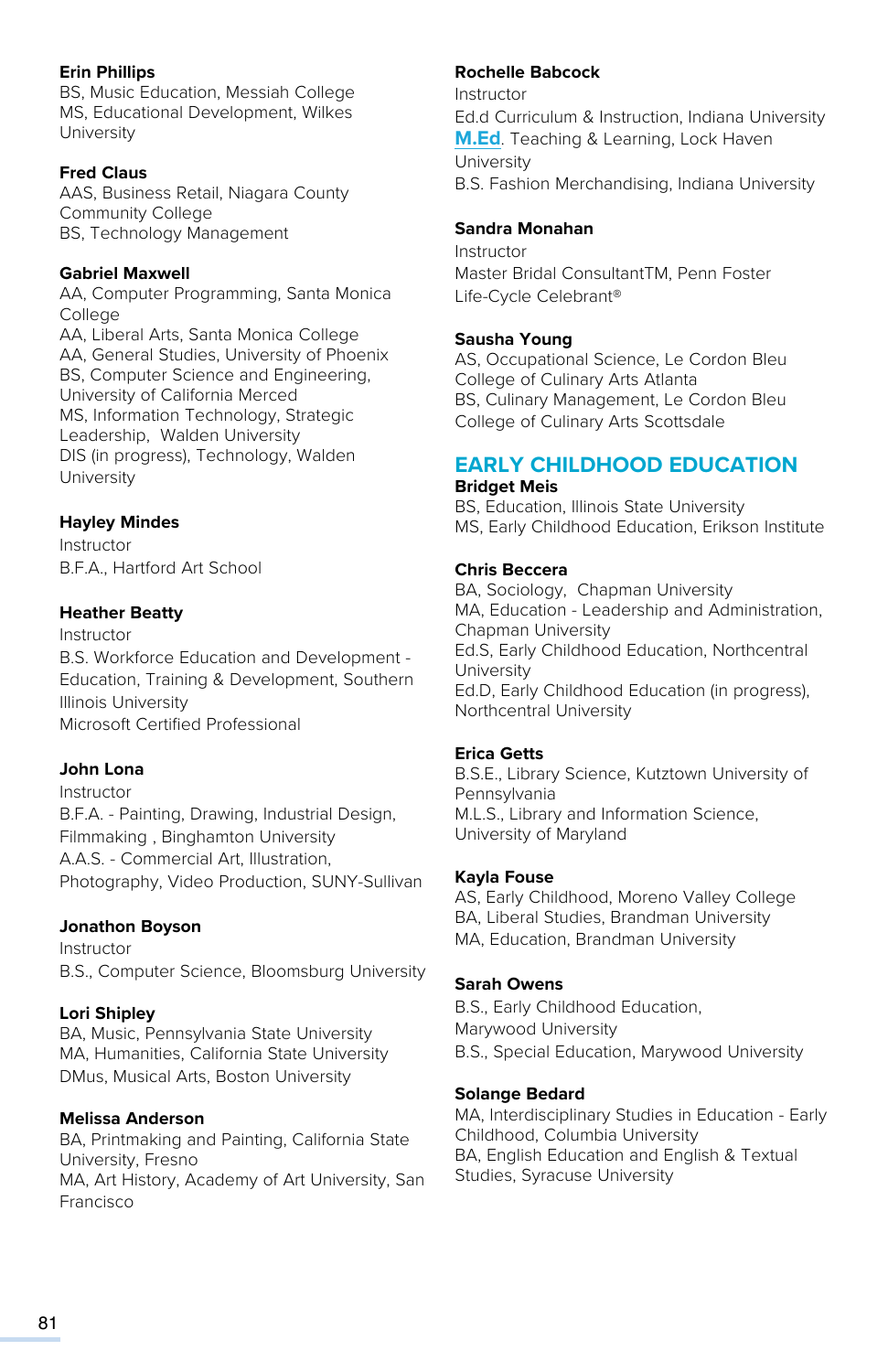#### **Dr. Teresa McKay**

Instructor M.A., Education, Concordia University; B.S., Elementary Education, Indiana University Southeast Ed.D, Early Childhood, Northcentral **University** 

# **GENERAL STUDIES**

#### **Erin Phillips**

Instructor M.S., Educational Development and Strategies, Wilkes University; B.S., Music Education Messiah College

#### **Emily Denison**

BFA, Theatre History, Arizona State University BA, English Literature, Arizona State University MFA, Dramatugy, University of **Massachusetts** 

#### **James Hadsell**

Instructor

M.S., Medical Education Leadership, New England University Medical College; M.S. Biotechnology, Marywood University; B.S. Neuroscience, Psychology Minor, Kings College

## **Larissa Grissom**

Instructor M.S. Psychology University of Phoenix, B.A. Psychology, Oklahoma State University

#### **Melissa Anderson**

Instructor M.A. Art History, Academy of Art; B.A. Fine Arts/ Print, California State University

#### **Michelle Cicco**

BS, Nursing, Edinboro University MS, Clinical Exercise Physiology, East Stroudsburg University

#### **Renee Butts**

Instructor M.A., Creative Writing, Wilkes University; B.A., English, Misericordia University

## **Ryan Mayberry**

Instructor M.S.Curriculum and Instruction, University of Scranton; B.A., History, Secondary Education, Marywood University

#### **Tara Mashburn**

Studies BS, Kinesiology, Colorado Mesa University MBA, Sports & Fitness Management, Colorado Mesa University MS, Nutrition and Human Performance , Logan University DCh, Chiropractic, Logan University